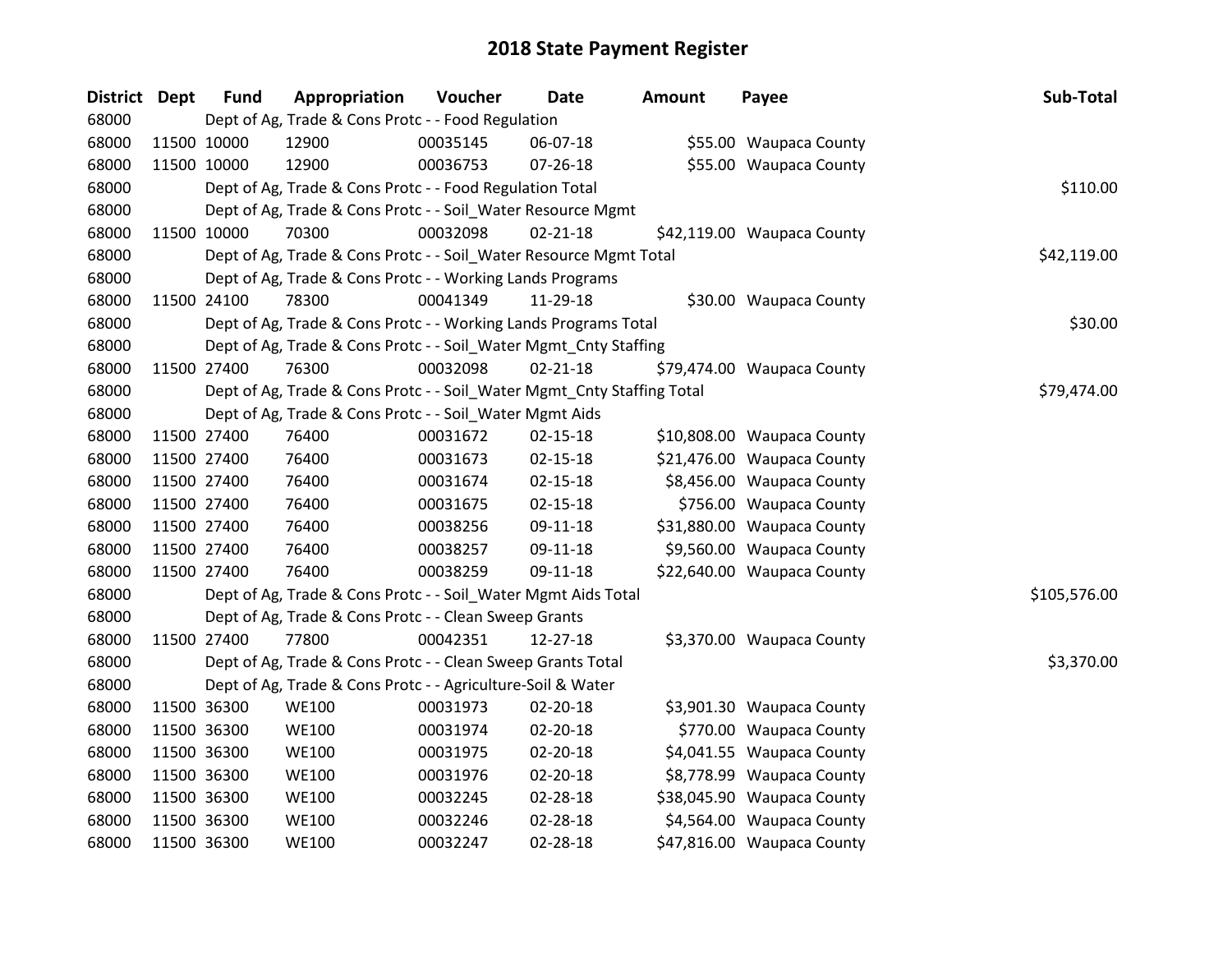| District Dept |             | <b>Fund</b> | Appropriation                                                      | Voucher  | Date           | <b>Amount</b> | Payee                      | Sub-Total    |
|---------------|-------------|-------------|--------------------------------------------------------------------|----------|----------------|---------------|----------------------------|--------------|
| 68000         |             |             | Dept of Ag, Trade & Cons Protc - - Agriculture-Soil & Water Total  |          |                |               |                            | \$107,917.74 |
| 68000         |             |             | Dept of Natural Resources - - Gpo - State Funds                    |          |                |               |                            |              |
| 68000         | 37000 10000 |             | 90100                                                              | 00272314 | $10-12-18$     |               | \$30.00 Waupaca County     |              |
| 68000         |             |             | Dept of Natural Resources - - Gpo - State Funds Total              |          |                |               |                            | \$30.00      |
| 68000         |             |             | Dept of Natural Resources - - Gen Program Ops-State Funds          |          |                |               |                            |              |
| 68000         | 37000 21200 |             | 16100                                                              | 00237345 | $05 - 17 - 18$ |               | \$345.00 Waupaca County    |              |
| 68000         |             |             | Dept of Natural Resources - - Gen Program Ops-State Funds Total    |          |                |               |                            | \$345.00     |
| 68000         |             |             | Dept of Natural Resources - - Gen Program Ops-State Funds-Fr       |          |                |               |                            |              |
| 68000         | 37000 21200 |             | 16600                                                              | 00207966 | $01 - 18 - 18$ |               | \$2,670.00 Waupaca County  |              |
| 68000         |             |             | Dept of Natural Resources - - Gen Program Ops-State Funds-Fr Total |          |                |               |                            | \$2,670.00   |
| 68000         |             |             | Dept of Natural Resources - - General Program Operations --        |          |                |               |                            |              |
| 68000         | 37000 21200 |             | 25400                                                              | 00218686 | 03-07-18       |               | \$510.00 Waupaca County    |              |
| 68000         | 37000 21200 |             | 25400                                                              | 00218688 | 03-07-18       |               | \$1,410.00 Waupaca County  |              |
| 68000         | 37000 21200 |             | 25400                                                              | 00233263 | 05-04-18       |               | \$56.88 Waupaca County     |              |
| 68000         | 37000 21200 |             | 25400                                                              | 00240914 | 06-22-18       |               | \$1,309.27 Waupaca County  |              |
| 68000         | 37000 21200 |             | 25400                                                              | 00250696 | $07-11-18$     |               | \$2,130.00 Waupaca County  |              |
| 68000         | 37000 21200 |             | 25400                                                              | 00252032 | 07-27-18       |               | \$56.88 Waupaca County     |              |
| 68000         | 37000 21200 |             | 25400                                                              | 00282683 | 12-06-18       |               | \$2,280.00 Waupaca County  |              |
| 68000         | 37000 21200 |             | 25400                                                              | 00286484 | 12-27-18       |               | \$3,030.00 Waupaca County  |              |
| 68000         |             |             | Dept of Natural Resources - - General Program Operations -- Total  |          |                |               |                            | \$10,783.03  |
| 68000         |             |             | Dept of Natural Resources - - Gpo -Federal Funds                   |          |                |               |                            |              |
| 68000         | 37000 21200 |             | 38100                                                              | 00222276 | 03-23-18       |               | \$16,392.82 Waupaca County |              |
| 68000         |             |             | Dept of Natural Resources - - Gpo -Federal Funds Total             |          |                |               |                            | \$16,392.82  |
| 68000         |             |             | Dept of Natural Resources - - Venison Processing                   |          |                |               |                            |              |
| 68000         | 37000 21200 |             | 54900                                                              | 00233112 | $05 - 11 - 18$ |               | \$2,015.00 Waupaca County  |              |
| 68000         |             |             | Dept of Natural Resources - - Venison Processing Total             |          |                |               |                            | \$2,015.00   |
| 68000         |             |             | Dept of Natural Resources - - Enf A - Boating Enforcement          |          |                |               |                            |              |
| 68000         | 37000 21200 |             | 55000                                                              | 00222276 | 03-23-18       |               | \$35,967.14 Waupaca County |              |
| 68000         |             |             | Dept of Natural Resources - - Enf A - Boating Enforcement Total    |          |                |               |                            | \$35,967.14  |
| 68000         |             |             | Dept of Natural Resources - - Enf A - Atv & Utv Enforcement        |          |                |               |                            |              |
| 68000         | 37000 21200 |             | 55100                                                              | 00268029 | 09-27-18       |               | \$4,735.38 Waupaca County  |              |
| 68000         | 37000 21200 |             | 55100                                                              | 00268567 | 09-27-18       |               | \$7,577.25 Waupaca County  |              |
| 68000         |             |             | Dept of Natural Resources - - Enf A - Atv & Utv Enforcement Total  |          |                |               |                            | \$12,312.63  |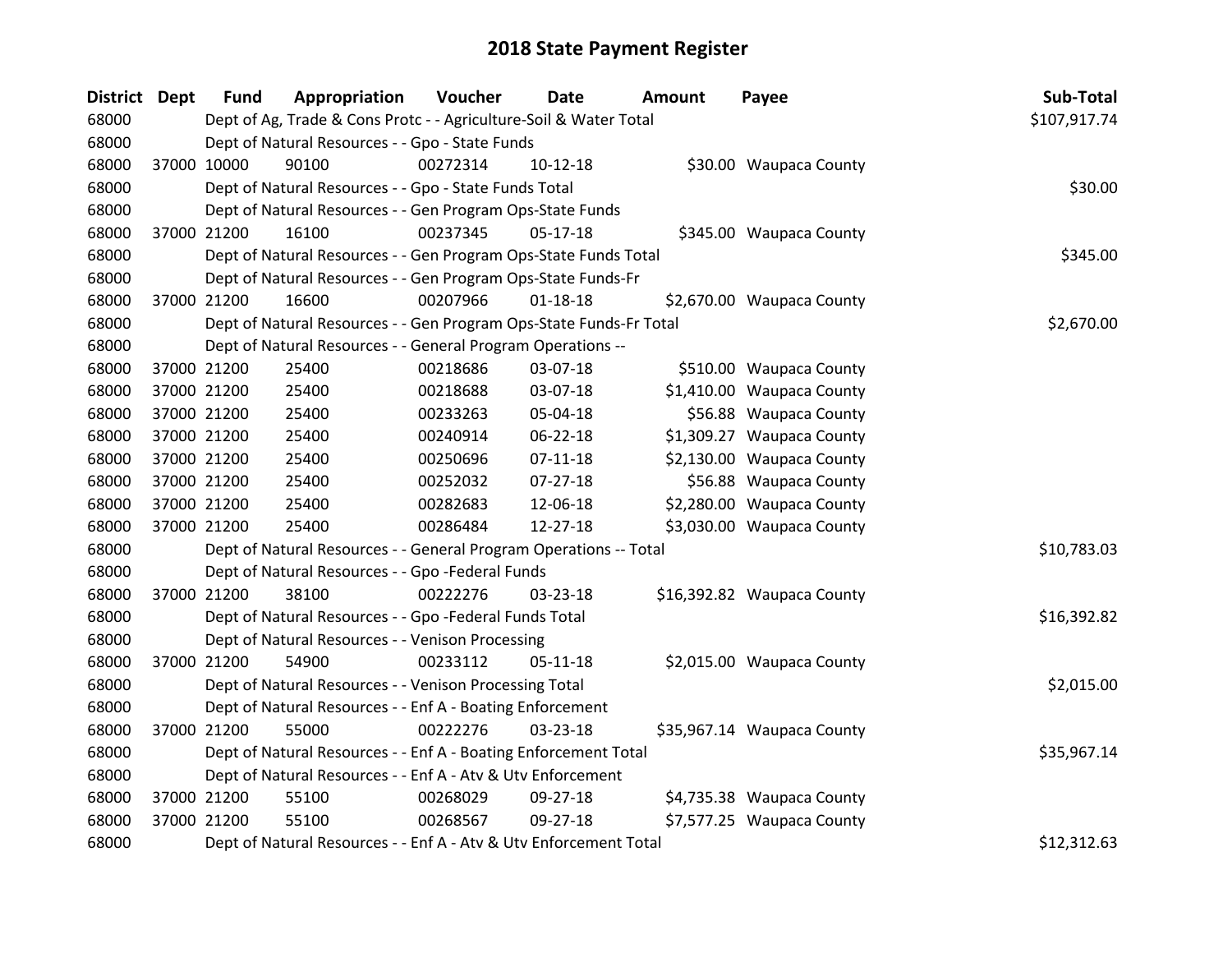| <b>District</b> | Dept | <b>Fund</b> | Appropriation                                                      | Voucher  | Date           | <b>Amount</b> | Payee                       | Sub-Total    |
|-----------------|------|-------------|--------------------------------------------------------------------|----------|----------------|---------------|-----------------------------|--------------|
| 68000           |      |             | Dept of Natural Resources - - Wildlife Damage Claims & Abat        |          |                |               |                             |              |
| 68000           |      | 37000 21200 | 55300                                                              | 00233112 | $05-11-18$     |               | \$7,174.14 Waupaca County   |              |
| 68000           |      |             | Dept of Natural Resources - - Wildlife Damage Claims & Abat Total  |          |                |               |                             | \$7,174.14   |
| 68000           |      |             | Dept of Natural Resources - - Resaids - County Cons Aids           |          |                |               |                             |              |
| 68000           |      | 37000 21200 | 56300                                                              | 00238263 | 05-23-18       |               | \$9,250.13 Waupaca County   |              |
| 68000           |      | 37000 21200 | 56300                                                              | 00277208 | 11-06-18       |               | \$22,910.12 Waupaca County  |              |
| 68000           |      |             | Dept of Natural Resources - - Resaids - County Cons Aids Total     |          |                |               |                             | \$32,160.25  |
| 68000           |      |             | Dept of Natural Resources - - Resaids - Forest CropInd & Mfl       |          |                |               |                             |              |
| 68000           |      | 37000 21200 | 56600                                                              | 00267488 | 09-17-18       |               | \$33,763.32 Waupaca County  |              |
| 68000           |      |             | Dept of Natural Resources - - Resaids - Forest CropInd & Mfl Total |          |                |               |                             | \$33,763.32  |
| 68000           |      |             | Dept of Natural Resources - - Ra- Snowmobile Trail Areas           |          |                |               |                             |              |
| 68000           |      | 37000 21200 | 57500                                                              | 00267542 | 09-18-18       |               | \$37,643.35 Waupaca County  |              |
| 68000           |      | 37000 21200 | 57500                                                              | 00267545 | 09-18-18       |               | \$56,010.00 Waupaca County  |              |
| 68000           |      |             | Dept of Natural Resources - - Ra- Snowmobile Trail Areas Total     |          |                |               |                             | \$93,653.35  |
| 68000           |      |             | Dept of Natural Resources - - Ra- Atv Prj Aids, Gas Tax Pymt       |          |                |               |                             |              |
| 68000           |      | 37000 21200 | 57600                                                              | 00267500 | 09-18-18       |               | \$4,314.00 Waupaca County   |              |
| 68000           |      | 37000 21200 | 57600                                                              | 00267505 | 09-18-18       |               | \$5,370.00 Waupaca County   |              |
| 68000           |      |             | Dept of Natural Resources - - Ra- Atv Prj Aids, Gas Tax Pymt Total |          |                |               |                             | \$9,684.00   |
| 68000           |      |             | Dept of Natural Resources - - Resaids - Pymt In Lieu Tax Fed       |          |                |               |                             |              |
| 68000           |      | 37000 21200 | 58400                                                              | 00270454 | $10-01-18$     |               | \$130.00 Waupaca County     |              |
| 68000           |      |             | Dept of Natural Resources - - Resaids - Pymt In Lieu Tax Fed Total |          |                |               |                             | \$130.00     |
| 68000           |      |             | Dept of Natural Resources - - Ea - River Protect, Cons Fund        |          |                |               |                             |              |
| 68000           |      | 37000 21200 | 67500                                                              | 00222549 | 03-26-18       |               | \$7,500.00 Waupaca County   |              |
| 68000           |      |             | Dept of Natural Resources - - Ea - River Protect, Cons Fund Total  |          |                |               |                             | \$7,500.00   |
| 68000           |      |             | Dept of Natural Resources - - Ea - Invasive Aqu & Lake Mon         |          |                |               |                             |              |
| 68000           |      | 37000 21200 | 67800                                                              | 00246570 | 06-28-18       |               | \$2,444.62 Waupaca County   |              |
| 68000           |      |             | Dept of Natural Resources - - Ea - Invasive Aqu & Lake Mon Total   |          |                |               |                             | \$2,444.62   |
| 68000           |      |             | Dept of Natural Resources - - Fin Asst For Responsible Units       |          |                |               |                             |              |
| 68000           |      | 37000 27400 | 67000                                                              | 00235113 | 05-11-18       |               | \$161,981.33 Waupaca County |              |
| 68000           |      |             | Dept of Natural Resources - - Fin Asst For Responsible Units Total |          |                |               |                             | \$161,981.33 |
| 68000           |      |             | Dept of Natural Resources - - Recycling Consolidation Grants       |          |                |               |                             |              |
| 68000           |      | 37000 27400 | 67300                                                              | 00235113 | $05 - 11 - 18$ |               | \$10,703.71 Waupaca County  |              |
| 68000           |      |             | Dept of Natural Resources - - Recycling Consolidation Grants Total |          |                |               |                             | \$10,703.71  |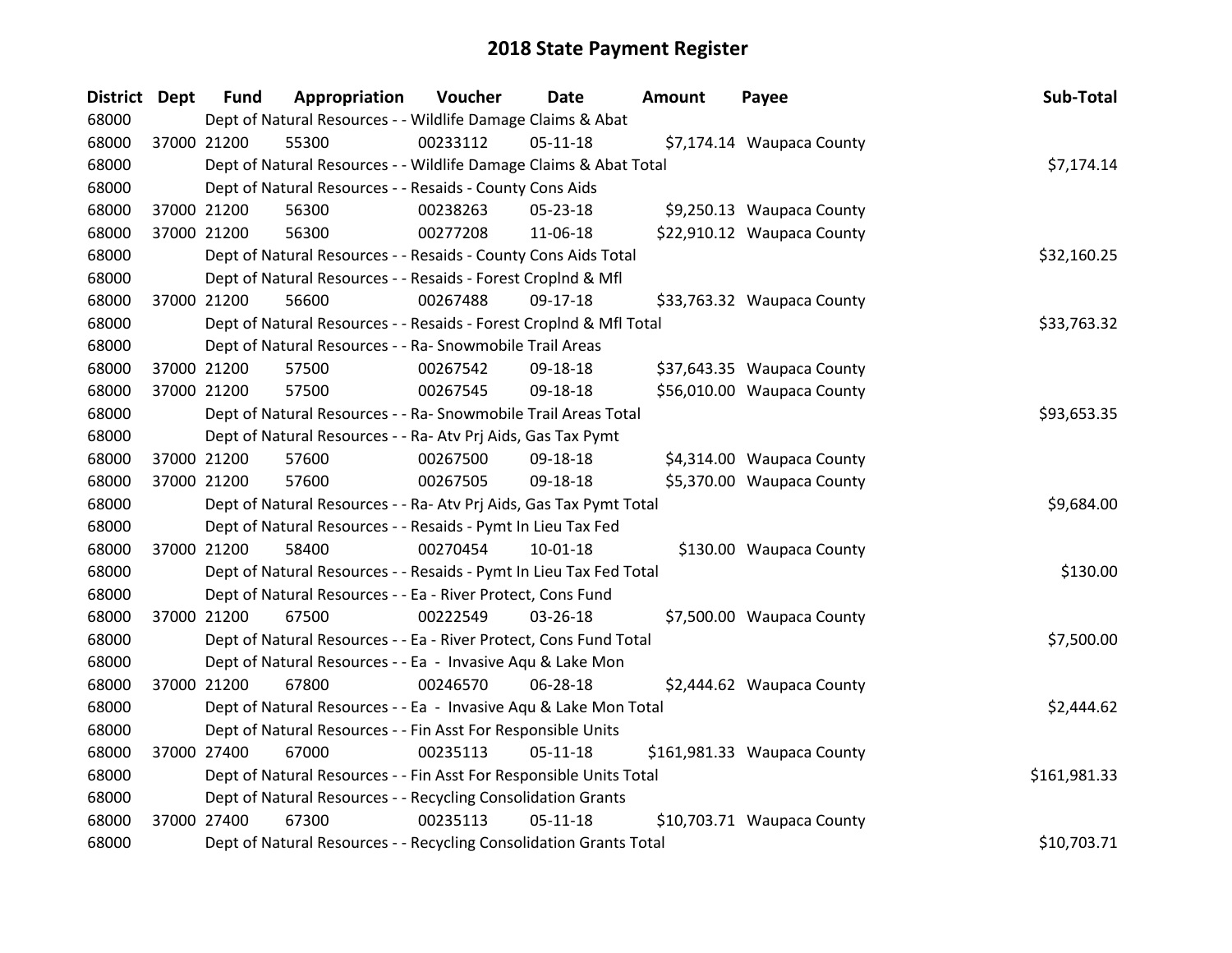| <b>District</b> | Dept | <b>Fund</b> | Appropriation                                                      | Voucher     | Date           | <b>Amount</b> | Payee                      | Sub-Total    |
|-----------------|------|-------------|--------------------------------------------------------------------|-------------|----------------|---------------|----------------------------|--------------|
| 68000           |      |             | Dept of Natural Resources - - Land Acquisition                     |             |                |               |                            |              |
| 68000           |      | 37000 36300 | TA100                                                              | 00214066    | $02 - 13 - 18$ |               | \$30.00 Waupaca County     |              |
| 68000           |      | 37000 36300 | TA100                                                              | 00217211    | 03-05-18       |               | \$6,622.69 Waupaca County  |              |
| 68000           |      | 37000 36300 | TA100                                                              | 00217212    | 03-05-18       |               | \$8,141.14 Waupaca County  |              |
| 68000           |      | 37000 36300 | <b>TA100</b>                                                       | 00275572    | $11-02-18$     |               | \$5,665.79 Waupaca County  |              |
| 68000           |      |             | Dept of Natural Resources - - Land Acquisition Total               |             |                |               |                            | \$20,459.62  |
| 68000           |      |             | Dept of Natural Resources - - Dnr-Nonpoint Source                  |             |                |               |                            |              |
| 68000           |      | 37000 36300 | TF100                                                              | 00232870    | 05-02-18       |               | \$18,029.70 Waupaca County |              |
| 68000           |      | 37000 36300 | TF100                                                              | 00240921    | 06-06-18       |               | \$94,150.00 Waupaca County |              |
| 68000           |      |             | Dept of Natural Resources - - Dnr-Nonpoint Source Total            |             |                |               |                            | \$112,179.70 |
| 68000           |      |             | Dept of Natural Resources - - Gpo - Sd Water Loan Prog, Fed        |             |                |               |                            |              |
| 68000           |      | 37000 57300 | 48200                                                              | 00206660    | $01 - 31 - 18$ |               | \$11,791.25 Waupaca County |              |
| 68000           |      | 37000 57300 | 48200                                                              | 00222068    | 04-19-18       |               | \$7,008.00 Waupaca County  |              |
| 68000           |      | 37000 57300 | 48200                                                              | 00244159    | 06-18-18       |               | \$7,008.00 Waupaca County  |              |
| 68000           |      | 37000 57300 | 48200                                                              | 00270607    | 10-10-18       |               | \$7,008.00 Waupaca County  |              |
| 68000           |      |             | Dept of Natural Resources - - Gpo - Sd Water Loan Prog, Fed Total  | \$32,815.25 |                |               |                            |              |
| 68000           |      |             | Department of Corrections - - Services For Drunken Driving O       |             |                |               |                            |              |
| 68000           |      | 41000 10000 | 10300                                                              | 00206501    | 05-08-18       |               | \$250.00 Waupaca County    |              |
| 68000           |      |             | Department of Corrections - - Services For Drunken Driving O Total |             |                |               |                            | \$250.00     |
| 68000           |      |             | Department of Corrections - - Corrections Contracts And Agre       |             |                |               |                            |              |
| 68000           |      | 41000 10000 | 11400                                                              | 00182218    | $01 - 17 - 18$ |               | \$10,446.38 Waupaca County |              |
| 68000           |      | 41000 10000 | 11400                                                              | 00190113    | 02-21-18       |               | \$4,528.48 Waupaca County  |              |
| 68000           |      | 41000 10000 | 11400                                                              | 00196543    | 03-19-18       |               | \$2,521.54 Waupaca County  |              |
| 68000           |      | 41000 10000 | 11400                                                              | 00204000    | 04-24-18       |               | \$9,983.24 Waupaca County  |              |
| 68000           |      | 41000 10000 | 11400                                                              | 00210162    | $05 - 22 - 18$ |               | \$9,365.72 Waupaca County  |              |
| 68000           |      | 41000 10000 | 11400                                                              | 00216932    | $06 - 21 - 18$ |               | \$8,439.44 Waupaca County  |              |
| 68000           |      | 41000 10000 | 11400                                                              | 00221095    | $07 - 11 - 18$ |               | \$11,269.74 Waupaca County |              |
| 68000           |      | 41000 10000 | 11400                                                              | 00231043    | 08-24-18       |               | \$9,571.56 Waupaca County  |              |
| 68000           |      | 41000 10000 | 11400                                                              | 00231047    | 08-24-18       |               | \$205.84 Waupaca County    |              |
| 68000           |      | 41000 10000 | 11400                                                              | 00239307    | 10-03-18       |               | \$8,748.20 Waupaca County  |              |
| 68000           |      | 41000 10000 | 11400                                                              | 00243120    | 10-19-18       |               | \$11,887.26 Waupaca County |              |
| 68000           |      | 41000 10000 | 11400                                                              | 00248946    | $11 - 15 - 18$ |               | \$12,607.70 Waupaca County |              |
| 68000           |      |             | Department of Corrections - - Corrections Contracts And Agre Total |             |                |               |                            | \$99,575.10  |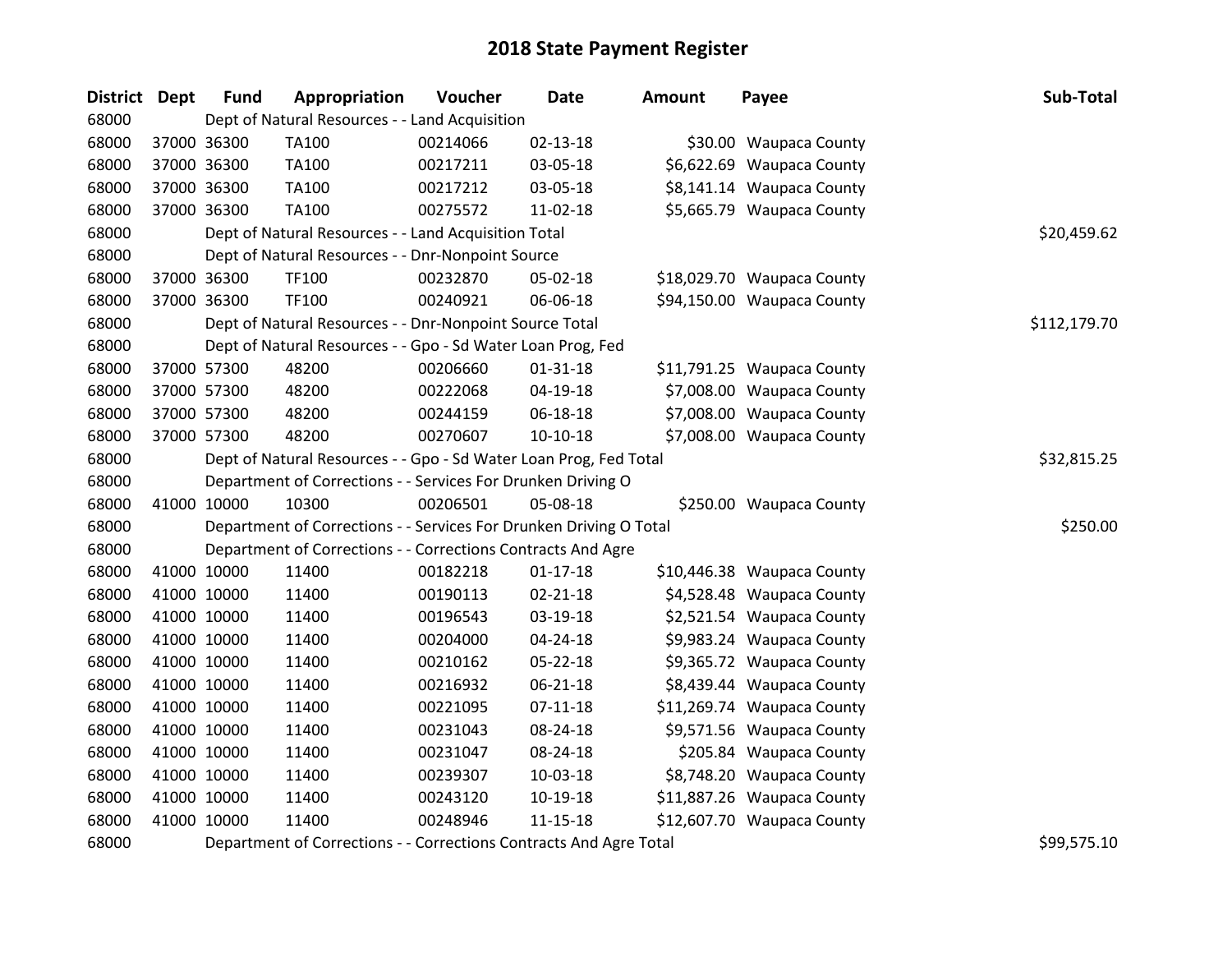| District Dept | <b>Fund</b> | Appropriation                                                      | Voucher  | Date           | Amount | Payee                                                                                                         | Sub-Total      |
|---------------|-------------|--------------------------------------------------------------------|----------|----------------|--------|---------------------------------------------------------------------------------------------------------------|----------------|
| 68000         |             |                                                                    |          |                |        | Department of Corrections - - Reimbursing Counties For Probation, Extended Supervision And Parole Holds       |                |
| 68000         | 41000 10000 | 11600                                                              | 00246084 | $11-02-18$     |        | \$43,933.20 Waupaca County                                                                                    |                |
| 68000         |             |                                                                    |          |                |        | Department of Corrections - - Reimbursing Counties For Probation, Extended Supervision And Parole Holds Total | \$43,933.20    |
| 68000         |             | Department of Corrections - - Probation, Parole And Extended       |          |                |        |                                                                                                               |                |
| 68000         | 41000 10000 | 18700                                                              | 00246084 | 11-02-18       |        | \$3,306.80 Waupaca County                                                                                     |                |
| 68000         |             | Department of Corrections - - Probation, Parole And Extended Total |          |                |        |                                                                                                               | \$3,306.80     |
| 68000         |             | Child Abuse & Neglect Prev Bd - - Federal Project Operations       |          |                |        |                                                                                                               |                |
| 68000         | 43300 10000 | 19800                                                              | 00001193 | 03-15-18       |        | \$485.05 Waupaca County                                                                                       |                |
| 68000         | 43300 10000 | 19800                                                              | 00001275 | $05-17-18$     |        | \$821.38 Waupaca County                                                                                       |                |
| 68000         | 43300 10000 | 19800                                                              | 00001434 | 08-03-18       |        | \$2,454.08 Waupaca County                                                                                     |                |
| 68000         |             | Child Abuse & Neglect Prev Bd - - Federal Project Operations Total |          |                |        |                                                                                                               | \$3,760.51     |
| 68000         |             | Child Abuse & Neglect Prev Bd - - Federal Project Aids             |          |                |        |                                                                                                               |                |
| 68000         | 43300 10000 | 19900                                                              | 00001571 | 11-09-18       |        | \$242.97 Waupaca County                                                                                       |                |
| 68000         |             | Child Abuse & Neglect Prev Bd - - Federal Project Aids Total       |          |                |        |                                                                                                               | \$242.97       |
| 68000         |             | Department of Health Services - - State/Federal Aids               |          |                |        |                                                                                                               |                |
| 68000         | 43500 10000 | 00000                                                              | 90808    | $01 - 02 - 18$ |        | \$80,207.00 Waupaca County                                                                                    |                |
| 68000         | 43500 10000 | 00000                                                              | 90809    | $02 - 01 - 18$ |        | \$20,065.00 Waupaca County                                                                                    |                |
| 68000         | 43500 10000 | 00000                                                              | 90810    | 03-01-18       |        | \$57,401.00 Waupaca County                                                                                    |                |
| 68000         | 43500 10000 | 00000                                                              | 90811    | 03-02-18       |        | \$23,042.00 Waupaca County                                                                                    |                |
| 68000         | 43500 10000 | 00000                                                              | 90812    | 04-02-18       |        | \$246,513.00 Waupaca County                                                                                   |                |
| 68000         | 43500 10000 | 00000                                                              | 90813    | 05-01-18       |        | \$308,189.00 Waupaca County                                                                                   |                |
| 68000         | 43500 10000 | 00000                                                              | 90814    | 06-01-18       |        | \$91,019.00 Waupaca County                                                                                    |                |
| 68000         | 43500 10000 | 00000                                                              | 90815    | 06-12-18       |        | \$45,576.00 Waupaca County                                                                                    |                |
| 68000         | 43500 10000 | 00000                                                              | 90900    | 07-02-18       |        | \$642,614.00 Waupaca County                                                                                   |                |
| 68000         | 43500 10000 | 00000                                                              | 90901    | 08-01-18       |        | \$550,179.00 Waupaca County                                                                                   |                |
| 68000         | 43500 10000 | 00000                                                              | 90902    | 09-04-18       |        | \$179,549.00 Waupaca County                                                                                   |                |
| 68000         | 43500 10000 | 00000                                                              | 90903    | $10 - 01 - 18$ |        | \$29,655.00 Waupaca County                                                                                    |                |
| 68000         | 43500 10000 | 00000                                                              | 90904    | 11-01-18       |        | \$28,921.00 Waupaca County                                                                                    |                |
| 68000         | 43500 10000 | 00000                                                              | 90905    | 12-03-18       |        | \$29,440.00 Waupaca County                                                                                    |                |
| 68000         |             | Department of Health Services - - State/Federal Aids Total         |          |                |        |                                                                                                               | \$2,332,370.00 |
| 68000         |             | Department of Health Services - - Federal Project Aids             |          |                |        |                                                                                                               |                |
| 68000         | 43500 10000 | 15000                                                              | 00216505 | 07-20-18       |        | \$1,712.76 Waupaca County                                                                                     |                |
| 68000         | 43500 10000 | 15000                                                              | 00224659 | 08-10-18       |        | \$1,488.00 Waupaca County                                                                                     |                |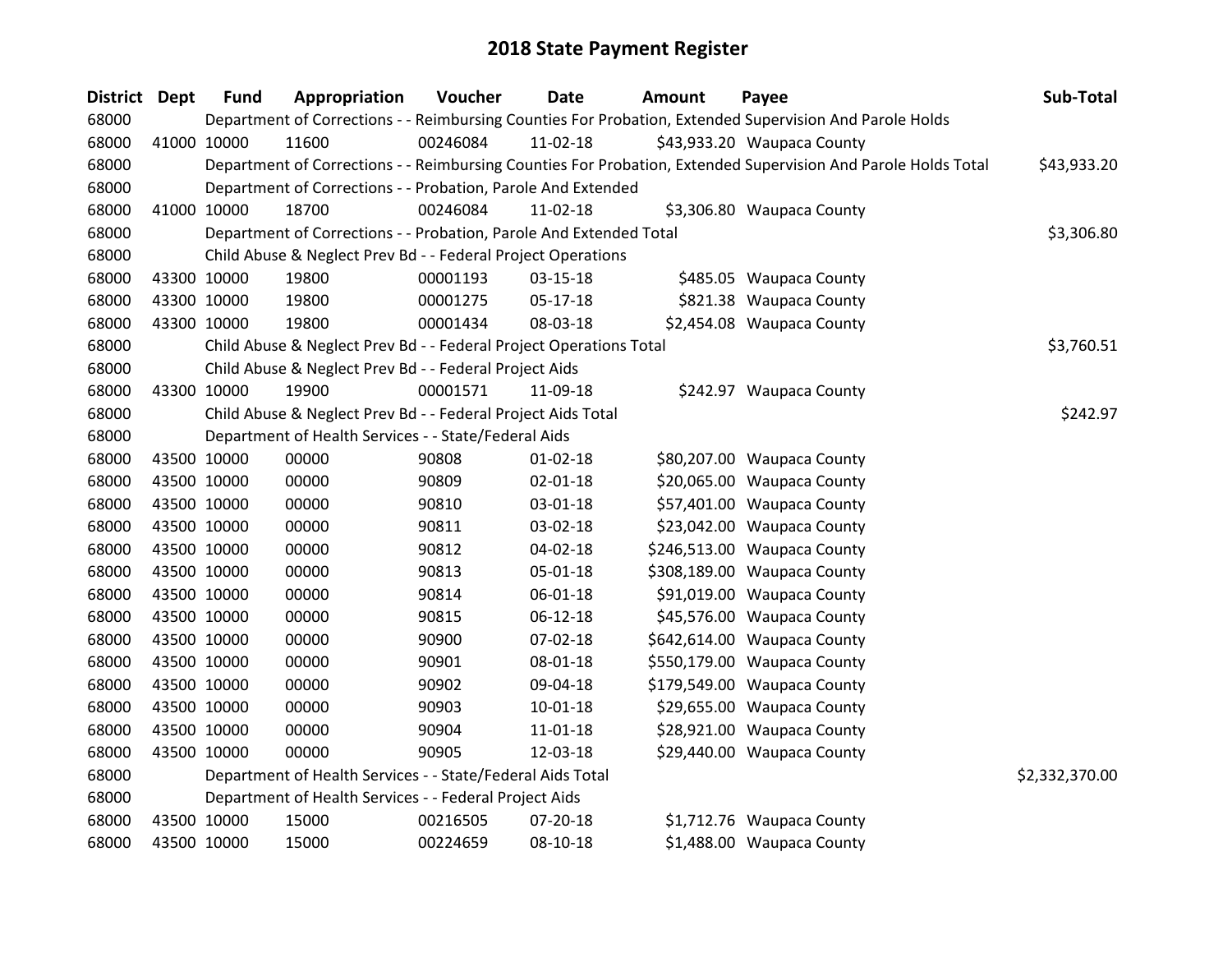| <b>District Dept</b> | <b>Fund</b> | Appropriation                                                          | Voucher  | <b>Date</b>    | Amount | Payee                     | Sub-Total   |
|----------------------|-------------|------------------------------------------------------------------------|----------|----------------|--------|---------------------------|-------------|
| 68000                | 43500 10000 | 15000                                                                  | 00225617 | 09-05-18       |        | \$6,779.00 Waupaca County |             |
| 68000                | 43500 10000 | 15000                                                                  | 00230841 | 09-28-18       |        | \$2,926.85 Waupaca County |             |
| 68000                | 43500 10000 | 15000                                                                  | 00234034 | $10-12-18$     |        | \$152.50 Waupaca County   |             |
| 68000                | 43500 10000 | 15000                                                                  | 00237855 | 10-31-18       |        | \$37.82 Waupaca County    |             |
| 68000                |             | Department of Health Services - - Federal Project Aids Total           |          |                |        |                           | \$13,096.93 |
| 68000                |             | Department of Health Services - - Federal Block Grant Aids -- Pr       |          |                |        |                           |             |
| 68000                | 43500 10000 | 19200                                                                  | 00241703 | 11-09-18       |        | \$4,500.00 Waupaca County |             |
| 68000                |             | Department of Health Services - - Federal Block Grant Aids -- Pr Total |          |                |        |                           | \$4,500.00  |
| 68000                |             | Department of Health Services - - General Program Operations           |          |                |        |                           |             |
| 68000                | 43500 10000 | 40100                                                                  | 00183455 | $01 - 31 - 18$ |        | \$1.00 Waupaca County     |             |
| 68000                | 43500 10000 | 40100                                                                  | 00189050 | 02-28-18       |        | \$1.50 Waupaca County     |             |
| 68000                | 43500 10000 | 40100                                                                  | 00192714 | 03-14-18       |        | \$1.50 Waupaca County     |             |
| 68000                | 43500 10000 | 40100                                                                  | 00200389 | 04-18-18       |        | \$1.50 Waupaca County     |             |
| 68000                | 43500 10000 | 40100                                                                  | 00200393 | 04-18-18       |        | \$1.50 Waupaca County     |             |
| 68000                | 43500 10000 | 40100                                                                  | 00203426 | 05-02-18       |        | \$1.50 Waupaca County     |             |
| 68000                | 43500 10000 | 40100                                                                  | 00206469 | 05-16-18       |        | \$1.50 Waupaca County     |             |
| 68000                | 43500 10000 | 40100                                                                  | 00207764 | 05-23-18       |        | \$1.00 Waupaca County     |             |
| 68000                | 43500 10000 | 40100                                                                  | 00207765 | 05-23-18       |        | \$15.00 Waupaca County    |             |
| 68000                | 43500 10000 | 40100                                                                  | 00207778 | 05-23-18       |        | \$1.50 Waupaca County     |             |
| 68000                | 43500 10000 | 40100                                                                  | 00215811 | 06-29-18       |        | \$1.50 Waupaca County     |             |
| 68000                | 43500 10000 | 40100                                                                  | 00224690 | 08-08-18       |        | \$1.00 Waupaca County     |             |
| 68000                | 43500 10000 | 40100                                                                  | 00224691 | 08-08-18       |        | \$15.00 Waupaca County    |             |
| 68000                | 43500 10000 | 40100                                                                  | 00228704 | 08-29-18       |        | \$1.50 Waupaca County     |             |
| 68000                | 43500 10000 | 40100                                                                  | 00239477 | $10-17-18$     |        | \$1.50 Waupaca County     |             |
| 68000                | 43500 10000 | 40100                                                                  | 00248396 | 11-28-18       |        | \$1.50 Waupaca County     |             |
| 68000                |             | Department of Health Services - - General Program Operations Total     |          |                |        |                           | \$49.50     |
| 68000                |             | Department of Health Services - - Medical Assistance State Admin       |          |                |        |                           |             |
| 68000                | 43500 10000 | 44000                                                                  | 00183455 | $01 - 31 - 18$ |        | \$1.00 Waupaca County     |             |
| 68000                | 43500 10000 | 44000                                                                  | 00189050 | 02-28-18       |        | \$1.50 Waupaca County     |             |
| 68000                | 43500 10000 | 44000                                                                  | 00192714 | 03-14-18       |        | \$1.50 Waupaca County     |             |
| 68000                | 43500 10000 | 44000                                                                  | 00200389 | 04-18-18       |        | \$1.50 Waupaca County     |             |
| 68000                | 43500 10000 | 44000                                                                  | 00200393 | 04-18-18       |        | \$1.50 Waupaca County     |             |
| 68000                | 43500 10000 | 44000                                                                  | 00203426 | 05-02-18       |        | \$1.50 Waupaca County     |             |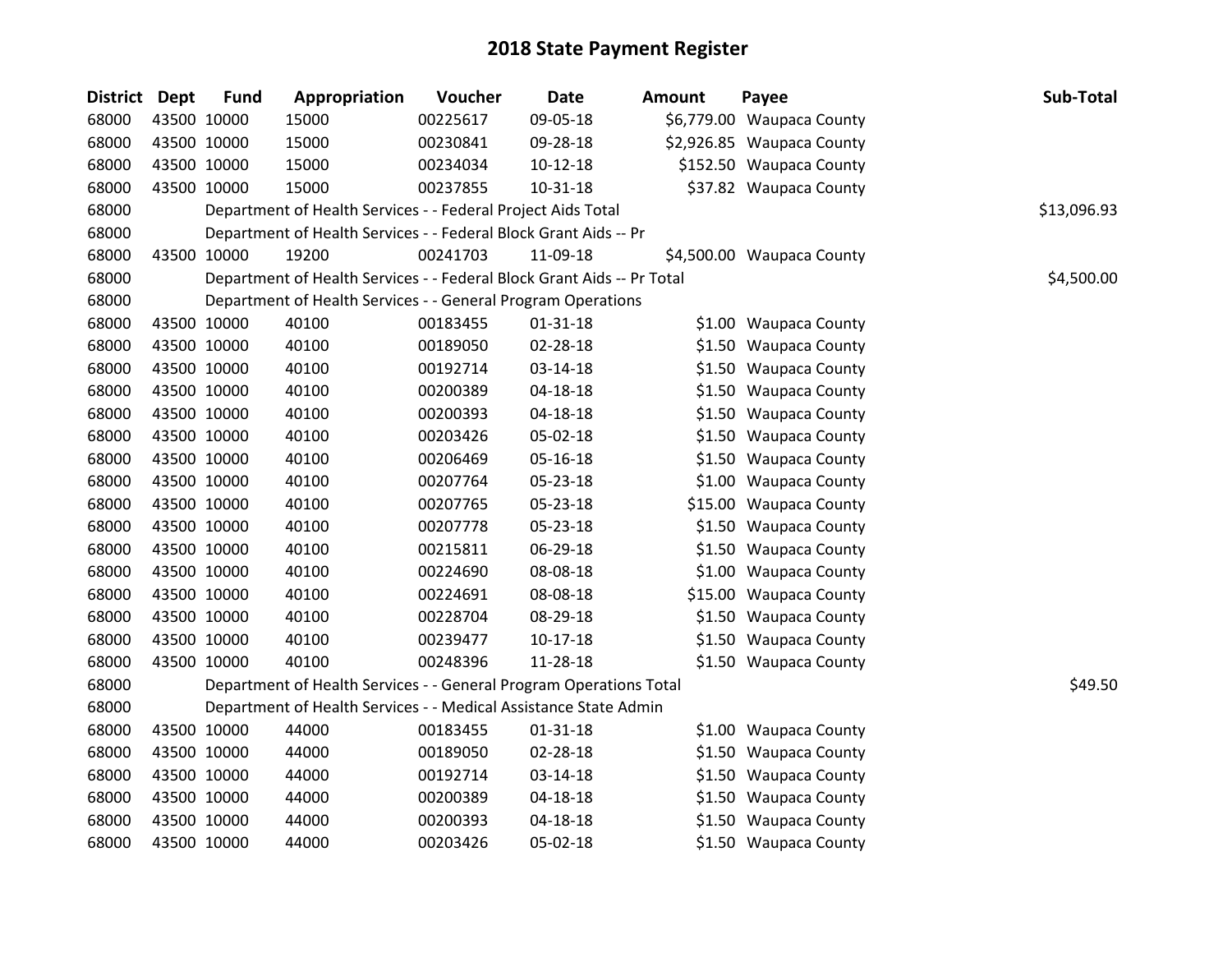| District Dept |             | <b>Fund</b> | Appropriation                                                          | Voucher  | Date           | <b>Amount</b> | Payee                      | Sub-Total |
|---------------|-------------|-------------|------------------------------------------------------------------------|----------|----------------|---------------|----------------------------|-----------|
| 68000         | 43500 10000 |             | 44000                                                                  | 00206469 | 05-16-18       |               | \$1.50 Waupaca County      |           |
| 68000         | 43500 10000 |             | 44000                                                                  | 00207764 | 05-23-18       |               | \$1.00 Waupaca County      |           |
| 68000         | 43500 10000 |             | 44000                                                                  | 00207765 | 05-23-18       |               | \$15.00 Waupaca County     |           |
| 68000         | 43500 10000 |             | 44000                                                                  | 00207778 | 05-23-18       |               | \$1.50 Waupaca County      |           |
| 68000         | 43500 10000 |             | 44000                                                                  | 00215811 | 06-29-18       |               | \$1.50 Waupaca County      |           |
| 68000         | 43500 10000 |             | 44000                                                                  | 00221595 | 07-25-18       |               | \$2.00 Waupaca County      |           |
| 68000         |             | 43500 10000 | 44000                                                                  | 00221596 | 07-25-18       |               | \$30.00 Waupaca County     |           |
| 68000         |             | 43500 10000 | 44000                                                                  | 00224690 | 08-08-18       |               | \$1.00 Waupaca County      |           |
| 68000         | 43500 10000 |             | 44000                                                                  | 00224691 | 08-08-18       |               | \$15.00 Waupaca County     |           |
| 68000         | 43500 10000 |             | 44000                                                                  | 00228704 | 08-29-18       |               | \$1.50 Waupaca County      |           |
| 68000         |             | 43500 10000 | 44000                                                                  | 00239477 | $10-17-18$     |               | \$1.50 Waupaca County      |           |
| 68000         |             | 43500 10000 | 44000                                                                  | 00248396 | 11-28-18       |               | \$1.50 Waupaca County      |           |
| 68000         |             |             | Department of Health Services - - Medical Assistance State Admin Total |          |                |               |                            | \$81.50   |
| 68000         |             |             | Dept of Children and Families - - Milw Child Welfare Svc Collect       |          |                |               |                            |           |
| 68000         | 43700 10000 |             | 12200                                                                  | 00036690 | $04 - 11 - 18$ |               | \$55.00 Waupaca County     |           |
| 68000         |             |             | Dept of Children and Families - - Milw Child Welfare Svc Collect Total |          |                |               |                            | \$55.00   |
| 68000         |             |             | Dept of Children and Families - - Fees For Administrative Servic       |          |                |               |                            |           |
| 68000         |             | 43700 10000 | 23100                                                                  | 00033833 | $01 - 19 - 18$ |               | \$110.00 Waupaca County    |           |
| 68000         | 43700 10000 |             | 23100                                                                  | 00038292 | 04-18-18       |               | \$170.00 Waupaca County    |           |
| 68000         | 43700 10000 |             | 23100                                                                  | 00042353 | $07-17-18$     |               | \$130.00 Waupaca County    |           |
| 68000         | 43700 10000 |             | 23100                                                                  | 00045821 | $10 - 18 - 18$ |               | \$75.00 Waupaca County     |           |
| 68000         |             |             | Dept of Children and Families - - Fees For Administrative Servic Total |          |                |               |                            | \$485.00  |
| 68000         |             |             | Dept of Children and Families - - General Aids                         |          |                |               |                            |           |
| 68000         |             | 43700 10000 | 99000                                                                  | 00033227 | 01-05-18       |               | \$1,084.00 Waupaca County  |           |
| 68000         |             | 43700 10000 | 99000                                                                  | 00033297 | 01-04-18       |               | \$40,197.89 Waupaca County |           |
| 68000         |             | 43700 10000 | 99000                                                                  | 00034149 | 01-30-18       |               | \$79,514.82 Waupaca County |           |
| 68000         | 43700 10000 |             | 99000                                                                  | 00034338 | 02-05-18       |               | \$20,663.00 Waupaca County |           |
| 68000         | 43700 10000 |             | 99000                                                                  | 00034380 | 02-05-18       |               | \$1,120.00 Waupaca County  |           |
| 68000         | 43700 10000 |             | 99000                                                                  | 00034638 | 02-12-18       |               | \$15,266.63 Waupaca County |           |
| 68000         |             | 43700 10000 | 99000                                                                  | 00034889 | 02-21-18       |               | \$431.04 Waupaca County    |           |
| 68000         | 43700 10000 |             | 99000                                                                  | 00035042 | $02 - 21 - 18$ |               | \$383.52 Waupaca County    |           |
| 68000         | 43700 10000 |             | 99000                                                                  | 00035145 | $02 - 21 - 18$ |               | \$999.48 Waupaca County    |           |
| 68000         | 43700 10000 |             | 99000                                                                  | 00035275 | $02 - 22 - 18$ |               | \$1,032.33 Waupaca County  |           |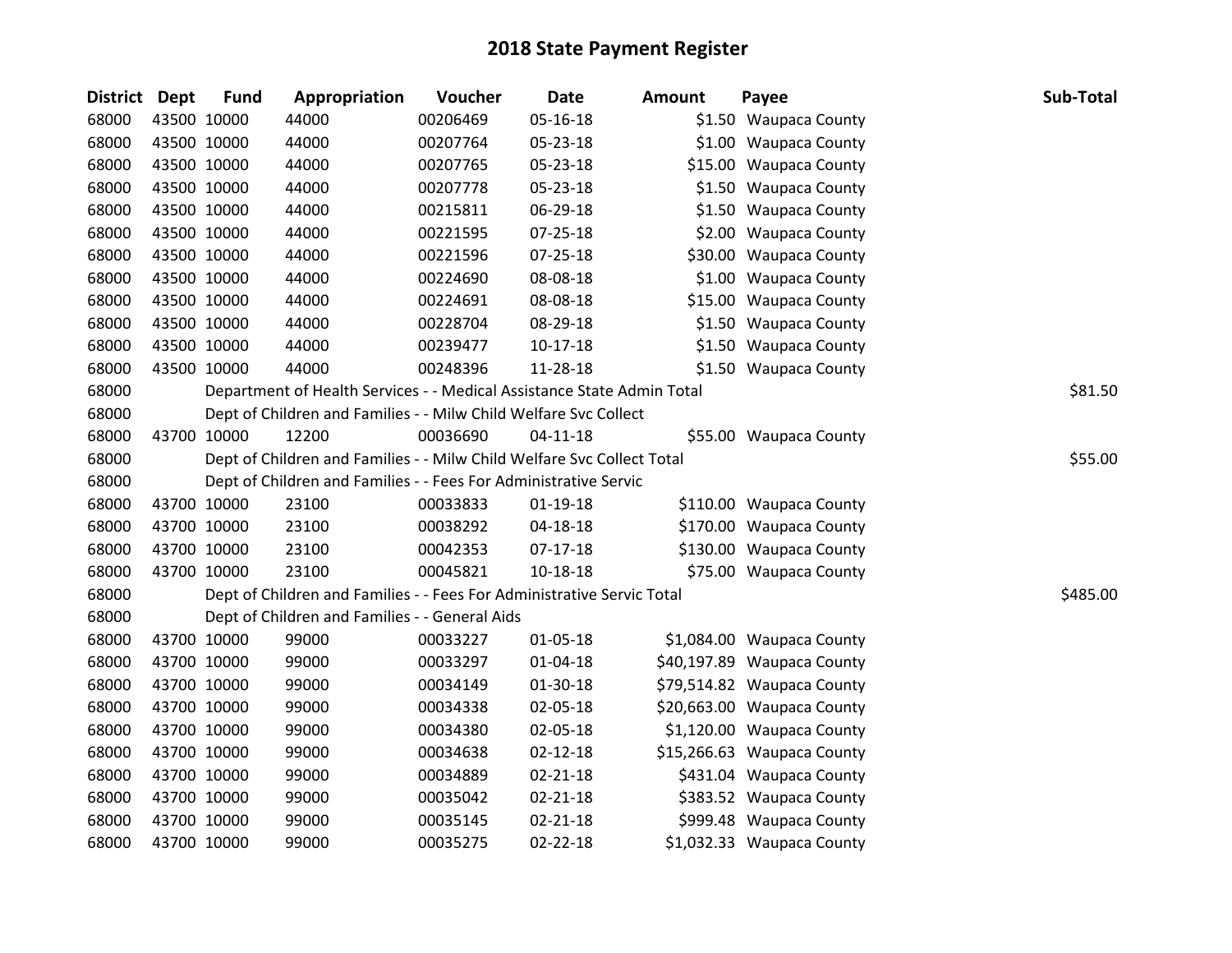| Dept | <b>Fund</b>     | Appropriation                                                                                                                                                                                                                                                                                                                                                                                                                                                                 | Voucher  | <b>Date</b> | <b>Amount</b>                                                                                          | Payee | Sub-Total                                                                                                                                                                                                                                                                                                                                                                                                                                                                                                                                                                                                                                                                                                                                                                                                                                                                                                                |
|------|-----------------|-------------------------------------------------------------------------------------------------------------------------------------------------------------------------------------------------------------------------------------------------------------------------------------------------------------------------------------------------------------------------------------------------------------------------------------------------------------------------------|----------|-------------|--------------------------------------------------------------------------------------------------------|-------|--------------------------------------------------------------------------------------------------------------------------------------------------------------------------------------------------------------------------------------------------------------------------------------------------------------------------------------------------------------------------------------------------------------------------------------------------------------------------------------------------------------------------------------------------------------------------------------------------------------------------------------------------------------------------------------------------------------------------------------------------------------------------------------------------------------------------------------------------------------------------------------------------------------------------|
|      |                 | 99000                                                                                                                                                                                                                                                                                                                                                                                                                                                                         | 00035675 | 03-05-18    |                                                                                                        |       |                                                                                                                                                                                                                                                                                                                                                                                                                                                                                                                                                                                                                                                                                                                                                                                                                                                                                                                          |
|      |                 | 99000                                                                                                                                                                                                                                                                                                                                                                                                                                                                         | 00037098 | 04-03-18    |                                                                                                        |       |                                                                                                                                                                                                                                                                                                                                                                                                                                                                                                                                                                                                                                                                                                                                                                                                                                                                                                                          |
|      |                 | 99000                                                                                                                                                                                                                                                                                                                                                                                                                                                                         | 00037601 | 04-05-18    |                                                                                                        |       |                                                                                                                                                                                                                                                                                                                                                                                                                                                                                                                                                                                                                                                                                                                                                                                                                                                                                                                          |
|      |                 | 99000                                                                                                                                                                                                                                                                                                                                                                                                                                                                         | 00038840 | 04-30-18    |                                                                                                        |       |                                                                                                                                                                                                                                                                                                                                                                                                                                                                                                                                                                                                                                                                                                                                                                                                                                                                                                                          |
|      |                 | 99000                                                                                                                                                                                                                                                                                                                                                                                                                                                                         | 00039217 | 05-07-18    |                                                                                                        |       |                                                                                                                                                                                                                                                                                                                                                                                                                                                                                                                                                                                                                                                                                                                                                                                                                                                                                                                          |
|      |                 | 99000                                                                                                                                                                                                                                                                                                                                                                                                                                                                         | 00040637 | 06-05-18    |                                                                                                        |       |                                                                                                                                                                                                                                                                                                                                                                                                                                                                                                                                                                                                                                                                                                                                                                                                                                                                                                                          |
|      |                 | 99000                                                                                                                                                                                                                                                                                                                                                                                                                                                                         | 00041566 | 06-27-18    |                                                                                                        |       |                                                                                                                                                                                                                                                                                                                                                                                                                                                                                                                                                                                                                                                                                                                                                                                                                                                                                                                          |
|      |                 | 99000                                                                                                                                                                                                                                                                                                                                                                                                                                                                         | 00041647 | 06-29-18    |                                                                                                        |       |                                                                                                                                                                                                                                                                                                                                                                                                                                                                                                                                                                                                                                                                                                                                                                                                                                                                                                                          |
|      |                 | 99000                                                                                                                                                                                                                                                                                                                                                                                                                                                                         | 00041818 | 07-05-18    |                                                                                                        |       |                                                                                                                                                                                                                                                                                                                                                                                                                                                                                                                                                                                                                                                                                                                                                                                                                                                                                                                          |
|      |                 | 99000                                                                                                                                                                                                                                                                                                                                                                                                                                                                         | 00042832 | 07-31-18    |                                                                                                        |       |                                                                                                                                                                                                                                                                                                                                                                                                                                                                                                                                                                                                                                                                                                                                                                                                                                                                                                                          |
|      |                 | 99000                                                                                                                                                                                                                                                                                                                                                                                                                                                                         | 00043038 | 08-03-18    |                                                                                                        |       |                                                                                                                                                                                                                                                                                                                                                                                                                                                                                                                                                                                                                                                                                                                                                                                                                                                                                                                          |
|      |                 | 99000                                                                                                                                                                                                                                                                                                                                                                                                                                                                         | 00043128 | 08-06-18    |                                                                                                        |       |                                                                                                                                                                                                                                                                                                                                                                                                                                                                                                                                                                                                                                                                                                                                                                                                                                                                                                                          |
|      |                 | 99000                                                                                                                                                                                                                                                                                                                                                                                                                                                                         | 00043568 | 08-17-18    |                                                                                                        |       |                                                                                                                                                                                                                                                                                                                                                                                                                                                                                                                                                                                                                                                                                                                                                                                                                                                                                                                          |
|      |                 | 99000                                                                                                                                                                                                                                                                                                                                                                                                                                                                         | 00044006 | 08-29-18    |                                                                                                        |       |                                                                                                                                                                                                                                                                                                                                                                                                                                                                                                                                                                                                                                                                                                                                                                                                                                                                                                                          |
|      |                 | 99000                                                                                                                                                                                                                                                                                                                                                                                                                                                                         | 00044091 | 08-30-18    |                                                                                                        |       |                                                                                                                                                                                                                                                                                                                                                                                                                                                                                                                                                                                                                                                                                                                                                                                                                                                                                                                          |
|      |                 | 99000                                                                                                                                                                                                                                                                                                                                                                                                                                                                         | 00044198 | 09-05-18    |                                                                                                        |       |                                                                                                                                                                                                                                                                                                                                                                                                                                                                                                                                                                                                                                                                                                                                                                                                                                                                                                                          |
|      |                 | 99000                                                                                                                                                                                                                                                                                                                                                                                                                                                                         | 00044446 | 09-11-18    |                                                                                                        |       |                                                                                                                                                                                                                                                                                                                                                                                                                                                                                                                                                                                                                                                                                                                                                                                                                                                                                                                          |
|      |                 | 99000                                                                                                                                                                                                                                                                                                                                                                                                                                                                         | 00045408 | 10-05-18    |                                                                                                        |       |                                                                                                                                                                                                                                                                                                                                                                                                                                                                                                                                                                                                                                                                                                                                                                                                                                                                                                                          |
|      |                 | 99000                                                                                                                                                                                                                                                                                                                                                                                                                                                                         | 00046229 | 10-30-18    |                                                                                                        |       |                                                                                                                                                                                                                                                                                                                                                                                                                                                                                                                                                                                                                                                                                                                                                                                                                                                                                                                          |
|      |                 | 99000                                                                                                                                                                                                                                                                                                                                                                                                                                                                         | 00046543 | 11-05-18    |                                                                                                        |       |                                                                                                                                                                                                                                                                                                                                                                                                                                                                                                                                                                                                                                                                                                                                                                                                                                                                                                                          |
|      |                 | 99000                                                                                                                                                                                                                                                                                                                                                                                                                                                                         | 00047600 | 12-05-18    |                                                                                                        |       |                                                                                                                                                                                                                                                                                                                                                                                                                                                                                                                                                                                                                                                                                                                                                                                                                                                                                                                          |
|      |                 | 99000                                                                                                                                                                                                                                                                                                                                                                                                                                                                         | 00048202 | 12-27-18    |                                                                                                        |       |                                                                                                                                                                                                                                                                                                                                                                                                                                                                                                                                                                                                                                                                                                                                                                                                                                                                                                                          |
|      |                 |                                                                                                                                                                                                                                                                                                                                                                                                                                                                               |          |             |                                                                                                        |       | \$1,946,927.93                                                                                                                                                                                                                                                                                                                                                                                                                                                                                                                                                                                                                                                                                                                                                                                                                                                                                                           |
|      |                 |                                                                                                                                                                                                                                                                                                                                                                                                                                                                               |          |             |                                                                                                        |       |                                                                                                                                                                                                                                                                                                                                                                                                                                                                                                                                                                                                                                                                                                                                                                                                                                                                                                                          |
|      |                 | 15100                                                                                                                                                                                                                                                                                                                                                                                                                                                                         | 00142171 | 01-03-18    |                                                                                                        |       |                                                                                                                                                                                                                                                                                                                                                                                                                                                                                                                                                                                                                                                                                                                                                                                                                                                                                                                          |
|      |                 | 15100                                                                                                                                                                                                                                                                                                                                                                                                                                                                         | 00146852 | 02-02-18    |                                                                                                        |       |                                                                                                                                                                                                                                                                                                                                                                                                                                                                                                                                                                                                                                                                                                                                                                                                                                                                                                                          |
|      |                 | 15100                                                                                                                                                                                                                                                                                                                                                                                                                                                                         | 00152437 | 03-02-18    |                                                                                                        |       |                                                                                                                                                                                                                                                                                                                                                                                                                                                                                                                                                                                                                                                                                                                                                                                                                                                                                                                          |
|      |                 | 15100                                                                                                                                                                                                                                                                                                                                                                                                                                                                         | 00157748 | 04-03-18    |                                                                                                        |       |                                                                                                                                                                                                                                                                                                                                                                                                                                                                                                                                                                                                                                                                                                                                                                                                                                                                                                                          |
|      |                 | 15100                                                                                                                                                                                                                                                                                                                                                                                                                                                                         | 00163067 | 05-02-18    |                                                                                                        |       |                                                                                                                                                                                                                                                                                                                                                                                                                                                                                                                                                                                                                                                                                                                                                                                                                                                                                                                          |
|      |                 | 15100                                                                                                                                                                                                                                                                                                                                                                                                                                                                         | 00168143 | 06-04-18    |                                                                                                        |       |                                                                                                                                                                                                                                                                                                                                                                                                                                                                                                                                                                                                                                                                                                                                                                                                                                                                                                                          |
|      |                 | 15100                                                                                                                                                                                                                                                                                                                                                                                                                                                                         | 00173145 | 07-03-18    |                                                                                                        |       |                                                                                                                                                                                                                                                                                                                                                                                                                                                                                                                                                                                                                                                                                                                                                                                                                                                                                                                          |
|      |                 | 15100                                                                                                                                                                                                                                                                                                                                                                                                                                                                         | 00178391 | 08-02-18    |                                                                                                        |       |                                                                                                                                                                                                                                                                                                                                                                                                                                                                                                                                                                                                                                                                                                                                                                                                                                                                                                                          |
|      |                 | 15100                                                                                                                                                                                                                                                                                                                                                                                                                                                                         | 00183448 | 09-05-18    |                                                                                                        |       |                                                                                                                                                                                                                                                                                                                                                                                                                                                                                                                                                                                                                                                                                                                                                                                                                                                                                                                          |
|      | <b>District</b> | 43700 10000<br>43700 10000<br>43700 10000<br>43700 10000<br>43700 10000<br>43700 10000<br>43700 10000<br>43700 10000<br>43700 10000<br>43700 10000<br>43700 10000<br>43700 10000<br>43700 10000<br>43700 10000<br>43700 10000<br>43700 10000<br>43700 10000<br>43700 10000<br>43700 10000<br>43700 10000<br>43700 10000<br>43700 10000<br>44500 10000<br>44500 10000<br>44500 10000<br>44500 10000<br>44500 10000<br>44500 10000<br>44500 10000<br>44500 10000<br>44500 10000 |          |             | Dept of Children and Families - - General Aids Total<br>Dept of Workforce Development - - Ui Admin Fed |       | \$96,435.90 Waupaca County<br>\$31,166.00 Waupaca County<br>\$161,037.15 Waupaca County<br>\$112,230.62 Waupaca County<br>\$102,181.33 Waupaca County<br>\$61,692.47 Waupaca County<br>\$33.00 Waupaca County<br>\$12,178.00 Waupaca County<br>\$80,444.38 Waupaca County<br>\$81,495.65 Waupaca County<br>\$2,688.00 Waupaca County<br>\$70,313.25 Waupaca County<br>\$8,888.00 Waupaca County<br>\$491,089.00 Waupaca County<br>\$29,603.00 Waupaca County<br>\$137,908.73 Waupaca County<br>\$3,721.00 Waupaca County<br>\$138,429.55 Waupaca County<br>\$81,298.89 Waupaca County<br>\$29,311.21 Waupaca County<br>\$26,668.56 Waupaca County<br>\$27,421.53 Waupaca County<br>\$45.00 Waupaca County<br>\$45.00 Waupaca County<br>\$60.00 Waupaca County<br>\$50.00 Waupaca County<br>\$35.00 Waupaca County<br>\$25.00 Waupaca County<br>\$55.00 Waupaca County<br>\$25.00 Waupaca County<br>\$5.00 Waupaca County |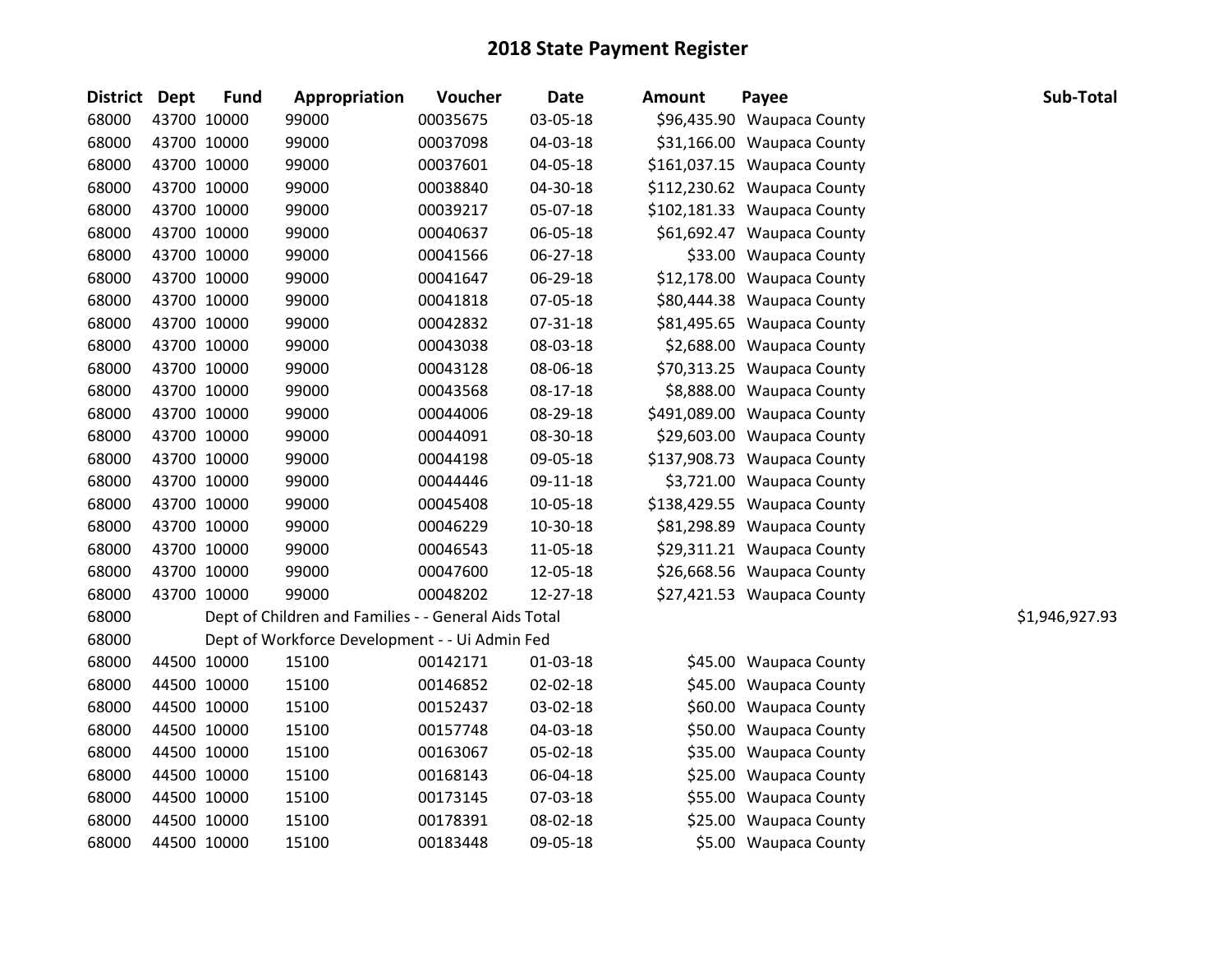| <b>District</b> | <b>Dept</b> | <b>Fund</b> | Appropriation                                                         | Voucher  | Date           | Amount | Payee                     | Sub-Total  |
|-----------------|-------------|-------------|-----------------------------------------------------------------------|----------|----------------|--------|---------------------------|------------|
| 68000           |             | 44500 10000 | 15100                                                                 | 00188595 | $10-02-18$     |        | \$30.00 Waupaca County    |            |
| 68000           |             | 44500 10000 | 15100                                                                 | 00192962 | $10 - 25 - 18$ |        | \$55.00 Waupaca County    |            |
| 68000           |             | 44500 10000 | 15100                                                                 | 00194657 | 11-02-18       |        | \$35.00 Waupaca County    |            |
| 68000           |             | 44500 10000 | 15100                                                                 | 00199637 | 12-04-18       |        | \$35.00 Waupaca County    |            |
| 68000           |             |             | Dept of Workforce Development - - Ui Admin Fed Total                  |          |                |        |                           | \$500.00   |
| 68000           |             |             | Dept of Workforce Development - - Title Ib Aids State Gpr             |          |                |        |                           |            |
| 68000           |             | 44500 10000 | 50900                                                                 | 00145063 | $01 - 22 - 18$ |        | \$451.66 Waupaca County   |            |
| 68000           |             | 44500 10000 | 50900                                                                 | 00149366 | $02 - 15 - 18$ |        | \$446.19 Waupaca County   |            |
| 68000           |             | 44500 10000 | 50900                                                                 | 00154803 | 03-19-18       |        | \$308.60 Waupaca County   |            |
| 68000           |             | 44500 10000 | 50900                                                                 | 00160235 | $04 - 17 - 18$ |        | \$194.78 Waupaca County   |            |
| 68000           |             | 44500 10000 | 50900                                                                 | 00166768 | 05-29-18       |        | \$235.62 Waupaca County   |            |
| 68000           |             | 44500 10000 | 50900                                                                 | 00175463 | 07-23-18       |        | \$47.23 Waupaca County    |            |
| 68000           |             | 44500 10000 | 50900                                                                 | 00192681 | $10-24-18$     |        | \$18.74 Waupaca County    |            |
| 68000           |             |             | Dept of Workforce Development - - Title Ib Aids State Gpr Total       |          |                |        |                           | \$1,702.82 |
| 68000           |             |             | Dept of Workforce Development - - Title Ib Aids Federal Prf           |          |                |        |                           |            |
| 68000           |             | 44500 10000 | 54400                                                                 | 00145063 | $01 - 22 - 18$ |        | \$1,668.73 Waupaca County |            |
| 68000           |             | 44500 10000 | 54400                                                                 | 00149366 | $02 - 15 - 18$ |        | \$1,648.61 Waupaca County |            |
| 68000           |             | 44500 10000 | 54400                                                                 | 00154803 | 03-19-18       |        | \$1,140.21 Waupaca County |            |
| 68000           |             | 44500 10000 | 54400                                                                 | 00160235 | 04-17-18       |        | \$719.68 Waupaca County   |            |
| 68000           |             | 44500 10000 | 54400                                                                 | 00166768 | 05-29-18       |        | \$870.60 Waupaca County   |            |
| 68000           |             | 44500 10000 | 54400                                                                 | 00175463 | 07-23-18       |        | \$174.53 Waupaca County   |            |
| 68000           |             | 44500 10000 | 54400                                                                 | 00192681 | 10-24-18       |        | \$69.26 Waupaca County    |            |
| 68000           |             |             | Dept of Workforce Development - - Title Ib Aids Federal Prf Total     |          |                |        |                           | \$6,291.62 |
| 68000           |             |             | Dept of Workforce Development - - Wc Ops Uninsured Emplyr Admin       |          |                |        |                           |            |
| 68000           |             | 44500 22700 | 17700                                                                 | 00145632 | $01 - 25 - 18$ |        | \$20.00 Waupaca County    |            |
| 68000           |             | 44500 22700 | 17700                                                                 | 00151869 | 02-28-18       |        | \$10.00 Waupaca County    |            |
| 68000           |             | 44500 22700 | 17700                                                                 | 00152580 | 03-05-18       |        | \$5.00 Waupaca County     |            |
| 68000           |             | 44500 22700 | 17700                                                                 | 00172557 | 06-29-18       |        | \$10.00 Waupaca County    |            |
| 68000           |             | 44500 22700 | 17700                                                                 | 00172558 | 06-29-18       |        | \$15.00 Waupaca County    |            |
| 68000           |             | 44500 22700 | 17700                                                                 | 00193925 | 11-01-18       |        | \$10.00 Waupaca County    |            |
| 68000           |             |             | Dept of Workforce Development - - Wc Ops Uninsured Emplyr Admin Total |          |                |        |                           | \$70.00    |
| 68000           |             |             | Department of Justice - - Legal Expenses                              |          |                |        |                           |            |
| 68000           |             | 45500 10000 | 10400                                                                 | 00052247 | 09-25-18       |        | \$55.00 Waupaca County    |            |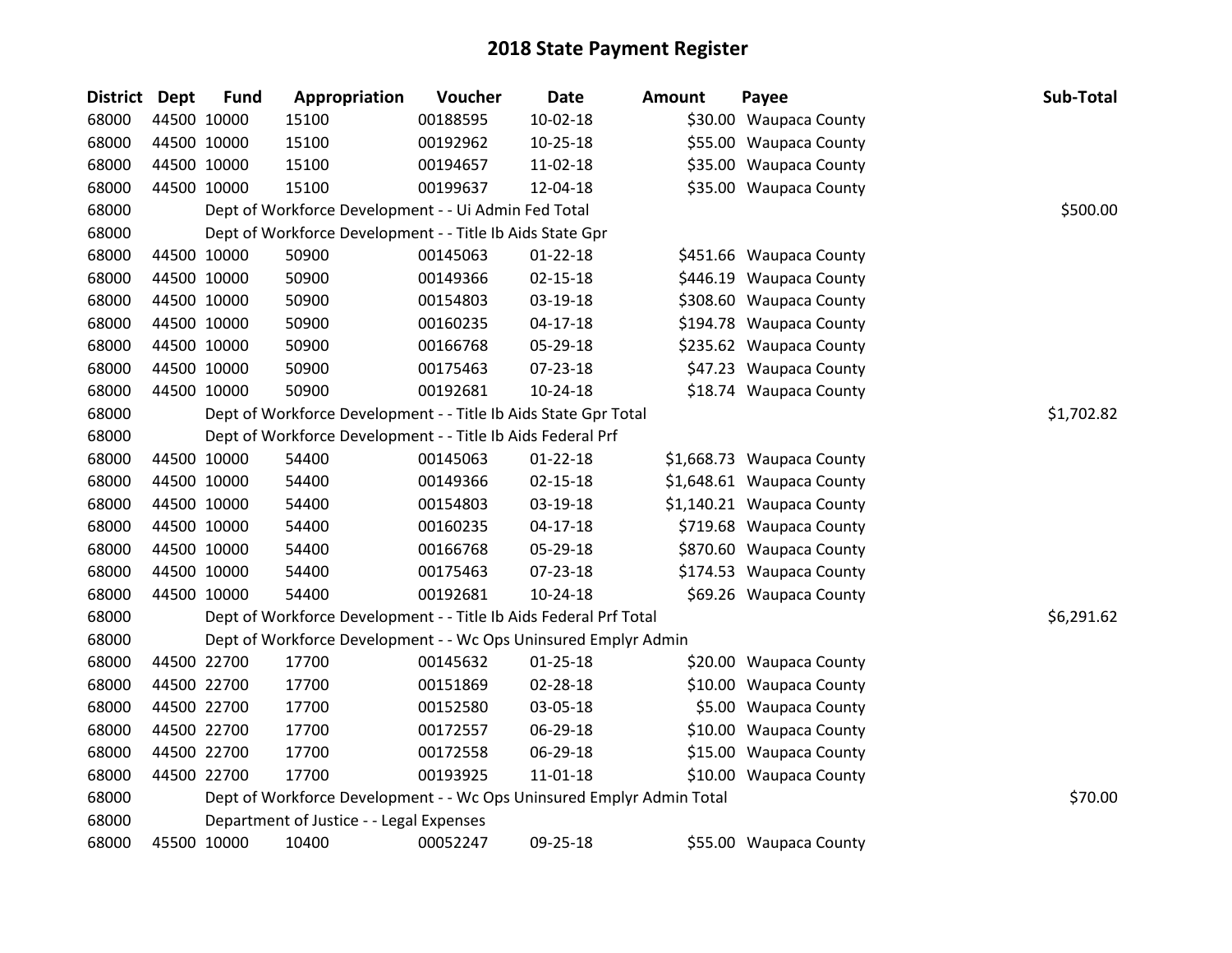| District Dept | <b>Fund</b> | Appropriation                                                           | Voucher  | <b>Date</b>    | <b>Amount</b> | Payee                      | Sub-Total   |
|---------------|-------------|-------------------------------------------------------------------------|----------|----------------|---------------|----------------------------|-------------|
| 68000         |             | Department of Justice - - Legal Expenses Total                          |          |                |               |                            | \$55.00     |
| 68000         |             | Department of Justice - - Crime Laboratories, Dna                       |          |                |               |                            |             |
| 68000         | 45500 10000 | 22100                                                                   | 00049043 | 07-19-18       |               | \$1,430.00 Waupaca County  |             |
| 68000         |             | Department of Justice - - Crime Laboratories, Dna Total                 |          |                |               |                            | \$1,430.00  |
| 68000         |             | Department of Justice - - Law Enforcement Train, Local                  |          |                |               |                            |             |
| 68000         | 45500 10000 | 23100                                                                   | 00053791 | $10-25-18$     |               | \$15,520.00 Waupaca County |             |
| 68000         |             | Department of Justice - - Law Enforcement Train, Local Total            |          |                |               |                            | \$15,520.00 |
| 68000         |             | Department of Justice - - Federal Aid, State Operations                 |          |                |               |                            |             |
| 68000         | 45500 10000 | 24100                                                                   | 00052982 | 10-09-18       |               | \$801.79 Waupaca County    |             |
| 68000         | 45500 10000 | 24100                                                                   | 00054183 | $10-26-18$     |               | \$1,817.17 Waupaca County  |             |
| 68000         |             | Department of Justice - - Federal Aid, State Operations Total           |          |                |               |                            | \$2,618.96  |
| 68000         |             | Department of Justice - - Federal Aid, Local Assistance                 |          |                |               |                            |             |
| 68000         | 45500 10000 | 25100                                                                   | 00052494 | 10-01-18       |               | \$12,160.81 Waupaca County |             |
| 68000         | 45500 10000 | 25100                                                                   | 00053732 | 10-26-18       |               | \$21,650.00 Waupaca County |             |
| 68000         | 45500 10000 | 25100                                                                   | 00056378 | 12-06-18       |               | \$12,341.87 Waupaca County |             |
| 68000         |             | Department of Justice - - Federal Aid, Local Assistance Total           |          |                |               |                            | \$46,152.68 |
| 68000         |             | Department of Justice - - Crime Victim Witness Assist                   |          |                |               |                            |             |
| 68000         | 45500 10000 | 53200                                                                   | 00043089 | 03-06-18       |               | \$27,146.44 Waupaca County |             |
| 68000         | 45500 10000 | 53200                                                                   | 00049148 | $07-19-18$     |               | \$24,118.94 Waupaca County |             |
| 68000         |             | Department of Justice - - Crime Victim Witness Assist Total             |          |                |               |                            | \$51,265.38 |
| 68000         |             | Department of Military Affairs - - Regional Emergency Response Tm       |          |                |               |                            |             |
| 68000         | 46500 10000 | 30600                                                                   | 00038654 | 02-05-18       |               | \$4,156.32 Waupaca County  |             |
| 68000         | 46500 10000 | 30600                                                                   | 00041660 | $04 - 17 - 18$ |               | \$4,156.32 Waupaca County  |             |
| 68000         | 46500 10000 | 30600                                                                   | 00046046 | 07-09-18       |               | \$4,156.32 Waupaca County  |             |
| 68000         | 46500 10000 | 30600                                                                   | 00051719 | $11 - 15 - 18$ |               | \$4,156.32 Waupaca County  |             |
| 68000         |             | Department of Military Affairs - - Regional Emergency Response Tm Total |          |                |               |                            | \$16,625.28 |
| 68000         |             | Department of Military Affairs - - Emergency Response Equipment         |          |                |               |                            |             |
| 68000         | 46500 10000 | 30800                                                                   | 00039083 | $02 - 13 - 18$ |               | \$1,153.74 Waupaca County  |             |
| 68000         |             | Department of Military Affairs - - Emergency Response Equipment Total   |          |                |               |                            | \$1,153.74  |
| 68000         |             | Department of Military Affairs - - Local Emer Planning Grants           |          |                |               |                            |             |
| 68000         | 46500 10000 | 33700                                                                   | 00038442 | 01-30-18       |               | \$8,370.86 Waupaca County  |             |
| 68000         | 46500 10000 | 33700                                                                   | 00045755 | $07 - 02 - 18$ |               | \$8,193.06 Waupaca County  |             |
| 68000         |             | Department of Military Affairs - - Local Emer Planning Grants Total     |          |                |               |                            | \$16,563.92 |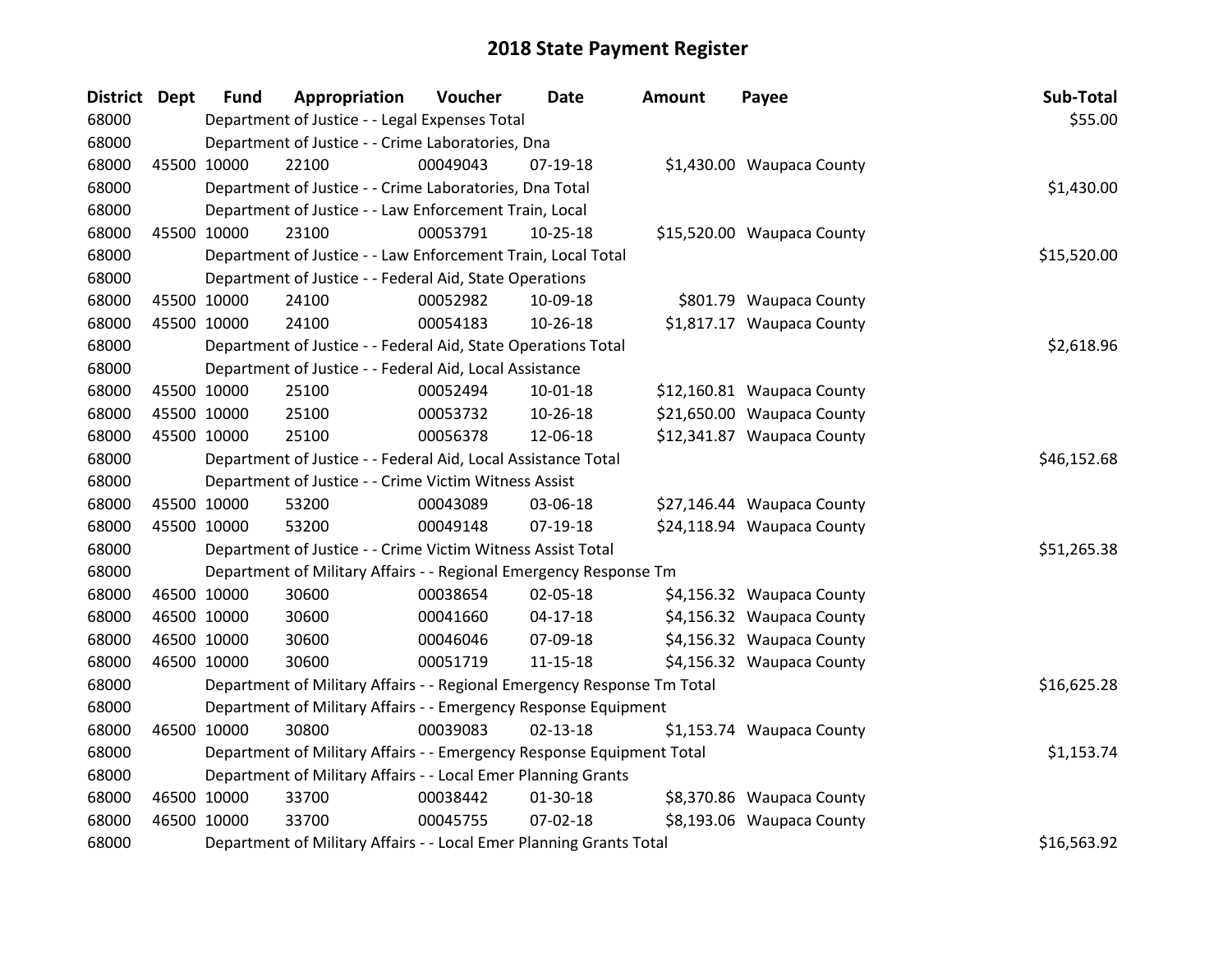| District Dept |             | <b>Fund</b> | Appropriation                                                           | Voucher  | Date           | <b>Amount</b> | Payee                      | Sub-Total   |
|---------------|-------------|-------------|-------------------------------------------------------------------------|----------|----------------|---------------|----------------------------|-------------|
| 68000         |             |             | Department of Military Affairs - - Federal Aid, Local Assistance        |          |                |               |                            |             |
| 68000         | 46500 10000 |             | 34200                                                                   | 00038118 | 01-30-18       |               | \$22,636.17 Waupaca County |             |
| 68000         | 46500 10000 |             | 34200                                                                   | 00045153 | $06 - 21 - 18$ |               | \$3,977.69 Waupaca County  |             |
| 68000         | 46500 10000 |             | 34200                                                                   | 00046393 | 07-13-18       |               | \$1,842.33 Waupaca County  |             |
| 68000         | 46500 10000 |             | 34200                                                                   | 00048230 | 08-29-18       |               | \$22,514.28 Waupaca County |             |
| 68000         |             |             | Department of Military Affairs - - Federal Aid, Local Assistance Total  |          |                |               |                            | \$50,970.47 |
| 68000         |             |             | Department of Veterans Affairs - - Institutional Operations, King       |          |                |               |                            |             |
| 68000         | 48500 15200 |             | 12000                                                                   | 00042009 | 01-29-18       |               | \$1,236.75 Waupaca County  |             |
| 68000         | 48500 15200 |             | 12000                                                                   | 00042258 | 02-02-18       |               | \$718.25 Waupaca County    |             |
| 68000         | 48500 15200 |             | 12000                                                                   | 00044716 | 03-30-18       |               | \$1,746.75 Waupaca County  |             |
| 68000         | 48500 15200 |             | 12000                                                                   | 00045785 | 04-13-18       |               | \$654.50 Waupaca County    |             |
| 68000         | 48500 15200 |             | 12000                                                                   | 00050035 | 07-20-18       |               | \$816.46 Waupaca County    |             |
| 68000         | 48500 15200 |             | 12000                                                                   | 00050072 | $07 - 13 - 18$ |               | \$501.50 Waupaca County    |             |
| 68000         | 48500 15200 |             | 12000                                                                   | 00052172 | 08-22-18       |               | \$110.50 Waupaca County    |             |
| 68000         | 48500 15200 |             | 12000                                                                   | 00054981 | 11-08-18       |               | \$315.18 Waupaca County    |             |
| 68000         |             |             | Department of Veterans Affairs - - Institutional Operations, King Total |          | \$6,099.89     |               |                            |             |
| 68000         |             |             | Department of Veterans Affairs - - Grants To Counties                   |          |                |               |                            |             |
| 68000         | 48500 15200 |             | 12700                                                                   | 00043077 | $02 - 16 - 18$ |               | \$1,150.00 Waupaca County  |             |
| 68000         |             |             | Department of Veterans Affairs - - Grants To Counties Total             |          |                |               |                            | \$1,150.00  |
| 68000         |             |             | Department of Veterans Affairs - - County Grants                        |          |                |               |                            |             |
| 68000         | 48500 58200 |             | 26700                                                                   | 00043077 | $02 - 16 - 18$ |               | \$5,175.00 Waupaca County  |             |
| 68000         |             |             | Department of Veterans Affairs - - County Grants Total                  |          |                |               |                            | \$5,175.00  |
| 68000         |             |             | Department of Veterans Affairs - - County Grants                        |          |                |               |                            |             |
| 68000         | 48500 58300 |             | 37000                                                                   | 00043077 | $02 - 16 - 18$ |               | \$5,175.00 Waupaca County  |             |
| 68000         |             |             | Department of Veterans Affairs - - County Grants Total                  |          |                |               |                            | \$5,175.00  |
| 68000         |             |             | Department of Administration - - Federal Aid                            |          |                |               |                            |             |
| 68000         | 50500 10000 |             | 14200                                                                   | 00081378 | 06-08-18       |               | \$52,177.50 Waupaca County |             |
| 68000         |             |             | Department of Administration - - Federal Aid Total                      |          |                |               |                            | \$52,177.50 |
| 68000         |             |             | Department of Administration - - Federal Aid, Local Assistance          |          |                |               |                            |             |
| 68000         | 50500 10000 |             | 15500                                                                   | 00071337 | 01-30-18       |               | \$2,662.74 Waupaca County  |             |
| 68000         | 50500 10000 |             | 15500                                                                   | 00073931 | 03-01-18       |               | \$3,555.60 Waupaca County  |             |
| 68000         | 50500 10000 |             | 15500                                                                   | 00077670 | $04-17-18$     |               | \$5,833.10 Waupaca County  |             |
| 68000         | 50500 10000 |             | 15500                                                                   | 00079078 | 05-01-18       |               | \$5,517.67 Waupaca County  |             |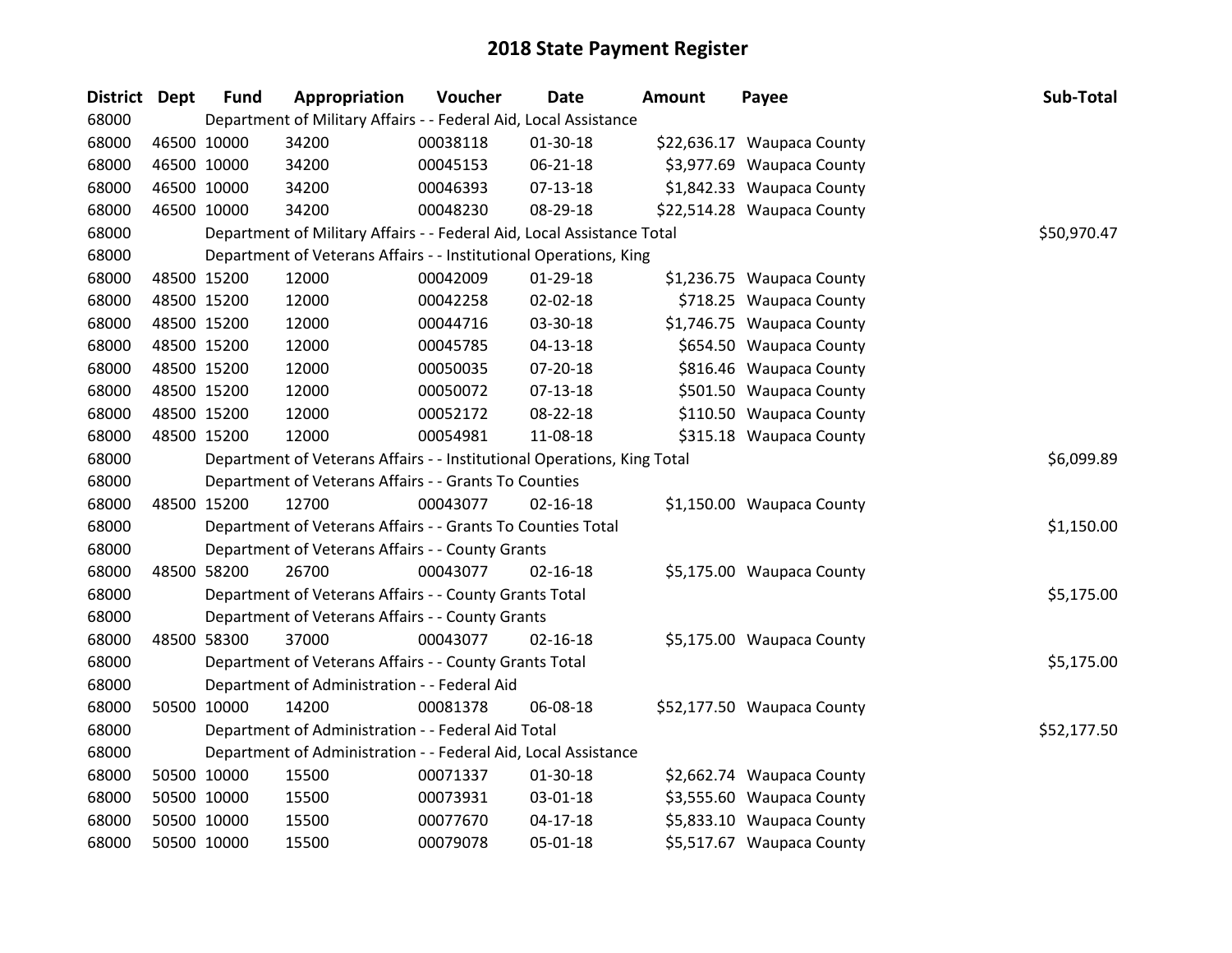| <b>District</b> | <b>Dept</b> | <b>Fund</b> | Appropriation                                                         | Voucher  | <b>Date</b>    | <b>Amount</b> | Payee                      | Sub-Total   |  |  |
|-----------------|-------------|-------------|-----------------------------------------------------------------------|----------|----------------|---------------|----------------------------|-------------|--|--|
| 68000           |             | 50500 10000 | 15500                                                                 | 00081304 | 05-30-18       |               | \$2,554.33 Waupaca County  |             |  |  |
| 68000           |             | 50500 10000 | 15500                                                                 | 00083950 | 06-29-18       |               | \$3,530.52 Waupaca County  |             |  |  |
| 68000           |             | 50500 10000 | 15500                                                                 | 00085799 | 07-31-18       |               | \$16,490.98 Waupaca County |             |  |  |
| 68000           |             | 50500 10000 | 15500                                                                 | 00087426 | 08-29-18       |               | \$10,387.90 Waupaca County |             |  |  |
| 68000           |             | 50500 10000 | 15500                                                                 | 00089311 | $10 - 01 - 18$ |               | \$12,204.74 Waupaca County |             |  |  |
| 68000           |             | 50500 10000 | 15500                                                                 | 00091245 | 10-30-18       |               | \$8,889.75 Waupaca County  |             |  |  |
| 68000           |             | 50500 10000 | 15500                                                                 | 00094437 | 12-31-18       |               | \$7,822.99 Waupaca County  |             |  |  |
| 68000           |             |             | Department of Administration - - Federal Aid, Local Assistance Total  |          |                |               |                            | \$79,450.32 |  |  |
| 68000           |             |             | Department of Administration - - Low-Income Assistance Grants         |          |                |               |                            |             |  |  |
| 68000           |             | 50500 23500 | 37100                                                                 | 00071337 | $01-30-18$     |               | \$2,381.51 Waupaca County  |             |  |  |
| 68000           |             | 50500 23500 | 37100                                                                 | 00073931 | 03-01-18       |               | \$3,180.09 Waupaca County  |             |  |  |
| 68000           |             | 50500 23500 | 37100                                                                 | 00077670 | $04-17-18$     |               | \$3,398.04 Waupaca County  |             |  |  |
| 68000           |             | 50500 23500 | 37100                                                                 | 00079078 | 05-01-18       |               | \$4,010.13 Waupaca County  |             |  |  |
| 68000           |             | 50500 23500 | 37100                                                                 | 00081304 | 05-30-18       |               | \$1,477.42 Waupaca County  |             |  |  |
| 68000           |             | 50500 23500 | 37100                                                                 | 00083950 | 06-29-18       |               | \$2,470.12 Waupaca County  |             |  |  |
| 68000           |             | 50500 23500 | 37100                                                                 | 00085799 | 07-31-18       |               | \$9,825.92 Waupaca County  |             |  |  |
| 68000           |             | 50500 23500 | 37100                                                                 | 00087426 | 08-29-18       |               | \$3,626.87 Waupaca County  |             |  |  |
| 68000           |             | 50500 23500 | 37100                                                                 | 00089311 | $10 - 01 - 18$ |               | \$3,529.78 Waupaca County  |             |  |  |
| 68000           |             | 50500 23500 | 37100                                                                 | 00091245 | 10-30-18       |               | \$10,002.97 Waupaca County |             |  |  |
| 68000           |             | 50500 23500 | 37100                                                                 | 00094437 | 12-31-18       |               | \$5,389.17 Waupaca County  |             |  |  |
| 68000           |             |             | Department of Administration - - Low-Income Assistance Grants Total   |          |                |               |                            | \$49,292.02 |  |  |
| 68000           |             |             | Department of Administration - - Land                                 |          |                |               |                            |             |  |  |
| 68000           |             | 50500 26900 | 16600                                                                 | 00071399 | 02-02-18       |               | \$25,000.00 Waupaca County |             |  |  |
| 68000           |             |             | Department of Administration - - Land Total                           |          |                |               |                            | \$25,000.00 |  |  |
| 68000           |             |             | Department of Administration - - Land Information Program; Loca       |          |                |               |                            |             |  |  |
| 68000           |             | 50500 26900 | 17300                                                                 | 00073117 | $02 - 22 - 18$ |               | \$1,000.00 Waupaca County  |             |  |  |
| 68000           |             | 50500 26900 | 17300                                                                 | 00075549 | 03-20-18       |               | \$20,440.00 Waupaca County |             |  |  |
| 68000           |             | 50500 26900 | 17300                                                                 | 00082859 | 06-18-18       |               | \$25,000.00 Waupaca County |             |  |  |
| 68000           |             |             | Department of Administration - - Land Information Program; Loca Total |          |                |               |                            | \$46,440.00 |  |  |
| 68000           |             |             | Public Defender Board - - Trial Representation                        |          |                |               |                            |             |  |  |
| 68000           |             | 55000 10000 | 10300                                                                 | 00139676 | 05-01-18       |               | \$91.00 Waupaca County     |             |  |  |
| 68000           |             |             | Public Defender Board - - Trial Representation Total                  |          |                |               |                            |             |  |  |
| 68000           |             |             | Public Defender Board - - Transcript, Discovery And Int               |          |                |               |                            |             |  |  |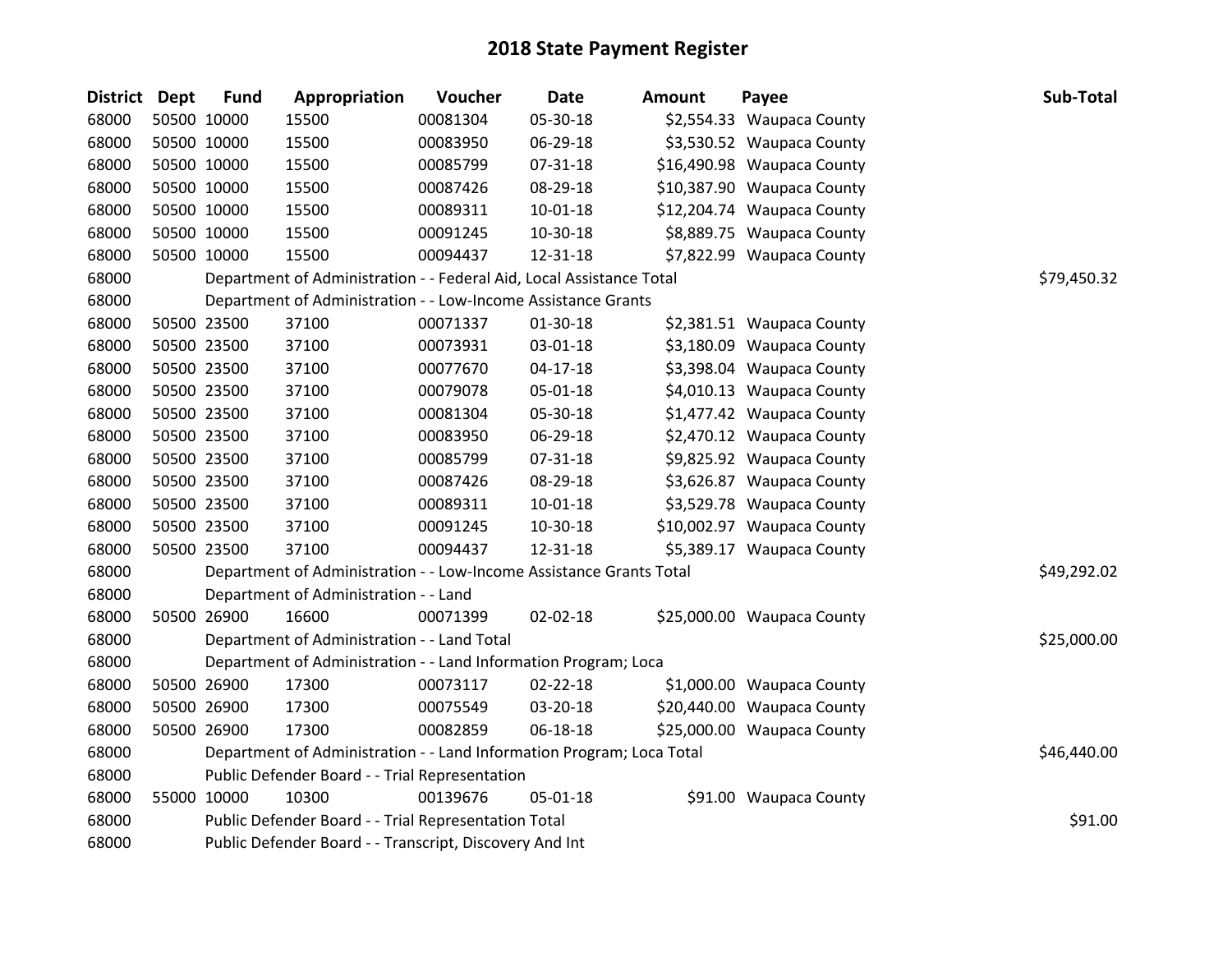| District Dept | <b>Fund</b> | Appropriation | Voucher  | <b>Date</b>    | <b>Amount</b> | Payee                   | Sub-Total |
|---------------|-------------|---------------|----------|----------------|---------------|-------------------------|-----------|
| 68000         | 55000 10000 | 10600         | 00123461 | 01-09-18       |               | \$55.00 Waupaca County  |           |
| 68000         | 55000 10000 | 10600         | 00123495 | 01-09-18       |               | \$69.00 Waupaca County  |           |
| 68000         | 55000 10000 | 10600         | 00124002 | $01 - 16 - 18$ |               | \$70.00 Waupaca County  |           |
| 68000         | 55000 10000 | 10600         | 00124004 | $01 - 16 - 18$ |               | \$26.85 Waupaca County  |           |
| 68000         | 55000 10000 | 10600         | 00124807 | $01 - 22 - 18$ |               | \$25.00 Waupaca County  |           |
| 68000         | 55000 10000 | 10600         | 00126031 | 01-29-18       |               | \$25.00 Waupaca County  |           |
| 68000         | 55000 10000 | 10600         | 00127115 | 02-05-18       |               | \$35.00 Waupaca County  |           |
| 68000         | 55000 10000 | 10600         | 00127116 | 02-05-18       |               | \$859.80 Waupaca County |           |
| 68000         | 55000 10000 | 10600         | 00129524 | $02 - 21 - 18$ |               | \$15.00 Waupaca County  |           |
| 68000         | 55000 10000 | 10600         | 00129525 | $02 - 21 - 18$ |               | \$19.40 Waupaca County  |           |
| 68000         | 55000 10000 | 10600         | 00131632 | 03-07-18       |               | \$10.00 Waupaca County  |           |
| 68000         | 55000 10000 | 10600         | 00134027 | 03-26-18       |               | \$100.00 Waupaca County |           |
| 68000         | 55000 10000 | 10600         | 00135315 | 04-04-18       |               | \$30.00 Waupaca County  |           |
| 68000         | 55000 10000 | 10600         | 00135374 | 04-04-18       |               | \$35.00 Waupaca County  |           |
| 68000         | 55000 10000 | 10600         | 00135574 | 04-04-18       |               | \$41.00 Waupaca County  |           |
| 68000         | 55000 10000 | 10600         | 00136740 | $04 - 11 - 18$ |               | \$20.00 Waupaca County  |           |
| 68000         | 55000 10000 | 10600         | 00136774 | $04 - 11 - 18$ |               | \$20.00 Waupaca County  |           |
| 68000         | 55000 10000 | 10600         | 00139665 | 04-30-18       |               | \$20.00 Waupaca County  |           |
| 68000         | 55000 10000 | 10600         | 00139666 | 04-30-18       |               | \$978.20 Waupaca County |           |
| 68000         | 55000 10000 | 10600         | 00141085 | 05-08-18       |               | \$30.00 Waupaca County  |           |
| 68000         | 55000 10000 | 10600         | 00142426 | 05-18-18       |               | \$65.00 Waupaca County  |           |
| 68000         | 55000 10000 | 10600         | 00143549 | 05-23-18       |               | \$25.00 Waupaca County  |           |
| 68000         | 55000 10000 | 10600         | 00143588 | 05-23-18       |               | \$40.00 Waupaca County  |           |
| 68000         | 55000 10000 | 10600         | 00144627 | 06-01-18       |               | \$55.00 Waupaca County  |           |
| 68000         | 55000 10000 | 10600         | 00147495 | 06-15-18       |               | \$30.00 Waupaca County  |           |
| 68000         | 55000 10000 | 10600         | 00147508 | 06-15-18       |               | \$75.00 Waupaca County  |           |
| 68000         | 55000 10000 | 10600         | 00147998 | 06-22-18       |               | \$5.00 Waupaca County   |           |
| 68000         | 55000 10000 | 10600         | 00148033 | 06-22-18       |               | \$10.00 Waupaca County  |           |
| 68000         | 55000 10000 | 10600         | 00150642 | 07-09-18       |               | \$50.00 Waupaca County  |           |
| 68000         | 55000 10000 | 10600         | 00150691 | $07-10-18$     |               | \$75.00 Waupaca County  |           |
| 68000         | 55000 10000 | 10600         | 00152590 | 07-19-18       |               | \$40.00 Waupaca County  |           |
| 68000         | 55000 10000 | 10600         | 00152591 | 07-19-18       |               | \$35.00 Waupaca County  |           |
| 68000         | 55000 10000 | 10600         | 00153006 | 07-23-18       |               | \$877.80 Waupaca County |           |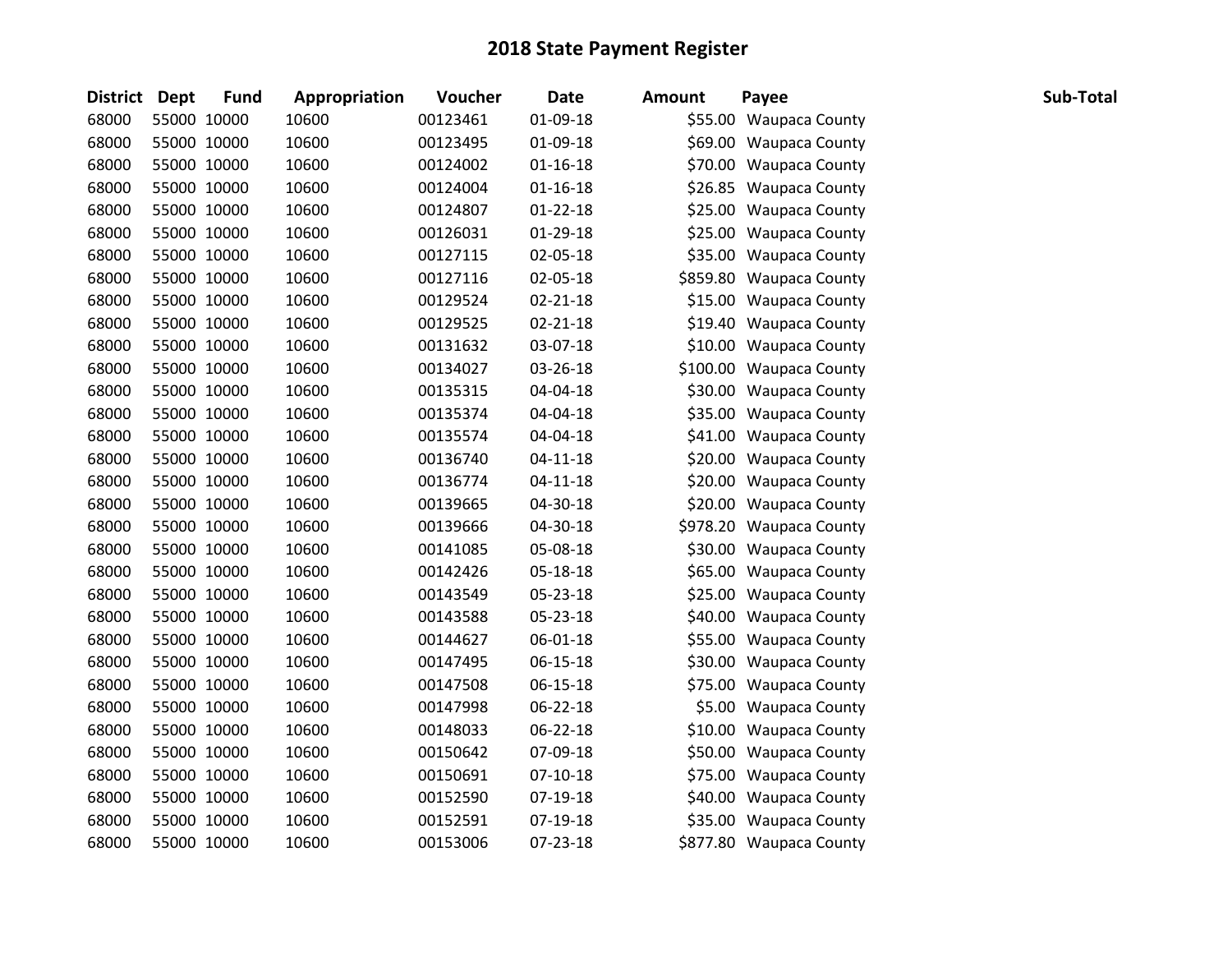| District Dept | <b>Fund</b> | Appropriation                                                 | Voucher  | <b>Date</b>    | <b>Amount</b> | Payee                       | Sub-Total    |
|---------------|-------------|---------------------------------------------------------------|----------|----------------|---------------|-----------------------------|--------------|
| 68000         | 55000 10000 | 10600                                                         | 00154434 | 07-31-18       |               | \$15.00 Waupaca County      |              |
| 68000         | 55000 10000 | 10600                                                         | 00155099 | 08-02-18       |               | \$40.00 Waupaca County      |              |
| 68000         | 55000 10000 | 10600                                                         | 00159527 | 09-04-18       |               | \$45.00 Waupaca County      |              |
| 68000         | 55000 10000 | 10600                                                         | 00159567 | 09-04-18       |               | \$40.00 Waupaca County      |              |
| 68000         | 55000 10000 | 10600                                                         | 00160360 | 09-11-18       |               | \$80.00 Waupaca County      |              |
| 68000         | 55000 10000 | 10600                                                         | 00160402 | 09-11-18       |               | \$90.00 Waupaca County      |              |
| 68000         | 55000 10000 | 10600                                                         | 00162911 | 09-26-18       |               | \$150.00 Waupaca County     |              |
| 68000         | 55000 10000 | 10600                                                         | 00163670 | 10-05-18       |               | \$45.00 Waupaca County      |              |
| 68000         | 55000 10000 | 10600                                                         | 00164764 | $10 - 15 - 18$ |               | \$75.00 Waupaca County      |              |
| 68000         | 55000 10000 | 10600                                                         | 00164765 | $10 - 15 - 18$ |               | \$25.00 Waupaca County      |              |
| 68000         | 55000 10000 | 10600                                                         | 00167482 | 11-07-18       |               | \$15.00 Waupaca County      |              |
| 68000         | 55000 10000 | 10600                                                         | 00167519 | 11-07-18       |               | \$80.00 Waupaca County      |              |
| 68000         | 55000 10000 | 10600                                                         | 00167520 | 11-07-18       |               | \$907.80 Waupaca County     |              |
| 68000         | 55000 10000 | 10600                                                         | 00171556 | 12-06-18       |               | \$130.00 Waupaca County     |              |
| 68000         | 55000 10000 | 10600                                                         | 00171584 | 12-06-18       |               | \$90.00 Waupaca County      |              |
| 68000         | 55000 10000 | 10600                                                         | 00171622 | 12-06-18       |               | \$85.00 Waupaca County      |              |
| 68000         |             | Public Defender Board - - Transcript, Discovery And Int Total |          |                |               |                             | \$5,779.85   |
| 68000         |             | Department of Revenue - - General Program Operations          |          |                |               |                             |              |
| 68000         | 56600 10000 | 10100                                                         | 00085560 | 02-28-18       |               | \$210.50 Waupaca County     |              |
| 68000         | 56600 10000 | 10100                                                         | 00108572 | 08-31-18       |               | \$210.50 Waupaca County     |              |
| 68000         | 56600 10000 | 10100                                                         | 00109751 | 09-14-18       |               | \$210.50 Waupaca County     |              |
| 68000         | 56600 10000 | 10100                                                         | 00110030 | 09-27-18       |               | \$210.50 Waupaca County     |              |
| 68000         | 56600 10000 | 10100                                                         | 00110031 | 09-27-18       |               | \$210.50 Waupaca County     |              |
| 68000         | 56600 10000 | 10100                                                         | 00111658 | $10-12-18$     |               | \$92.50 Waupaca County      |              |
| 68000         | 56600 10000 | 10100                                                         | 00116933 | 12-28-18       |               | \$210.50 Waupaca County     |              |
| 68000         |             | Department of Revenue - - General Program Operations Total    |          |                |               |                             | \$1,355.50   |
| 68000         |             | Circuit Courts - - Circuit Court Costs                        |          |                |               |                             |              |
| 68000         | 62500 10000 | 10500                                                         | 00000534 | 01-09-18       |               | \$102,413.00 Waupaca County |              |
| 68000         | 62500 10000 | 10500                                                         | 00000711 | 04-06-18       |               | \$856.96 Waupaca County     |              |
| 68000         | 62500 10000 | 10500                                                         | 00000894 | 07-31-18       |               | \$574.80 Waupaca County     |              |
| 68000         | 62500 10000 | 10500                                                         | 00001008 | 08-24-18       |               | \$152,875.03 Waupaca County |              |
| 68000         | 62500 10000 | 10500                                                         | 00001048 | 09-27-18       |               | \$694.10 Waupaca County     |              |
| 68000         |             | Circuit Courts - - Circuit Court Costs Total                  |          |                |               |                             | \$257,413.89 |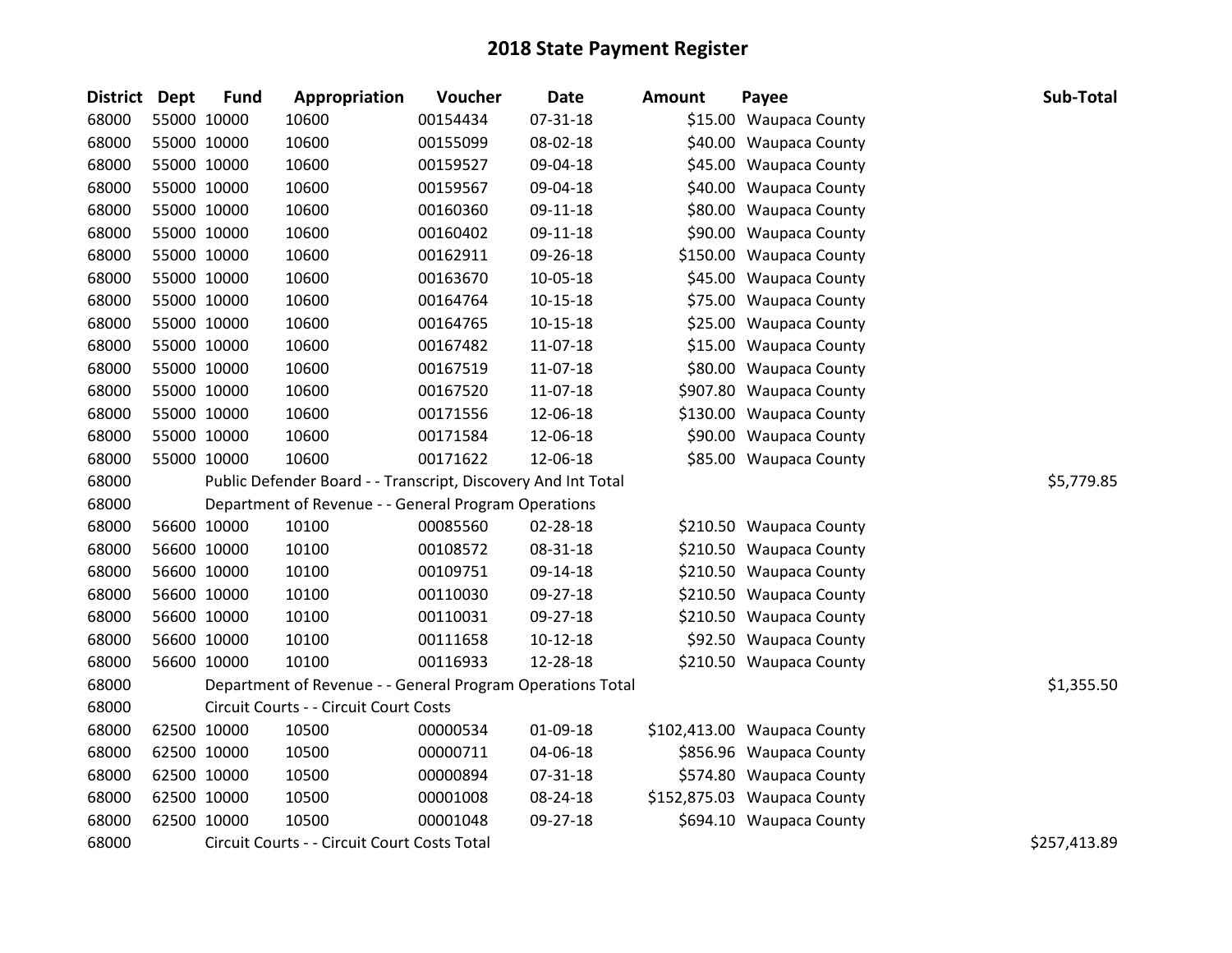| <b>District</b>    | Dept        | <b>Fund</b> | Appropriation                                                         | <b>Voucher</b> | Date           | Amount | Payee                         | Sub-Total       |
|--------------------|-------------|-------------|-----------------------------------------------------------------------|----------------|----------------|--------|-------------------------------|-----------------|
| 68000              |             |             | Circuit Courts - - Court Interpreters                                 |                |                |        |                               |                 |
| 68000              | 62500       | 10000       | 12100                                                                 | 00000542       | $01 - 11 - 18$ |        | \$979.64 Waupaca County       |                 |
| 68000              |             |             | Circuit Courts - - Court Interpreters Total                           |                |                |        |                               | \$979.64        |
| 68000              |             |             | Shared Revenue and Tax Relief - - County And Municipal Aid            |                |                |        |                               |                 |
| 68000              |             | 83500 10000 | 10500                                                                 | 00034439       | $07 - 23 - 18$ |        | \$189,878.21 Waupaca County   |                 |
| 68000              |             | 83500 10000 | 10500                                                                 | 00037327       | 11-19-18       |        | \$1,075,976.49 Waupaca County |                 |
| 68000              |             |             | Shared Revenue and Tax Relief - - County And Municipal Aid Total      |                | \$1,265,854.70 |        |                               |                 |
| 68000              |             |             | Shared Revenue and Tax Relief - - Exempt Computer Aid                 |                |                |        |                               |                 |
| 68000              | 83500 10000 |             | 10900                                                                 | 00029937       | $07 - 23 - 18$ |        | \$50,461.03 Waupaca County    |                 |
| 68000              |             |             | Shared Revenue and Tax Relief - - Exempt Computer Aid Total           |                | \$50,461.03    |        |                               |                 |
| 68000              |             |             | Shared Revenue and Tax Relief - - Utility Aid                         |                |                |        |                               |                 |
| 68000              |             | 83500 10000 | 11000                                                                 | 00034439       | $07 - 23 - 18$ |        | \$13,870.90 Waupaca County    |                 |
| 68000              |             | 83500 10000 | 11000                                                                 | 00037327       | 11-19-18       |        | \$91,944.75 Waupaca County    |                 |
| 68000              |             |             | Shared Revenue and Tax Relief - - Utility Aid Total                   |                |                |        |                               | \$105,815.65    |
| 68000              |             |             | Shared Revenue and Tax Relief - - School Lvy Tx/First Dollar Cr       |                |                |        |                               |                 |
| 68000              |             | 83500 10000 | 30200                                                                 | 00029710       | 07-23-18       |        | \$1,633,617.41 Waupaca County |                 |
| 68000              |             | 83500 10000 | 30200                                                                 | 00029859       | $07 - 23 - 18$ |        | \$7,491,960.13 Waupaca County |                 |
| 68000              |             |             | Shared Revenue and Tax Relief - - School Lvy Tx/First Dollar Cr Total |                |                |        |                               | \$9,125,577.54  |
| 68000              |             |             | Shared Revenue and Tax Relief - - Lottery & Gaming Credit             |                |                |        |                               |                 |
| 68000              | 83500       | 52100       | 36300                                                                 | 00027224       | 03-26-18       |        | \$1,773,365.29 Waupaca County |                 |
| 68000              |             |             | Shared Revenue and Tax Relief - - Lottery & Gaming Credit Total       |                |                |        |                               | \$1,773,365.29  |
| <b>68000 Total</b> |             |             |                                                                       |                |                |        |                               | \$18,459,969.78 |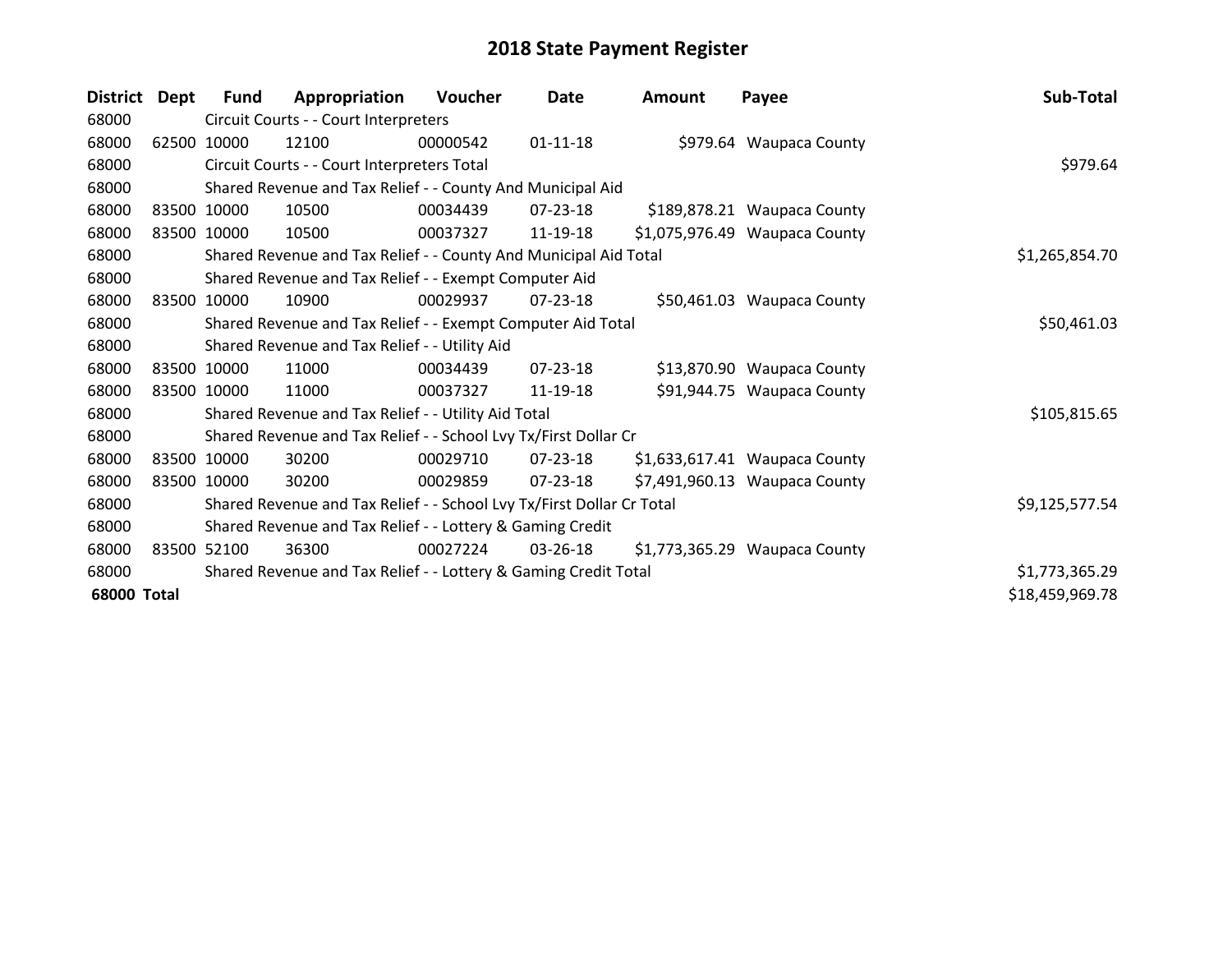| <b>District</b>    | Dept        | <b>Fund</b>                                         | Appropriation                                                      | Voucher  | Date           | Amount | Payee                          | Sub-Total    |
|--------------------|-------------|-----------------------------------------------------|--------------------------------------------------------------------|----------|----------------|--------|--------------------------------|--------------|
| 68002              |             |                                                     | Dept of Safety & Prof Services - - Fire Dues Distribution          |          |                |        |                                |              |
| 68002              |             | 16500 10000                                         | 22500                                                              | 00022710 | $07 - 26 - 18$ |        | \$2,596.22 Town Of Bear Creek  |              |
| 68002              |             |                                                     | Dept of Safety & Prof Services - - Fire Dues Distribution Total    |          |                |        |                                | \$2,596.22   |
| 68002              |             |                                                     | Dept of Natural Resources - - Resaids - Cnty Forst, CI & Mfl       |          |                |        |                                |              |
| 68002              | 37000       | 21200                                               | 57100                                                              | 00248322 | 06-28-18       |        | \$517.85 Town Of Bear Creek    |              |
| 68002              |             |                                                     | Dept of Natural Resources - - Resaids - Cnty Forst, CI & Mfl Total | \$517.85 |                |        |                                |              |
| 68002              |             |                                                     | WI Dept of Transportation - - Trns Aids To Mnc.-Sf                 |          |                |        |                                |              |
| 68002              |             | 39500 21100                                         | 19100                                                              | 00205423 | $01 - 02 - 18$ |        | \$20,638.35 Town Of Bear Creek |              |
| 68002              |             | 39500 21100                                         | 19100                                                              | 00235931 | 04-02-18       |        | \$20,638.35 Town Of Bear Creek |              |
| 68002              |             | 39500 21100                                         | 19100                                                              | 00269630 | 07-02-18       |        | \$20,638.35 Town Of Bear Creek |              |
| 68002              |             | 39500 21100                                         | 19100                                                              | 00303682 | 10-01-18       |        | \$20,638.37 Town Of Bear Creek |              |
| 68002              |             |                                                     | WI Dept of Transportation - - Trns Aids To Mnc.-Sf Total           |          |                |        |                                | \$82,553.42  |
| 68002              |             |                                                     | Shared Revenue and Tax Relief - - County And Municipal Aid         |          |                |        |                                |              |
| 68002              |             | 83500 10000                                         | 10500                                                              | 00034405 | $07 - 23 - 18$ |        | \$4,711.56 Town Of Bear Creek  |              |
| 68002              |             | 83500 10000                                         | 10500                                                              | 00037293 | 11-19-18       |        | \$26,698.86 Town Of Bear Creek |              |
| 68002              |             |                                                     | Shared Revenue and Tax Relief - - County And Municipal Aid Total   |          |                |        |                                | \$31,410.42  |
| 68002              |             |                                                     | Shared Revenue and Tax Relief - - Exempt Computer Aid              |          |                |        |                                |              |
| 68002              |             | 83500 10000                                         | 10900                                                              | 00031560 | $07 - 23 - 18$ |        | \$37.54 Town Of Bear Creek     |              |
| 68002              |             |                                                     | Shared Revenue and Tax Relief - - Exempt Computer Aid Total        |          |                |        |                                | \$37.54      |
| 68002              |             |                                                     | Shared Revenue and Tax Relief - - Utility Aid                      |          |                |        |                                |              |
| 68002              |             | 83500 10000                                         | 11000                                                              | 00034405 | $07 - 23 - 18$ |        | \$28.38 Town Of Bear Creek     |              |
| 68002              | 83500 10000 |                                                     | 11000                                                              | 00037293 | 11-19-18       |        | \$159.48 Town Of Bear Creek    |              |
| 68002              |             | Shared Revenue and Tax Relief - - Utility Aid Total |                                                                    |          |                |        |                                | \$187.86     |
| <b>68002 Total</b> |             |                                                     |                                                                    |          |                |        |                                | \$117,303.31 |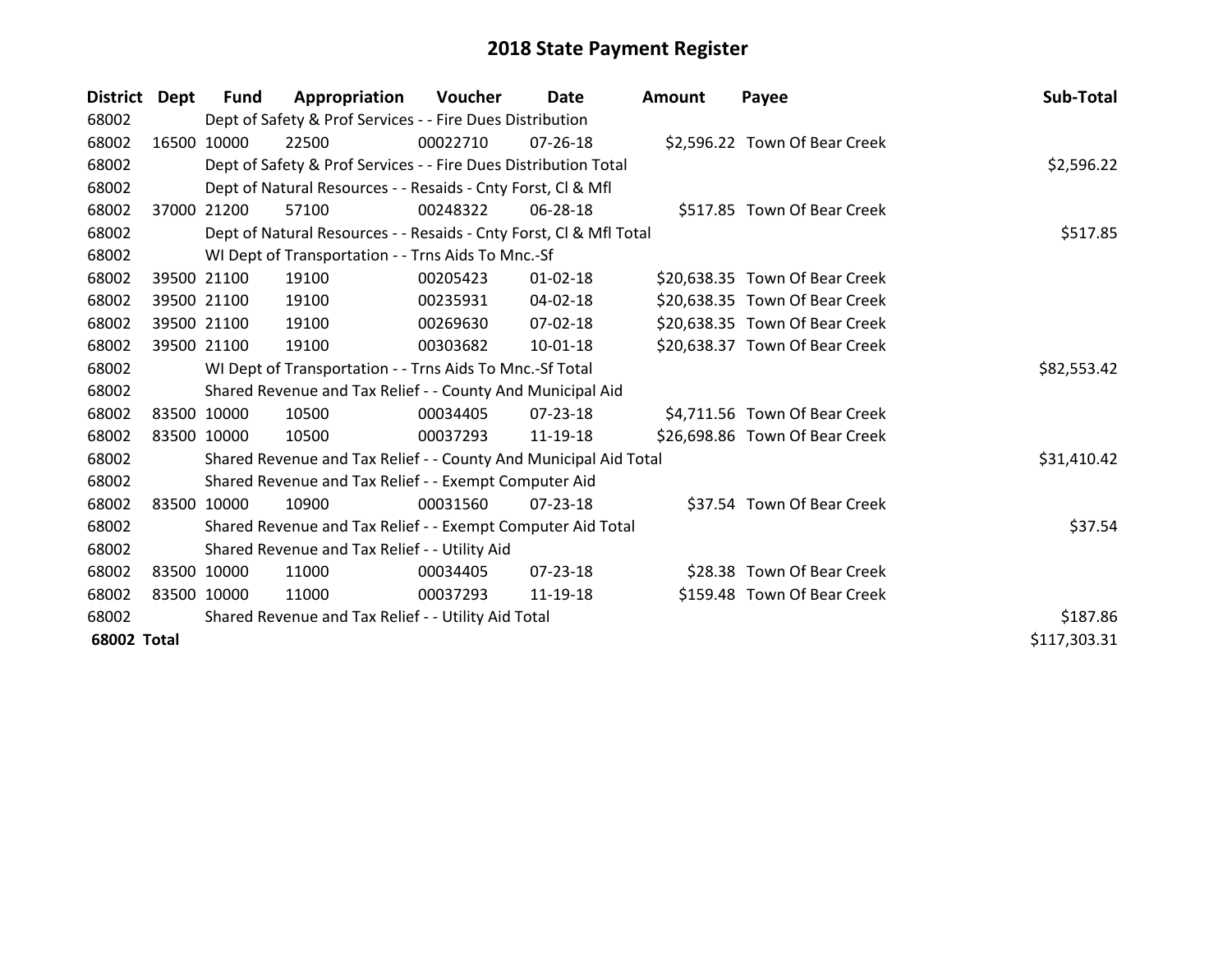| District Dept |             | <b>Fund</b> | Appropriation                                                      | Voucher  | Date           | Amount | Payee                         | Sub-Total    |
|---------------|-------------|-------------|--------------------------------------------------------------------|----------|----------------|--------|-------------------------------|--------------|
| 68004         |             |             | Dept of Safety & Prof Services - - Fire Dues Distribution          |          |                |        |                               |              |
| 68004         | 16500 10000 |             | 22500                                                              | 00022711 | 07-25-18       |        | \$6,127.69 Town Of Caledonia  |              |
| 68004         |             |             | Dept of Safety & Prof Services - - Fire Dues Distribution Total    |          |                |        |                               | \$6,127.69   |
| 68004         |             |             | Dept of Natural Resources - - Aids In Lieu Of Taxes - Gener        |          |                |        |                               |              |
| 68004         |             | 37000 10000 | 50300                                                              | 00212503 | 02-06-18       |        | \$1,273.13 Town Of Caledonia  |              |
| 68004         |             | 37000 10000 | 50300                                                              | 00212504 | 02-06-18       |        | \$4,031.55 Town Of Caledonia  |              |
| 68004         |             | 37000 10000 | 50300                                                              | 00229632 | $04 - 20 - 18$ |        | \$120.90 Town Of Caledonia    |              |
| 68004         |             |             | Dept of Natural Resources - - Aids In Lieu Of Taxes - Gener Total  |          | \$5,425.58     |        |                               |              |
| 68004         |             |             | Dept of Natural Resources - - Resaids - Cnty Forst, Cl & Mfl       |          |                |        |                               |              |
| 68004         |             | 37000 21200 | 57100                                                              | 00248323 | 06-28-18       |        | \$370.85 Town Of Caledonia    |              |
| 68004         |             |             | Dept of Natural Resources - - Resaids - Cnty Forst, Cl & Mfl Total |          |                |        |                               | \$370.85     |
| 68004         |             |             | Dept of Natural Resources - - Aids In Lieu Of Taxes - Sum S        |          |                |        |                               |              |
| 68004         |             | 37000 21200 | 57900                                                              | 00229633 | 04-20-18       |        | \$3.76 Town Of Caledonia      |              |
| 68004         |             |             | Dept of Natural Resources - - Aids In Lieu Of Taxes - Sum S Total  |          |                |        |                               | \$3.76       |
| 68004         |             |             | WI Dept of Transportation - - Trns Aids To Mnc.-Sf                 |          |                |        |                               |              |
| 68004         |             | 39500 21100 | 19100                                                              | 00205424 | $01 - 02 - 18$ |        | \$22,587.99 Town Of Caledonia |              |
| 68004         |             | 39500 21100 | 19100                                                              | 00235932 | 04-02-18       |        | \$22,587.99 Town Of Caledonia |              |
| 68004         |             | 39500 21100 | 19100                                                              | 00269631 | 07-02-18       |        | \$22,587.99 Town Of Caledonia |              |
| 68004         |             | 39500 21100 | 19100                                                              | 00303683 | $10 - 01 - 18$ |        | \$22,588.01 Town Of Caledonia |              |
| 68004         |             |             | WI Dept of Transportation - - Trns Aids To Mnc.-Sf Total           |          |                |        |                               | \$90,351.98  |
| 68004         |             |             | Shared Revenue and Tax Relief - - County And Municipal Aid         |          |                |        |                               |              |
| 68004         |             | 83500 10000 | 10500                                                              | 00034406 | 07-23-18       |        | \$3,003.31 Town Of Caledonia  |              |
| 68004         |             | 83500 10000 | 10500                                                              | 00037294 | 11-19-18       |        | \$17,018.75 Town Of Caledonia |              |
| 68004         |             |             | Shared Revenue and Tax Relief - - County And Municipal Aid Total   |          |                |        |                               | \$20,022.06  |
| 68004         |             |             | Shared Revenue and Tax Relief - - Exempt Computer Aid              |          |                |        |                               |              |
| 68004         | 83500 10000 |             | 10900                                                              | 00031561 | $07 - 23 - 18$ |        | \$16.24 Town Of Caledonia     |              |
| 68004         |             |             | Shared Revenue and Tax Relief - - Exempt Computer Aid Total        |          |                |        |                               | \$16.24      |
| 68004         |             |             | Shared Revenue and Tax Relief - - Utility Aid                      |          |                |        |                               |              |
| 68004         |             | 83500 10000 | 11000                                                              | 00034406 | 07-23-18       |        | \$226.83 Town Of Caledonia    |              |
| 68004         | 83500 10000 |             | 11000                                                              | 00037294 | 11-19-18       |        | \$1,317.67 Town Of Caledonia  |              |
| 68004         |             |             | Shared Revenue and Tax Relief - - Utility Aid Total                |          |                |        |                               | \$1,544.50   |
| 68004 Total   |             |             |                                                                    |          |                |        |                               | \$123,862.66 |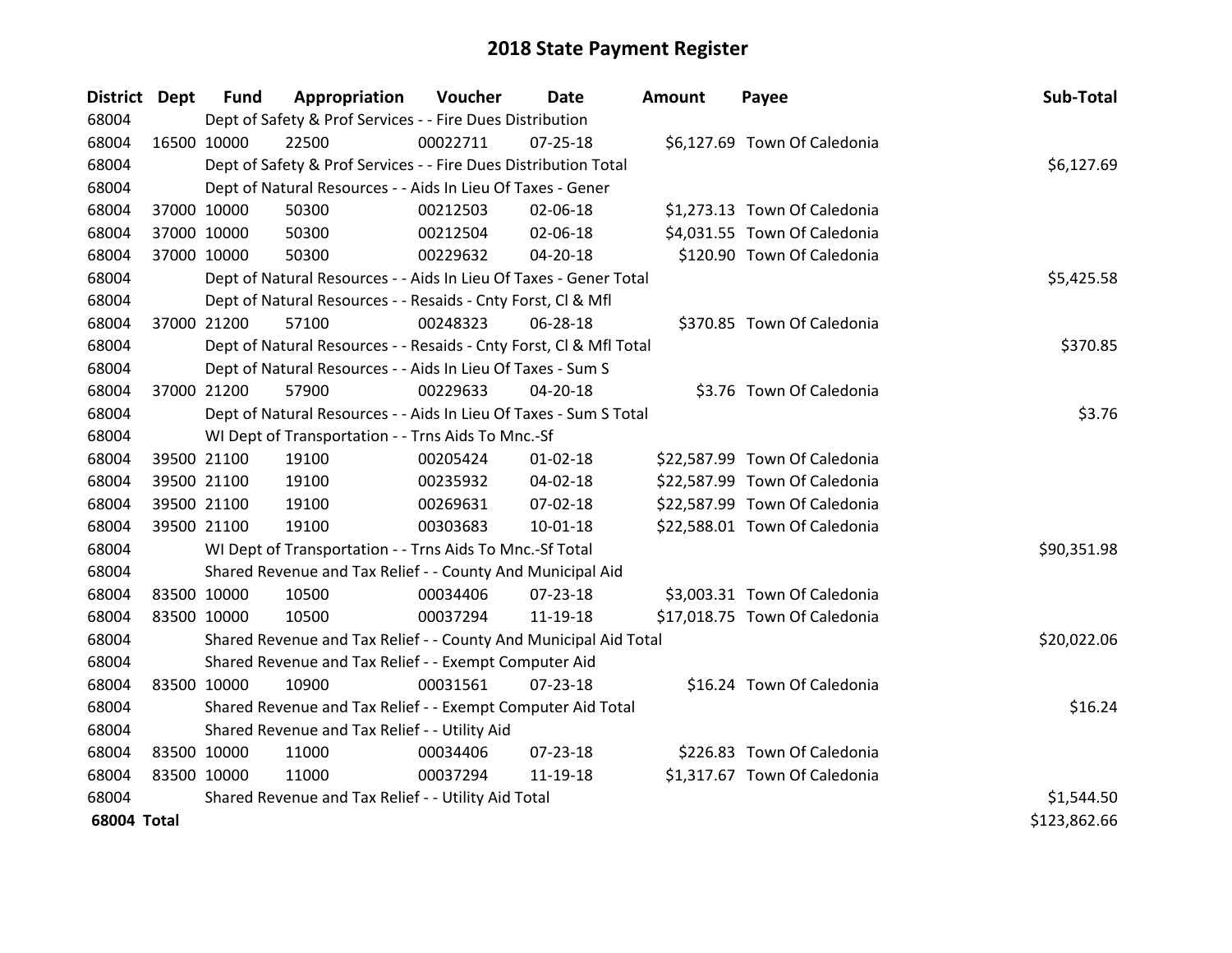| District Dept | <b>Fund</b>                                                | Appropriation                                                       | Voucher     | <b>Date</b>    | <b>Amount</b> | Payee                      | Sub-Total    |
|---------------|------------------------------------------------------------|---------------------------------------------------------------------|-------------|----------------|---------------|----------------------------|--------------|
| 68006         |                                                            | Dept of Safety & Prof Services - - Fire Dues Distribution           |             |                |               |                            |              |
| 68006         | 16500 10000                                                | 22500                                                               | 00022712    | $07 - 25 - 18$ |               | \$11,613.31 Town Of Dayton |              |
| 68006         |                                                            | Dept of Safety & Prof Services - - Fire Dues Distribution Total     |             |                |               |                            | \$11,613.31  |
| 68006         |                                                            | Dept of Natural Resources - - Aids In Lieu Of Taxes - Gener         |             |                |               |                            |              |
| 68006         | 37000 10000                                                | 50300                                                               | 00212455    | 02-06-18       |               | \$12,399.87 Town Of Dayton |              |
| 68006         | 37000 10000                                                | 50300                                                               | 00212456    | 02-06-18       |               | \$6,479.15 Town Of Dayton  |              |
| 68006         | 37000 10000                                                | 50300                                                               | 00229364    | 04-20-18       |               | \$1,406.03 Town Of Dayton  |              |
| 68006         | 37000 10000                                                | 50300                                                               | 00229367    | 04-20-18       |               | \$997.87 Town Of Dayton    |              |
| 68006         |                                                            | Dept of Natural Resources - - Aids In Lieu Of Taxes - Gener Total   | \$21,282.92 |                |               |                            |              |
| 68006         |                                                            | Dept of Natural Resources - - Resaids - Cnty Forst, Cl & Mfl        |             |                |               |                            |              |
| 68006         | 37000 21200                                                | 57100                                                               | 00248324    | 06-28-18       |               | \$783.62 Town Of Dayton    |              |
| 68006         |                                                            | Dept of Natural Resources - - Resaids - Cnty Forst, CI & Mfl Total  |             |                |               |                            | \$783.62     |
| 68006         |                                                            | Dept of Natural Resources - - Aids In Lieu Of Taxes - Sum S         |             |                |               |                            |              |
| 68006         | 37000 21200                                                | 57900                                                               | 00229365    | 04-20-18       |               | \$288.56 Town Of Dayton    |              |
| 68006         | 37000 21200                                                | 57900                                                               | 00229366    | 04-20-18       |               | \$121.94 Town Of Dayton    |              |
| 68006         |                                                            | Dept of Natural Resources - - Aids In Lieu Of Taxes - Sum S Total   | \$410.50    |                |               |                            |              |
| 68006         |                                                            | WI Dept of Transportation - - Trns Aids To Mnc.-Sf                  |             |                |               |                            |              |
| 68006         | 39500 21100                                                | 19100                                                               | 00205425    | $01 - 02 - 18$ |               | \$44,799.72 Town Of Dayton |              |
| 68006         | 39500 21100                                                | 19100                                                               | 00235933    | 04-02-18       |               | \$44,799.72 Town Of Dayton |              |
| 68006         | 39500 21100                                                | 19100                                                               | 00269632    | 07-02-18       |               | \$44,799.72 Town Of Dayton |              |
| 68006         | 39500 21100                                                | 19100                                                               | 00303684    | $10 - 01 - 18$ |               | \$44,799.73 Town Of Dayton |              |
| 68006         |                                                            | WI Dept of Transportation - - Trns Aids To Mnc.-Sf Total            |             |                |               |                            | \$179,198.89 |
| 68006         |                                                            | Department of Military Affairs - - Major Disaster Assist; Pif       |             |                |               |                            |              |
| 68006         | 46500 27200                                                | 36500                                                               | 00047308    | 08-03-18       |               | \$23,713.43 Town Of Dayton |              |
| 68006         |                                                            | Department of Military Affairs - - Major Disaster Assist; Pif Total |             |                |               |                            | \$23,713.43  |
| 68006         |                                                            | Department of Revenue - - Payments For Municipal Svcs               |             |                |               |                            |              |
| 68006         | 56600 10000                                                | 50100                                                               | 00026972    | $01 - 31 - 18$ |               | \$183.17 Town Of Dayton    |              |
| 68006         |                                                            | Department of Revenue - - Payments For Municipal Svcs Total         |             |                |               |                            | \$183.17     |
| 68006         | Shared Revenue and Tax Relief - - County And Municipal Aid |                                                                     |             |                |               |                            |              |
| 68006         | 83500 10000                                                | 10500                                                               | 00034407    | 07-23-18       |               | \$4,457.29 Town Of Dayton  |              |
| 68006         | 83500 10000                                                | 10500                                                               | 00037295    | 11-19-18       |               | \$25,257.97 Town Of Dayton |              |
| 68006         |                                                            | Shared Revenue and Tax Relief - - County And Municipal Aid Total    |             |                |               |                            | \$29,715.26  |
| 68006         |                                                            | Shared Revenue and Tax Relief - - Exempt Computer Aid               |             |                |               |                            |              |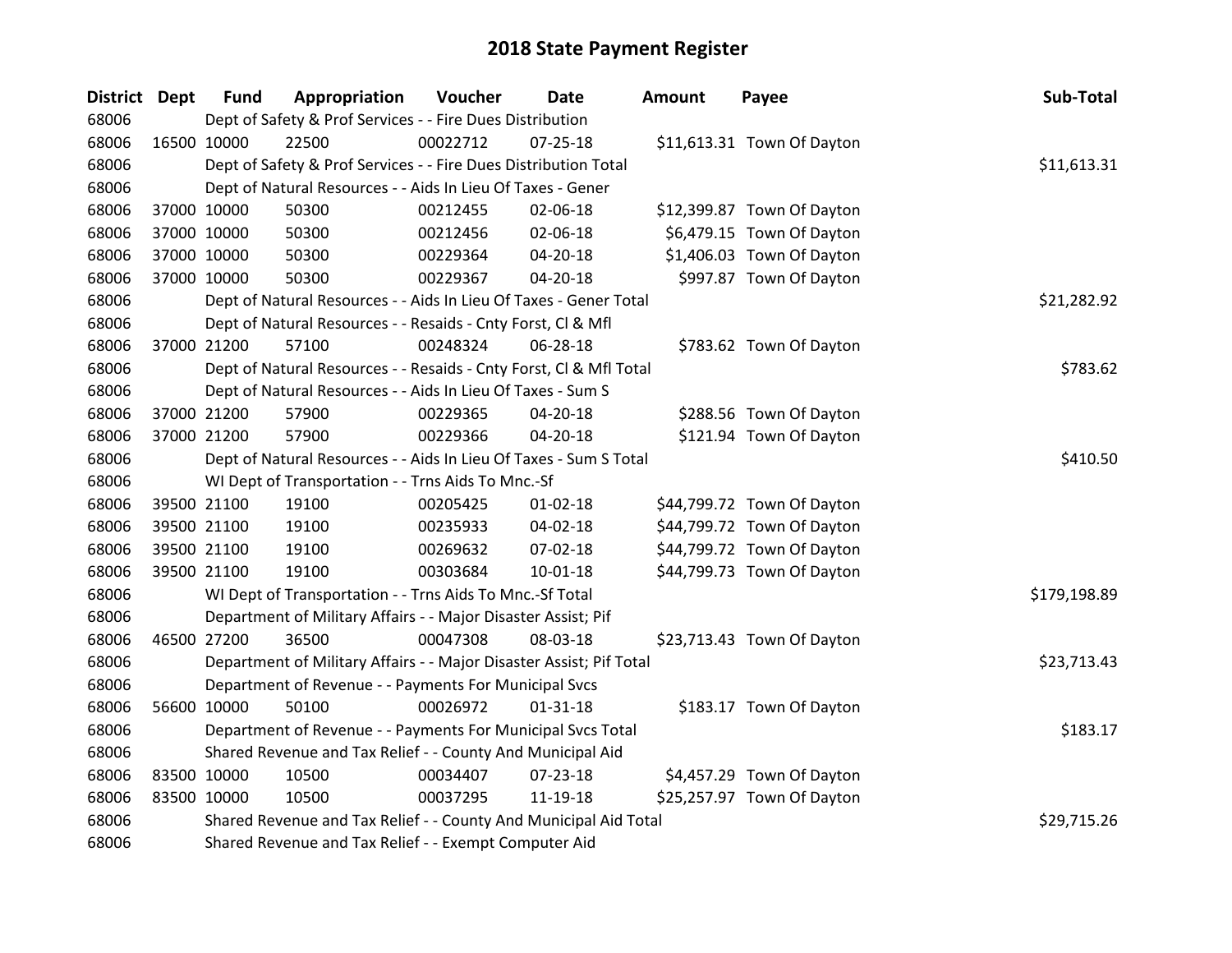| District Dept | Fund        | Appropriation                                               | <b>Voucher</b> | Date     | Amount | <b>Pavee</b>           | Sub-Total    |
|---------------|-------------|-------------------------------------------------------------|----------------|----------|--------|------------------------|--------------|
| 68006         | 83500 10000 | 10900                                                       | 00031562       | 07-23-18 |        | \$50.74 Town Of Dayton |              |
| 68006         |             | Shared Revenue and Tax Relief - - Exempt Computer Aid Total |                |          |        |                        | \$50.74      |
| 68006 Total   |             |                                                             |                |          |        |                        | \$266,951.84 |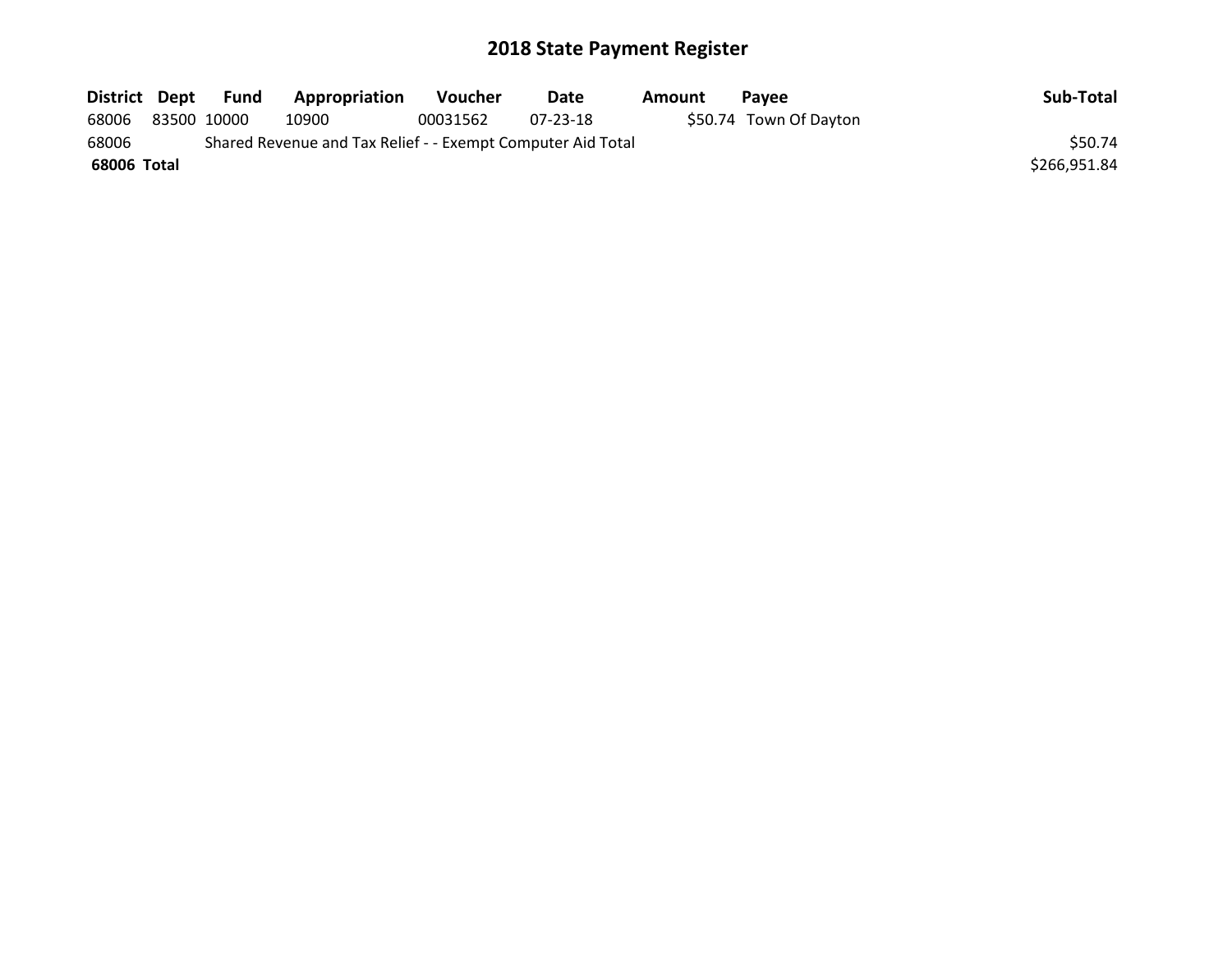| <b>District</b>    | Dept  | <b>Fund</b>                                                 | Appropriation                                                      | <b>Voucher</b> | Date           | <b>Amount</b> | Payee                      | Sub-Total    |
|--------------------|-------|-------------------------------------------------------------|--------------------------------------------------------------------|----------------|----------------|---------------|----------------------------|--------------|
| 68008              |       |                                                             | Dept of Safety & Prof Services - - Fire Dues Distribution          |                |                |               |                            |              |
| 68008              |       | 16500 10000                                                 | 22500                                                              | 00022713       | $07 - 25 - 18$ |               | \$1,917.01 Town Of Dupont  |              |
| 68008              |       |                                                             | Dept of Safety & Prof Services - - Fire Dues Distribution Total    |                |                |               |                            | \$1,917.01   |
| 68008              |       |                                                             | Dept of Natural Resources - - Aids In Lieu Of Taxes - Gener        |                |                |               |                            |              |
| 68008              | 37000 | 10000                                                       | 50300                                                              | 00212434       | 02-06-18       |               | \$125.97 Town Of Dupont    |              |
| 68008              |       | 37000 10000                                                 | 50300                                                              | 00229237       | 04-20-18       |               | \$89.74 Town Of Dupont     |              |
| 68008              |       |                                                             | Dept of Natural Resources - - Aids In Lieu Of Taxes - Gener Total  |                | \$215.71       |               |                            |              |
| 68008              |       |                                                             | Dept of Natural Resources - - Resaids - Cnty Forst, Cl & Mfl       |                |                |               |                            |              |
| 68008              | 37000 | 21200                                                       | 57100                                                              | 00248325       | 06-28-18       |               | \$564.23 Town Of Dupont    |              |
| 68008              |       |                                                             | Dept of Natural Resources - - Resaids - Cnty Forst, Cl & Mfl Total |                |                |               |                            | \$564.23     |
| 68008              |       |                                                             | WI Dept of Transportation - - Trns Aids To Mnc.-Sf                 |                |                |               |                            |              |
| 68008              |       | 39500 21100                                                 | 19100                                                              | 00205426       | $01 - 02 - 18$ |               | \$23,554.91 Town Of Dupont |              |
| 68008              |       | 39500 21100                                                 | 19100                                                              | 00235934       | 04-02-18       |               | \$23,554.91 Town Of Dupont |              |
| 68008              |       | 39500 21100                                                 | 19100                                                              | 00269633       | $07 - 02 - 18$ |               | \$23,554.91 Town Of Dupont |              |
| 68008              |       | 39500 21100                                                 | 19100                                                              | 00303685       | 10-01-18       |               | \$23,554.94 Town Of Dupont |              |
| 68008              |       |                                                             | WI Dept of Transportation - - Trns Aids To Mnc.-Sf Total           |                |                |               |                            | \$94,219.67  |
| 68008              |       |                                                             | Shared Revenue and Tax Relief - - County And Municipal Aid         |                |                |               |                            |              |
| 68008              |       | 83500 10000                                                 | 10500                                                              | 00034408       | 07-23-18       |               | \$5,211.86 Town Of Dupont  |              |
| 68008              |       | 83500 10000                                                 | 10500                                                              | 00037296       | 11-19-18       |               | \$29,533.88 Town Of Dupont |              |
| 68008              |       |                                                             | Shared Revenue and Tax Relief - - County And Municipal Aid Total   |                |                |               |                            | \$34,745.74  |
| 68008              |       | Shared Revenue and Tax Relief - - Exempt Computer Aid       |                                                                    |                |                |               |                            |              |
| 68008              |       | 83500 10000                                                 | 10900                                                              | 00031563       | $07 - 23 - 18$ |               | \$12.18 Town Of Dupont     |              |
| 68008              |       | Shared Revenue and Tax Relief - - Exempt Computer Aid Total |                                                                    |                |                |               |                            | \$12.18      |
| <b>68008 Total</b> |       |                                                             |                                                                    |                |                |               |                            | \$131,674.54 |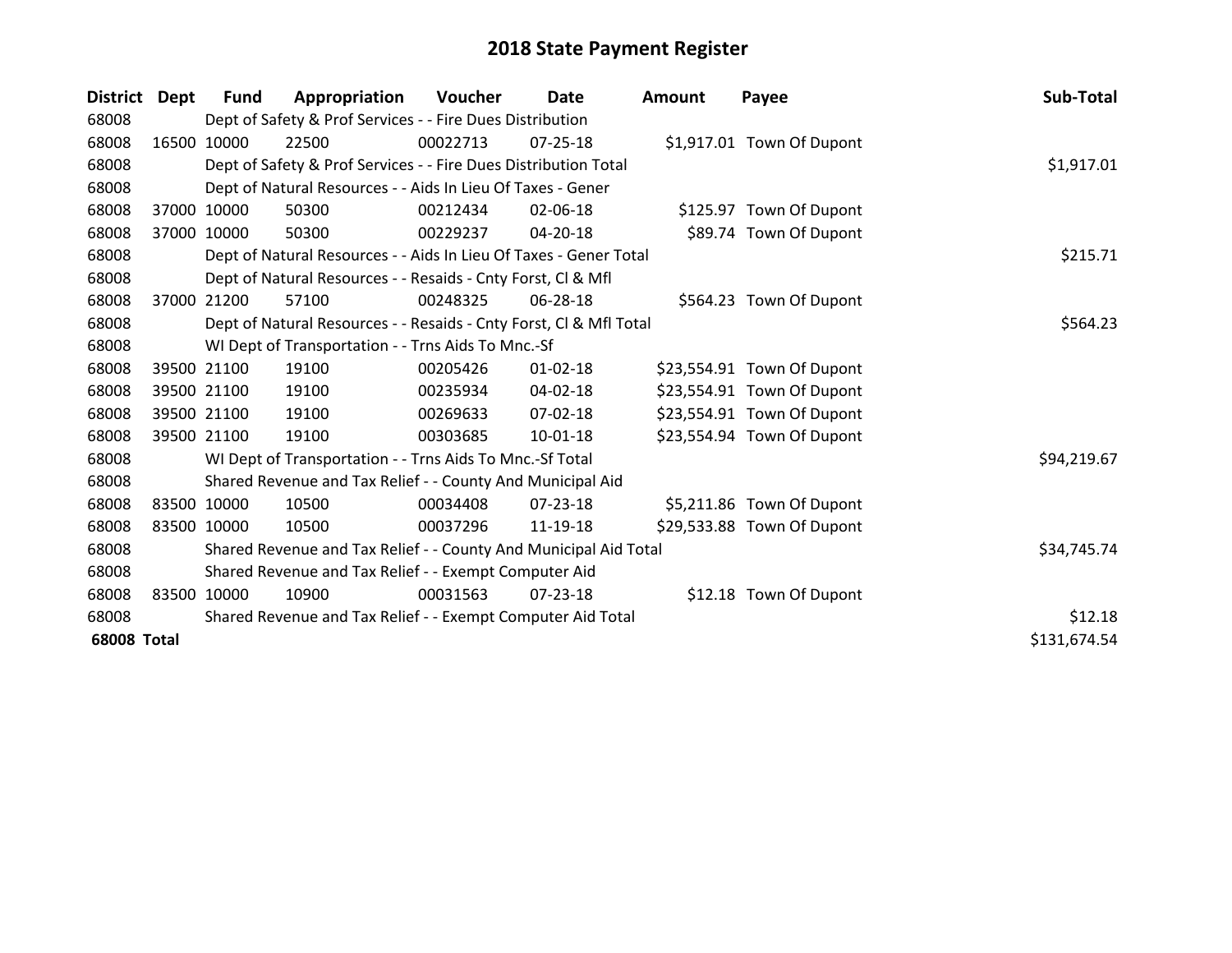| District Dept |             | <b>Fund</b> | Appropriation                                                      | Voucher  | Date           | <b>Amount</b> | Payee                          | Sub-Total    |
|---------------|-------------|-------------|--------------------------------------------------------------------|----------|----------------|---------------|--------------------------------|--------------|
| 68010         |             |             | Dept of Safety & Prof Services - - Fire Dues Distribution          |          |                |               |                                |              |
| 68010         |             | 16500 10000 | 22500                                                              | 00022714 | $07 - 26 - 18$ |               | \$17,805.92 Town Of Farmington |              |
| 68010         |             |             | Dept of Safety & Prof Services - - Fire Dues Distribution Total    |          |                |               |                                | \$17,805.92  |
| 68010         |             |             | Dept of Natural Resources - - Aids In Lieu Of Taxes - Gener        |          |                |               |                                |              |
| 68010         |             | 37000 10000 | 50300                                                              | 00212464 | 02-06-18       |               | \$970.58 Town Of Farmington    |              |
| 68010         |             | 37000 10000 | 50300                                                              | 00212465 | 02-06-18       |               | \$3,859.52 Town Of Farmington  |              |
| 68010         |             | 37000 10000 | 50300                                                              | 00229425 | $04 - 20 - 18$ |               | \$49.74 Town Of Farmington     |              |
| 68010         |             | 37000 10000 | 50300                                                              | 00229426 | 04-20-18       |               | \$189.73 Town Of Farmington    |              |
| 68010         |             |             | Dept of Natural Resources - - Aids In Lieu Of Taxes - Gener Total  |          | \$5,069.57     |               |                                |              |
| 68010         |             |             | Dept of Natural Resources - - Resaids - Cnty Forst, CI & Mfl       |          |                |               |                                |              |
| 68010         |             | 37000 21200 | 57100                                                              | 00248326 | 06-28-18       |               | \$718.47 Town Of Farmington    |              |
| 68010         |             |             | Dept of Natural Resources - - Resaids - Cnty Forst, Cl & Mfl Total |          |                |               |                                | \$718.47     |
| 68010         |             |             | Dept of Natural Resources - - Aids In Lieu Of Taxes - Sum S        |          |                |               |                                |              |
| 68010         |             | 37000 21200 | 57900                                                              | 00229427 | 04-20-18       |               | \$46.64 Town Of Farmington     |              |
| 68010         |             | 37000 21200 | 57900                                                              | 00229428 | 04-20-18       |               | \$2.59 Town Of Farmington      |              |
| 68010         |             |             | Dept of Natural Resources - - Aids In Lieu Of Taxes - Sum S Total  |          |                |               |                                | \$49.23      |
| 68010         |             |             | WI Dept of Transportation - - Trns Aids To Mnc.-Sf                 |          |                |               |                                |              |
| 68010         |             | 39500 21100 | 19100                                                              | 00205427 | $01 - 02 - 18$ |               | \$46,227.15 Town Of Farmington |              |
| 68010         |             | 39500 21100 | 19100                                                              | 00235935 | 04-02-18       |               | \$46,227.15 Town Of Farmington |              |
| 68010         |             | 39500 21100 | 19100                                                              | 00269634 | 07-02-18       |               | \$46,227.15 Town Of Farmington |              |
| 68010         |             | 39500 21100 | 19100                                                              | 00303686 | 10-01-18       |               | \$46,227.15 Town Of Farmington |              |
| 68010         |             |             | WI Dept of Transportation - - Trns Aids To Mnc.-Sf Total           |          |                |               |                                | \$184,908.60 |
| 68010         |             |             | Department of Veterans Affairs - - Gifts And Grants, King          |          |                |               |                                |              |
| 68010         |             | 48500 15200 | 13600                                                              | 00043614 | 02-26-18       |               | \$44,688.00 Town Of Farmington |              |
| 68010         |             | 48500 15200 | 13600                                                              | 00054584 | $10-12-18$     |               | \$37,349.00 Town Of Farmington |              |
| 68010         |             |             | Department of Veterans Affairs - - Gifts And Grants, King Total    |          |                |               |                                | \$82,037.00  |
| 68010         |             |             | Department of Revenue - - Payments For Municipal Svcs              |          |                |               |                                |              |
| 68010         |             | 56600 10000 | 50100                                                              | 00026973 | $01 - 31 - 18$ |               | \$15,197.27 Town Of Farmington |              |
| 68010         |             |             | Department of Revenue - - Payments For Municipal Svcs Total        |          |                |               |                                | \$15,197.27  |
| 68010         |             |             | Shared Revenue and Tax Relief - - County And Municipal Aid         |          |                |               |                                |              |
| 68010         | 83500 10000 |             | 10500                                                              | 00034409 | 07-23-18       |               | \$7,907.84 Town Of Farmington  |              |
| 68010         | 83500 10000 |             | 10500                                                              | 00037297 | 11-19-18       |               | \$44,811.10 Town Of Farmington |              |
| 68010         |             |             | Shared Revenue and Tax Relief - - County And Municipal Aid Total   |          |                |               |                                | \$52,718.94  |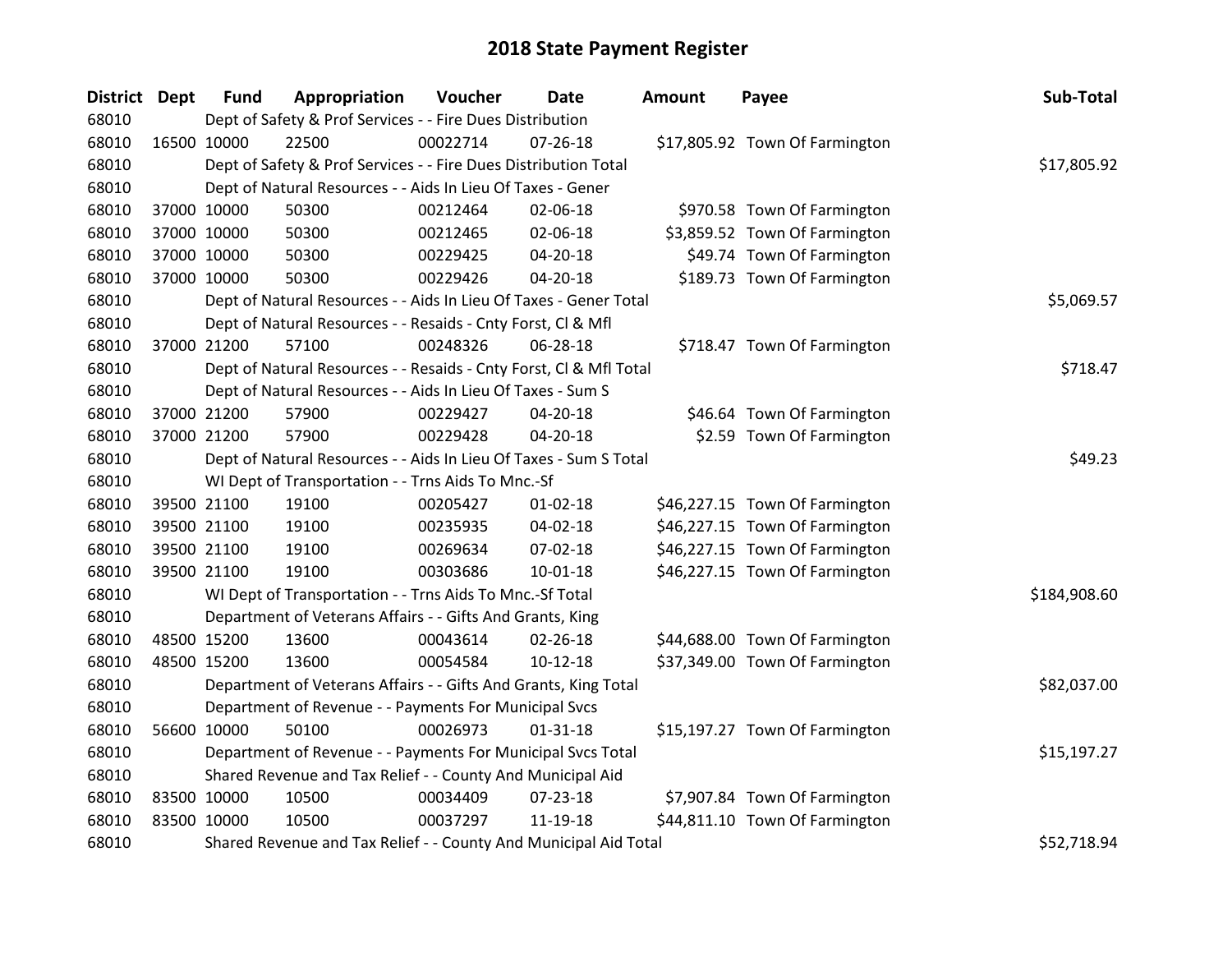| District Dept |             | <b>Fund</b>                                   | Appropriation                                               | <b>Voucher</b> | Date           | Amount | Payee                         | Sub-Total    |
|---------------|-------------|-----------------------------------------------|-------------------------------------------------------------|----------------|----------------|--------|-------------------------------|--------------|
| 68010         |             |                                               | Shared Revenue and Tax Relief - - Exempt Computer Aid       |                |                |        |                               |              |
| 68010         |             | 83500 10000                                   | 10900                                                       | 00031564       | $07 - 23 - 18$ |        | \$179.60 Town Of Farmington   |              |
| 68010         |             |                                               | Shared Revenue and Tax Relief - - Exempt Computer Aid Total |                |                |        |                               | \$179.60     |
| 68010         |             | Shared Revenue and Tax Relief - - Utility Aid |                                                             |                |                |        |                               |              |
| 68010         |             | 83500 10000                                   | 11000                                                       | 00034409       | 07-23-18       |        | \$633.87 Town Of Farmington   |              |
| 68010         | 83500 10000 |                                               | 11000                                                       | 00037297       | 11-19-18       |        | \$3,696.98 Town Of Farmington |              |
| 68010         |             |                                               | Shared Revenue and Tax Relief - - Utility Aid Total         |                |                |        |                               | \$4,330.85   |
| 68010 Total   |             |                                               |                                                             |                |                |        |                               | \$363,015.45 |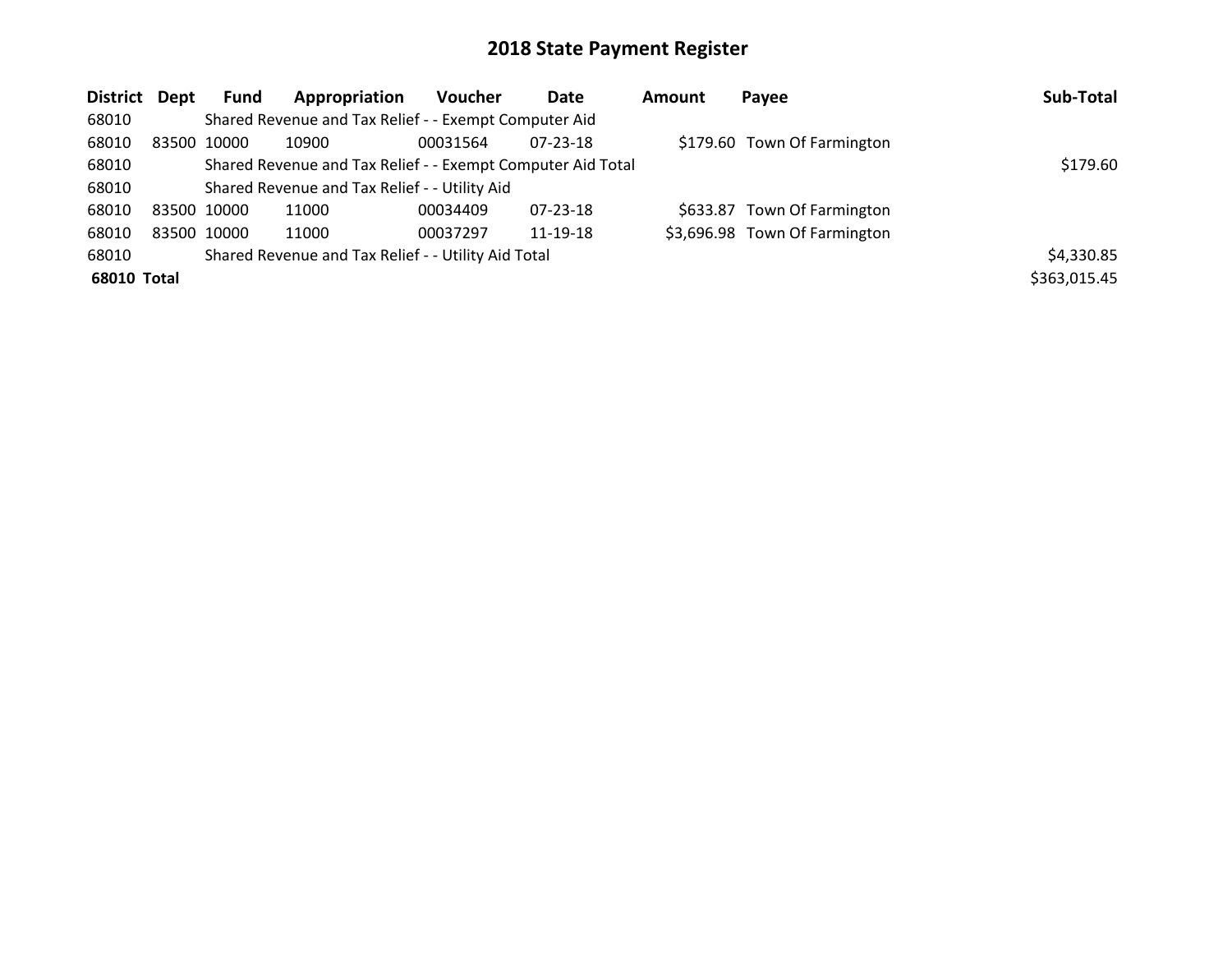| District Dept      |             | Fund                                                | Appropriation                                                      | <b>Voucher</b> | Date           | <b>Amount</b> | Payee                       | Sub-Total   |
|--------------------|-------------|-----------------------------------------------------|--------------------------------------------------------------------|----------------|----------------|---------------|-----------------------------|-------------|
| 68012              |             |                                                     | Dept of Safety & Prof Services - - Fire Dues Distribution          |                |                |               |                             |             |
| 68012              | 16500 10000 |                                                     | 22500                                                              | 00022715       | 07-24-18       |               | \$3,128.36 Town Of Fremont  |             |
| 68012              |             |                                                     | Dept of Safety & Prof Services - - Fire Dues Distribution Total    |                |                |               |                             | \$3,128.36  |
| 68012              |             |                                                     | Dept of Natural Resources - - Aids In Lieu Of Taxes - Gener        |                |                |               |                             |             |
| 68012              |             | 37000 10000                                         | 50300                                                              | 00212511       | 02-06-18       |               | \$4,851.20 Town Of Fremont  |             |
| 68012              |             | 37000 10000                                         | 50300                                                              | 00212512       | 02-06-18       |               | \$2,574.19 Town Of Fremont  |             |
| 68012              | 37000 10000 |                                                     | 50300                                                              | 00229667       | $04 - 20 - 18$ |               | \$94.97 Town Of Fremont     |             |
| 68012              |             |                                                     | Dept of Natural Resources - - Aids In Lieu Of Taxes - Gener Total  |                | \$7,520.36     |               |                             |             |
| 68012              |             |                                                     | Dept of Natural Resources - - Resaids - Cnty Forst, Cl & Mfl       |                |                |               |                             |             |
| 68012              |             | 37000 21200                                         | 57100                                                              | 00248327       | 06-28-18       |               | \$152.71 Town Of Fremont    |             |
| 68012              |             |                                                     | Dept of Natural Resources - - Resaids - Cnty Forst, CI & Mfl Total |                |                |               |                             | \$152.71    |
| 68012              |             |                                                     | WI Dept of Transportation - - Trns Aids To Mnc.-Sf                 |                |                |               |                             |             |
| 68012              |             | 39500 21100                                         | 19100                                                              | 00205428       | $01 - 02 - 18$ |               | \$12,536.27 Town Of Fremont |             |
| 68012              |             | 39500 21100                                         | 19100                                                              | 00235936       | $04 - 02 - 18$ |               | \$12,536.27 Town Of Fremont |             |
| 68012              |             | 39500 21100                                         | 19100                                                              | 00269635       | 07-02-18       |               | \$12,536.27 Town Of Fremont |             |
| 68012              |             | 39500 21100                                         | 19100                                                              | 00303687       | 10-01-18       |               | \$12,536.30 Town Of Fremont |             |
| 68012              |             |                                                     | WI Dept of Transportation - - Trns Aids To Mnc.-Sf Total           |                |                |               |                             | \$50,145.11 |
| 68012              |             |                                                     | Shared Revenue and Tax Relief - - County And Municipal Aid         |                |                |               |                             |             |
| 68012              |             | 83500 10000                                         | 10500                                                              | 00034410       | 07-23-18       |               | \$1,290.49 Town Of Fremont  |             |
| 68012              | 83500 10000 |                                                     | 10500                                                              | 00037298       | 11-19-18       |               | \$7,312.79 Town Of Fremont  |             |
| 68012              |             |                                                     | Shared Revenue and Tax Relief - - County And Municipal Aid Total   |                |                |               |                             | \$8,603.28  |
| 68012              |             |                                                     | Shared Revenue and Tax Relief - - Exempt Computer Aid              |                |                |               |                             |             |
| 68012              | 83500 10000 |                                                     | 10900                                                              | 00031565       | $07 - 23 - 18$ |               | \$72.04 Town Of Fremont     |             |
| 68012              |             |                                                     | Shared Revenue and Tax Relief - - Exempt Computer Aid Total        |                |                |               |                             | \$72.04     |
| 68012              |             |                                                     | Shared Revenue and Tax Relief - - Utility Aid                      |                |                |               |                             |             |
| 68012              | 83500 10000 |                                                     | 11000                                                              | 00034410       | 07-23-18       |               | \$66.55 Town Of Fremont     |             |
| 68012              | 83500 10000 |                                                     | 11000                                                              | 00037298       | 11-19-18       |               | \$384.65 Town Of Fremont    |             |
| 68012              |             | Shared Revenue and Tax Relief - - Utility Aid Total | \$451.20                                                           |                |                |               |                             |             |
| <b>68012 Total</b> |             |                                                     |                                                                    |                |                |               |                             | \$70,073.06 |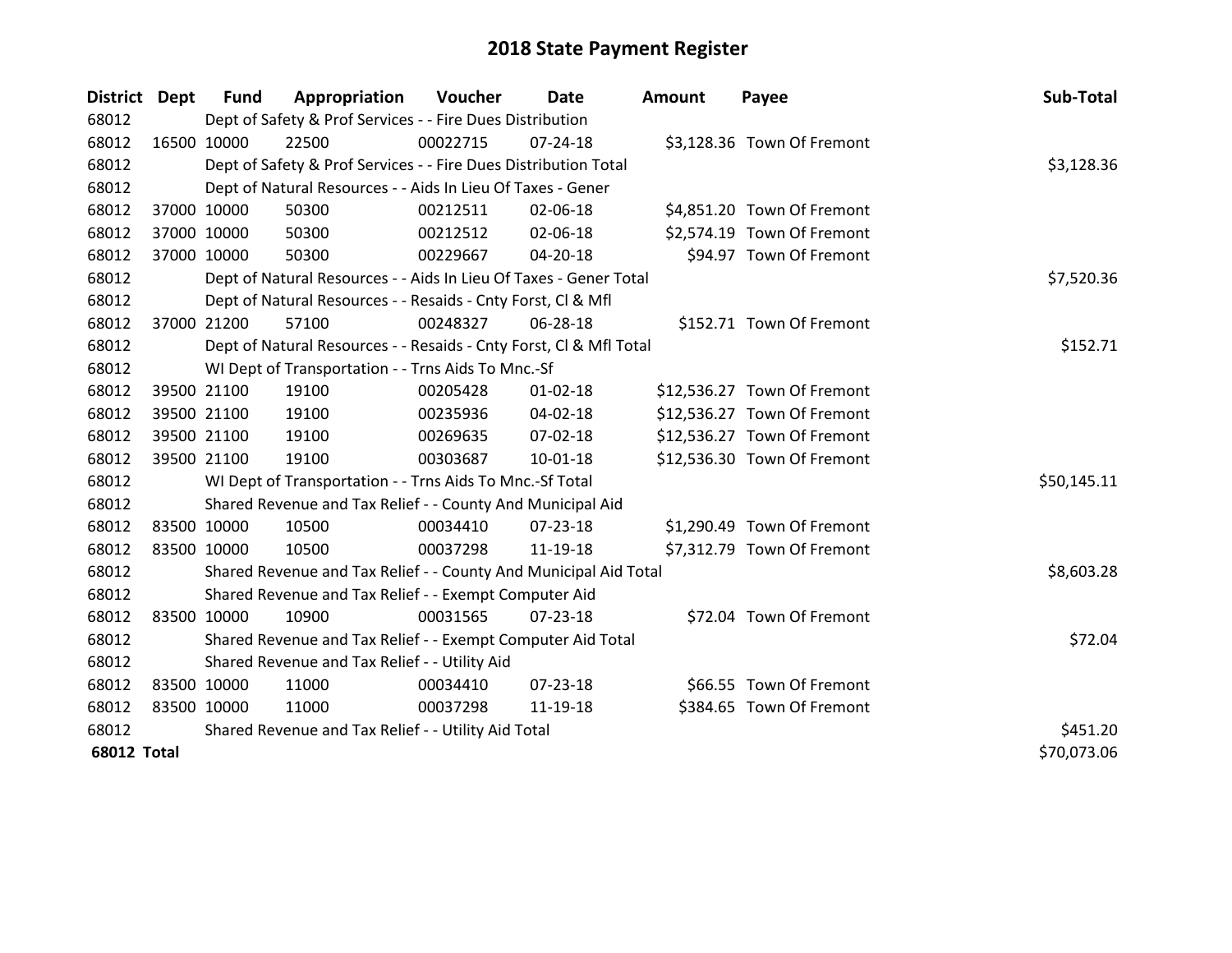| District           | Dept        | <b>Fund</b> | Appropriation                                                      | Voucher     | Date           | <b>Amount</b> | Payee                        | Sub-Total    |
|--------------------|-------------|-------------|--------------------------------------------------------------------|-------------|----------------|---------------|------------------------------|--------------|
| 68014              |             |             | Dept of Safety & Prof Services - - Fire Dues Distribution          |             |                |               |                              |              |
| 68014              | 16500 10000 |             | 22500                                                              | 00022716    | 07-25-18       |               | \$1,538.95 Town Of Harrison  |              |
| 68014              |             |             | Dept of Safety & Prof Services - - Fire Dues Distribution Total    |             |                |               |                              | \$1,538.95   |
| 68014              |             |             | Dept of Natural Resources - - Aids In Lieu Of Taxes - Gener        |             |                |               |                              |              |
| 68014              | 37000 10000 |             | 50300                                                              | 00212681    | 02-06-18       |               | \$23,736.84 Town Of Harrison |              |
| 68014              | 37000 10000 |             | 50300                                                              | 00212682    | 02-06-18       |               | \$6,807.13 Town Of Harrison  |              |
| 68014              | 37000 10000 |             | 50300                                                              | 00230677    | 04-20-18       |               | \$345.44 Town Of Harrison    |              |
| 68014              |             |             | Dept of Natural Resources - - Aids In Lieu Of Taxes - Gener Total  |             | \$30,889.41    |               |                              |              |
| 68014              |             |             | Dept of Natural Resources - - Resaids - Cnty Forst, Cl & Mfl       |             |                |               |                              |              |
| 68014              | 37000 21200 |             | 57100                                                              | 00248328    | 06-28-18       |               | \$1,809.50 Town Of Harrison  |              |
| 68014              |             |             | Dept of Natural Resources - - Resaids - Cnty Forst, Cl & Mfl Total |             |                |               |                              | \$1,809.50   |
| 68014              |             |             | Dept of Natural Resources - - Aids In Lieu Of Taxes - Sum S        |             |                |               |                              |              |
| 68014              | 37000 21200 |             | 57900                                                              | 00230678    | 04-20-18       |               | \$2.89 Town Of Harrison      |              |
| 68014              |             |             | Dept of Natural Resources - - Aids In Lieu Of Taxes - Sum S Total  |             |                |               |                              | \$2.89       |
| 68014              |             |             | WI Dept of Transportation - - Trns Aids To Mnc.-Sf                 |             |                |               |                              |              |
| 68014              |             | 39500 21100 | 19100                                                              | 00205429    | $01 - 02 - 18$ |               | \$26,237.19 Town Of Harrison |              |
| 68014              |             | 39500 21100 | 19100                                                              | 00235937    | 04-02-18       |               | \$26,237.19 Town Of Harrison |              |
| 68014              |             | 39500 21100 | 19100                                                              | 00269636    | 07-02-18       |               | \$26,237.19 Town Of Harrison |              |
| 68014              | 39500 21100 |             | 19100                                                              | 00303688    | 10-01-18       |               | \$26,237.20 Town Of Harrison |              |
| 68014              |             |             | WI Dept of Transportation - - Trns Aids To Mnc.-Sf Total           |             |                |               |                              | \$104,948.77 |
| 68014              |             |             | Shared Revenue and Tax Relief - - County And Municipal Aid         |             |                |               |                              |              |
| 68014              | 83500 10000 |             | 10500                                                              | 00034411    | 07-23-18       |               | \$1,808.78 Town Of Harrison  |              |
| 68014              | 83500 10000 |             | 10500                                                              | 00037299    | 11-19-18       |               | \$10,249.74 Town Of Harrison |              |
| 68014              |             |             | Shared Revenue and Tax Relief - - County And Municipal Aid Total   | \$12,058.52 |                |               |                              |              |
| 68014              |             |             | Shared Revenue and Tax Relief - - Exempt Computer Aid              |             |                |               |                              |              |
| 68014              | 83500 10000 |             | 10900                                                              | 00031566    | $07 - 23 - 18$ |               | \$2.03 Town Of Harrison      |              |
| 68014              |             |             | Shared Revenue and Tax Relief - - Exempt Computer Aid Total        | \$2.03      |                |               |                              |              |
| <b>68014 Total</b> |             |             |                                                                    |             |                |               |                              | \$151,250.07 |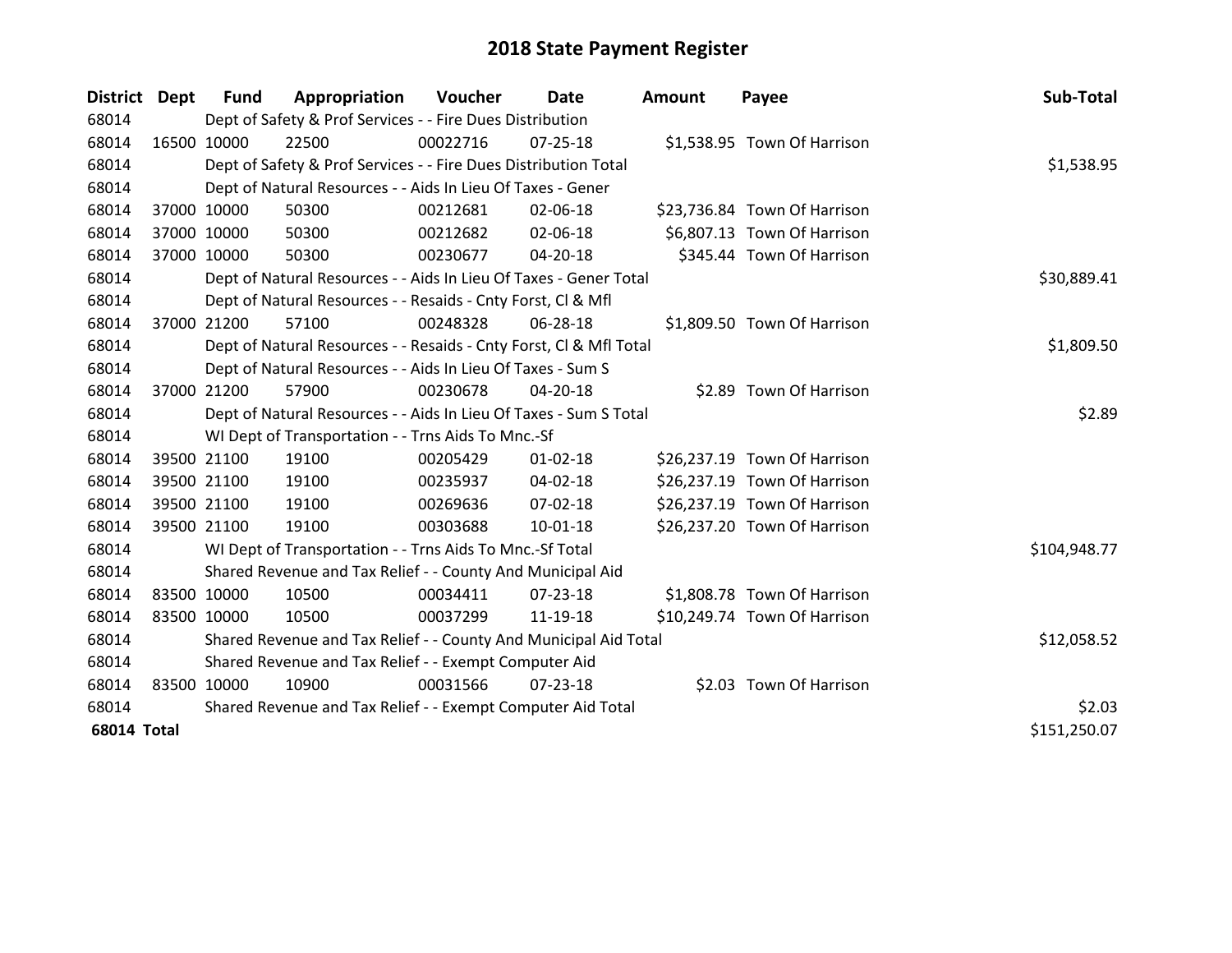| District Dept      | <b>Fund</b>  | Appropriation                                                      | Voucher  | Date           | <b>Amount</b> | Payee                        | Sub-Total    |
|--------------------|--------------|--------------------------------------------------------------------|----------|----------------|---------------|------------------------------|--------------|
| 68016              |              | Dept of Safety & Prof Services - - Fire Dues Distribution          |          |                |               |                              |              |
| 68016              | 16500 10000  | 22500                                                              | 00022717 | 07-25-18       |               | \$2,234.34 Town Of Helvetia  |              |
| 68016              |              | Dept of Safety & Prof Services - - Fire Dues Distribution Total    |          |                |               |                              | \$2,234.34   |
| 68016              |              | Dept of Natural Resources - - Aids In Lieu Of Taxes - Gener        |          |                |               |                              |              |
| 68016              | 37000 10000  | 50300                                                              | 00229756 | 04-20-18       |               | \$841.61 Town Of Helvetia    |              |
| 68016              |              | Dept of Natural Resources - - Aids In Lieu Of Taxes - Gener Total  |          |                |               |                              | \$841.61     |
| 68016              |              | Dept of Natural Resources - - Resaids - Cnty Forst, CI & Mfl       |          |                |               |                              |              |
| 68016              | 37000 21200  | 57100                                                              | 00248329 | 06-28-18       |               | \$1,672.25 Town Of Helvetia  |              |
| 68016              |              | Dept of Natural Resources - - Resaids - Cnty Forst, Cl & Mfl Total |          | \$1,672.25     |               |                              |              |
| 68016              |              | Dept of Natural Resources - - Aids In Lieu Of Taxes - Sum S        |          |                |               |                              |              |
| 68016              | 37000 21200  | 57900                                                              | 00229757 | 04-20-18       |               | \$1.60 Town Of Helvetia      |              |
| 68016              | 37000 21200  | 57900                                                              | 00229758 | 04-20-18       |               | \$186.84 Town Of Helvetia    |              |
| 68016              |              | Dept of Natural Resources - - Aids In Lieu Of Taxes - Sum S Total  | \$188.44 |                |               |                              |              |
| 68016              |              | WI Dept of Transportation - - Trns Aids To Mnc.-Sf                 |          |                |               |                              |              |
| 68016              | 39500 21100  | 19100                                                              | 00205430 | $01 - 02 - 18$ |               | \$25,144.22 Town Of Helvetia |              |
| 68016              | 39500 21100  | 19100                                                              | 00235938 | 04-02-18       |               | \$25,144.22 Town Of Helvetia |              |
| 68016              | 39500 21100  | 19100                                                              | 00269637 | $07 - 02 - 18$ |               | \$25,144.22 Town Of Helvetia |              |
| 68016              | 39500 21100  | 19100                                                              | 00303689 | $10 - 01 - 18$ |               | \$25,144.24 Town Of Helvetia |              |
| 68016              |              | WI Dept of Transportation - - Trns Aids To Mnc.-Sf Total           |          |                |               |                              | \$100,576.90 |
| 68016              |              | Shared Revenue and Tax Relief - - County And Municipal Aid         |          |                |               |                              |              |
| 68016              | 83500 10000  | 10500                                                              | 00034412 | 07-23-18       |               | \$1,948.03 Town Of Helvetia  |              |
| 68016              | 83500 10000  | 10500                                                              | 00037300 | 11-19-18       |               | \$11,038.82 Town Of Helvetia |              |
| 68016              |              | Shared Revenue and Tax Relief - - County And Municipal Aid Total   |          |                |               |                              | \$12,986.85  |
| 68016              |              | Shared Revenue and Tax Relief - - Exempt Computer Aid              |          |                |               |                              |              |
| 68016              | 83500 10000  | 10900                                                              | 00031567 | $07 - 23 - 18$ |               | \$11.16 Town Of Helvetia     |              |
| 68016              |              | Shared Revenue and Tax Relief - - Exempt Computer Aid Total        |          | \$11.16        |               |                              |              |
| <b>68016 Total</b> | \$118,511.55 |                                                                    |          |                |               |                              |              |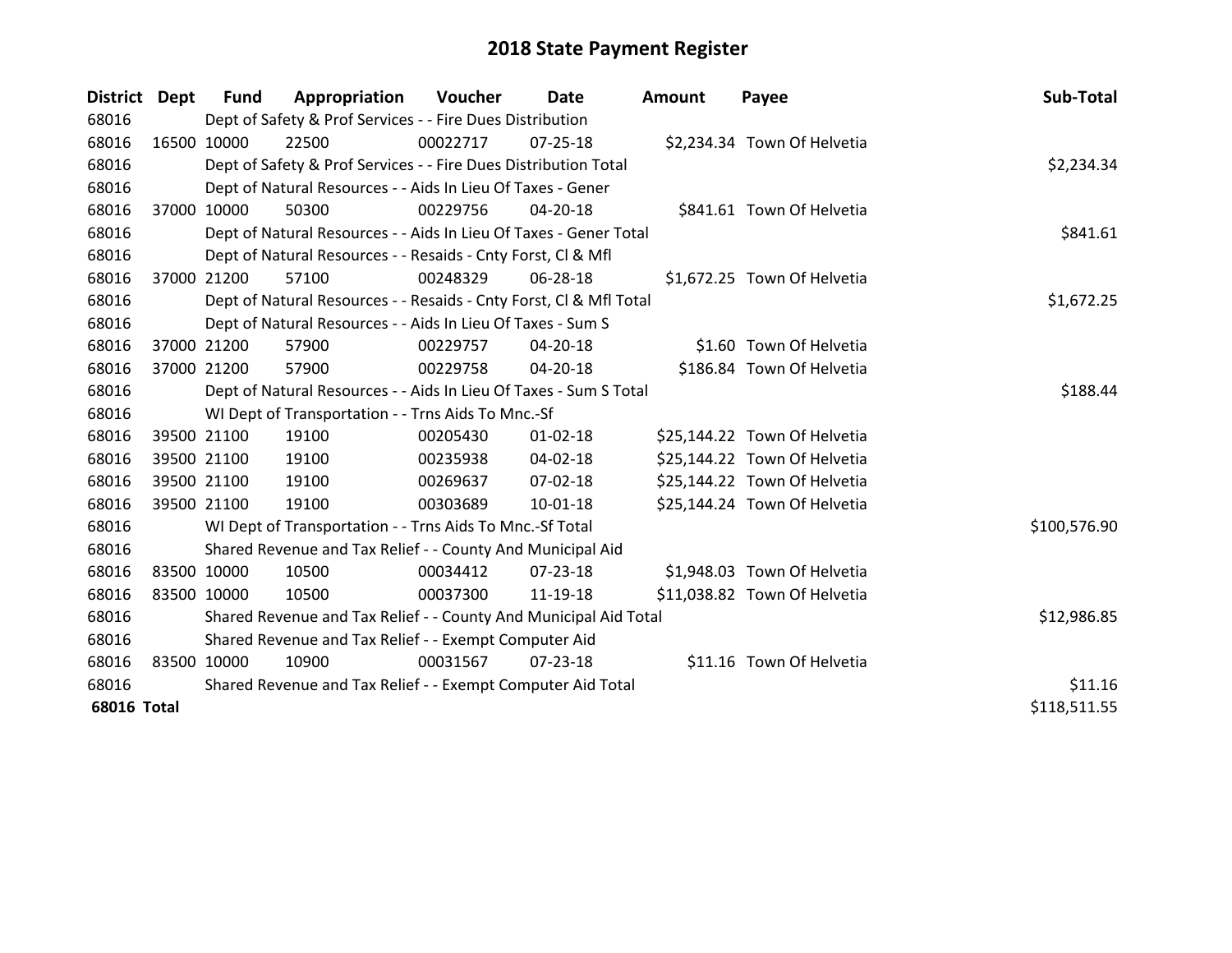| District Dept      |             | <b>Fund</b> | Appropriation                                                      | Voucher  | Date           | <b>Amount</b> | Payee                    | Sub-Total    |
|--------------------|-------------|-------------|--------------------------------------------------------------------|----------|----------------|---------------|--------------------------|--------------|
| 68018              |             |             | Dept of Safety & Prof Services - - Fire Dues Distribution          |          |                |               |                          |              |
| 68018              | 16500 10000 |             | 22500                                                              | 00022718 | $07 - 24 - 18$ |               | \$3,677.68 Town Of Iola  |              |
| 68018              |             |             | Dept of Safety & Prof Services - - Fire Dues Distribution Total    |          |                |               |                          | \$3,677.68   |
| 68018              |             |             | Dept of Natural Resources - - Aids In Lieu Of Taxes - Gener        |          |                |               |                          |              |
| 68018              |             | 37000 10000 | 50300                                                              | 00229378 | 04-20-18       |               | \$176.54 Town Of Iola    |              |
| 68018              |             |             | Dept of Natural Resources - - Aids In Lieu Of Taxes - Gener Total  |          |                |               |                          | \$176.54     |
| 68018              |             |             | Dept of Natural Resources - - Resaids - Cnty Forst, Cl & Mfl       |          |                |               |                          |              |
| 68018              |             | 37000 21200 | 57100                                                              | 00248330 | 06-28-18       |               | \$1,064.04 Town Of Iola  |              |
| 68018              |             |             | Dept of Natural Resources - - Resaids - Cnty Forst, CI & Mfl Total |          |                |               |                          | \$1,064.04   |
| 68018              |             |             | Dept of Natural Resources - - Aids In Lieu Of Taxes - Sum S        |          |                |               |                          |              |
| 68018              |             | 37000 21200 | 57900                                                              | 00229377 | 04-20-18       |               | \$88.22 Town Of Iola     |              |
| 68018              |             |             | Dept of Natural Resources - - Aids In Lieu Of Taxes - Sum S Total  |          |                |               |                          | \$88.22      |
| 68018              |             |             | WI Dept of Transportation - - Trns Aids To Mnc.-Sf                 |          |                |               |                          |              |
| 68018              |             | 39500 21100 | 19100                                                              | 00205431 | $01 - 02 - 18$ |               | \$27,198.76 Town Of Iola |              |
| 68018              |             | 39500 21100 | 19100                                                              | 00235939 | 04-02-18       |               | \$27,198.76 Town Of Iola |              |
| 68018              |             | 39500 21100 | 19100                                                              | 00269638 | 07-02-18       |               | \$27,198.76 Town Of Iola |              |
| 68018              |             | 39500 21100 | 19100                                                              | 00303690 | $10 - 01 - 18$ |               | \$27,198.78 Town Of Iola |              |
| 68018              |             |             | WI Dept of Transportation - - Trns Aids To Mnc.-Sf Total           |          |                |               |                          | \$108,795.06 |
| 68018              |             |             | Shared Revenue and Tax Relief - - County And Municipal Aid         |          |                |               |                          |              |
| 68018              |             | 83500 10000 | 10500                                                              | 00034413 | 07-23-18       |               | \$1,261.04 Town Of Iola  |              |
| 68018              | 83500 10000 |             | 10500                                                              | 00037301 | 11-19-18       |               | \$7,145.87 Town Of Iola  |              |
| 68018              |             |             | Shared Revenue and Tax Relief - - County And Municipal Aid Total   |          |                |               |                          | \$8,406.91   |
| 68018              |             |             | Shared Revenue and Tax Relief - - Exempt Computer Aid              |          |                |               |                          |              |
| 68018              | 83500 10000 |             | 10900                                                              | 00031568 | $07 - 23 - 18$ |               | \$26.38 Town Of Iola     |              |
| 68018              |             |             | Shared Revenue and Tax Relief - - Exempt Computer Aid Total        |          |                |               |                          | \$26.38      |
| 68018              |             |             | Shared Revenue and Tax Relief - - Utility Aid                      |          |                |               |                          |              |
| 68018              | 83500 10000 |             | 11000                                                              | 00034413 | $07 - 23 - 18$ |               | \$23.36 Town Of Iola     |              |
| 68018              | 83500 10000 |             | 11000                                                              | 00037301 | 11-19-18       |               | \$133.92 Town Of Iola    |              |
| 68018              |             |             | Shared Revenue and Tax Relief - - Utility Aid Total                |          |                |               |                          | \$157.28     |
| <b>68018 Total</b> |             |             |                                                                    |          |                |               |                          | \$122,392.11 |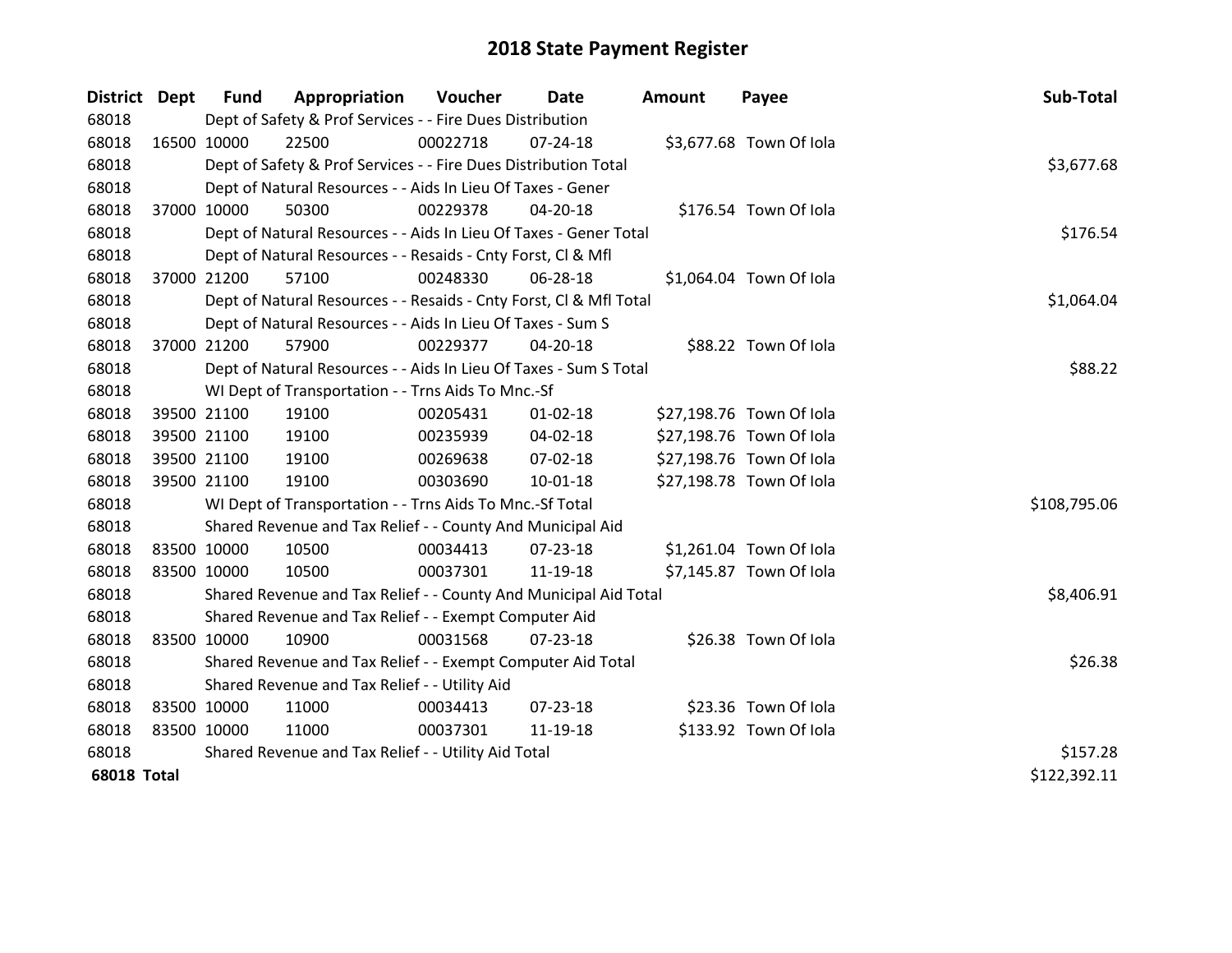| District Dept      | <b>Fund</b>                                         | Appropriation                                                      | Voucher  | Date           | <b>Amount</b> | Payee                        | Sub-Total    |
|--------------------|-----------------------------------------------------|--------------------------------------------------------------------|----------|----------------|---------------|------------------------------|--------------|
| 68020              |                                                     | Dept of Safety & Prof Services - - Fire Dues Distribution          |          |                |               |                              |              |
| 68020              | 16500 10000                                         | 22500                                                              | 00022719 | $07 - 24 - 18$ |               | \$3,740.35 Town Of Larrabee  |              |
| 68020              |                                                     | Dept of Safety & Prof Services - - Fire Dues Distribution Total    |          |                |               |                              | \$3,740.35   |
| 68020              |                                                     | Dept of Natural Resources - - Aids In Lieu Of Taxes - Gener        |          |                |               |                              |              |
| 68020              | 37000 10000                                         | 50300                                                              | 00212462 | 02-06-18       |               | \$672.64 Town Of Larrabee    |              |
| 68020              |                                                     | Dept of Natural Resources - - Aids In Lieu Of Taxes - Gener Total  |          | \$672.64       |               |                              |              |
| 68020              |                                                     | Dept of Natural Resources - - Resaids - Cnty Forst, CI & Mfl       |          |                |               |                              |              |
| 68020              | 37000 21200                                         | 57100                                                              | 00248331 | 06-28-18       |               | \$352.24 Town Of Larrabee    |              |
| 68020              |                                                     | Dept of Natural Resources - - Resaids - Cnty Forst, CI & Mfl Total |          |                |               |                              | \$352.24     |
| 68020              |                                                     | WI Dept of Transportation - - Trns Aids To Mnc.-Sf                 |          |                |               |                              |              |
| 68020              | 39500 21100                                         | 19100                                                              | 00205432 | $01 - 02 - 18$ |               | \$30,507.53 Town Of Larrabee |              |
| 68020              | 39500 21100                                         | 19100                                                              | 00235940 | 04-02-18       |               | \$30,507.53 Town Of Larrabee |              |
| 68020              | 39500 21100                                         | 19100                                                              | 00269639 | 07-02-18       |               | \$30,507.53 Town Of Larrabee |              |
| 68020              | 39500 21100                                         | 19100                                                              | 00303691 | $10 - 01 - 18$ |               | \$30,507.53 Town Of Larrabee |              |
| 68020              |                                                     | WI Dept of Transportation - - Trns Aids To Mnc.-Sf Total           |          |                |               |                              | \$122,030.12 |
| 68020              |                                                     | Shared Revenue and Tax Relief - - County And Municipal Aid         |          |                |               |                              |              |
| 68020              | 83500 10000                                         | 10500                                                              | 00034414 | $07 - 23 - 18$ |               | \$8,157.74 Town Of Larrabee  |              |
| 68020              | 83500 10000                                         | 10500                                                              | 00037302 | 11-19-18       |               | \$46,227.16 Town Of Larrabee |              |
| 68020              |                                                     | Shared Revenue and Tax Relief - - County And Municipal Aid Total   |          |                |               |                              | \$54,384.90  |
| 68020              |                                                     | Shared Revenue and Tax Relief - - Exempt Computer Aid              |          |                |               |                              |              |
| 68020              | 83500 10000                                         | 10900                                                              | 00031569 | $07 - 23 - 18$ |               | \$31.46 Town Of Larrabee     |              |
| 68020              |                                                     | Shared Revenue and Tax Relief - - Exempt Computer Aid Total        |          |                |               |                              | \$31.46      |
| 68020              |                                                     | Shared Revenue and Tax Relief - - Utility Aid                      |          |                |               |                              |              |
| 68020              | 83500 10000                                         | 11000                                                              | 00034414 | $07 - 23 - 18$ |               | \$106.06 Town Of Larrabee    |              |
| 68020              | 83500 10000                                         | 11000                                                              | 00037302 | 11-19-18       |               | \$574.87 Town Of Larrabee    |              |
| 68020              | Shared Revenue and Tax Relief - - Utility Aid Total | \$680.93                                                           |          |                |               |                              |              |
| <b>68020 Total</b> |                                                     |                                                                    |          |                |               |                              | \$181,892.64 |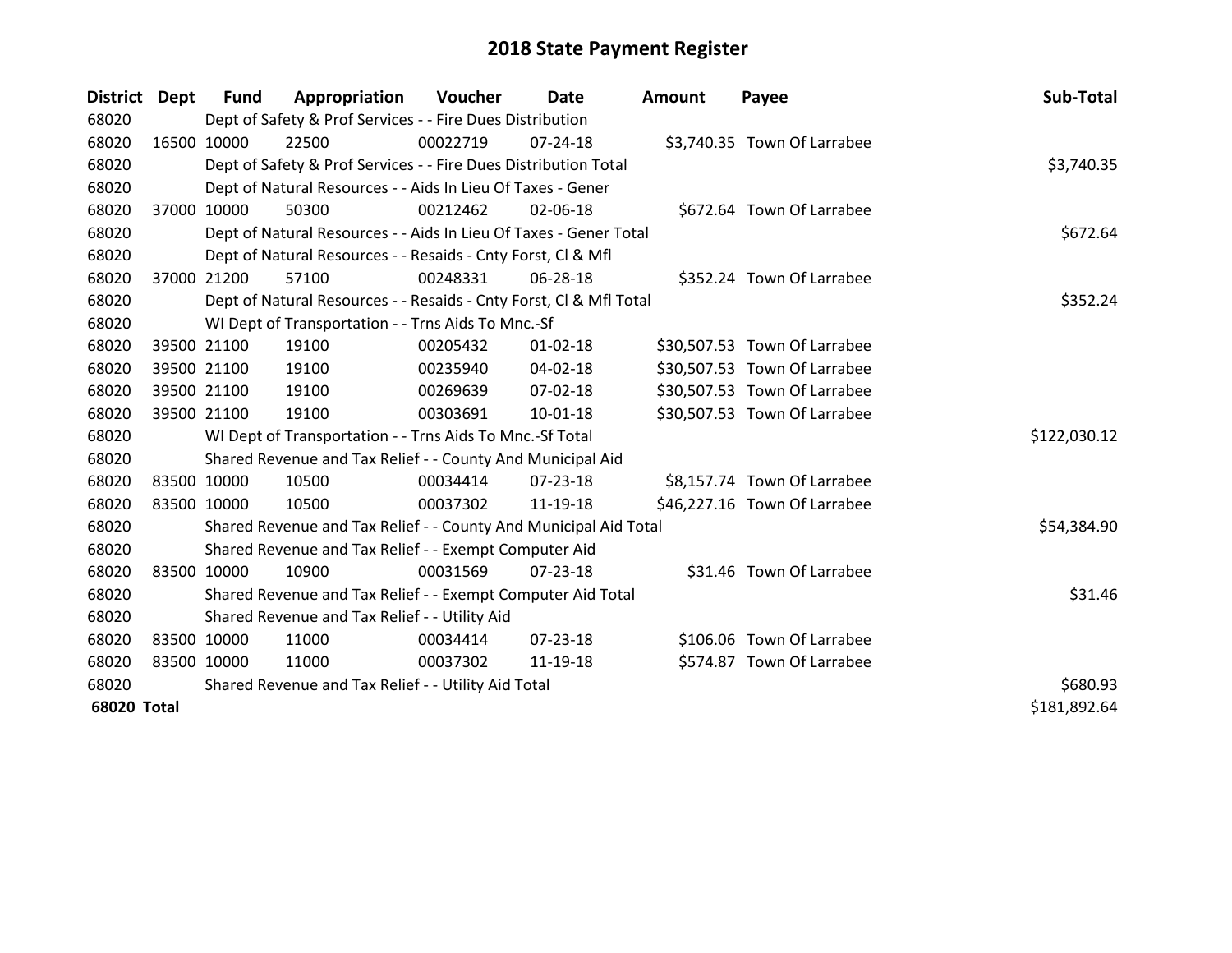| District Dept      |             | <b>Fund</b> | Appropriation                                                        | Voucher  | Date           | <b>Amount</b> | Payee                       | Sub-Total    |
|--------------------|-------------|-------------|----------------------------------------------------------------------|----------|----------------|---------------|-----------------------------|--------------|
| 68022              |             |             | Dept of Safety & Prof Services - - Fire Dues Distribution            |          |                |               |                             |              |
| 68022              |             | 16500 10000 | 22500                                                                | 00022720 | $07 - 25 - 18$ |               | \$4,862.07 Town Of Lebanon  |              |
| 68022              |             |             | Dept of Safety & Prof Services - - Fire Dues Distribution Total      |          |                |               |                             | \$4,862.07   |
| 68022              |             |             | Dept of Natural Resources - - Resaids - Cnty Forst, CI & Mfl         |          |                |               |                             |              |
| 68022              |             | 37000 21200 | 57100                                                                | 00248332 | 06-28-18       |               | \$617.86 Town Of Lebanon    |              |
| 68022              |             |             | Dept of Natural Resources - - Resaids - Cnty Forst, Cl & Mfl Total   |          |                |               |                             | \$617.86     |
| 68022              |             |             | WI Dept of Transportation - - Trns Aids To Mnc.-Sf                   |          |                |               |                             |              |
| 68022              |             | 39500 21100 | 19100                                                                | 00205433 | $01 - 02 - 18$ |               | \$27,646.70 Town Of Lebanon |              |
| 68022              |             | 39500 21100 | 19100                                                                | 00235941 | 04-02-18       |               | \$27,646.70 Town Of Lebanon |              |
| 68022              |             | 39500 21100 | 19100                                                                | 00269640 | 07-02-18       |               | \$27,646.70 Town Of Lebanon |              |
| 68022              |             | 39500 21100 | 19100                                                                | 00303692 | 10-01-18       |               | \$27,646.71 Town Of Lebanon |              |
| 68022              |             |             | WI Dept of Transportation - - Trns Aids To Mnc.-Sf Total             |          |                |               |                             | \$110,586.81 |
| 68022              |             |             | Department of Administration - - Hv Trans Ln Annual Impact Fee       |          |                |               |                             |              |
| 68022              |             | 50500 10000 | 17400                                                                | 00078649 | 05-01-18       |               | \$7,232.00 Town Of Lebanon  |              |
| 68022              |             |             | Department of Administration - - Hv Trans Ln Annual Impact Fee Total |          |                |               |                             | \$7,232.00   |
| 68022              |             |             | Shared Revenue and Tax Relief - - County And Municipal Aid           |          |                |               |                             |              |
| 68022              |             | 83500 10000 | 10500                                                                | 00034415 | 07-23-18       |               | \$5,862.24 Town Of Lebanon  |              |
| 68022              | 83500 10000 |             | 10500                                                                | 00037303 | 11-19-18       |               | \$33,219.38 Town Of Lebanon |              |
| 68022              |             |             | Shared Revenue and Tax Relief - - County And Municipal Aid Total     |          |                |               |                             | \$39,081.62  |
| 68022              |             |             | Shared Revenue and Tax Relief - - Exempt Computer Aid                |          |                |               |                             |              |
| 68022              |             | 83500 10000 | 10900                                                                | 00031570 | $07 - 23 - 18$ |               | \$11.16 Town Of Lebanon     |              |
| 68022              |             |             | Shared Revenue and Tax Relief - - Exempt Computer Aid Total          |          |                |               |                             | \$11.16      |
| 68022              |             |             | Shared Revenue and Tax Relief - - Lottery & Gaming Credit            |          |                |               |                             |              |
| 68022              |             | 83500 52100 | 36300                                                                | 00027679 | 03-26-18       |               | \$4,911.32 Town Of Lebanon  |              |
| 68022              |             |             | Shared Revenue and Tax Relief - - Lottery & Gaming Credit Total      |          |                |               |                             | \$4,911.32   |
| <b>68022 Total</b> |             |             |                                                                      |          |                |               |                             | \$167,302.84 |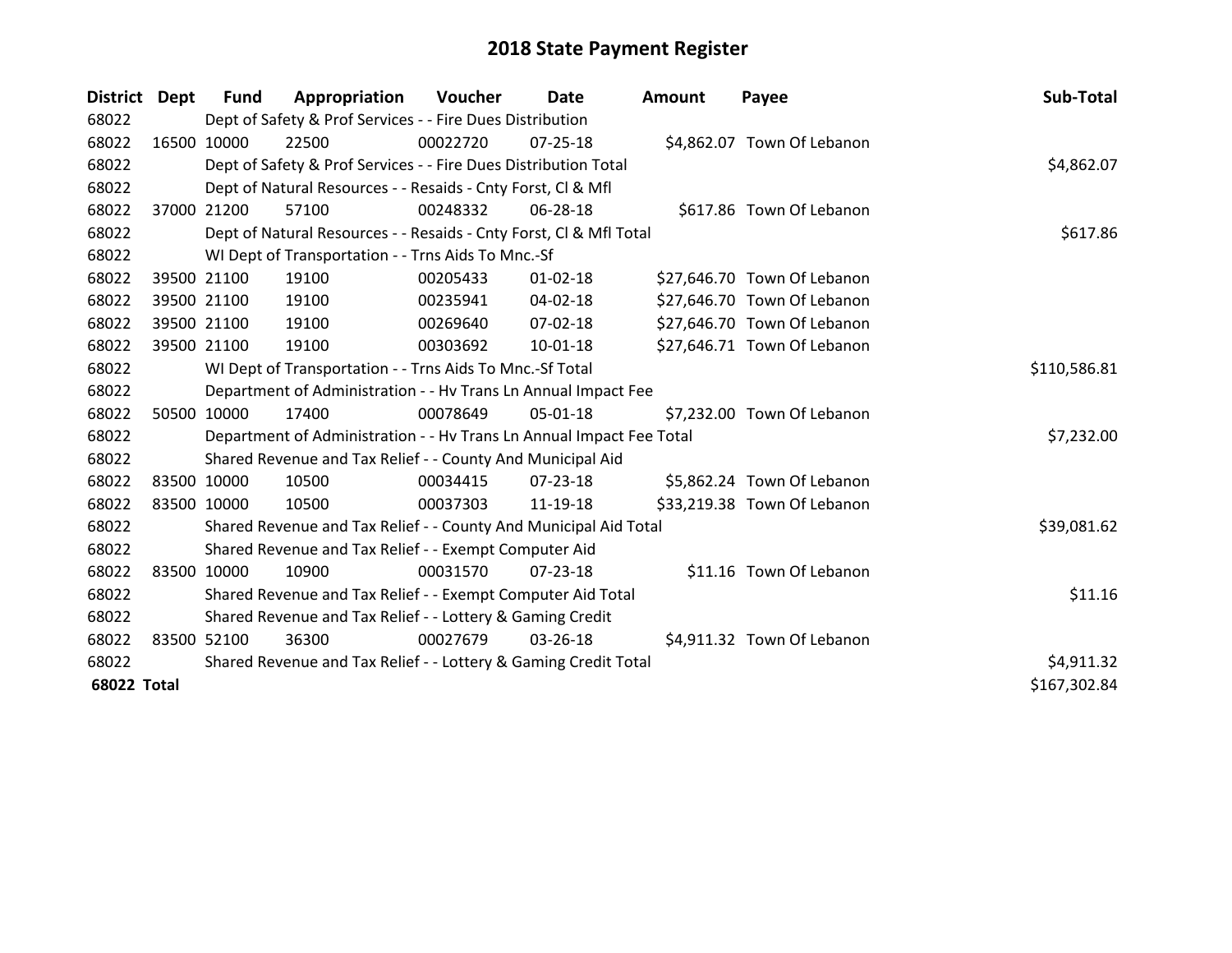| District Dept      |       | <b>Fund</b> | Appropriation                                                      | Voucher  | Date           | Amount | Payee                    | Sub-Total    |
|--------------------|-------|-------------|--------------------------------------------------------------------|----------|----------------|--------|--------------------------|--------------|
| 68024              |       |             | Dept of Safety & Prof Services - - Fire Dues Distribution          |          |                |        |                          |              |
| 68024              |       | 16500 10000 | 22500                                                              | 00022721 | $07 - 24 - 18$ |        | \$4,598.24 Town Of Lind  |              |
| 68024              |       |             | Dept of Safety & Prof Services - - Fire Dues Distribution Total    |          |                |        |                          | \$4,598.24   |
| 68024              |       |             | Dept of Natural Resources - - Resaids - Cnty Forst, CI & Mfl       |          |                |        |                          |              |
| 68024              | 37000 | 21200       | 57100                                                              | 00248333 | 06-28-18       |        | \$297.53 Town Of Lind    |              |
| 68024              |       |             | Dept of Natural Resources - - Resaids - Cnty Forst, Cl & Mfl Total |          |                |        |                          | \$297.53     |
| 68024              |       |             | WI Dept of Transportation - - Trns Aids To Mnc.-Sf                 |          |                |        |                          |              |
| 68024              |       | 39500 21100 | 19100                                                              | 00205434 | $01 - 02 - 18$ |        | \$35,410.95 Town Of Lind |              |
| 68024              |       | 39500 21100 | 19100                                                              | 00235942 | 04-02-18       |        | \$35,410.95 Town Of Lind |              |
| 68024              |       | 39500 21100 | 19100                                                              | 00269641 | $07 - 02 - 18$ |        | \$35,410.95 Town Of Lind |              |
| 68024              |       | 39500 21100 | 19100                                                              | 00303693 | 10-01-18       |        | \$35,410.96 Town Of Lind |              |
| 68024              |       |             | WI Dept of Transportation - - Trns Aids To Mnc.-Sf Total           |          |                |        |                          | \$141,643.81 |
| 68024              |       |             | Shared Revenue and Tax Relief - - County And Municipal Aid         |          |                |        |                          |              |
| 68024              |       | 83500 10000 | 10500                                                              | 00034416 | 07-23-18       |        | \$4,348.02 Town Of Lind  |              |
| 68024              |       | 83500 10000 | 10500                                                              | 00037304 | 11-19-18       |        | \$24,638.81 Town Of Lind |              |
| 68024              |       |             | Shared Revenue and Tax Relief - - County And Municipal Aid Total   |          |                |        |                          | \$28,986.83  |
| 68024              |       |             | Shared Revenue and Tax Relief - - Exempt Computer Aid              |          |                |        |                          |              |
| 68024              |       | 83500 10000 | 10900                                                              | 00031571 | 07-23-18       |        | \$79.15 Town Of Lind     |              |
| 68024              |       |             | Shared Revenue and Tax Relief - - Exempt Computer Aid Total        |          |                |        |                          | \$79.15      |
| 68024              |       |             | Shared Revenue and Tax Relief - - Utility Aid                      |          |                |        |                          |              |
| 68024              |       | 83500 10000 | 11000                                                              | 00034416 | $07 - 23 - 18$ |        | \$158.76 Town Of Lind    |              |
| 68024              |       | 83500 10000 | 11000                                                              | 00037304 | 11-19-18       |        | \$919.79 Town Of Lind    |              |
| 68024              |       |             | Shared Revenue and Tax Relief - - Utility Aid Total                |          |                |        |                          | \$1,078.55   |
| <b>68024 Total</b> |       |             |                                                                    |          |                |        |                          | \$176,684.11 |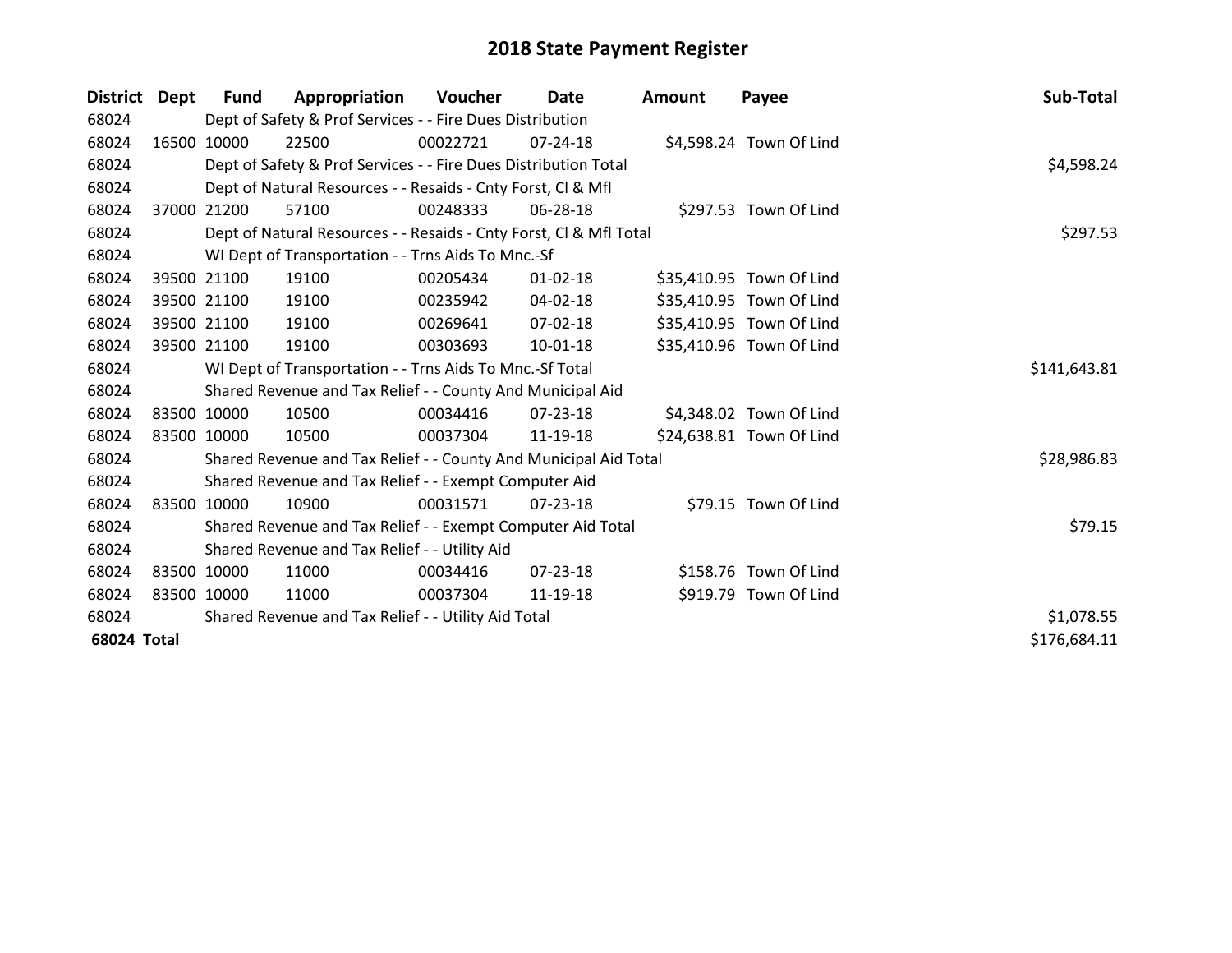| District Dept | <b>Fund</b>                                   | Appropriation                                                      | Voucher    | Date           | <b>Amount</b> | Payee                           | Sub-Total    |
|---------------|-----------------------------------------------|--------------------------------------------------------------------|------------|----------------|---------------|---------------------------------|--------------|
| 68026         |                                               | Dept of Safety & Prof Services - - Fire Dues Distribution          |            |                |               |                                 |              |
| 68026         | 16500 10000                                   | 22500                                                              | 00022722   | $07 - 24 - 18$ |               | \$4,509.79 Town Of Little Wolf  |              |
| 68026         |                                               | Dept of Safety & Prof Services - - Fire Dues Distribution Total    |            |                |               |                                 | \$4,509.79   |
| 68026         |                                               | Dept of Natural Resources - - Aids In Lieu Of Taxes - Gener        |            |                |               |                                 |              |
| 68026         | 37000 10000                                   | 50300                                                              | 00212508   | 02-06-18       |               | \$1,202.45 Town Of Little Wolf  |              |
| 68026         |                                               | Dept of Natural Resources - - Aids In Lieu Of Taxes - Gener Total  | \$1,202.45 |                |               |                                 |              |
| 68026         |                                               | Dept of Natural Resources - - Resaids - Cnty Forst, Cl & Mfl       |            |                |               |                                 |              |
| 68026         | 37000 21200                                   | 57100                                                              | 00248334   | 06-28-18       |               | \$256.04 Town Of Little Wolf    |              |
| 68026         |                                               | Dept of Natural Resources - - Resaids - Cnty Forst, Cl & Mfl Total |            |                |               |                                 | \$256.04     |
| 68026         |                                               | WI Dept of Transportation - - Trns Aids To Mnc.-Sf                 |            |                |               |                                 |              |
| 68026         | 39500 21100                                   | 19100                                                              | 00205435   | $01 - 02 - 18$ |               | \$28,082.69 Town Of Little Wolf |              |
| 68026         | 39500 21100                                   | 19100                                                              | 00235943   | $04 - 02 - 18$ |               | \$28,082.69 Town Of Little Wolf |              |
| 68026         | 39500 21100                                   | 19100                                                              | 00269642   | 07-02-18       |               | \$28,082.69 Town Of Little Wolf |              |
| 68026         | 39500 21100                                   | 19100                                                              | 00303694   | $10 - 01 - 18$ |               | \$28,082.71 Town Of Little Wolf |              |
| 68026         |                                               | WI Dept of Transportation - - Trns Aids To Mnc.-Sf Total           |            |                |               |                                 | \$112,330.78 |
| 68026         |                                               | Shared Revenue and Tax Relief - - County And Municipal Aid         |            |                |               |                                 |              |
| 68026         | 83500 10000                                   | 10500                                                              | 00034417   | 07-23-18       |               | \$7,084.76 Town Of Little Wolf  |              |
| 68026         | 83500 10000                                   | 10500                                                              | 00037305   | 11-19-18       |               | \$40,146.95 Town Of Little Wolf |              |
| 68026         |                                               | Shared Revenue and Tax Relief - - County And Municipal Aid Total   |            |                |               |                                 | \$47,231.71  |
| 68026         |                                               | Shared Revenue and Tax Relief - - Exempt Computer Aid              |            |                |               |                                 |              |
| 68026         | 83500 10000                                   | 10900                                                              | 00031572   | 07-23-18       |               | \$38.56 Town Of Little Wolf     |              |
| 68026         |                                               | Shared Revenue and Tax Relief - - Exempt Computer Aid Total        |            |                |               |                                 | \$38.56      |
| 68026         | Shared Revenue and Tax Relief - - Utility Aid |                                                                    |            |                |               |                                 |              |
| 68026         | 83500 10000                                   | 11000                                                              | 00034417   | $07 - 23 - 18$ |               | \$865.08 Town Of Little Wolf    |              |
| 68026         | 83500 10000                                   | 11000                                                              | 00037305   | 11-19-18       |               | \$5,277.46 Town Of Little Wolf  |              |
| 68026         |                                               | Shared Revenue and Tax Relief - - Utility Aid Total                |            |                |               |                                 | \$6,142.54   |
| 68026 Total   |                                               |                                                                    |            |                |               |                                 | \$171,711.87 |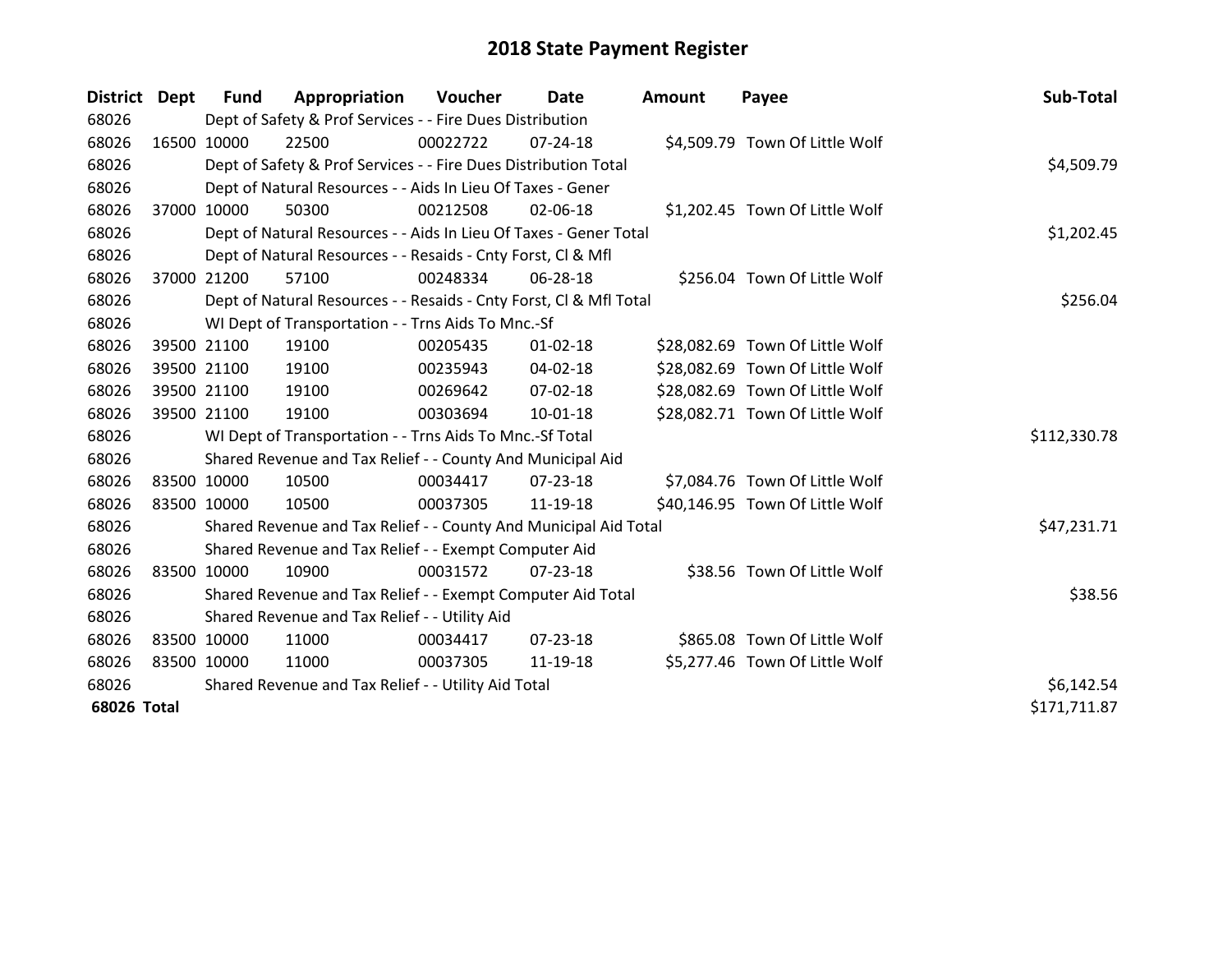| District Dept |             | <b>Fund</b> | Appropriation                                                        | Voucher  | Date           | <b>Amount</b> | Payee                        | Sub-Total   |
|---------------|-------------|-------------|----------------------------------------------------------------------|----------|----------------|---------------|------------------------------|-------------|
| 68028         |             |             | Dept of Safety & Prof Services - - Fire Dues Distribution            |          |                |               |                              |             |
| 68028         | 16500 10000 |             | 22500                                                                | 00022723 | $07 - 25 - 18$ |               | \$2,568.10 Town Of Matteson  |             |
| 68028         |             |             | Dept of Safety & Prof Services - - Fire Dues Distribution Total      |          |                |               |                              | \$2,568.10  |
| 68028         |             |             | Dept of Natural Resources - - Aids In Lieu Of Taxes - Gener          |          |                |               |                              |             |
| 68028         |             | 37000 10000 | 50300                                                                | 00212667 | 02-06-18       |               | \$14,747.37 Town Of Matteson |             |
| 68028         |             | 37000 10000 | 50300                                                                | 00230623 | $04 - 20 - 18$ |               | \$634.87 Town Of Matteson    |             |
| 68028         |             |             | Dept of Natural Resources - - Aids In Lieu Of Taxes - Gener Total    |          |                |               |                              | \$15,382.24 |
| 68028         |             |             | Dept of Natural Resources - - Resaids - Cnty Forst, Cl & Mfl         |          |                |               |                              |             |
| 68028         |             | 37000 21200 | 57100                                                                | 00248335 | 06-28-18       |               | \$894.45 Town Of Matteson    |             |
| 68028         |             |             | Dept of Natural Resources - - Resaids - Cnty Forst, CI & Mfl Total   |          |                |               |                              | \$894.45    |
| 68028         |             |             | Dept of Natural Resources - - Aids In Lieu Of Taxes - Sum S          |          |                |               |                              |             |
| 68028         |             | 37000 21200 | 57900                                                                | 00230624 | 04-20-18       |               | \$304.42 Town Of Matteson    |             |
| 68028         |             |             | Dept of Natural Resources - - Aids In Lieu Of Taxes - Sum S Total    |          |                |               |                              | \$304.42    |
| 68028         |             |             | WI Dept of Transportation - - Trns Aids To Mnc.-Sf                   |          |                |               |                              |             |
| 68028         |             | 39500 21100 | 19100                                                                | 00205436 | 01-02-18       |               | \$24,666.42 Town Of Matteson |             |
| 68028         |             | 39500 21100 | 19100                                                                | 00235944 | 04-02-18       |               | \$24,666.42 Town Of Matteson |             |
| 68028         |             | 39500 21100 | 19100                                                                | 00269643 | 07-02-18       |               | \$24,666.42 Town Of Matteson |             |
| 68028         |             | 39500 21100 | 19100                                                                | 00303695 | $10-01-18$     |               | \$24,666.44 Town Of Matteson |             |
| 68028         |             |             | WI Dept of Transportation - - Trns Aids To Mnc.-Sf Total             |          |                |               |                              | \$98,665.70 |
| 68028         |             |             | Department of Administration - - Hv Trans Ln Annual Impact Fee       |          |                |               |                              |             |
| 68028         | 50500 10000 |             | 17400                                                                | 00078772 | $05-01-18$     |               | \$46,323.00 Town Of Matteson |             |
| 68028         |             |             | Department of Administration - - Hv Trans Ln Annual Impact Fee Total |          |                |               |                              | \$46,323.00 |
| 68028         |             |             | Shared Revenue and Tax Relief - - County And Municipal Aid           |          |                |               |                              |             |
| 68028         |             | 83500 10000 | 10500                                                                | 00034418 | 07-23-18       |               | \$5,697.37 Town Of Matteson  |             |
| 68028         |             | 83500 10000 | 10500                                                                | 00037306 | 11-19-18       |               | \$32,285.11 Town Of Matteson |             |
| 68028         |             |             | Shared Revenue and Tax Relief - - County And Municipal Aid Total     |          |                |               |                              | \$37,982.48 |
| 68028         |             |             | Shared Revenue and Tax Relief - - Exempt Computer Aid                |          |                |               |                              |             |
| 68028         | 83500 10000 |             | 10900                                                                | 00031573 | 07-23-18       |               | \$122.78 Town Of Matteson    |             |
| 68028         |             |             | Shared Revenue and Tax Relief - - Exempt Computer Aid Total          |          |                |               |                              | \$122.78    |
| 68028         |             |             | Shared Revenue and Tax Relief - - Utility Aid                        |          |                |               |                              |             |
| 68028         | 83500 10000 |             | 11000                                                                | 00034418 | 07-23-18       |               | \$37.08 Town Of Matteson     |             |
| 68028         | 83500 10000 |             | 11000                                                                | 00037306 | 11-19-18       |               | \$212.18 Town Of Matteson    |             |
| 68028         |             |             | Shared Revenue and Tax Relief - - Utility Aid Total                  |          |                |               |                              | \$249.26    |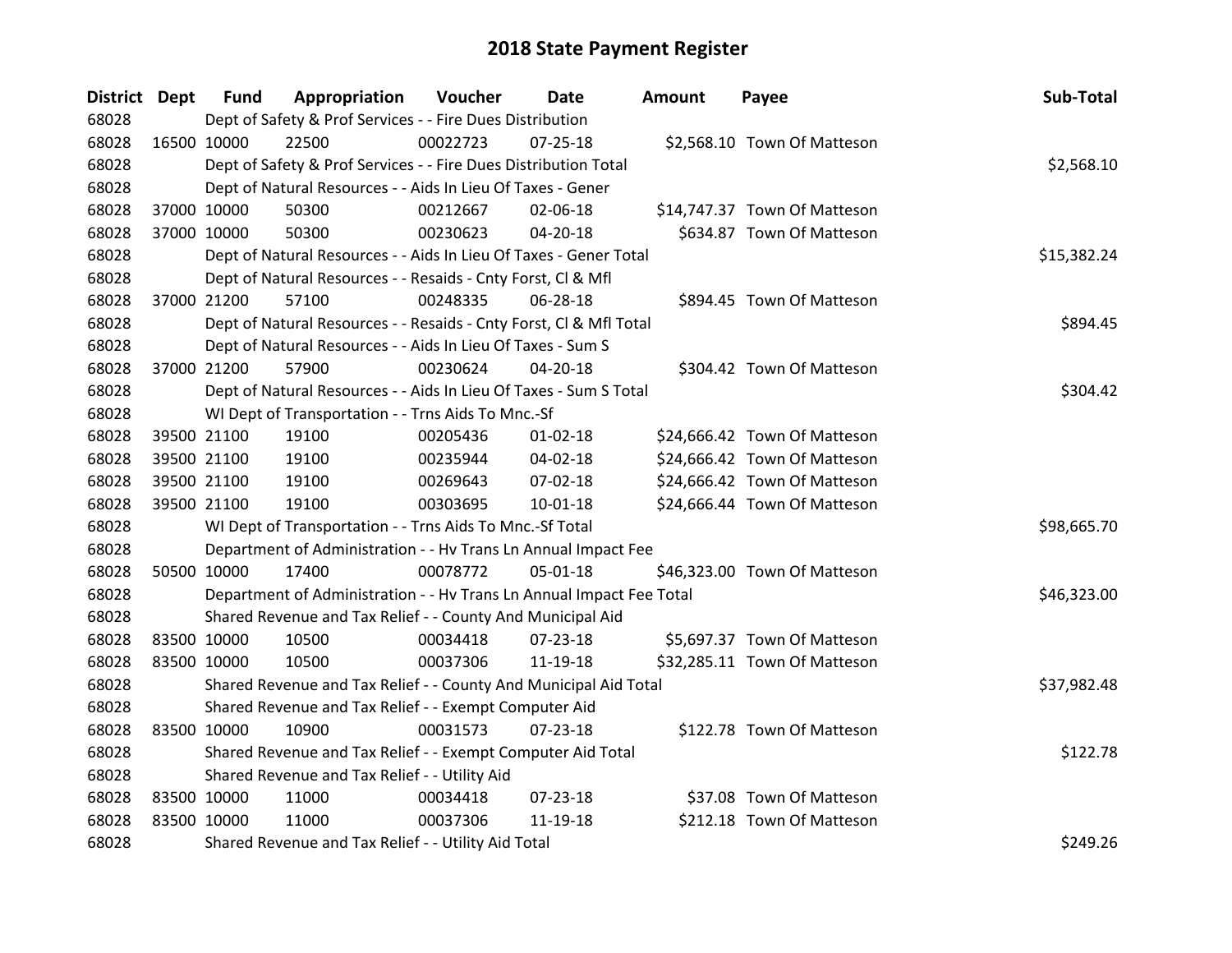|             | District Dept Fund Appropriation | Voucher | Date | <b>Amount</b> | Payee | Sub-Total    |
|-------------|----------------------------------|---------|------|---------------|-------|--------------|
| 68028 Total |                                  |         |      |               |       | \$202,492.43 |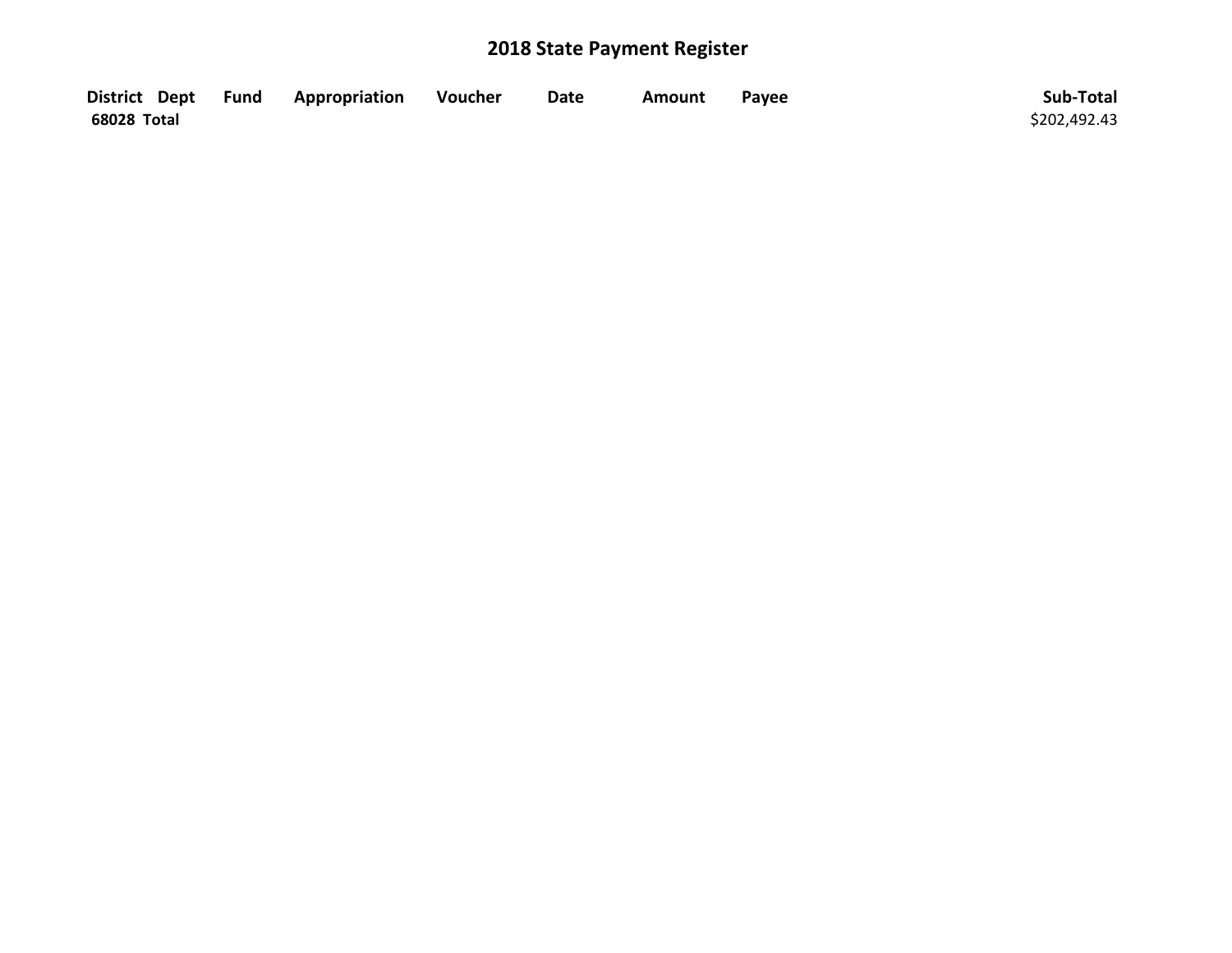| District Dept |             | <b>Fund</b> | Appropriation                                                      | Voucher  | Date           | <b>Amount</b> | Payee                     | Sub-Total    |
|---------------|-------------|-------------|--------------------------------------------------------------------|----------|----------------|---------------|---------------------------|--------------|
| 68030         |             |             | Dept of Safety & Prof Services - - Fire Dues Distribution          |          |                |               |                           |              |
| 68030         |             | 16500 10000 | 22500                                                              | 00022724 | $07 - 25 - 18$ |               | \$9,180.56 Town Of Mukwa  |              |
| 68030         |             |             | Dept of Safety & Prof Services - - Fire Dues Distribution Total    |          |                |               |                           | \$9,180.56   |
| 68030         |             |             | Dept of Natural Resources - - Aids In Lieu Of Taxes - Gener        |          |                |               |                           |              |
| 68030         |             | 37000 10000 | 50300                                                              | 00212392 | 02-06-18       |               | \$1,508.23 Town Of Mukwa  |              |
| 68030         |             | 37000 10000 | 50300                                                              | 00212393 | 02-06-18       |               | \$10,154.80 Town Of Mukwa |              |
| 68030         |             | 37000 10000 | 50300                                                              | 00229024 | 04-20-18       |               | \$149.50 Town Of Mukwa    |              |
| 68030         |             | 37000 10000 | 50300                                                              | 00229025 | $04 - 20 - 18$ |               | \$626.21 Town Of Mukwa    |              |
| 68030         |             |             | Dept of Natural Resources - - Aids In Lieu Of Taxes - Gener Total  |          |                |               |                           | \$12,438.74  |
| 68030         |             |             | Dept of Natural Resources - - Resaids - Cnty Forst, Cl & Mfl       |          |                |               |                           |              |
| 68030         |             | 37000 21200 | 57100                                                              | 00248336 | 06-28-18       |               | \$602.64 Town Of Mukwa    |              |
| 68030         |             |             | Dept of Natural Resources - - Resaids - Cnty Forst, CI & Mfl Total |          |                |               |                           | \$602.64     |
| 68030         |             |             | Dept of Natural Resources - - Aids In Lieu Of Taxes - Sum S        |          |                |               |                           |              |
| 68030         |             | 37000 21200 | 57900                                                              | 00229026 | 04-20-18       |               | \$505.37 Town Of Mukwa    |              |
| 68030         |             | 37000 21200 | 57900                                                              | 00229027 | 04-20-18       |               | \$14.95 Town Of Mukwa     |              |
| 68030         |             |             | Dept of Natural Resources - - Aids In Lieu Of Taxes - Sum S Total  |          |                |               |                           | \$520.32     |
| 68030         |             |             | Dept of Natural Resources - - Fin Asst For Responsible Units       |          |                |               |                           |              |
| 68030         |             | 37000 27400 | 67000                                                              | 00235141 | $05 - 11 - 18$ |               | \$4,712.01 Town Of Mukwa  |              |
| 68030         |             |             | Dept of Natural Resources - - Fin Asst For Responsible Units Total |          |                |               |                           | \$4,712.01   |
| 68030         |             |             | WI Dept of Transportation - - Trns Aids To Mnc.-Sf                 |          |                |               |                           |              |
| 68030         |             | 39500 21100 | 19100                                                              | 00205437 | $01 - 02 - 18$ |               | \$25,162.14 Town Of Mukwa |              |
| 68030         |             | 39500 21100 | 19100                                                              | 00235945 | 04-02-18       |               | \$25,162.14 Town Of Mukwa |              |
| 68030         |             | 39500 21100 | 19100                                                              | 00269644 | 07-02-18       |               | \$25,162.14 Town Of Mukwa |              |
| 68030         |             | 39500 21100 | 19100                                                              | 00303696 | $10 - 01 - 18$ |               | \$25,162.15 Town Of Mukwa |              |
| 68030         |             |             | WI Dept of Transportation - - Trns Aids To Mnc.-Sf Total           |          |                |               |                           | \$100,648.57 |
| 68030         |             |             | Shared Revenue and Tax Relief - - County And Municipal Aid         |          |                |               |                           |              |
| 68030         |             | 83500 10000 | 10500                                                              | 00034419 | 07-23-18       |               | \$6,729.81 Town Of Mukwa  |              |
| 68030         |             | 83500 10000 | 10500                                                              | 00037307 | 11-19-18       |               | \$38,135.59 Town Of Mukwa |              |
| 68030         |             |             | Shared Revenue and Tax Relief - - County And Municipal Aid Total   |          |                |               |                           | \$44,865.40  |
| 68030         |             |             | Shared Revenue and Tax Relief - - Exempt Computer Aid              |          |                |               |                           |              |
| 68030         | 83500 10000 |             | 10900                                                              | 00031574 | $07 - 23 - 18$ |               | \$14.21 Town Of Mukwa     |              |
| 68030         |             |             | Shared Revenue and Tax Relief - - Exempt Computer Aid Total        |          |                |               |                           | \$14.21      |
| 68030         |             |             | Shared Revenue and Tax Relief - - Utility Aid                      |          |                |               |                           |              |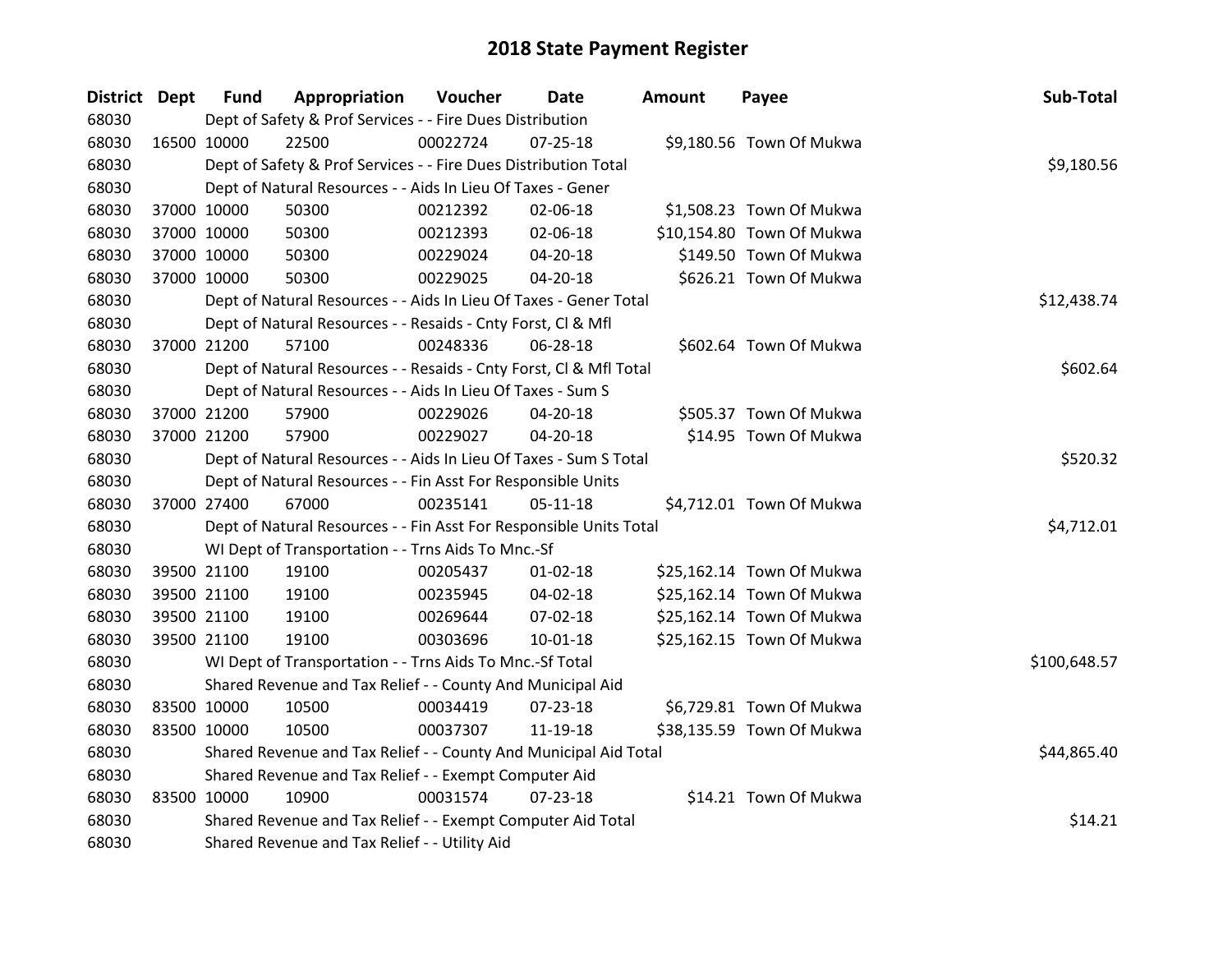| District Dept | <b>Fund</b> | Appropriation                                                   | <b>Voucher</b> | Date           | Amount | <b>Pavee</b>             | Sub-Total    |
|---------------|-------------|-----------------------------------------------------------------|----------------|----------------|--------|--------------------------|--------------|
| 68030         | 83500 10000 | 11000                                                           | 00034419       | 07-23-18       |        | \$63.05 Town Of Mukwa    |              |
| 68030         | 83500 10000 | 11000                                                           | 00037307       | 11-19-18       |        | \$351.71 Town Of Mukwa   |              |
| 68030         |             | Shared Revenue and Tax Relief - - Utility Aid Total             |                |                |        |                          | \$414.76     |
| 68030         |             | Shared Revenue and Tax Relief - - Lottery & Gaming Credit       |                |                |        |                          |              |
| 68030         | 83500 52100 | 36300                                                           | 00027680       | $03 - 26 - 18$ |        | \$5,456.64 Town Of Mukwa |              |
| 68030         |             | Shared Revenue and Tax Relief - - Lottery & Gaming Credit Total |                |                |        |                          | \$5,456.64   |
| 68030 Total   |             |                                                                 |                |                |        |                          | \$178,853.85 |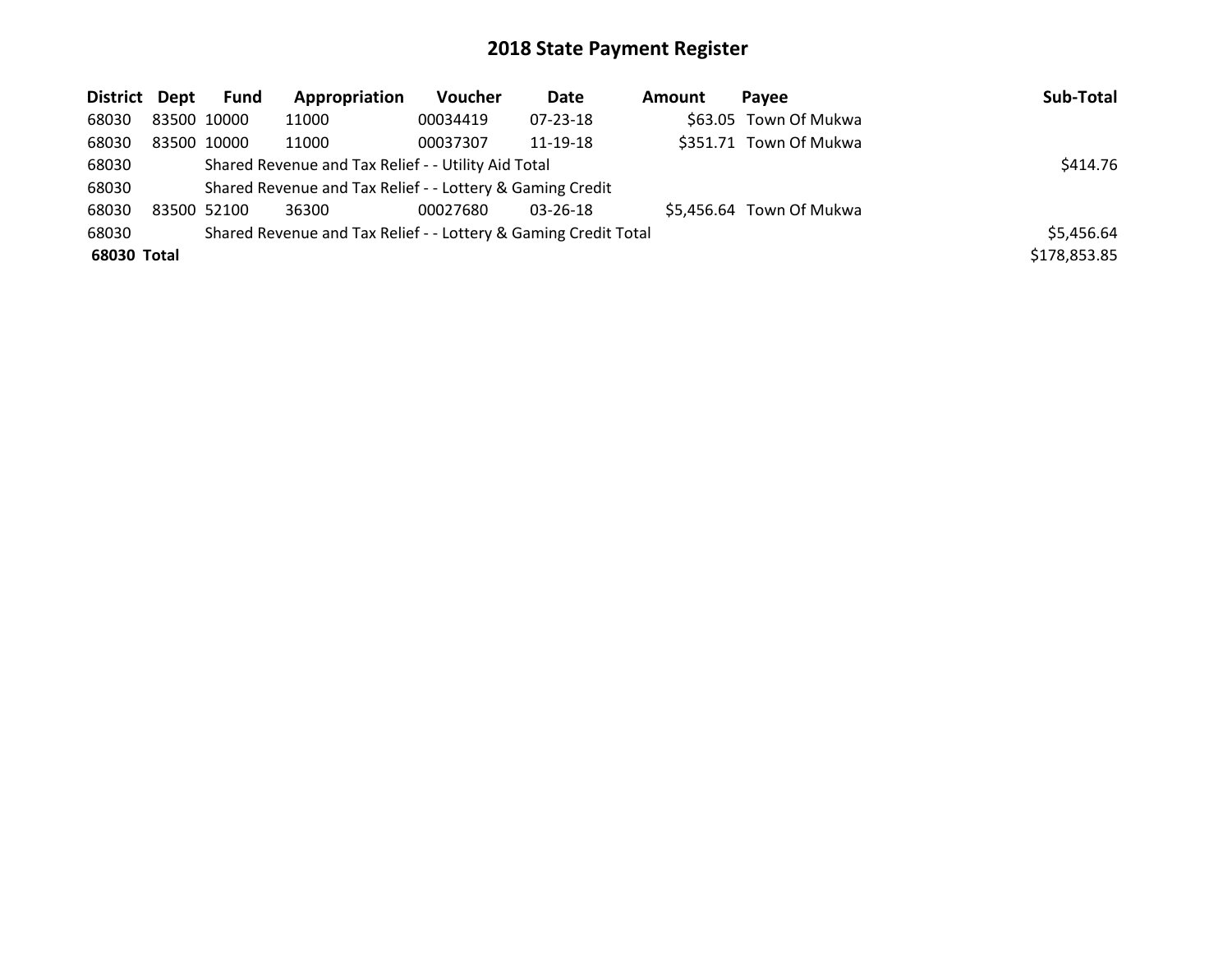| <b>District</b>    | Dept        | <b>Fund</b> | Appropriation                                                      | Voucher  | <b>Date</b>    | <b>Amount</b> | Payee                        | Sub-Total    |
|--------------------|-------------|-------------|--------------------------------------------------------------------|----------|----------------|---------------|------------------------------|--------------|
| 68032              |             |             | Dept of Safety & Prof Services - - Fire Dues Distribution          |          |                |               |                              |              |
| 68032              |             | 16500 10000 | 22500                                                              | 00022725 | $07 - 25 - 18$ |               | \$5,347.47 Town Of Royalton  |              |
| 68032              |             |             | Dept of Safety & Prof Services - - Fire Dues Distribution Total    |          |                |               |                              | \$5,347.47   |
| 68032              |             |             | Dept of Natural Resources - - Resaids - Cnty Forst, Cl & Mfl       |          |                |               |                              |              |
| 68032              | 37000       | 21200       | 57100                                                              | 00248337 | 06-28-18       |               | \$491.39 Town Of Royalton    |              |
| 68032              |             |             | Dept of Natural Resources - - Resaids - Cnty Forst, Cl & Mfl Total |          |                |               |                              | \$491.39     |
| 68032              |             |             | WI Dept of Transportation - - Trns Aids To Mnc.-Sf                 |          |                |               |                              |              |
| 68032              |             | 39500 21100 | 19100                                                              | 00205438 | $01 - 02 - 18$ |               | \$22,685.79 Town Of Royalton |              |
| 68032              |             | 39500 21100 | 19100                                                              | 00235946 | $04 - 02 - 18$ |               | \$22,685.79 Town Of Royalton |              |
| 68032              |             | 39500 21100 | 19100                                                              | 00269645 | $07 - 02 - 18$ |               | \$22,685.79 Town Of Royalton |              |
| 68032              |             | 39500 21100 | 19100                                                              | 00303697 | 10-01-18       |               | \$22,685.80 Town Of Royalton |              |
| 68032              |             |             | WI Dept of Transportation - - Trns Aids To Mnc.-Sf Total           |          |                |               |                              | \$90,743.17  |
| 68032              |             |             | Shared Revenue and Tax Relief - - County And Municipal Aid         |          |                |               |                              |              |
| 68032              |             | 83500 10000 | 10500                                                              | 00034420 | 07-23-18       |               | \$5,040.55 Town Of Royalton  |              |
| 68032              |             | 83500 10000 | 10500                                                              | 00037308 | 11-19-18       |               | \$28,563.14 Town Of Royalton |              |
| 68032              |             |             | Shared Revenue and Tax Relief - - County And Municipal Aid Total   |          |                |               |                              | \$33,603.69  |
| 68032              |             |             | Shared Revenue and Tax Relief - - Exempt Computer Aid              |          |                |               |                              |              |
| 68032              |             | 83500 10000 | 10900                                                              | 00031575 | $07 - 23 - 18$ |               | \$4.06 Town Of Royalton      |              |
| 68032              |             |             | Shared Revenue and Tax Relief - - Exempt Computer Aid Total        |          |                |               |                              | \$4.06       |
| 68032              |             |             | Shared Revenue and Tax Relief - - Utility Aid                      |          |                |               |                              |              |
| 68032              |             | 83500 10000 | 11000                                                              | 00034420 | $07 - 23 - 18$ |               | \$690.41 Town Of Royalton    |              |
| 68032              | 83500 10000 |             | 11000                                                              | 00037308 | 11-19-18       |               | \$3,995.02 Town Of Royalton  |              |
| 68032              |             |             | Shared Revenue and Tax Relief - - Utility Aid Total                |          |                |               |                              | \$4,685.43   |
| <b>68032 Total</b> |             |             |                                                                    |          |                |               |                              | \$134,875.21 |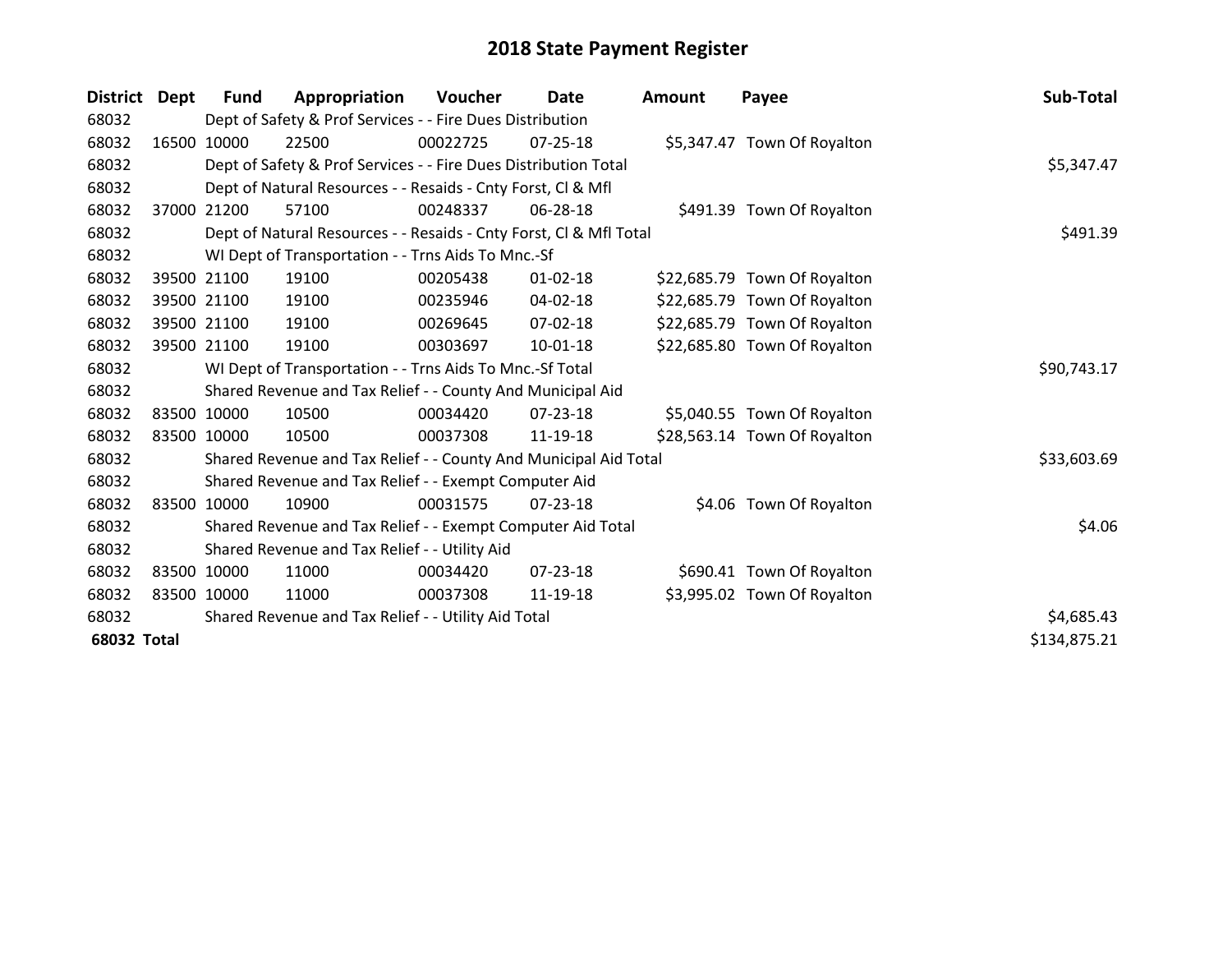| <b>District</b> | Dept  | Fund        | Appropriation                                                      | <b>Voucher</b> | Date           | <b>Amount</b> | Payee                              | Sub-Total    |
|-----------------|-------|-------------|--------------------------------------------------------------------|----------------|----------------|---------------|------------------------------------|--------------|
| 68034           |       |             | Dept of Safety & Prof Services - - Fire Dues Distribution          |                |                |               |                                    |              |
| 68034           | 16500 | 10000       | 22500                                                              | 00022726       | $07 - 25 - 18$ |               | \$1,997.08 Town Of Saint Lawrence  |              |
| 68034           |       |             | Dept of Safety & Prof Services - - Fire Dues Distribution Total    |                |                |               |                                    | \$1,997.08   |
| 68034           |       |             | Dept of Natural Resources - - Aids In Lieu Of Taxes - Gener        |                |                |               |                                    |              |
| 68034           | 37000 | 10000       | 50300                                                              | 00212507       | 02-06-18       |               | \$2,473.85 Town Of Saint Lawrence  |              |
| 68034           |       |             | Dept of Natural Resources - - Aids In Lieu Of Taxes - Gener Total  |                |                |               |                                    | \$2,473.85   |
| 68034           |       |             | Dept of Natural Resources - - Resaids - Cnty Forst, CI & Mfl       |                |                |               |                                    |              |
| 68034           | 37000 | 21200       | 57100                                                              | 00248338       | 06-28-18       |               | \$1,024.97 Town Of Saint Lawrence  |              |
| 68034           |       |             | Dept of Natural Resources - - Resaids - Cnty Forst, Cl & Mfl Total |                | \$1,024.97     |               |                                    |              |
| 68034           |       |             | WI Dept of Transportation - - Trns Aids To Mnc.-Sf                 |                |                |               |                                    |              |
| 68034           |       | 39500 21100 | 19100                                                              | 00205439       | $01 - 02 - 18$ |               | \$22,313.26 Town Of Saint Lawrence |              |
| 68034           |       | 39500 21100 | 19100                                                              | 00235947       | 04-02-18       |               | \$22,313.26 Town Of Saint Lawrence |              |
| 68034           |       | 39500 21100 | 19100                                                              | 00269646       | 07-02-18       |               | \$22,313.26 Town Of Saint Lawrence |              |
| 68034           |       | 39500 21100 | 19100                                                              | 00303698       | 10-01-18       |               | \$22,313.26 Town Of Saint Lawrence |              |
| 68034           |       |             | WI Dept of Transportation - - Trns Aids To Mnc.-Sf Total           |                |                |               |                                    | \$89,253.04  |
| 68034           |       |             | Shared Revenue and Tax Relief - - County And Municipal Aid         |                |                |               |                                    |              |
| 68034           |       | 83500 10000 | 10500                                                              | 00034421       | 07-23-18       |               | \$4,843.74 Town Of Saint Lawrence  |              |
| 68034           |       | 83500 10000 | 10500                                                              | 00037309       | 11-19-18       |               | \$27,449.95 Town Of Saint Lawrence |              |
| 68034           |       |             | Shared Revenue and Tax Relief - - County And Municipal Aid Total   |                |                |               |                                    | \$32,293.69  |
| 68034 Total     |       |             |                                                                    |                |                |               |                                    | \$127,042.63 |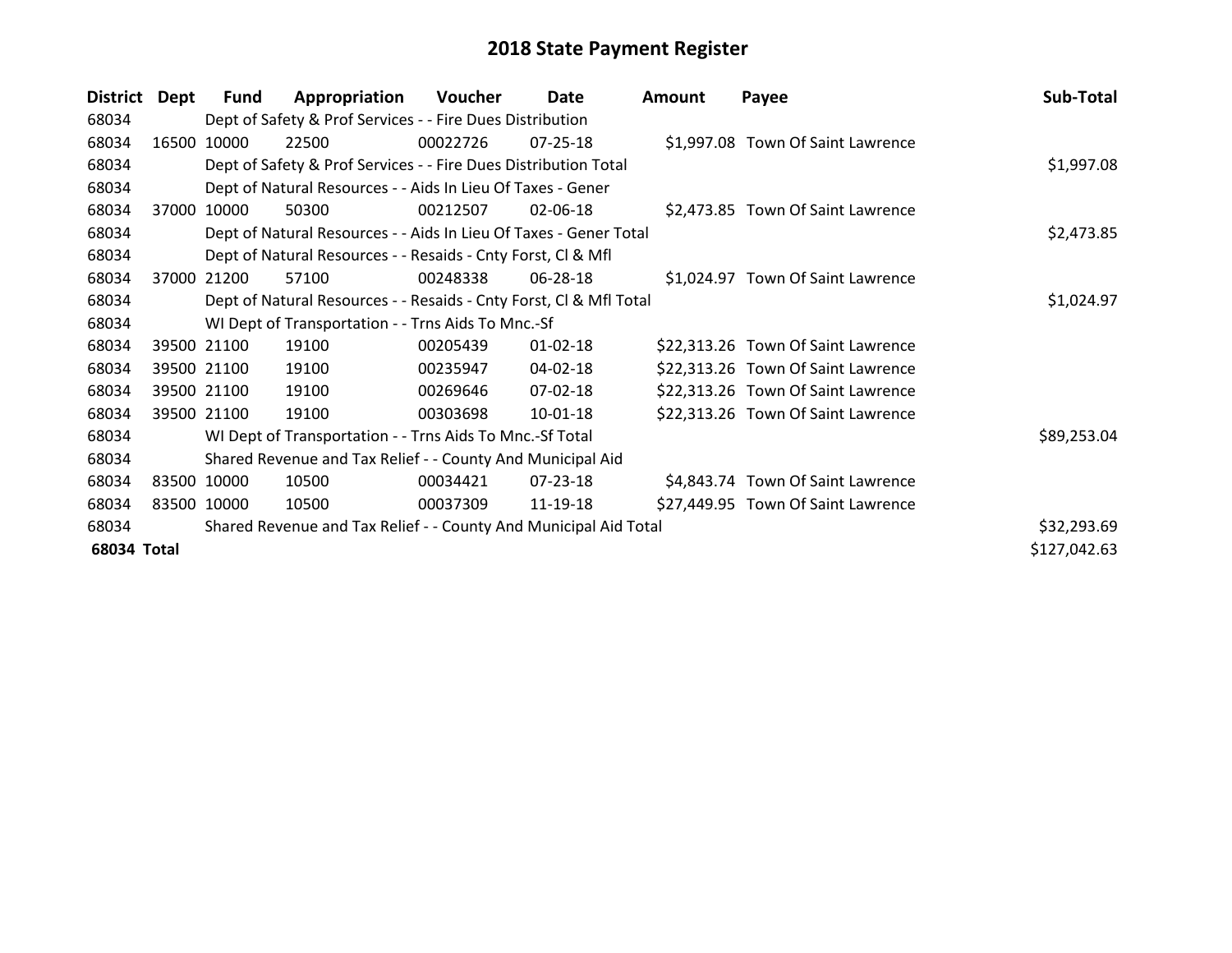| District Dept |             | <b>Fund</b> | Appropriation                                                      | Voucher     | Date           | Amount | Payee                           | Sub-Total    |  |  |  |
|---------------|-------------|-------------|--------------------------------------------------------------------|-------------|----------------|--------|---------------------------------|--------------|--|--|--|
| 68036         |             |             | Dept of Safety & Prof Services - - Fire Dues Distribution          |             |                |        |                                 |              |  |  |  |
| 68036         | 16500 10000 |             | 22500                                                              | 00022727    | $07 - 24 - 18$ |        | \$3,589.04 Town Of Scandinavia  |              |  |  |  |
| 68036         |             |             | Dept of Safety & Prof Services - - Fire Dues Distribution Total    |             |                |        |                                 | \$3,589.04   |  |  |  |
| 68036         |             |             | Dept of Natural Resources - - Aids In Lieu Of Taxes - Gener        |             |                |        |                                 |              |  |  |  |
| 68036         |             | 37000 10000 | 50300                                                              | 00212495    | 02-06-18       |        | \$5,400.40 Town Of Scandinavia  |              |  |  |  |
| 68036         |             | 37000 10000 | 50300                                                              | 00212496    | 02-06-18       |        | \$57,389.75 Town Of Scandinavia |              |  |  |  |
| 68036         |             | 37000 10000 | 50300                                                              | 00229579    | 04-20-18       |        | \$209.86 Town Of Scandinavia    |              |  |  |  |
| 68036         | 37000 10000 |             | 50300                                                              | 00229580    | $04 - 20 - 18$ |        | \$133.46 Town Of Scandinavia    |              |  |  |  |
| 68036         |             |             | Dept of Natural Resources - - Aids In Lieu Of Taxes - Gener Total  | \$63,133.47 |                |        |                                 |              |  |  |  |
| 68036         |             |             | Dept of Natural Resources - - Resaids - Cnty Forst, Cl & Mfl       |             |                |        |                                 |              |  |  |  |
| 68036         |             | 37000 21200 | 57100                                                              | 00248339    | 06-28-18       |        | \$598.17 Town Of Scandinavia    |              |  |  |  |
| 68036         |             |             | Dept of Natural Resources - - Resaids - Cnty Forst, CI & Mfl Total |             |                |        |                                 | \$598.17     |  |  |  |
| 68036         |             |             | Dept of Natural Resources - - Aids In Lieu Of Taxes - Sum S        |             |                |        |                                 |              |  |  |  |
| 68036         |             | 37000 21200 | 57900                                                              | 00229578    | 04-20-18       |        | \$9.41 Town Of Scandinavia      |              |  |  |  |
| 68036         |             |             | Dept of Natural Resources - - Aids In Lieu Of Taxes - Sum S Total  |             |                |        |                                 | \$9.41       |  |  |  |
| 68036         |             |             | WI Dept of Transportation - - Trns Aids To Mnc.-Sf                 |             |                |        |                                 |              |  |  |  |
| 68036         |             | 39500 21100 | 19100                                                              | 00205440    | $01 - 02 - 18$ |        | \$26,273.02 Town Of Scandinavia |              |  |  |  |
| 68036         |             | 39500 21100 | 19100                                                              | 00235948    | 04-02-18       |        | \$26,273.02 Town Of Scandinavia |              |  |  |  |
| 68036         |             | 39500 21100 | 19100                                                              | 00269647    | 07-02-18       |        | \$26,273.02 Town Of Scandinavia |              |  |  |  |
| 68036         |             | 39500 21100 | 19100                                                              | 00303699    | $10 - 01 - 18$ |        | \$26,273.05 Town Of Scandinavia |              |  |  |  |
| 68036         |             |             | WI Dept of Transportation - - Trns Aids To Mnc.-Sf Total           |             |                |        |                                 | \$105,092.11 |  |  |  |
| 68036         |             |             | Shared Revenue and Tax Relief - - County And Municipal Aid         |             |                |        |                                 |              |  |  |  |
| 68036         | 83500 10000 |             | 10500                                                              | 00034422    | $07 - 23 - 18$ |        | \$2,289.14 Town Of Scandinavia  |              |  |  |  |
| 68036         | 83500 10000 |             | 10500                                                              | 00037310    | 11-19-18       |        | \$12,971.81 Town Of Scandinavia |              |  |  |  |
| 68036         |             |             | Shared Revenue and Tax Relief - - County And Municipal Aid Total   |             |                |        |                                 | \$15,260.95  |  |  |  |
| 68036         |             |             | Shared Revenue and Tax Relief - - Exempt Computer Aid              |             |                |        |                                 |              |  |  |  |
| 68036         | 83500 10000 |             | 10900                                                              | 00031576    | 07-23-18       |        | \$1.01 Town Of Scandinavia      |              |  |  |  |
| 68036         |             |             | Shared Revenue and Tax Relief - - Exempt Computer Aid Total        |             |                |        |                                 | \$1.01       |  |  |  |
| 68036         |             |             | Shared Revenue and Tax Relief - - Utility Aid                      |             |                |        |                                 |              |  |  |  |
| 68036         | 83500 10000 |             | 11000                                                              | 00034422    | $07 - 23 - 18$ |        | \$79.37 Town Of Scandinavia     |              |  |  |  |
| 68036         | 83500 10000 |             | 11000                                                              | 00037310    | 11-19-18       |        | \$432.70 Town Of Scandinavia    |              |  |  |  |
| 68036         |             |             | Shared Revenue and Tax Relief - - Utility Aid Total                |             |                |        |                                 | \$512.07     |  |  |  |
| 68036 Total   |             |             |                                                                    |             |                |        |                                 | \$188,196.23 |  |  |  |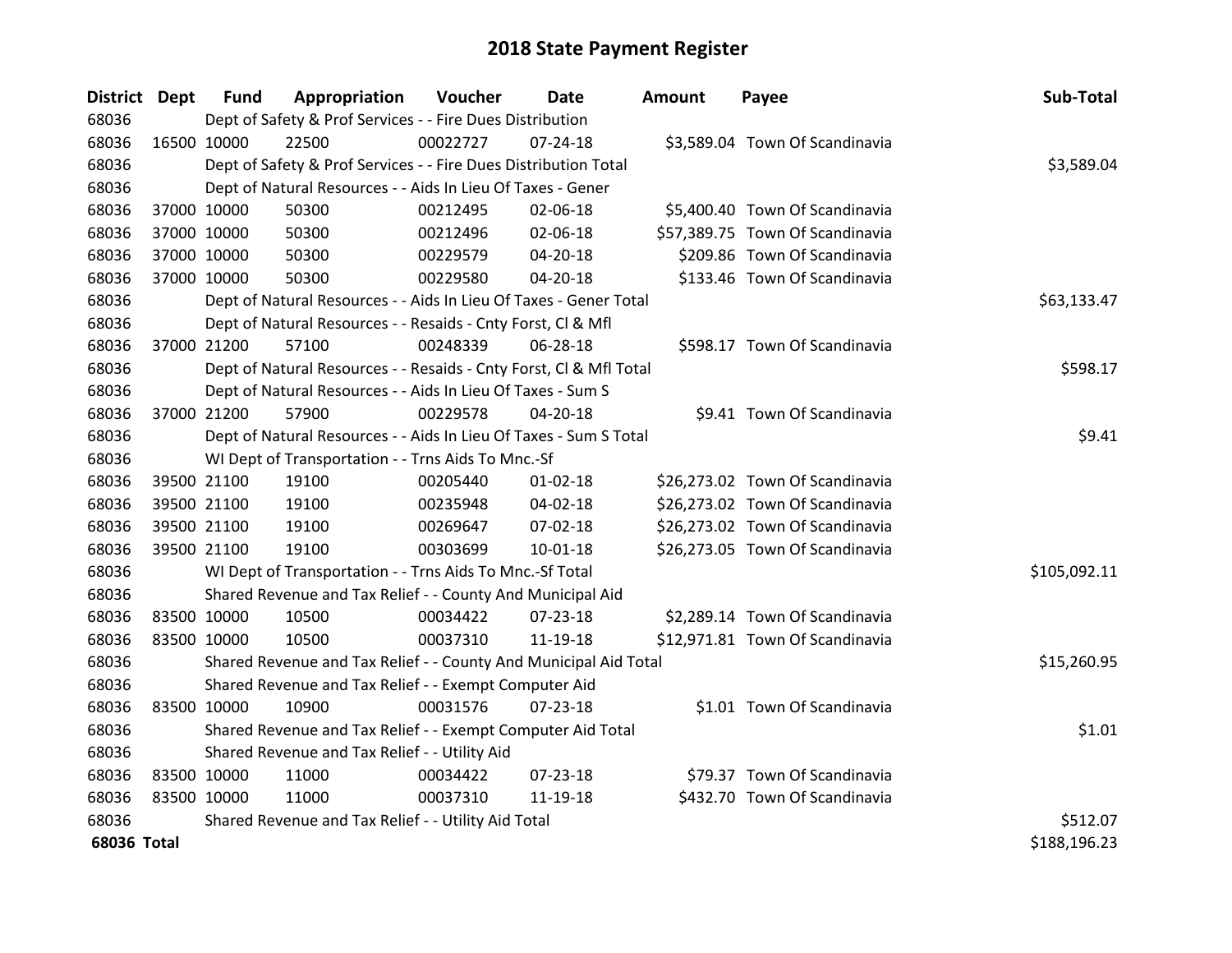| District Dept      |             | Fund        | Appropriation                                                      | <b>Voucher</b> | Date           | <b>Amount</b> | Payee                     | Sub-Total    |
|--------------------|-------------|-------------|--------------------------------------------------------------------|----------------|----------------|---------------|---------------------------|--------------|
| 68038              |             |             | Dept of Safety & Prof Services - - Fire Dues Distribution          |                |                |               |                           |              |
| 68038              |             | 16500 10000 | 22500                                                              | 00022728       | 07-25-18       |               | \$2,190.36 Town Of Union  |              |
| 68038              |             |             | Dept of Safety & Prof Services - - Fire Dues Distribution Total    |                |                |               |                           | \$2,190.36   |
| 68038              |             |             | Dept of Natural Resources - - Aids In Lieu Of Taxes - Gener        |                |                |               |                           |              |
| 68038              |             | 37000 10000 | 50300                                                              | 00212488       | 02-06-18       |               | \$548.38 Town Of Union    |              |
| 68038              |             | 37000 10000 | 50300                                                              | 00229523       | $04 - 20 - 18$ |               | \$1.09 Town Of Union      |              |
| 68038              |             | 37000 10000 | 50300                                                              | 00229524       | $04 - 20 - 18$ |               | \$27.64 Town Of Union     |              |
| 68038              |             |             | Dept of Natural Resources - - Aids In Lieu Of Taxes - Gener Total  | \$577.11       |                |               |                           |              |
| 68038              |             |             | Dept of Natural Resources - - Resaids - Cnty Forst, CI & Mfl       |                |                |               |                           |              |
| 68038              |             | 37000 21200 | 57100                                                              | 00248340       | 06-28-18       |               | \$503.01 Town Of Union    |              |
| 68038              |             |             | Dept of Natural Resources - - Resaids - Cnty Forst, CI & Mfl Total | \$503.01       |                |               |                           |              |
| 68038              |             |             | WI Dept of Transportation - - Trns Aids To Mnc.-Sf                 |                |                |               |                           |              |
| 68038              |             | 39500 21100 | 19100                                                              | 00205441       | $01 - 02 - 18$ |               | \$28,859.12 Town Of Union |              |
| 68038              |             | 39500 21100 | 19100                                                              | 00235949       | $04 - 02 - 18$ |               | \$28,859.12 Town Of Union |              |
| 68038              |             | 39500 21100 | 19100                                                              | 00269648       | $07 - 02 - 18$ |               | \$28,859.12 Town Of Union |              |
| 68038              |             | 39500 21100 | 19100                                                              | 00303700       | $10 - 01 - 18$ |               | \$28,859.12 Town Of Union |              |
| 68038              |             |             | WI Dept of Transportation - - Trns Aids To Mnc.-Sf Total           |                |                |               |                           | \$115,436.48 |
| 68038              |             |             | Shared Revenue and Tax Relief - - County And Municipal Aid         |                |                |               |                           |              |
| 68038              |             | 83500 10000 | 10500                                                              | 00034423       | 07-23-18       |               | \$4,444.85 Town Of Union  |              |
| 68038              | 83500 10000 |             | 10500                                                              | 00037311       | 11-19-18       |               | \$25,188.26 Town Of Union |              |
| 68038              |             |             | Shared Revenue and Tax Relief - - County And Municipal Aid Total   |                |                |               |                           | \$29,633.11  |
| 68038              |             |             | Shared Revenue and Tax Relief - - Exempt Computer Aid              |                |                |               |                           |              |
| 68038              |             | 83500 10000 | 10900                                                              | 00031577       | 07-23-18       |               | \$18.26 Town Of Union     |              |
| 68038              |             |             | Shared Revenue and Tax Relief - - Exempt Computer Aid Total        |                |                |               |                           | \$18.26      |
| <b>68038 Total</b> |             |             |                                                                    |                |                |               |                           | \$148,358.33 |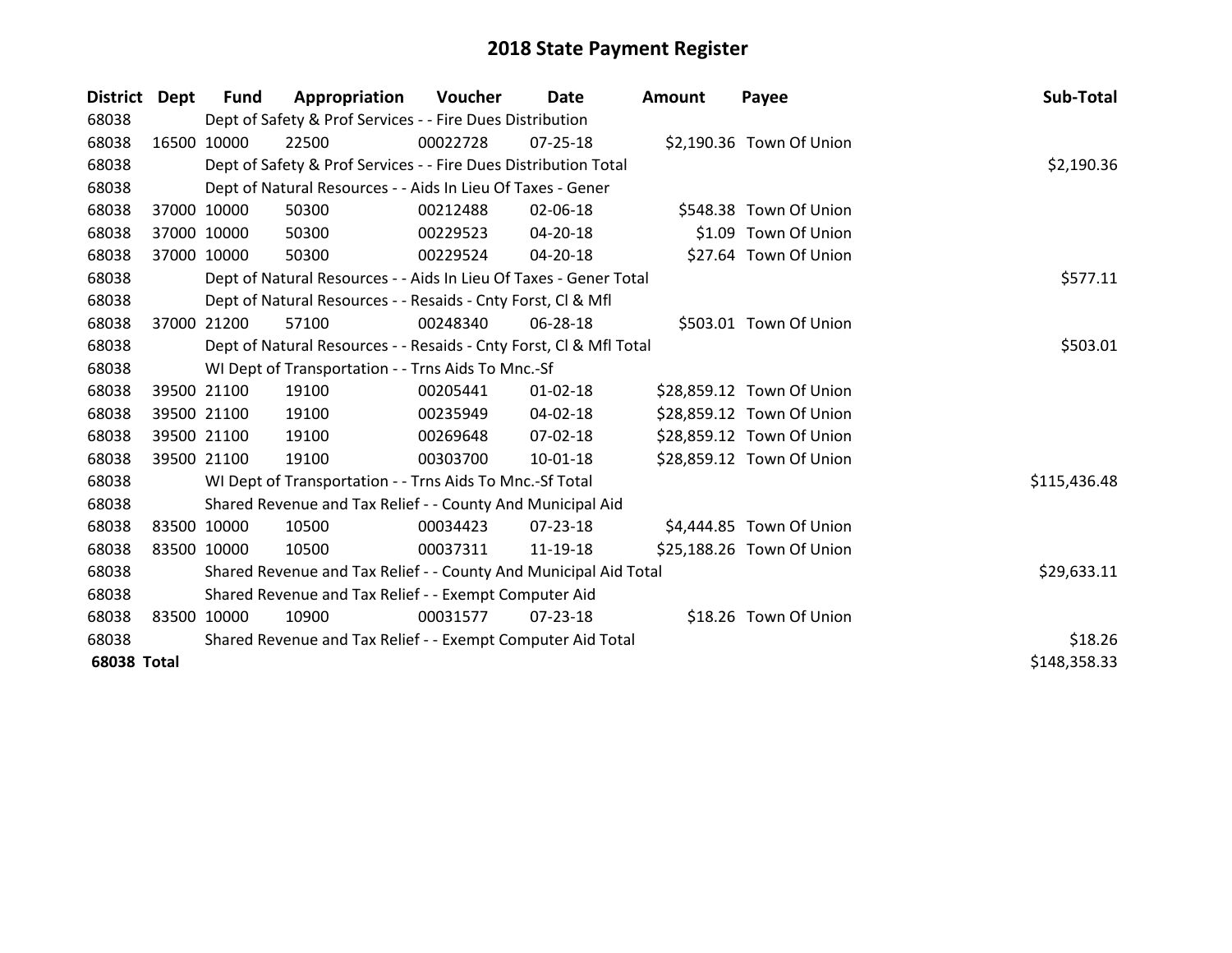| District Dept |             | <b>Fund</b> | Appropriation                                                      | Voucher  | Date           | <b>Amount</b> | Payee                       | Sub-Total    |  |  |
|---------------|-------------|-------------|--------------------------------------------------------------------|----------|----------------|---------------|-----------------------------|--------------|--|--|
| 68040         |             |             | Dept of Safety & Prof Services - - Fire Dues Distribution          |          |                |               |                             |              |  |  |
| 68040         | 16500 10000 |             | 22500                                                              | 00022729 | $07 - 24 - 18$ |               | \$3,251.93 Town Of Waupaca  |              |  |  |
| 68040         |             |             | Dept of Safety & Prof Services - - Fire Dues Distribution Total    |          |                |               |                             |              |  |  |
| 68040         |             |             | Dept of Natural Resources - - Resaids - Cnty Forst, CI & Mfl       |          |                |               |                             |              |  |  |
| 68040         |             | 37000 21200 | 57100                                                              | 00248341 | 06-28-18       |               | \$260.37 Town Of Waupaca    |              |  |  |
| 68040         |             |             | Dept of Natural Resources - - Resaids - Cnty Forst, Cl & Mfl Total |          |                |               |                             | \$260.37     |  |  |
| 68040         |             |             | WI Dept of Transportation - - Trns Aids To Mnc.-Sf                 |          |                |               |                             |              |  |  |
| 68040         |             | 39500 21100 | 19100                                                              | 00205442 | $01 - 02 - 18$ |               | \$26,081.90 Town Of Waupaca |              |  |  |
| 68040         |             | 39500 21100 | 19100                                                              | 00235950 | 04-02-18       |               | \$26,081.90 Town Of Waupaca |              |  |  |
| 68040         |             | 39500 21100 | 19100                                                              | 00269649 | 07-02-18       |               | \$26,081.90 Town Of Waupaca |              |  |  |
| 68040         |             | 39500 21100 | 19100                                                              | 00303701 | 10-01-18       |               | \$26,081.93 Town Of Waupaca |              |  |  |
| 68040         |             |             | WI Dept of Transportation - - Trns Aids To Mnc.-Sf Total           |          |                |               |                             | \$104,327.63 |  |  |
| 68040         |             |             | WI Dept of Transportation - - Loc Rd Imp Prg St Fd                 |          |                |               |                             |              |  |  |
| 68040         |             | 39500 21100 | 27800                                                              | 00288328 | 08-17-18       |               | \$64,266.90 Town Of Waupaca |              |  |  |
| 68040         |             |             | WI Dept of Transportation - - Loc Rd Imp Prg St Fd Total           |          |                |               |                             | \$64,266.90  |  |  |
| 68040         |             |             | Public Defender Board - - Trial Representation                     |          |                |               |                             |              |  |  |
| 68040         | 55000 10000 |             | 10300                                                              | 00127535 | 02-08-18       |               | \$2.89 Town Of Waupaca      |              |  |  |
| 68040         |             | 55000 10000 | 10300                                                              | 00137626 | 04-26-18       |               | \$5.75 Town Of Waupaca      |              |  |  |
| 68040         |             |             | Public Defender Board - - Trial Representation Total               |          |                |               |                             | \$8.64       |  |  |
| 68040         |             |             | Public Defender Board - - Private Bar Reimbursement                |          |                |               |                             |              |  |  |
| 68040         | 55000 10000 |             | 10400                                                              | 00136779 | 04-26-18       |               | \$5.75 Town Of Waupaca      |              |  |  |
| 68040         |             |             | Public Defender Board - - Private Bar Reimbursement Total          |          |                |               |                             | \$5.75       |  |  |
| 68040         |             |             | Public Defender Board - - Transcript, Discovery And Int            |          |                |               |                             |              |  |  |
| 68040         |             | 55000 10000 | 10600                                                              | 00123462 | 01-09-18       |               | \$60.00 Town Of Waupaca     |              |  |  |
| 68040         | 55000 10000 |             | 10600                                                              | 00123496 | 01-09-18       |               | \$4.00 Town Of Waupaca      |              |  |  |
| 68040         | 55000 10000 |             | 10600                                                              | 00124003 | $01 - 16 - 18$ |               | \$60.00 Town Of Waupaca     |              |  |  |
| 68040         |             | 55000 10000 | 10600                                                              | 00126034 | 01-29-18       |               | \$4.00 Town Of Waupaca      |              |  |  |
| 68040         | 55000 10000 |             | 10600                                                              | 00126261 | 01-30-18       |               | \$20.00 Town Of Waupaca     |              |  |  |
| 68040         | 55000 10000 |             | 10600                                                              | 00127117 | 02-05-18       |               | \$24.00 Town Of Waupaca     |              |  |  |
| 68040         | 55000 10000 |             | 10600                                                              | 00128225 | $02 - 13 - 18$ |               | \$16.00 Town Of Waupaca     |              |  |  |
| 68040         | 55000 10000 |             | 10600                                                              | 00129526 | $02 - 21 - 18$ |               | \$12.00 Town Of Waupaca     |              |  |  |
| 68040         |             | 55000 10000 | 10600                                                              | 00131633 | 03-07-18       |               | \$44.00 Town Of Waupaca     |              |  |  |
| 68040         | 55000 10000 |             | 10600                                                              | 00134026 | 03-26-18       |               | \$40.00 Town Of Waupaca     |              |  |  |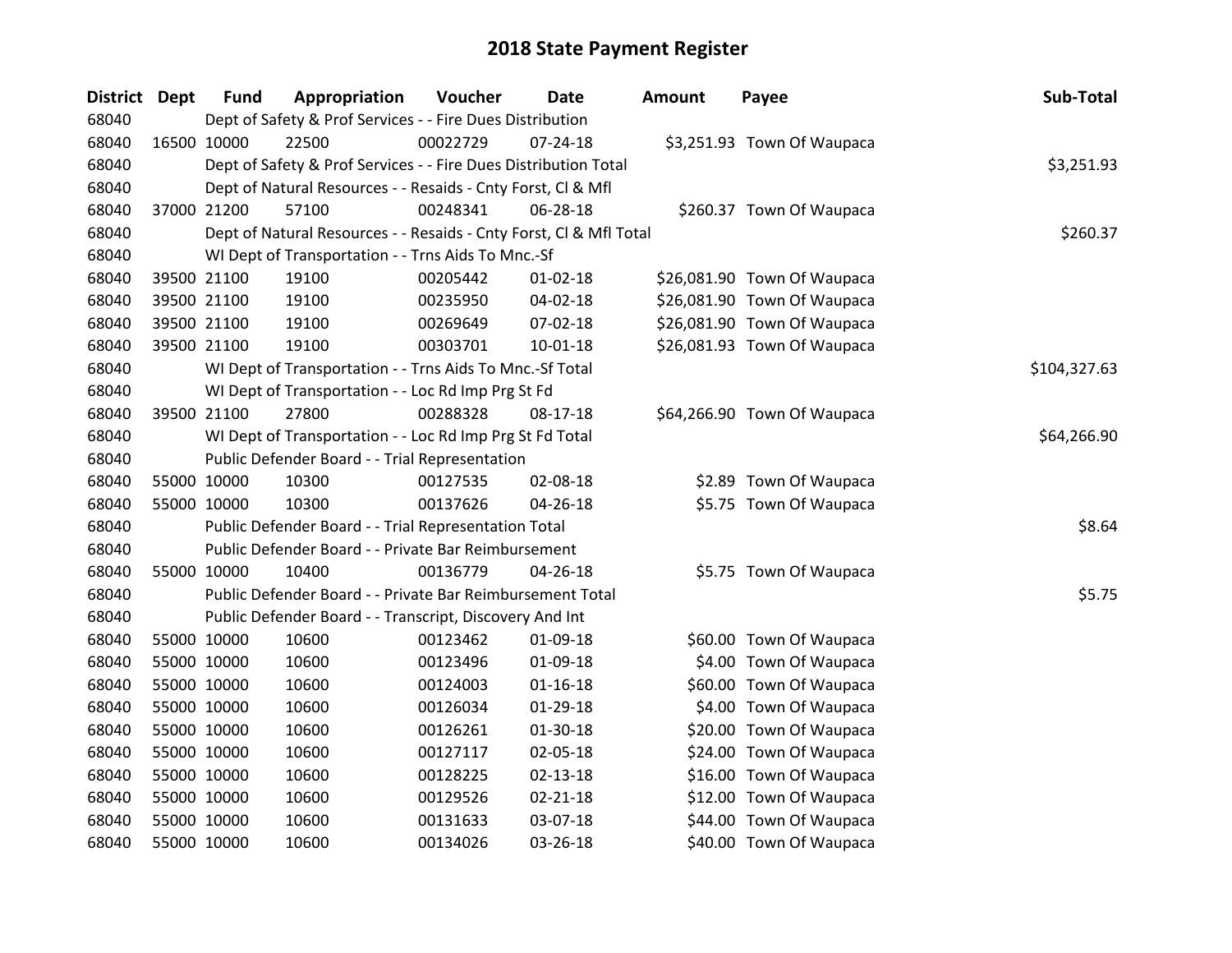| District Dept | <b>Fund</b> | Appropriation | <b>Voucher</b> | <b>Date</b>    | <b>Amount</b> | Payee                   | Sub-Total |
|---------------|-------------|---------------|----------------|----------------|---------------|-------------------------|-----------|
| 68040         | 55000 10000 | 10600         | 00135314       | 04-04-18       |               | \$36.00 Town Of Waupaca |           |
| 68040         | 55000 10000 | 10600         | 00135342       | 04-04-18       |               | \$28.00 Town Of Waupaca |           |
| 68040         | 55000 10000 | 10600         | 00135375       | 04-04-18       |               | \$52.00 Town Of Waupaca |           |
| 68040         | 55000 10000 | 10600         | 00135575       | 04-04-18       |               | \$12.00 Town Of Waupaca |           |
| 68040         | 55000 10000 | 10600         | 00136712       | $04 - 11 - 18$ |               | \$12.00 Town Of Waupaca |           |
| 68040         | 55000 10000 | 10600         | 00136741       | $04 - 11 - 18$ |               | \$38.80 Town Of Waupaca |           |
| 68040         | 55000 10000 | 10600         | 00136775       | $04 - 11 - 18$ |               | \$36.00 Town Of Waupaca |           |
| 68040         | 55000 10000 | 10600         | 00138198       | $04 - 23 - 18$ |               | \$48.00 Town Of Waupaca |           |
| 68040         | 55000 10000 | 10600         | 00139664       | 04-30-18       |               | \$4.00 Town Of Waupaca  |           |
| 68040         | 55000 10000 | 10600         | 00141084       | 05-08-18       |               | \$16.00 Town Of Waupaca |           |
| 68040         | 55000 10000 | 10600         | 00143548       | 05-23-18       |               | \$4.00 Town Of Waupaca  |           |
| 68040         | 55000 10000 | 10600         | 00143587       | 05-23-18       |               | \$32.00 Town Of Waupaca |           |
| 68040         | 55000 10000 | 10600         | 00144626       | 06-01-18       |               | \$36.00 Town Of Waupaca |           |
| 68040         | 55000 10000 | 10600         | 00147494       | $06 - 15 - 18$ |               | \$4.00 Town Of Waupaca  |           |
| 68040         | 55000 10000 | 10600         | 00147539       | 06-15-18       |               | \$12.00 Town Of Waupaca |           |
| 68040         | 55000 10000 | 10600         | 00147999       | 06-22-18       |               | \$16.00 Town Of Waupaca |           |
| 68040         | 55000 10000 | 10600         | 00148034       | 06-22-18       |               | \$20.00 Town Of Waupaca |           |
| 68040         | 55000 10000 | 10600         | 00150692       | $07-10-18$     |               | \$36.00 Town Of Waupaca |           |
| 68040         | 55000 10000 | 10600         | 00151485       | $07-17-18$     |               | \$16.00 Town Of Waupaca |           |
| 68040         | 55000 10000 | 10600         | 00152592       | 07-19-18       |               | \$44.00 Town Of Waupaca |           |
| 68040         | 55000 10000 | 10600         | 00154433       | 07-31-18       |               | \$20.00 Town Of Waupaca |           |
| 68040         | 55000 10000 | 10600         | 00155098       | 08-02-18       |               | \$48.00 Town Of Waupaca |           |
| 68040         | 55000 10000 | 10600         | 00157490       | 08-21-18       |               | \$20.00 Town Of Waupaca |           |
| 68040         | 55000 10000 | 10600         | 00159526       | 09-04-18       |               | \$8.00 Town Of Waupaca  |           |
| 68040         | 55000 10000 | 10600         | 00159566       | 09-04-18       |               | \$8.00 Town Of Waupaca  |           |
| 68040         | 55000 10000 | 10600         | 00160359       | 09-11-18       |               | \$12.00 Town Of Waupaca |           |
| 68040         | 55000 10000 | 10600         | 00160403       | 09-11-18       |               | \$28.00 Town Of Waupaca |           |
| 68040         | 55000 10000 | 10600         | 00162886       | 09-26-18       |               | \$48.00 Town Of Waupaca |           |
| 68040         | 55000 10000 | 10600         | 00167483       | 11-07-18       |               | \$32.20 Town Of Waupaca |           |
| 68040         | 55000 10000 | 10600         | 00168494       | 11-16-18       |               | \$12.00 Town Of Waupaca |           |
| 68040         | 55000 10000 | 10600         | 00168529       | 11-16-18       |               | \$16.00 Town Of Waupaca |           |
| 68040         | 55000 10000 | 10600         | 00171557       | 12-06-18       |               | \$4.00 Town Of Waupaca  |           |
| 68040         | 55000 10000 | 10600         | 00171621       | 12-06-18       |               | \$32.00 Town Of Waupaca |           |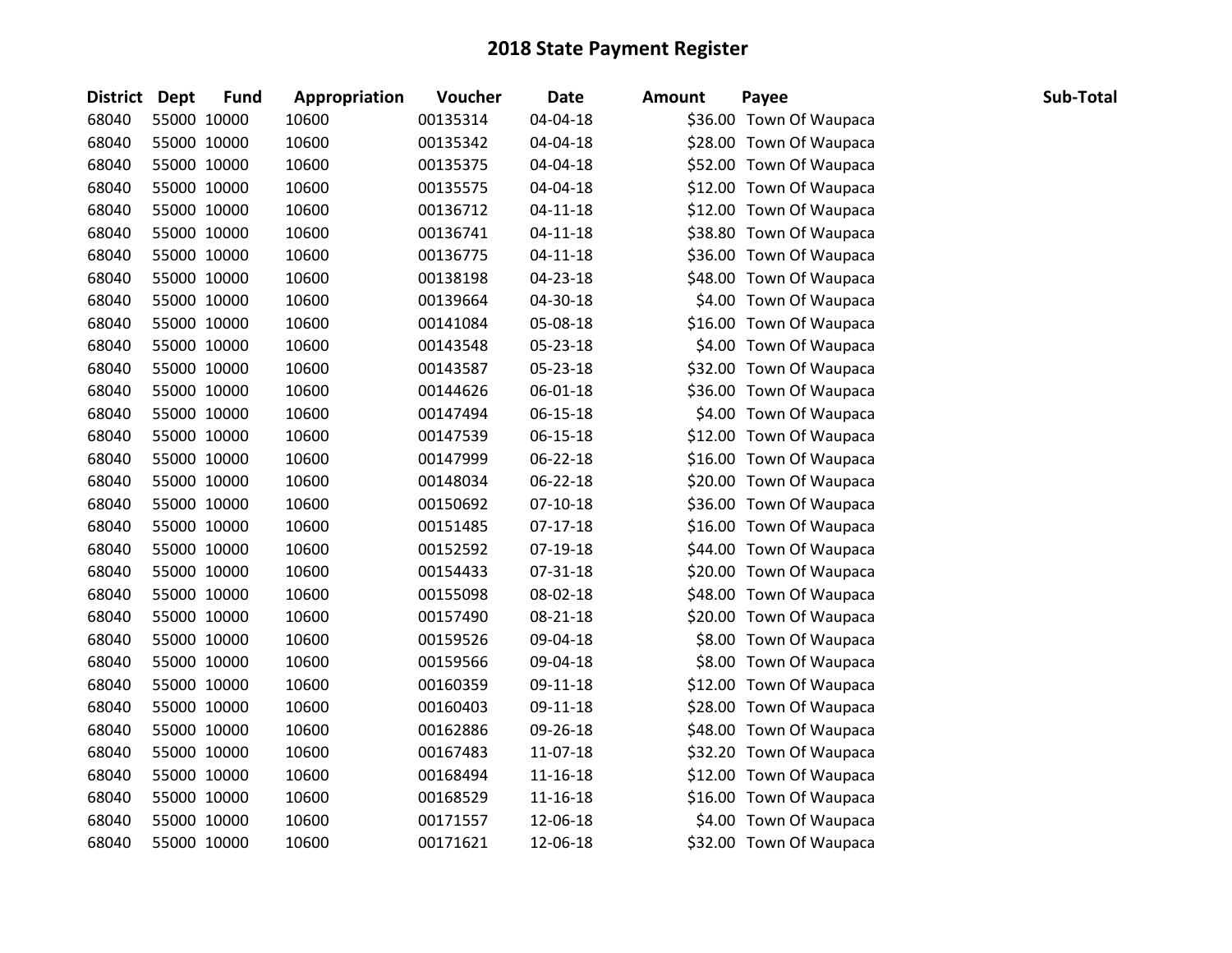| District    | Dept | Fund        | Appropriation                                                    | <b>Voucher</b> | Date           | <b>Amount</b> | Payee                       | Sub-Total    |
|-------------|------|-------------|------------------------------------------------------------------|----------------|----------------|---------------|-----------------------------|--------------|
| 68040       |      |             | Public Defender Board - - Transcript, Discovery And Int Total    |                |                |               |                             | \$1,075.00   |
| 68040       |      |             | Shared Revenue and Tax Relief - - County And Municipal Aid       |                |                |               |                             |              |
| 68040       |      | 83500 10000 | 10500                                                            | 00034424       | $07 - 23 - 18$ |               | \$5,574.92 Town Of Waupaca  |              |
| 68040       |      | 83500 10000 | 10500                                                            | 00037312       | 11-19-18       |               | \$31,591.20 Town Of Waupaca |              |
| 68040       |      |             | Shared Revenue and Tax Relief - - County And Municipal Aid Total |                |                |               |                             | \$37,166.12  |
| 68040       |      |             | Shared Revenue and Tax Relief - - Exempt Computer Aid            |                |                |               |                             |              |
| 68040       |      | 83500 10000 | 10900                                                            | 00031578       | $07 - 23 - 18$ |               | \$99.44 Town Of Waupaca     |              |
| 68040       |      |             | Shared Revenue and Tax Relief - - Exempt Computer Aid Total      |                |                |               |                             | \$99.44      |
| 68040       |      |             | Shared Revenue and Tax Relief - - Utility Aid                    |                |                |               |                             |              |
| 68040       |      | 83500 10000 | 11000                                                            | 00034424       | 07-23-18       |               | \$111.09 Town Of Waupaca    |              |
| 68040       |      | 83500 10000 | 11000                                                            | 00037312       | 11-19-18       |               | \$625.83 Town Of Waupaca    |              |
| 68040       |      |             | Shared Revenue and Tax Relief - - Utility Aid Total              |                |                |               |                             | \$736.92     |
| 68040 Total |      |             |                                                                  |                |                |               |                             | \$211,198.70 |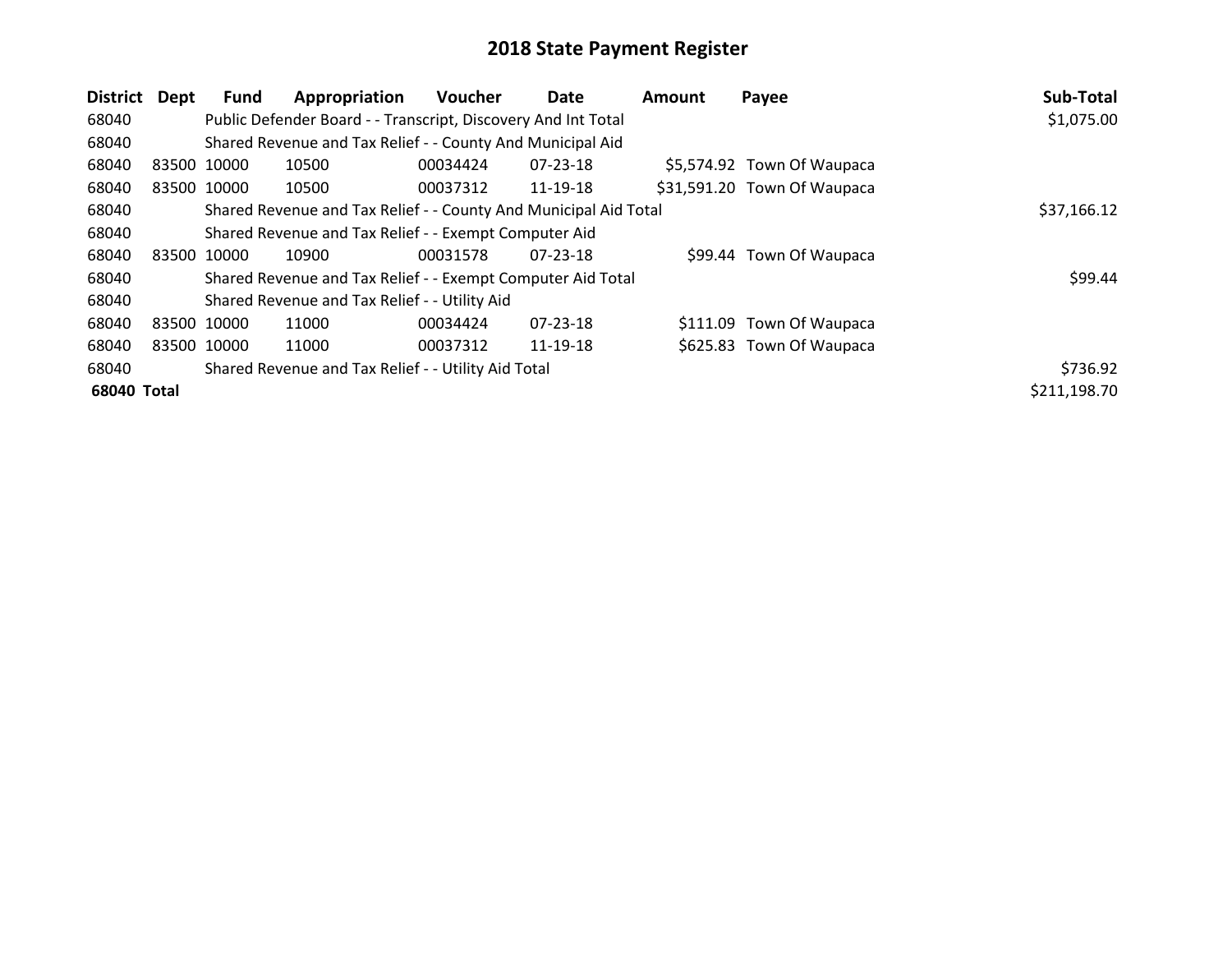| <b>District</b>    | Dept  | <b>Fund</b> | Appropriation                                                      | Voucher  | Date           | <b>Amount</b> | Payee                         | Sub-Total   |
|--------------------|-------|-------------|--------------------------------------------------------------------|----------|----------------|---------------|-------------------------------|-------------|
| 68042              |       |             | Dept of Safety & Prof Services - - Fire Dues Distribution          |          |                |               |                               |             |
| 68042              |       | 16500 10000 | 22500                                                              | 00022730 | 07-25-18       |               | \$2,279.23 Town Of Weyauwega  |             |
| 68042              |       |             | Dept of Safety & Prof Services - - Fire Dues Distribution Total    |          |                |               |                               | \$2,279.23  |
| 68042              |       |             | Dept of Natural Resources - - Aids In Lieu Of Taxes - Gener        |          |                |               |                               |             |
| 68042              | 37000 | 10000       | 50300                                                              | 00212683 | 02-06-18       |               | \$1,977.69 Town Of Weyauwega  |             |
| 68042              |       | 37000 10000 | 50300                                                              | 00212684 | 02-06-18       |               | \$6,572.69 Town Of Weyauwega  |             |
| 68042              |       |             | Dept of Natural Resources - - Aids In Lieu Of Taxes - Gener Total  |          |                |               |                               | \$8,550.38  |
| 68042              |       |             | Dept of Natural Resources - - Resaids - Cnty Forst, CI & Mfl       |          |                |               |                               |             |
| 68042              | 37000 | 21200       | 57100                                                              | 00248342 | 06-28-18       |               | \$218.69 Town Of Weyauwega    |             |
| 68042              |       |             | Dept of Natural Resources - - Resaids - Cnty Forst, Cl & Mfl Total |          |                |               |                               | \$218.69    |
| 68042              |       |             | WI Dept of Transportation - - Trns Aids To Mnc.-Sf                 |          |                |               |                               |             |
| 68042              |       | 39500 21100 | 19100                                                              | 00205443 | $01 - 02 - 18$ |               | \$11,383.58 Town Of Weyauwega |             |
| 68042              |       | 39500 21100 | 19100                                                              | 00235951 | 04-02-18       |               | \$11,383.58 Town Of Weyauwega |             |
| 68042              |       | 39500 21100 | 19100                                                              | 00269650 | 07-02-18       |               | \$11,383.58 Town Of Weyauwega |             |
| 68042              |       | 39500 21100 | 19100                                                              | 00303702 | 10-01-18       |               | \$11,383.60 Town Of Weyauwega |             |
| 68042              |       |             | WI Dept of Transportation - - Trns Aids To Mnc.-Sf Total           |          |                |               |                               | \$45,534.34 |
| 68042              |       |             | Shared Revenue and Tax Relief - - County And Municipal Aid         |          |                |               |                               |             |
| 68042              |       | 83500 10000 | 10500                                                              | 00034425 | $07 - 23 - 18$ |               | \$4,662.31 Town Of Weyauwega  |             |
| 68042              |       | 83500 10000 | 10500                                                              | 00037313 | 11-19-18       |               | \$26,882.37 Town Of Weyauwega |             |
| 68042              |       |             | Shared Revenue and Tax Relief - - County And Municipal Aid Total   |          |                |               |                               | \$31,544.68 |
| 68042              |       |             | Shared Revenue and Tax Relief - - Exempt Computer Aid              |          |                |               |                               |             |
| 68042              |       | 83500 10000 | 10900                                                              | 00031579 | $07 - 23 - 18$ |               | \$39.57 Town Of Weyauwega     |             |
| 68042              |       |             | Shared Revenue and Tax Relief - - Exempt Computer Aid Total        |          |                |               |                               | \$39.57     |
| <b>68042 Total</b> |       |             |                                                                    |          |                |               |                               | \$88,166.89 |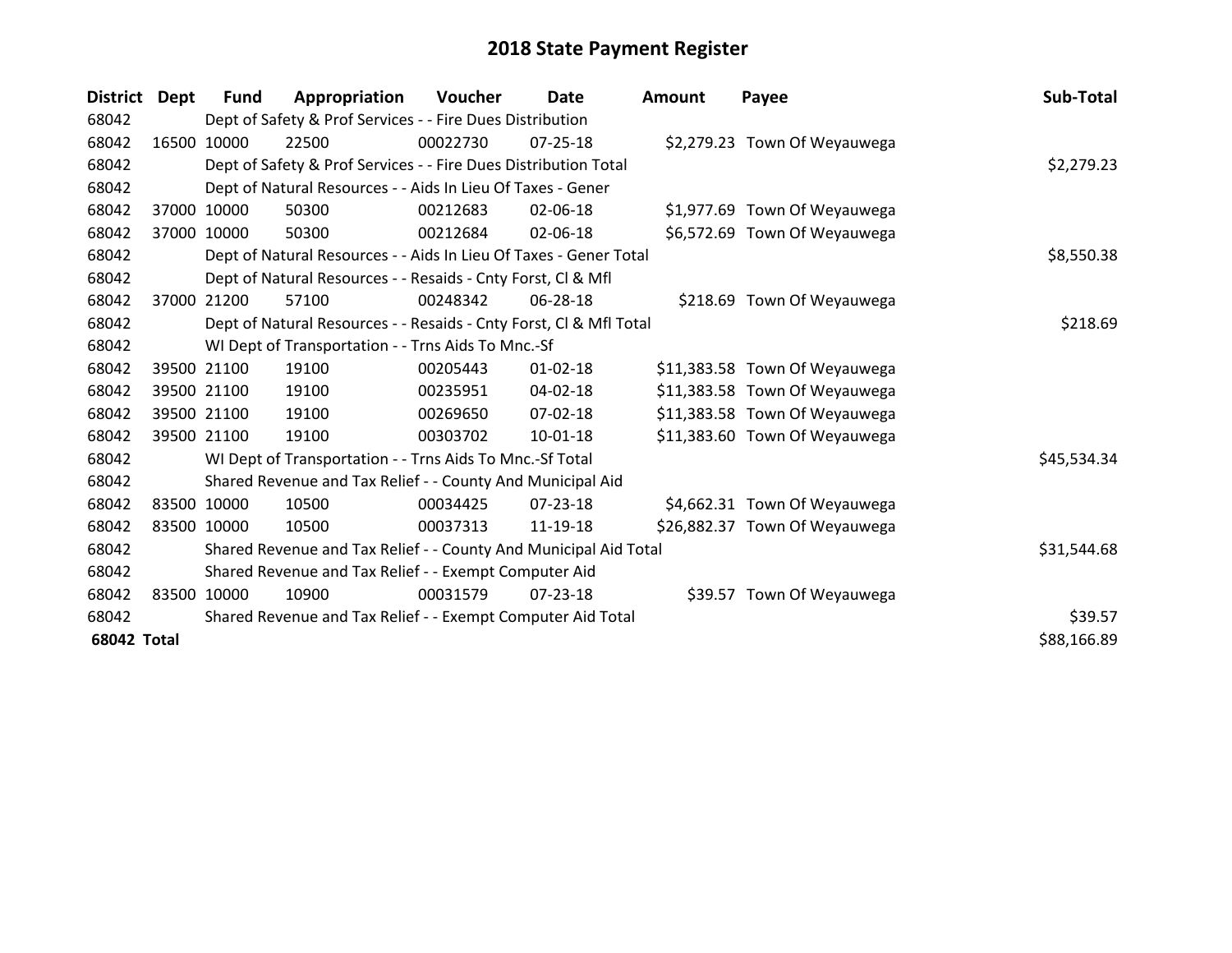| <b>District</b>    | <b>Dept</b> | <b>Fund</b>                                                 | Appropriation                                                      | Voucher  | Date           | <b>Amount</b> | Payee                      | Sub-Total   |
|--------------------|-------------|-------------------------------------------------------------|--------------------------------------------------------------------|----------|----------------|---------------|----------------------------|-------------|
| 68044              |             |                                                             | Dept of Safety & Prof Services - - Fire Dues Distribution          |          |                |               |                            |             |
| 68044              | 16500 10000 |                                                             | 22500                                                              | 00022731 | $07 - 24 - 18$ |               | \$1,073.41 Town Of Wyoming |             |
| 68044              |             |                                                             | Dept of Safety & Prof Services - - Fire Dues Distribution Total    |          |                |               |                            | \$1,073.41  |
| 68044              |             |                                                             | Dept of Natural Resources - - Aids In Lieu Of Taxes - Gener        |          |                |               |                            |             |
| 68044              | 37000 10000 |                                                             | 50300                                                              | 00229562 | 04-23-18       |               | \$225.42 Town Of Wyoming   |             |
| 68044              | 37000 10000 |                                                             | 50300                                                              | 00229563 | 04-23-18       |               | \$77.39 Town Of Wyoming    |             |
| 68044              |             |                                                             | Dept of Natural Resources - - Aids In Lieu Of Taxes - Gener Total  |          |                |               |                            | \$302.81    |
| 68044              |             |                                                             | Dept of Natural Resources - - Resaids - Cnty Forst, Cl & Mfl       |          |                |               |                            |             |
| 68044              | 37000 21200 |                                                             | 57100                                                              | 00248343 | 06-28-18       |               | \$2,620.51 Town Of Wyoming |             |
| 68044              |             |                                                             | Dept of Natural Resources - - Resaids - Cnty Forst, Cl & Mfl Total |          |                |               |                            | \$2,620.51  |
| 68044              |             |                                                             | Dept of Natural Resources - - Aids In Lieu Of Taxes - Sum S        |          |                |               |                            |             |
| 68044              | 37000 21200 |                                                             | 57900                                                              | 00229561 | 04-23-18       |               | \$46.23 Town Of Wyoming    |             |
| 68044              |             |                                                             | Dept of Natural Resources - - Aids In Lieu Of Taxes - Sum S Total  |          |                |               |                            | \$46.23     |
| 68044              |             |                                                             | Dept of Natural Resources - - Fin Asst For Responsible Units       |          |                |               |                            |             |
| 68044              | 37000 27400 |                                                             | 67000                                                              | 00235180 | $05-14-18$     |               | \$1,014.36 Town Of Wyoming |             |
| 68044              |             |                                                             | Dept of Natural Resources - - Fin Asst For Responsible Units Total |          |                |               |                            | \$1,014.36  |
| 68044              |             |                                                             | WI Dept of Transportation - - Trns Aids To Mnc.-Sf                 |          |                |               |                            |             |
| 68044              | 39500 21100 |                                                             | 19100                                                              | 00205444 | $01 - 02 - 18$ |               | \$9,604.50 Town Of Wyoming |             |
| 68044              | 39500 21100 |                                                             | 19100                                                              | 00235952 | 04-02-18       |               | \$9,604.50 Town Of Wyoming |             |
| 68044              | 39500 21100 |                                                             | 19100                                                              | 00269651 | 07-02-18       |               | \$9,604.50 Town Of Wyoming |             |
| 68044              | 39500 21100 |                                                             | 19100                                                              | 00303703 | $10-01-18$     |               | \$9,604.52 Town Of Wyoming |             |
| 68044              |             |                                                             | WI Dept of Transportation - - Trns Aids To Mnc.-Sf Total           |          |                |               |                            | \$38,418.02 |
| 68044              |             |                                                             | Shared Revenue and Tax Relief - - County And Municipal Aid         |          |                |               |                            |             |
| 68044              | 83500 10000 |                                                             | 10500                                                              | 00034426 | $07 - 23 - 18$ |               | \$1,749.89 Town Of Wyoming |             |
| 68044              | 83500 10000 |                                                             | 10500                                                              | 00037314 | 11-19-18       |               | \$9,916.02 Town Of Wyoming |             |
| 68044              |             |                                                             | Shared Revenue and Tax Relief - - County And Municipal Aid Total   |          |                |               |                            | \$11,665.91 |
| 68044              |             |                                                             | Shared Revenue and Tax Relief - - Exempt Computer Aid              |          |                |               |                            |             |
| 68044              | 83500 10000 |                                                             | 10900                                                              | 00031580 | $07 - 23 - 18$ |               | \$4.06 Town Of Wyoming     |             |
| 68044              |             | Shared Revenue and Tax Relief - - Exempt Computer Aid Total |                                                                    |          |                |               |                            | \$4.06      |
| <b>68044 Total</b> |             |                                                             |                                                                    |          |                |               |                            | \$55,145.31 |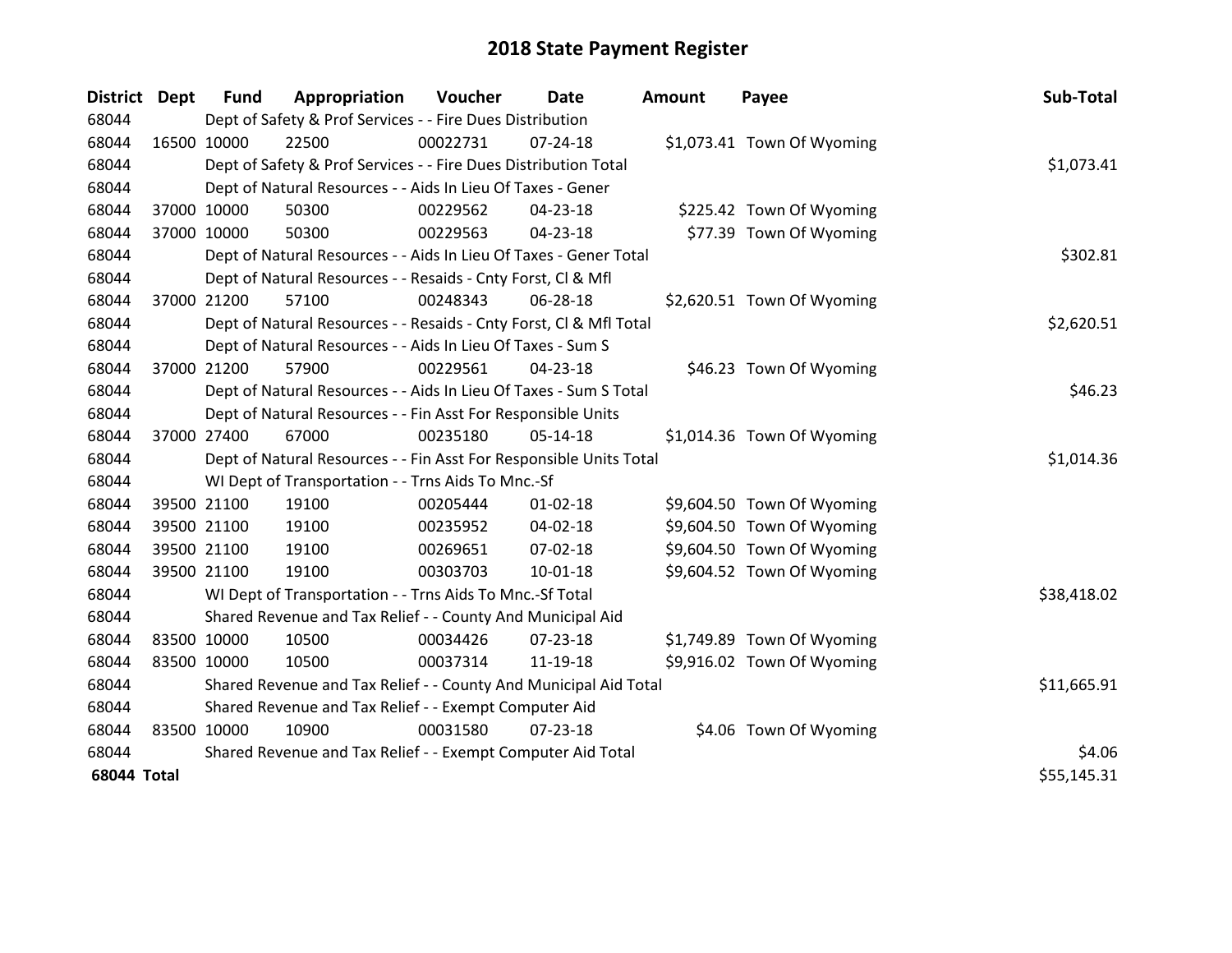| <b>District</b>    | Dept        | Fund        | Appropriation                                                      | Voucher  | Date           | <b>Amount</b> | Payee                            | Sub-Total   |
|--------------------|-------------|-------------|--------------------------------------------------------------------|----------|----------------|---------------|----------------------------------|-------------|
| 68106              |             |             | Dept of Safety & Prof Services - - Fire Dues Distribution          |          |                |               |                                  |             |
| 68106              | 16500       | 10000       | 22500                                                              | 00022732 | 07-24-18       |               | \$124.64 Village Of Big Falls    |             |
| 68106              |             |             | Dept of Safety & Prof Services - - Fire Dues Distribution Total    | \$124.64 |                |               |                                  |             |
| 68106              |             |             | Dept of Natural Resources - - Resaids - Cnty Forst, Cl & Mfl       |          |                |               |                                  |             |
| 68106              | 37000       | 21200       | 57100                                                              | 00248344 | 06-28-18       |               | \$6.61 Village Of Big Falls      |             |
| 68106              |             |             | Dept of Natural Resources - - Resaids - Cnty Forst, CI & Mfl Total |          | \$6.61         |               |                                  |             |
| 68106              |             |             | WI Dept of Transportation - - Trns Aids To Mnc.-Sf                 |          |                |               |                                  |             |
| 68106              |             | 39500 21100 | 19100                                                              | 00205445 | $01 - 02 - 18$ |               | \$848.09 Village Of Big Falls    |             |
| 68106              |             | 39500 21100 | 19100                                                              | 00235953 | 04-02-18       |               | \$848.09 Village Of Big Falls    |             |
| 68106              |             | 39500 21100 | 19100                                                              | 00269652 | 07-02-18       |               | \$848.09 Village Of Big Falls    |             |
| 68106              |             | 39500 21100 | 19100                                                              | 00303704 | $10-01-18$     |               | \$848.11 Village Of Big Falls    |             |
| 68106              |             |             | WI Dept of Transportation - - Trns Aids To Mnc.-Sf Total           |          |                |               |                                  | \$3,392.38  |
| 68106              |             |             | Shared Revenue and Tax Relief - - County And Municipal Aid         |          |                |               |                                  |             |
| 68106              | 83500 10000 |             | 10500                                                              | 00034427 | 07-23-18       |               | \$4,392.74 Village Of Big Falls  |             |
| 68106              |             | 83500 10000 | 10500                                                              | 00037315 | 11-19-18       |               | \$24,892.21 Village Of Big Falls |             |
| 68106              |             |             | Shared Revenue and Tax Relief - - County And Municipal Aid Total   |          |                |               |                                  | \$29,284.95 |
| 68106              |             |             | Shared Revenue and Tax Relief - - Exempt Computer Aid              |          |                |               |                                  |             |
| 68106              | 83500       | 10000       | 10900                                                              | 00031581 | 07-23-18       |               | \$4.06 Village Of Big Falls      |             |
| 68106              |             |             | Shared Revenue and Tax Relief - - Exempt Computer Aid Total        |          |                |               |                                  | \$4.06      |
| <b>68106 Total</b> |             |             |                                                                    |          |                |               |                                  | \$32,812.64 |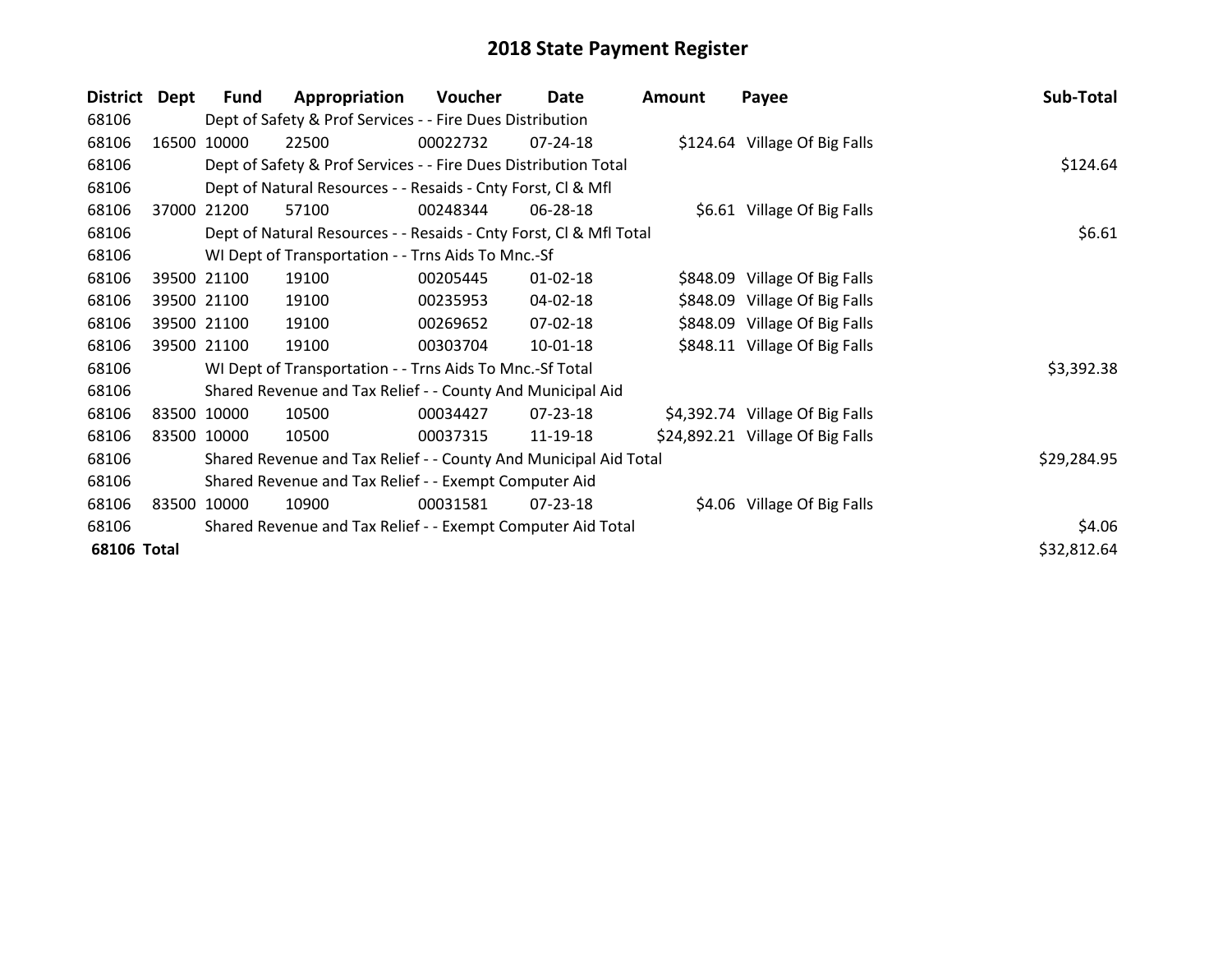| <b>District</b>    | <b>Dept</b> | Fund        | Appropriation                                                        | <b>Voucher</b> | Date           | <b>Amount</b> | Payee                            | Sub-Total    |
|--------------------|-------------|-------------|----------------------------------------------------------------------|----------------|----------------|---------------|----------------------------------|--------------|
| 68121              |             |             | Dept of Safety & Prof Services - - Fire Dues Distribution            |                |                |               |                                  |              |
| 68121              |             | 16500 10000 | 22500                                                                | 00022733       | $07 - 24 - 18$ |               | \$709.84 Village Of Embarrass    |              |
| 68121              |             |             | Dept of Safety & Prof Services - - Fire Dues Distribution Total      |                |                |               |                                  | \$709.84     |
| 68121              |             |             | WI Dept of Transportation - - Trns Aids To Mnc.-Sf                   |                |                |               |                                  |              |
| 68121              |             | 39500 21100 | 19100                                                                | 00205446       | $01 - 02 - 18$ |               | \$2,845.05 Village Of Embarrass  |              |
| 68121              |             | 39500 21100 | 19100                                                                | 00235954       | 04-02-18       |               | \$2,845.05 Village Of Embarrass  |              |
| 68121              |             | 39500 21100 | 19100                                                                | 00269653       | 07-02-18       |               | \$2,845.05 Village Of Embarrass  |              |
| 68121              |             | 39500 21100 | 19100                                                                | 00303705       | $10-01-18$     |               | \$2,845.06 Village Of Embarrass  |              |
| 68121              |             |             | WI Dept of Transportation - - Trns Aids To Mnc.-Sf Total             |                |                |               |                                  | \$11,380.21  |
| 68121              |             |             | Department of Administration - - Hv Trans Ln Annual Impact Fee       |                |                |               |                                  |              |
| 68121              | 50500       | 10000       | 17400                                                                | 00078764       | 05-01-18       |               | \$8,296.00 Village Of Embarrass  |              |
| 68121              |             |             | Department of Administration - - Hv Trans Ln Annual Impact Fee Total |                |                |               |                                  | \$8,296.00   |
| 68121              |             |             | Shared Revenue and Tax Relief - - County And Municipal Aid           |                |                |               |                                  |              |
| 68121              |             | 83500 10000 | 10500                                                                | 00034428       | 07-23-18       |               | \$14,437.85 Village Of Embarrass |              |
| 68121              |             | 83500 10000 | 10500                                                                | 00037316       | 11-19-18       |               | \$81,814.45 Village Of Embarrass |              |
| 68121              |             |             | Shared Revenue and Tax Relief - - County And Municipal Aid Total     |                |                |               |                                  | \$96,252.30  |
| 68121              |             |             | Shared Revenue and Tax Relief - - Exempt Computer Aid                |                |                |               |                                  |              |
| 68121              |             | 83500 10000 | 10900                                                                | 00031582       | 07-23-18       |               | \$218.16 Village Of Embarrass    |              |
| 68121              |             |             | Shared Revenue and Tax Relief - - Exempt Computer Aid Total          |                | \$218.16       |               |                                  |              |
| <b>68121 Total</b> |             |             |                                                                      |                |                |               |                                  | \$116,856.51 |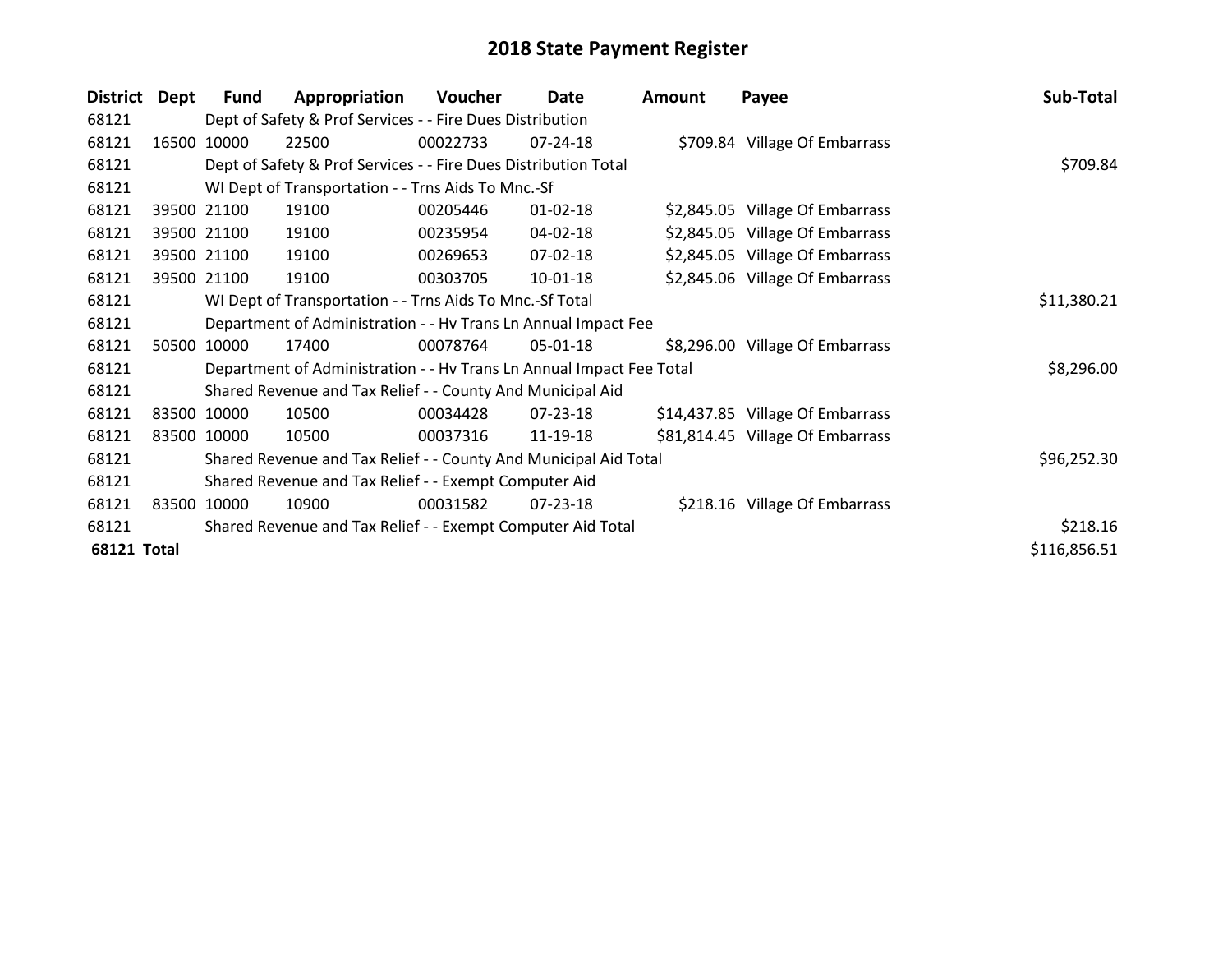| District Dept      |             | <b>Fund</b>                                         | Appropriation                                                     | Voucher  | Date           | <b>Amount</b> | Payee                          | Sub-Total   |
|--------------------|-------------|-----------------------------------------------------|-------------------------------------------------------------------|----------|----------------|---------------|--------------------------------|-------------|
| 68126              |             |                                                     | Dept of Safety & Prof Services - - Fire Dues Distribution         |          |                |               |                                |             |
| 68126              | 16500 10000 |                                                     | 22500                                                             | 00022734 | $07 - 26 - 18$ |               | \$2,584.25 Village Of Fremont  |             |
| 68126              |             |                                                     | Dept of Safety & Prof Services - - Fire Dues Distribution Total   |          |                |               |                                | \$2,584.25  |
| 68126              |             |                                                     | Dept of Natural Resources - - Aids In Lieu Of Taxes - Gener       |          |                |               |                                |             |
| 68126              | 37000 10000 |                                                     | 50300                                                             | 00212654 | 02-06-18       |               | \$137.61 Village Of Fremont    |             |
| 68126              |             |                                                     | Dept of Natural Resources - - Aids In Lieu Of Taxes - Gener Total |          | \$137.61       |               |                                |             |
| 68126              |             |                                                     | Dept of Natural Resources - - Gpo--State Funds                    |          |                |               |                                |             |
| 68126              |             | 37000 21200                                         | 36100                                                             | 00263295 | 09-05-18       |               | \$375.00 Village Of Fremont    |             |
| 68126              |             | 37000 21200                                         | 36100                                                             | 00271273 | 10-05-18       |               | \$525.00 Village Of Fremont    |             |
| 68126              |             |                                                     | Dept of Natural Resources - - Gpo--State Funds Total              |          |                |               |                                | \$900.00    |
| 68126              |             |                                                     | WI Dept of Transportation - - Trns Aids To Mnc.-Sf                |          |                |               |                                |             |
| 68126              |             | 39500 21100                                         | 19100                                                             | 00205447 | $01 - 02 - 18$ |               | \$6,210.58 Village Of Fremont  |             |
| 68126              |             | 39500 21100                                         | 19100                                                             | 00235955 | 04-02-18       |               | \$6,210.58 Village Of Fremont  |             |
| 68126              | 39500 21100 |                                                     | 19100                                                             | 00269654 | $07 - 02 - 18$ |               | \$6,210.58 Village Of Fremont  |             |
| 68126              |             | 39500 21100                                         | 19100                                                             | 00303706 | 10-01-18       |               | \$6,210.61 Village Of Fremont  |             |
| 68126              |             |                                                     | WI Dept of Transportation - - Trns Aids To Mnc.-Sf Total          |          |                |               |                                | \$24,842.35 |
| 68126              |             |                                                     | Department of Justice - - Law Enforcement Train, Local            |          |                |               |                                |             |
| 68126              | 45500 10000 |                                                     | 23100                                                             | 00052748 | 10-04-18       |               | \$160.00 Village Of Fremont    |             |
| 68126              |             |                                                     | Department of Justice - - Law Enforcement Train, Local Total      |          |                |               |                                | \$160.00    |
| 68126              |             |                                                     | Shared Revenue and Tax Relief - - County And Municipal Aid        |          |                |               |                                |             |
| 68126              | 83500 10000 |                                                     | 10500                                                             | 00034429 | 07-23-18       |               | \$4,451.44 Village Of Fremont  |             |
| 68126              | 83500 10000 |                                                     | 10500                                                             | 00037317 | 11-19-18       |               | \$25,224.85 Village Of Fremont |             |
| 68126              |             |                                                     | Shared Revenue and Tax Relief - - County And Municipal Aid Total  |          |                |               |                                | \$29,676.29 |
| 68126              |             |                                                     | Shared Revenue and Tax Relief - - Exempt Computer Aid             |          |                |               |                                |             |
| 68126              | 83500 10000 |                                                     | 10900                                                             | 00031583 | $07 - 23 - 18$ |               | \$830.02 Village Of Fremont    |             |
| 68126              |             |                                                     | Shared Revenue and Tax Relief - - Exempt Computer Aid Total       |          |                |               |                                | \$830.02    |
| 68126              |             | Shared Revenue and Tax Relief - - Utility Aid       |                                                                   |          |                |               |                                |             |
| 68126              | 83500 10000 |                                                     | 11000                                                             | 00034429 | 07-23-18       |               | \$422.09 Village Of Fremont    |             |
| 68126              | 83500 10000 |                                                     | 11000                                                             | 00037317 | 11-19-18       |               | \$2,449.91 Village Of Fremont  |             |
| 68126              |             | Shared Revenue and Tax Relief - - Utility Aid Total |                                                                   |          |                |               |                                | \$2,872.00  |
| <b>68126 Total</b> |             |                                                     |                                                                   |          |                |               |                                | \$62,002.52 |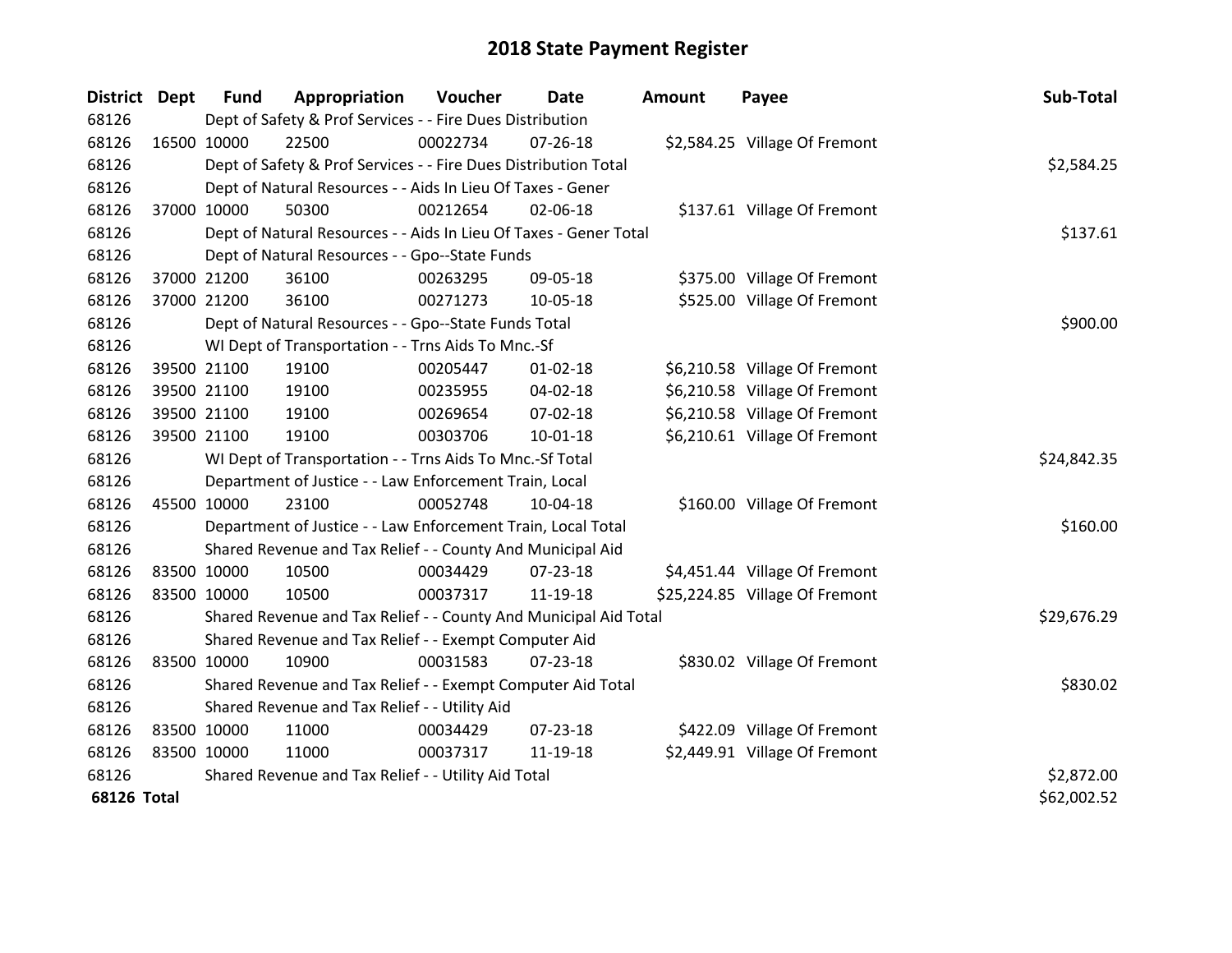| <b>District</b>    | <b>Dept</b> | <b>Fund</b> | Appropriation                                                                   | Voucher   | Date           | <b>Amount</b> | Payee                        | Sub-Total    |
|--------------------|-------------|-------------|---------------------------------------------------------------------------------|-----------|----------------|---------------|------------------------------|--------------|
| 68141              |             |             | Dept of Safety & Prof Services - - Fire Dues Distribution                       |           |                |               |                              |              |
| 68141              |             | 16500 10000 | 22500                                                                           | 00022735  | 07-24-18       |               | \$2,931.43 Village Of Iola   |              |
| 68141              |             |             | Dept of Safety & Prof Services - - Fire Dues Distribution Total                 |           |                |               |                              | \$2,931.43   |
| 68141              |             |             | WI Dept of Transportation - - Trns Aids To Mnc.-Sf                              |           |                |               |                              |              |
| 68141              |             | 39500 21100 | 19100                                                                           | 00205448  | 01-02-18       |               | \$24,123.78 Village Of Iola  |              |
| 68141              |             | 39500 21100 | 19100                                                                           | 00235956  | 04-02-18       |               | \$24,123.78 Village Of Iola  |              |
| 68141              |             | 39500 21100 | 19100                                                                           | 00269655  | 07-02-18       |               | \$24,123.78 Village Of Iola  |              |
| 68141              |             | 39500 21100 | 19100                                                                           | 00303707  | 10-01-18       |               | \$24,123.78 Village Of Iola  |              |
| 68141              |             |             | WI Dept of Transportation - - Trns Aids To Mnc.-Sf Total                        |           | \$96,495.12    |               |                              |              |
| 68141              |             |             | Department of Health Services - - Prepaid Medical Transport Reimbursement       |           |                |               |                              |              |
| 68141              |             | 43500 10000 | 16300                                                                           | AMBULANCE | 11-08-18       |               | \$3,214.37 Village Of Iola   |              |
| 68141              |             |             | Department of Health Services - - Prepaid Medical Transport Reimbursement Total |           |                |               |                              | \$3,214.37   |
| 68141              |             |             | Department of Justice - - Law Enforcement Train, Local                          |           |                |               |                              |              |
| 68141              |             | 45500 10000 | 23100                                                                           | 00053154  | 10-11-18       |               | \$640.00 Village Of Iola     |              |
| 68141              |             |             | Department of Justice - - Law Enforcement Train, Local Total                    |           |                |               |                              | \$640.00     |
| 68141              |             |             | Shared Revenue and Tax Relief - - Expenditure Restraint Program                 |           |                |               |                              |              |
| 68141              |             | 83500 10000 | 10100                                                                           | 00034430  | 07-23-18       |               | \$24,699.83 Village Of Iola  |              |
| 68141              |             | 83500 10000 | 10100                                                                           | 00037318  | 11-19-18       |               | \$0.06 Village Of Iola       |              |
| 68141              |             |             | Shared Revenue and Tax Relief - - Expenditure Restraint Program Total           |           |                |               |                              | \$24,699.89  |
| 68141              |             |             | Shared Revenue and Tax Relief - - County And Municipal Aid                      |           |                |               |                              |              |
| 68141              |             | 83500 10000 | 10500                                                                           | 00034430  | 07-23-18       |               | \$25,795.65 Village Of Iola  |              |
| 68141              |             | 83500 10000 | 10500                                                                           | 00037318  | 11-19-18       |               | \$142,961.00 Village Of Iola |              |
| 68141              |             |             | Shared Revenue and Tax Relief - - County And Municipal Aid Total                |           |                |               |                              | \$168,756.65 |
| 68141              |             |             | Shared Revenue and Tax Relief - - Exempt Computer Aid                           |           |                |               |                              |              |
| 68141              | 83500 10000 |             | 10900                                                                           | 00031584  | $07 - 23 - 18$ |               | \$2,308.44 Village Of Iola   |              |
| 68141              |             |             | Shared Revenue and Tax Relief - - Exempt Computer Aid Total                     |           |                |               |                              | \$2,308.44   |
| 68141              |             |             | Shared Revenue and Tax Relief - - Utility Aid                                   |           |                |               |                              |              |
| 68141              | 83500 10000 |             | 11000                                                                           | 00034430  | 07-23-18       |               | \$2,600.75 Village Of Iola   |              |
| 68141              | 83500 10000 |             | 11000                                                                           | 00037318  | 11-19-18       |               | \$14,904.93 Village Of Iola  |              |
| 68141              |             |             | Shared Revenue and Tax Relief - - Utility Aid Total                             |           | \$17,505.68    |               |                              |              |
| <b>68141 Total</b> |             |             |                                                                                 |           |                |               |                              | \$316,551.58 |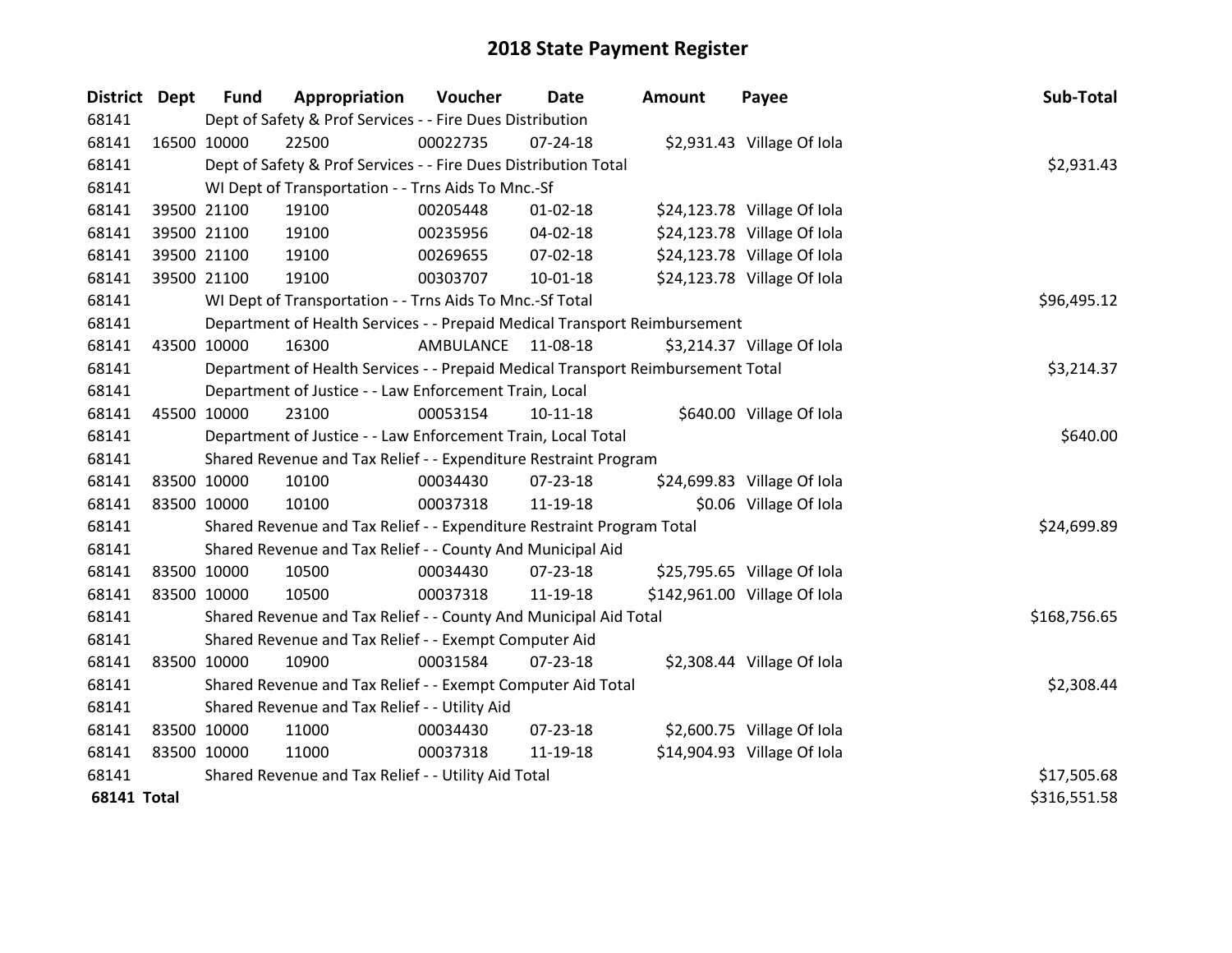| <b>District</b>    | <b>Dept</b> | <b>Fund</b> | Appropriation                                                     | Voucher  | Date           | <b>Amount</b> | Payee                             | Sub-Total   |
|--------------------|-------------|-------------|-------------------------------------------------------------------|----------|----------------|---------------|-----------------------------------|-------------|
| 68165              |             |             | Dept of Safety & Prof Services - - Fire Dues Distribution         |          |                |               |                                   |             |
| 68165              | 16500       | 10000       | 22500                                                             | 00022736 | $07 - 24 - 18$ |               | \$321.54 Village Of Ogdensburg    |             |
| 68165              |             |             | Dept of Safety & Prof Services - - Fire Dues Distribution Total   |          |                |               |                                   | \$321.54    |
| 68165              |             |             | Dept of Natural Resources - - Aids In Lieu Of Taxes - Gener       |          |                |               |                                   |             |
| 68165              | 37000       | 10000       | 50300                                                             | 00212536 | 02-06-18       |               | \$664.54 Village Of Ogdensburg    |             |
| 68165              |             |             | Dept of Natural Resources - - Aids In Lieu Of Taxes - Gener Total |          |                |               |                                   | \$664.54    |
| 68165              |             |             | WI Dept of Transportation - - Trns Aids To Mnc.-Sf                |          |                |               |                                   |             |
| 68165              |             | 39500 21100 | 19100                                                             | 00205449 | $01 - 02 - 18$ |               | \$1,540.90 Village Of Ogdensburg  |             |
| 68165              |             | 39500 21100 | 19100                                                             | 00235957 | 04-02-18       |               | \$1,540.90 Village Of Ogdensburg  |             |
| 68165              |             | 39500 21100 | 19100                                                             | 00269656 | 07-02-18       |               | \$1,540.90 Village Of Ogdensburg  |             |
| 68165              |             | 39500 21100 | 19100                                                             | 00303708 | 10-01-18       |               | \$1,540.92 Village Of Ogdensburg  |             |
| 68165              |             |             | WI Dept of Transportation - - Trns Aids To Mnc.-Sf Total          |          |                |               |                                   | \$6,163.62  |
| 68165              |             |             | Shared Revenue and Tax Relief - - County And Municipal Aid        |          |                |               |                                   |             |
| 68165              |             | 83500 10000 | 10500                                                             | 00034431 | 07-23-18       |               | \$6,437.34 Village Of Ogdensburg  |             |
| 68165              |             | 83500 10000 | 10500                                                             | 00037319 | 11-19-18       |               | \$36,478.28 Village Of Ogdensburg |             |
| 68165              |             |             | Shared Revenue and Tax Relief - - County And Municipal Aid Total  |          |                |               |                                   | \$42,915.62 |
| 68165              |             |             | Shared Revenue and Tax Relief - - Exempt Computer Aid             |          |                |               |                                   |             |
| 68165              |             | 83500 10000 | 10900                                                             | 00031585 | 07-23-18       |               | \$9.13 Village Of Ogdensburg      |             |
| 68165              |             |             | Shared Revenue and Tax Relief - - Exempt Computer Aid Total       |          |                |               |                                   | \$9.13      |
| <b>68165 Total</b> |             |             |                                                                   |          |                |               |                                   | \$50,074.45 |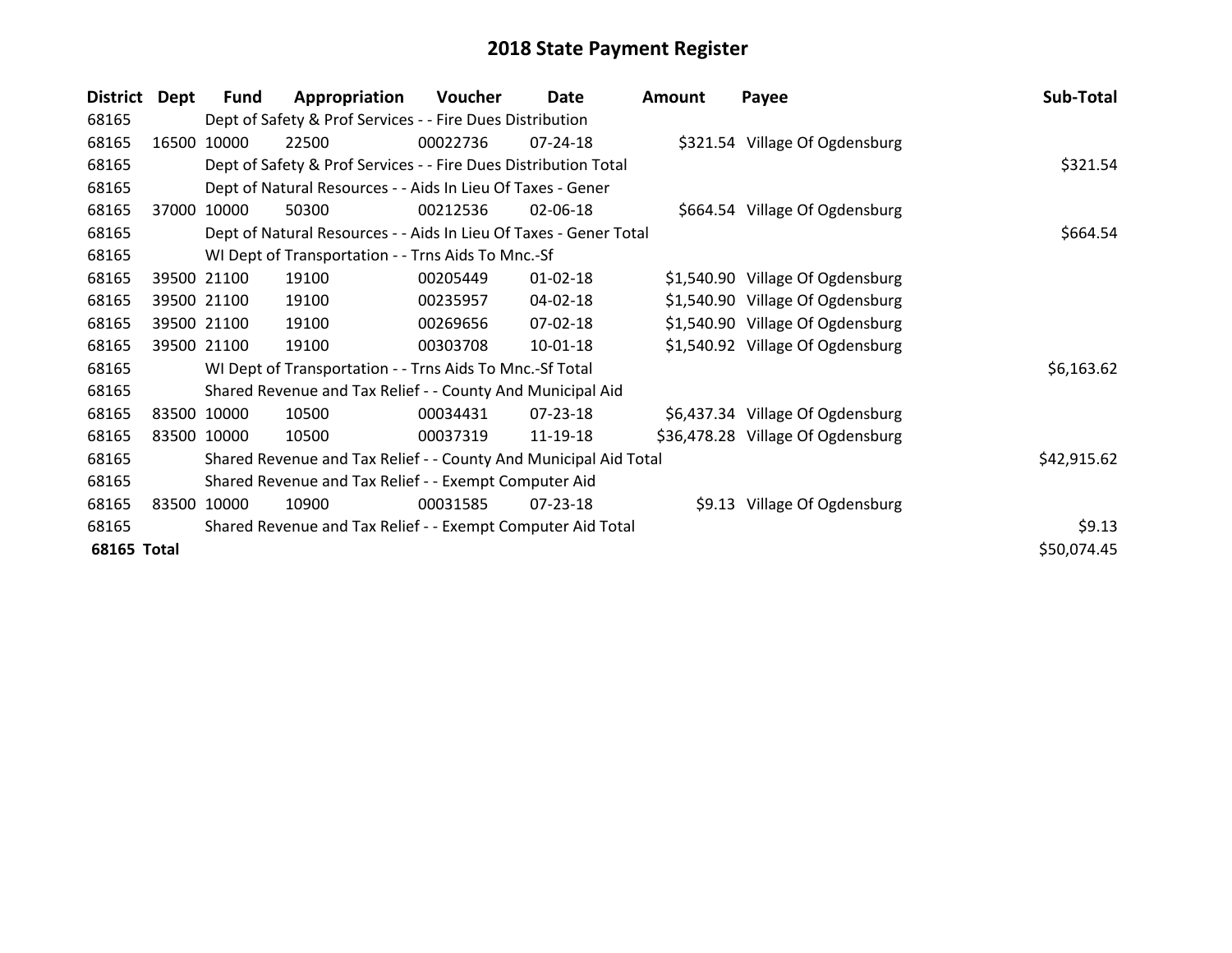| <b>District</b>    | <b>Dept</b> | <b>Fund</b>                                                 | Appropriation                                                     | Voucher  | Date           | <b>Amount</b> | Payee                              | Sub-Total   |
|--------------------|-------------|-------------------------------------------------------------|-------------------------------------------------------------------|----------|----------------|---------------|------------------------------------|-------------|
| 68181              |             |                                                             | Dept of Safety & Prof Services - - Fire Dues Distribution         |          |                |               |                                    |             |
| 68181              | 16500       | 10000                                                       | 22500                                                             | 00022737 | $07 - 24 - 18$ |               | \$690.50 Village Of Scandinavia    |             |
| 68181              |             |                                                             | Dept of Safety & Prof Services - - Fire Dues Distribution Total   |          | \$690.50       |               |                                    |             |
| 68181              |             |                                                             | Dept of Natural Resources - - Aids In Lieu Of Taxes - Gener       |          |                |               |                                    |             |
| 68181              | 37000       | 10000                                                       | 50300                                                             | 00212446 | 02-06-18       |               | \$422.06 Village Of Scandinavia    |             |
| 68181              |             |                                                             | Dept of Natural Resources - - Aids In Lieu Of Taxes - Gener Total |          | \$422.06       |               |                                    |             |
| 68181              |             |                                                             | WI Dept of Transportation - - Trns Aids To Mnc.-Sf                |          |                |               |                                    |             |
| 68181              |             | 39500 21100                                                 | 19100                                                             | 00205450 | $01 - 02 - 18$ |               | \$2,060.51 Village Of Scandinavia  |             |
| 68181              |             | 39500 21100                                                 | 19100                                                             | 00235958 | 04-02-18       |               | \$2,060.51 Village Of Scandinavia  |             |
| 68181              |             | 39500 21100                                                 | 19100                                                             | 00269657 | 07-02-18       |               | \$2,060.51 Village Of Scandinavia  |             |
| 68181              |             | 39500 21100                                                 | 19100                                                             | 00303709 | 10-01-18       |               | \$2,060.52 Village Of Scandinavia  |             |
| 68181              |             |                                                             | WI Dept of Transportation - - Trns Aids To Mnc.-Sf Total          |          |                |               |                                    | \$8,242.05  |
| 68181              |             |                                                             | Shared Revenue and Tax Relief - - County And Municipal Aid        |          |                |               |                                    |             |
| 68181              |             | 83500 10000                                                 | 10500                                                             | 00034432 | 07-23-18       |               | \$7,072.47 Village Of Scandinavia  |             |
| 68181              |             | 83500 10000                                                 | 10500                                                             | 00037320 | 11-19-18       |               | \$40,077.33 Village Of Scandinavia |             |
| 68181              |             |                                                             | Shared Revenue and Tax Relief - - County And Municipal Aid Total  |          |                |               |                                    | \$47,149.80 |
| 68181              |             |                                                             | Shared Revenue and Tax Relief - - Exempt Computer Aid             |          |                |               |                                    |             |
| 68181              |             | 83500 10000                                                 | 10900                                                             | 00031586 | 07-23-18       |               | \$58.85 Village Of Scandinavia     |             |
| 68181              |             | Shared Revenue and Tax Relief - - Exempt Computer Aid Total | \$58.85                                                           |          |                |               |                                    |             |
| <b>68181 Total</b> |             |                                                             |                                                                   |          |                |               |                                    | \$56,563.26 |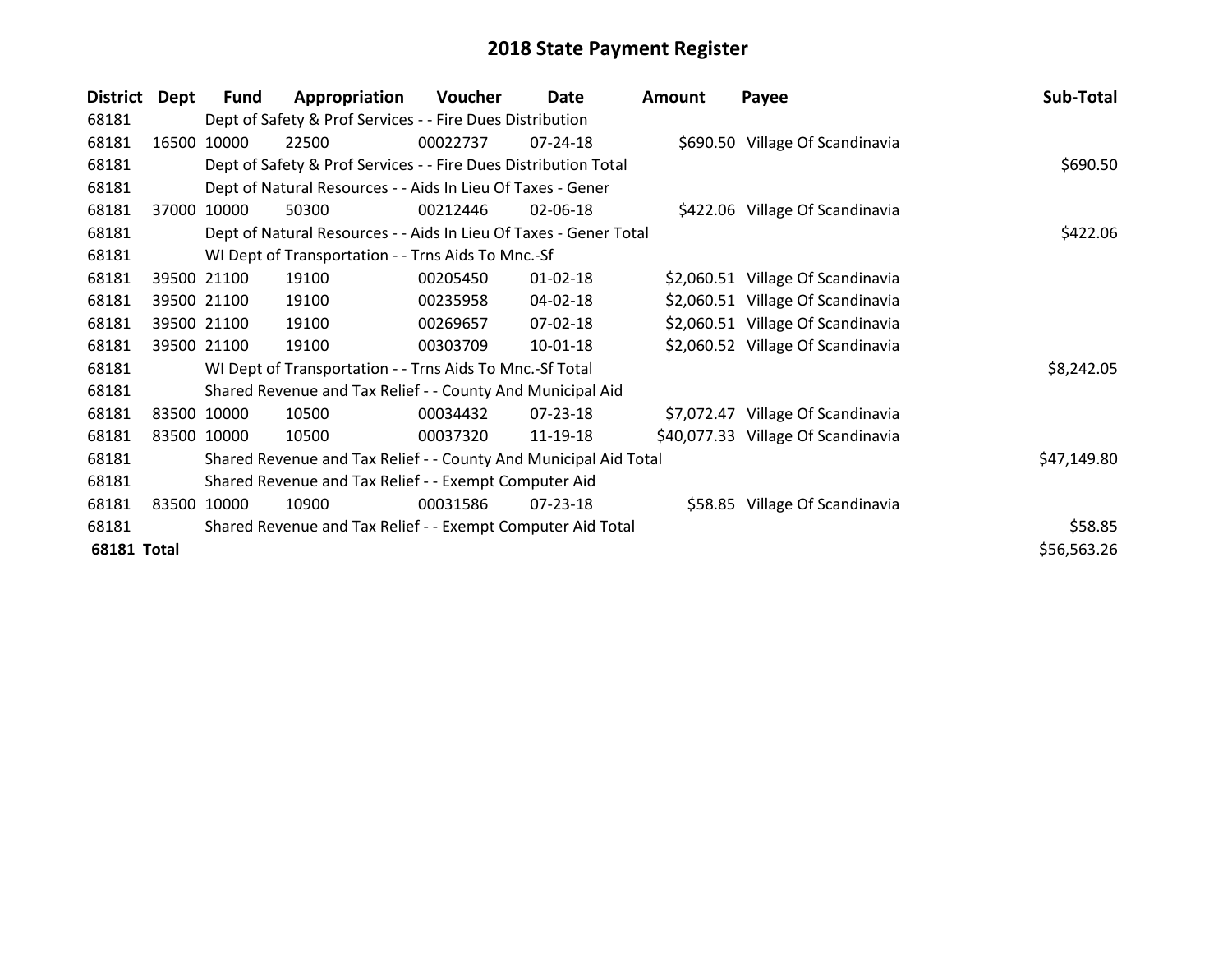| District Dept | <b>Fund</b> | Appropriation                                                      | Voucher  | <b>Date</b>    | <b>Amount</b> | Payee                            | Sub-Total    |
|---------------|-------------|--------------------------------------------------------------------|----------|----------------|---------------|----------------------------------|--------------|
| 68211         |             | Dept of Safety & Prof Services - - Fire Dues Distribution          |          |                |               |                                  |              |
| 68211         | 16500 10000 | 22500                                                              | 00021176 | $07-19-18$     |               | \$9,849.45 City Of Clintonville  |              |
| 68211         |             | Dept of Safety & Prof Services - - Fire Dues Distribution Total    |          |                |               |                                  | \$9,849.45   |
| 68211         |             | Dept of Natural Resources - - General Program Operations --        |          |                |               |                                  |              |
| 68211         | 37000 21200 | 25400                                                              | 00231531 | $04 - 27 - 18$ |               | \$290.00 City Of Clintonville    |              |
| 68211         | 37000 21200 | 25400                                                              | 00232846 | 05-03-18       |               | \$145.00 City Of Clintonville    |              |
| 68211         |             | Dept of Natural Resources - - General Program Operations -- Total  |          |                |               |                                  | \$435.00     |
| 68211         |             | Dept of Natural Resources - - Resaids - Cnty Forst, Cl & Mfl       |          |                |               |                                  |              |
| 68211         | 37000 21200 | 57100                                                              | 00248345 | 06-28-18       |               | \$7.14 City Of Clintonville      |              |
| 68211         |             | Dept of Natural Resources - - Resaids - Cnty Forst, Cl & Mfl Total |          |                |               |                                  | \$7.14       |
| 68211         |             | WI Dept of Transportation - - Conn Hwy Aids St Fds                 |          |                |               |                                  |              |
| 68211         | 39500 21100 | 16200                                                              | 00205648 | $01 - 02 - 18$ |               | \$13,978.61 City Of Clintonville |              |
| 68211         | 39500 21100 | 16200                                                              | 00236156 | 04-02-18       |               | \$13,978.61 City Of Clintonville |              |
| 68211         | 39500 21100 | 16200                                                              | 00269855 | 07-02-18       |               | \$13,978.61 City Of Clintonville |              |
| 68211         | 39500 21100 | 16200                                                              | 00303907 | 10-01-18       |               | \$13,978.63 City Of Clintonville |              |
| 68211         |             | WI Dept of Transportation - - Conn Hwy Aids St Fds Total           |          |                |               |                                  | \$55,914.46  |
| 68211         |             | WI Dept of Transportation - - Tc, Trns Oper Aid Sf                 |          |                |               |                                  |              |
| 68211         | 39500 21100 | 17700                                                              | 00262827 | 06-13-18       |               | \$4,868.00 City Of Clintonville  |              |
| 68211         | 39500 21100 | 17700                                                              | 00289464 | 08-24-18       |               | \$14,604.00 City Of Clintonville |              |
| 68211         |             | WI Dept of Transportation - - Tc, Trns Oper Aid Sf Total           |          |                |               |                                  | \$19,472.00  |
| 68211         |             | WI Dept of Transportation - - Trnst/Trns-Rel Aid F                 |          |                |               |                                  |              |
| 68211         | 39500 21100 | 18200                                                              | 00226422 | 03-01-18       |               | \$10,588.12 City Of Clintonville |              |
| 68211         | 39500 21100 | 18200                                                              | 00335107 | 12-26-18       |               | \$12,075.50 City Of Clintonville |              |
| 68211         | 39500 21100 | 18200                                                              | 00335108 | 12-26-18       |               | \$12,144.82 City Of Clintonville |              |
| 68211         | 39500 21100 | 18200                                                              | 00335109 | 12-26-18       |               | \$11,928.07 City Of Clintonville |              |
| 68211         |             | WI Dept of Transportation - - Trnst/Trns-Rel Aid F Total           |          |                |               |                                  | \$46,736.51  |
| 68211         |             | WI Dept of Transportation - - Trns Aids To Mnc.-Sf                 |          |                |               |                                  |              |
| 68211         | 39500 21100 | 19100                                                              | 00205451 | $01 - 02 - 18$ |               | \$89,690.15 City Of Clintonville |              |
| 68211         | 39500 21100 | 19100                                                              | 00235959 | 04-02-18       |               | \$89,690.15 City Of Clintonville |              |
| 68211         | 39500 21100 | 19100                                                              | 00269658 | 07-02-18       |               | \$89,690.15 City Of Clintonville |              |
| 68211         | 39500 21100 | 19100                                                              | 00303710 | $10 - 01 - 18$ |               | \$89,690.15 City Of Clintonville |              |
| 68211         |             | WI Dept of Transportation - - Trns Aids To Mnc.-Sf Total           |          |                |               |                                  | \$358,760.60 |
| 68211         |             | WI Dept of Transportation - - Aero Assistance Sfd                  |          |                |               |                                  |              |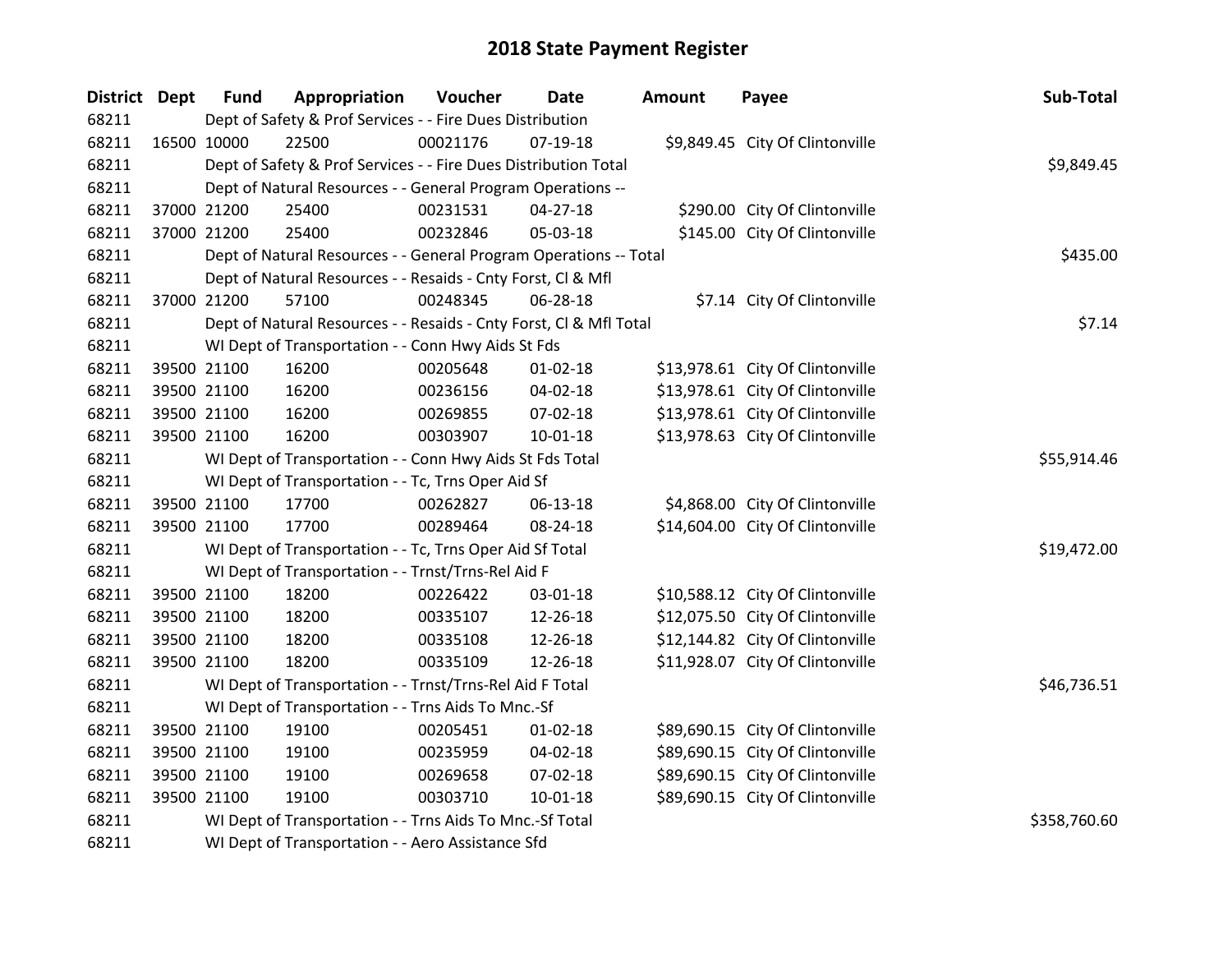| District Dept |             | <b>Fund</b> | Appropriation                                                                   | Voucher   | Date           | <b>Amount</b> | Payee                            | Sub-Total   |
|---------------|-------------|-------------|---------------------------------------------------------------------------------|-----------|----------------|---------------|----------------------------------|-------------|
| 68211         | 39500 21100 |             | 26400                                                                           | 00273676  | $07 - 11 - 18$ |               | \$5,000.00 City Of Clintonville  |             |
| 68211         |             |             | WI Dept of Transportation - - Aero Assistance Sfd Total                         |           |                |               |                                  | \$5,000.00  |
| 68211         |             |             | WI Dept of Transportation - - St Hwy Rehab, Lf                                  |           |                |               |                                  |             |
| 68211         | 39500 21100 |             | 37300                                                                           | 00333430  | 12-18-18       |               | \$47,635.41 City Of Clintonville |             |
| 68211         |             |             | WI Dept of Transportation - - St Hwy Rehab, Lf Total                            |           |                |               |                                  | \$47,635.41 |
| 68211         |             |             | Department of Health Services - - Prepaid Medical Transport Reimbursement       |           |                |               |                                  |             |
| 68211         | 43500 10000 |             | 16300                                                                           | AMBULANCE | 11-08-18       |               | \$14,669.22 City Of Clintonville |             |
| 68211         |             |             | Department of Health Services - - Prepaid Medical Transport Reimbursement Total |           | \$14,669.22    |               |                                  |             |
| 68211         |             |             | Department of Justice - - Law Enforcement Train, Local                          |           |                |               |                                  |             |
| 68211         | 45500 10000 |             | 23100                                                                           | 00052361  | 10-01-18       |               | \$1,760.00 City Of Clintonville  |             |
| 68211         |             |             | Department of Justice - - Law Enforcement Train, Local Total                    |           |                |               |                                  | \$1,760.00  |
| 68211         |             |             | Department of Military Affairs - - Energy Costs, Energy-Related A               |           |                |               |                                  |             |
| 68211         | 46500 10000 |             | 10600                                                                           | 00036964  | $01-10-18$     |               | \$909.01 City Of Clintonville    |             |
| 68211         | 46500 10000 |             | 10600                                                                           | 00039177  | $02 - 14 - 18$ |               | \$754.65 City Of Clintonville    |             |
| 68211         | 46500 10000 |             | 10600                                                                           | 00040163  | 03-09-18       |               | \$864.25 City Of Clintonville    |             |
| 68211         | 46500 10000 |             | 10600                                                                           | 00041839  | $04 - 17 - 18$ |               | \$718.67 City Of Clintonville    |             |
| 68211         | 46500 10000 |             | 10600                                                                           | 00042689  | 05-07-18       |               | \$765.71 City Of Clintonville    |             |
| 68211         | 46500 10000 |             | 10600                                                                           | 00044651  | 06-14-18       |               | \$647.88 City Of Clintonville    |             |
| 68211         | 46500 10000 |             | 10600                                                                           | 00046262  | $07-12-18$     |               | \$567.02 City Of Clintonville    |             |
| 68211         | 46500 10000 |             | 10600                                                                           | 00047329  | 08-03-18       |               | \$582.31 City Of Clintonville    |             |
| 68211         | 46500 10000 |             | 10600                                                                           | 00049249  | 09-18-18       |               | \$671.20 City Of Clintonville    |             |
| 68211         | 46500 10000 |             | 10600                                                                           | 00050288  | $10 - 11 - 18$ |               | \$488.28 City Of Clintonville    |             |
| 68211         | 46500 10000 |             | 10600                                                                           | 00051980  | 11-15-18       |               | \$600.61 City Of Clintonville    |             |
| 68211         | 46500 10000 |             | 10600                                                                           | 00053040  | 12-13-18       |               | \$637.05 City Of Clintonville    |             |
| 68211         |             |             | Department of Military Affairs - - Energy Costs, Energy-Related A Total         |           |                |               |                                  | \$8,206.64  |
| 68211         |             |             | Department of Administration - - Federal Aid, Local Assistance                  |           |                |               |                                  |             |
| 68211         | 50500 10000 |             | 74300                                                                           | 00071238  | 01-29-18       |               | \$19,000.00 City Of Clintonville |             |
| 68211         | 50500 10000 |             | 74300                                                                           | 00085934  | 08-29-18       |               | \$6,000.00 City Of Clintonville  |             |
| 68211         |             |             | Department of Administration - - Federal Aid, Local Assistance Total            |           |                |               |                                  | \$25,000.00 |
| 68211         |             |             | Public Defender Board - - Trial Representation                                  |           |                |               |                                  |             |
| 68211         | 55000 10000 |             | 10300                                                                           | 00139631  | 05-01-18       |               | \$7.00 City Of Clintonville      |             |
| 68211         |             |             | Public Defender Board - - Trial Representation Total                            |           |                |               |                                  | \$7.00      |
| 68211         |             |             | Public Defender Board - - Transcript, Discovery And Int                         |           |                |               |                                  |             |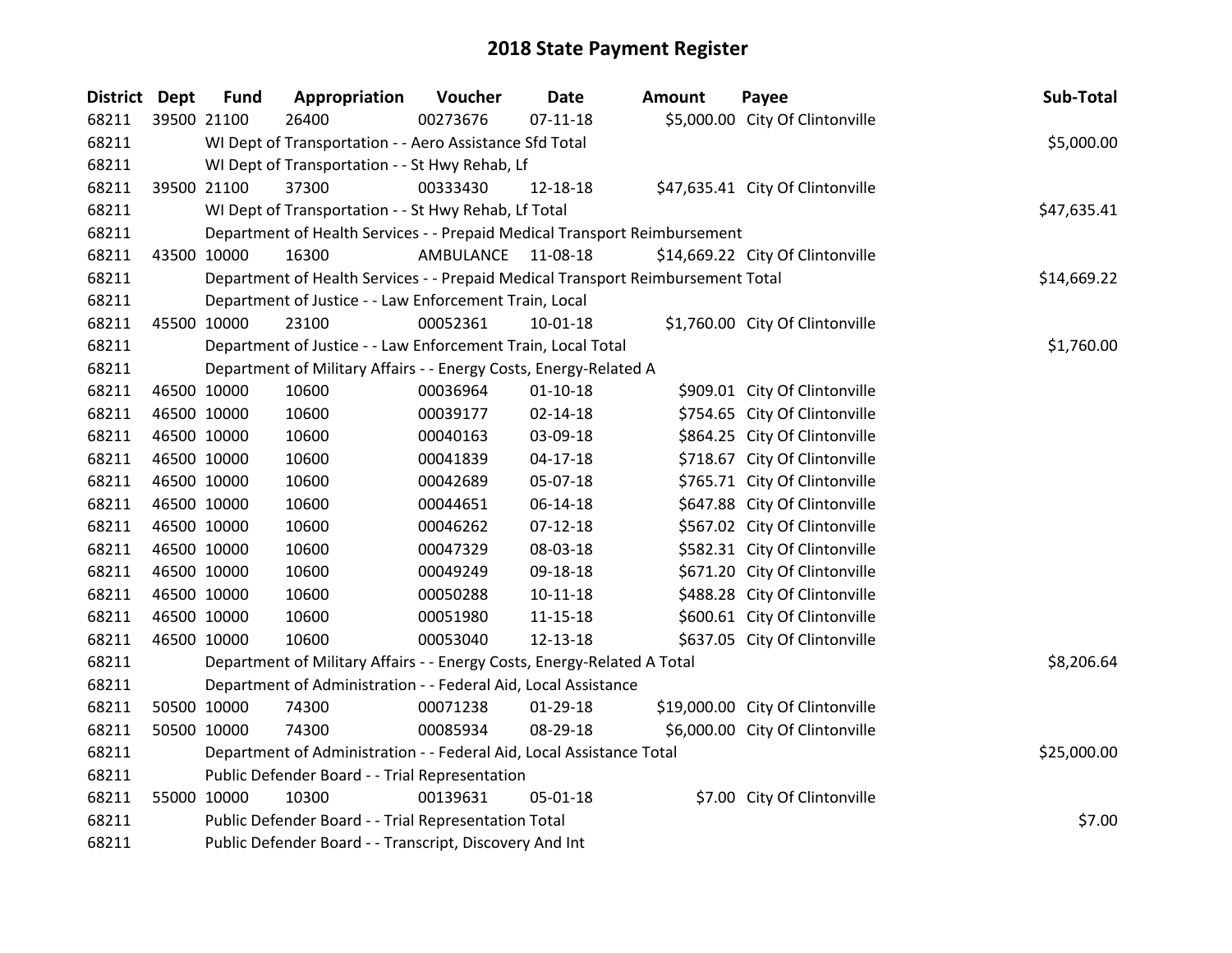| District Dept | <b>Fund</b> | Appropriation                                                         | Voucher  | <b>Date</b>    | <b>Amount</b> | Payee                             | Sub-Total      |
|---------------|-------------|-----------------------------------------------------------------------|----------|----------------|---------------|-----------------------------------|----------------|
| 68211         | 55000 10000 | 10600                                                                 | 00142400 | 05-18-18       |               | \$440.60 City Of Clintonville     |                |
| 68211         | 55000 10000 | 10600                                                                 | 00143523 | 05-23-18       |               | \$40.00 City Of Clintonville      |                |
| 68211         | 55000 10000 | 10600                                                                 | 00147512 | 06-15-18       |               | \$50.00 City Of Clintonville      |                |
| 68211         | 55000 10000 | 10600                                                                 | 00148004 | 06-22-18       |               | \$30.00 City Of Clintonville      |                |
| 68211         | 55000 10000 | 10600                                                                 | 00150615 | 07-09-18       |               | \$5.00 City Of Clintonville       |                |
| 68211         | 55000 10000 | 10600                                                                 | 00151453 | $07 - 17 - 18$ |               | \$10.00 City Of Clintonville      |                |
| 68211         | 55000 10000 | 10600                                                                 | 00159502 | 09-04-18       |               | \$10.00 City Of Clintonville      |                |
| 68211         | 55000 10000 | 10600                                                                 | 00160377 | 09-11-18       |               | \$5.00 City Of Clintonville       |                |
| 68211         | 55000 10000 | 10600                                                                 | 00162871 | 09-26-18       |               | \$35.00 City Of Clintonville      |                |
| 68211         | 55000 10000 | 10600                                                                 | 00162895 | 09-26-18       |               | \$10.00 City Of Clintonville      |                |
| 68211         | 55000 10000 | 10600                                                                 | 00171599 | 12-06-18       |               | \$30.00 City Of Clintonville      |                |
| 68211         |             | Public Defender Board - - Transcript, Discovery And Int Total         |          |                |               |                                   | \$665.60       |
| 68211         |             | Department of Revenue - - Payments For Municipal Svcs                 |          |                |               |                                   |                |
| 68211         | 56600 10000 | 50100                                                                 | 00026974 | $01 - 31 - 18$ |               | \$4,173.03 City Of Clintonville   |                |
| 68211         |             | Department of Revenue - - Payments For Municipal Svcs Total           |          |                |               |                                   | \$4,173.03     |
| 68211         |             | Shared Revenue and Tax Relief - - Expenditure Restraint Program       |          |                |               |                                   |                |
| 68211         | 83500 10000 | 10100                                                                 | 00034433 | 07-23-18       |               | \$89,955.23 City Of Clintonville  |                |
| 68211         | 83500 10000 | 10100                                                                 | 00037321 | 11-19-18       |               | \$0.05 City Of Clintonville       |                |
| 68211         |             | Shared Revenue and Tax Relief - - Expenditure Restraint Program Total |          |                |               |                                   | \$89,955.28    |
| 68211         |             | Shared Revenue and Tax Relief - - County And Municipal Aid            |          |                |               |                                   |                |
| 68211         | 83500 10000 | 10500                                                                 | 00034433 | 07-23-18       |               | \$178,396.14 City Of Clintonville |                |
| 68211         | 83500 10000 | 10500                                                                 | 00037321 | 11-19-18       |               | \$996,242.24 City Of Clintonville |                |
| 68211         |             | Shared Revenue and Tax Relief - - County And Municipal Aid Total      |          |                |               |                                   | \$1,174,638.38 |
| 68211         |             | Shared Revenue and Tax Relief - - Exempt Computer Aid                 |          |                |               |                                   |                |
| 68211         | 83500 10000 | 10900                                                                 | 00031587 | 07-23-18       |               | \$31,818.23 City Of Clintonville  |                |
| 68211         | 83500 10000 | 10900                                                                 | 00032574 | 07-23-18       |               | \$6,992.49 City Of Clintonville   |                |
| 68211         |             | Shared Revenue and Tax Relief - - Exempt Computer Aid Total           |          |                |               |                                   | \$38,810.72    |
| 68211         |             | Shared Revenue and Tax Relief - - Utility Aid                         |          |                |               |                                   |                |
| 68211         | 83500 10000 | 11000                                                                 | 00034433 | 07-23-18       |               | \$3,607.83 City Of Clintonville   |                |
| 68211         | 83500 10000 | 11000                                                                 | 00037321 | 11-19-18       |               | \$21,031.15 City Of Clintonville  |                |
| 68211         |             | Shared Revenue and Tax Relief - - Utility Aid Total                   |          |                |               |                                   | \$24,638.98    |
| 68211         |             | Shared Revenue and Tax Relief - - Lottery & Gaming Credit             |          |                |               |                                   |                |
| 68211         | 83500 52100 | 36300                                                                 | 00027681 | 03-26-18       |               | \$3,524.40 City Of Clintonville   |                |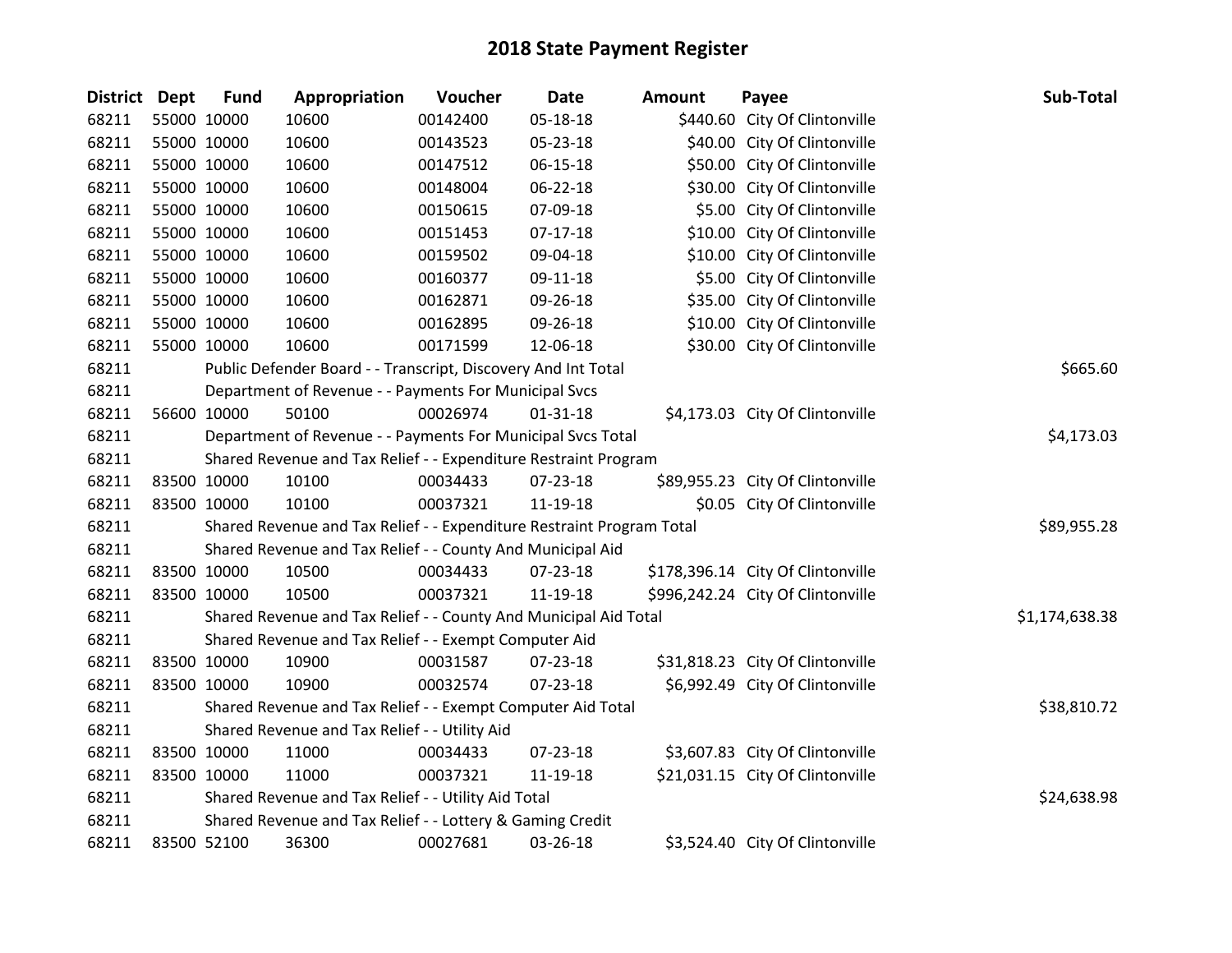| District Dept | Fund | Appropriation                                                   | Voucher | Date | Amount | Pavee | Sub-Total      |
|---------------|------|-----------------------------------------------------------------|---------|------|--------|-------|----------------|
| 68211         |      | Shared Revenue and Tax Relief - - Lottery & Gaming Credit Total |         |      |        |       | \$3,524.40     |
| 68211 Total   |      |                                                                 |         |      |        |       | \$1,929,859.82 |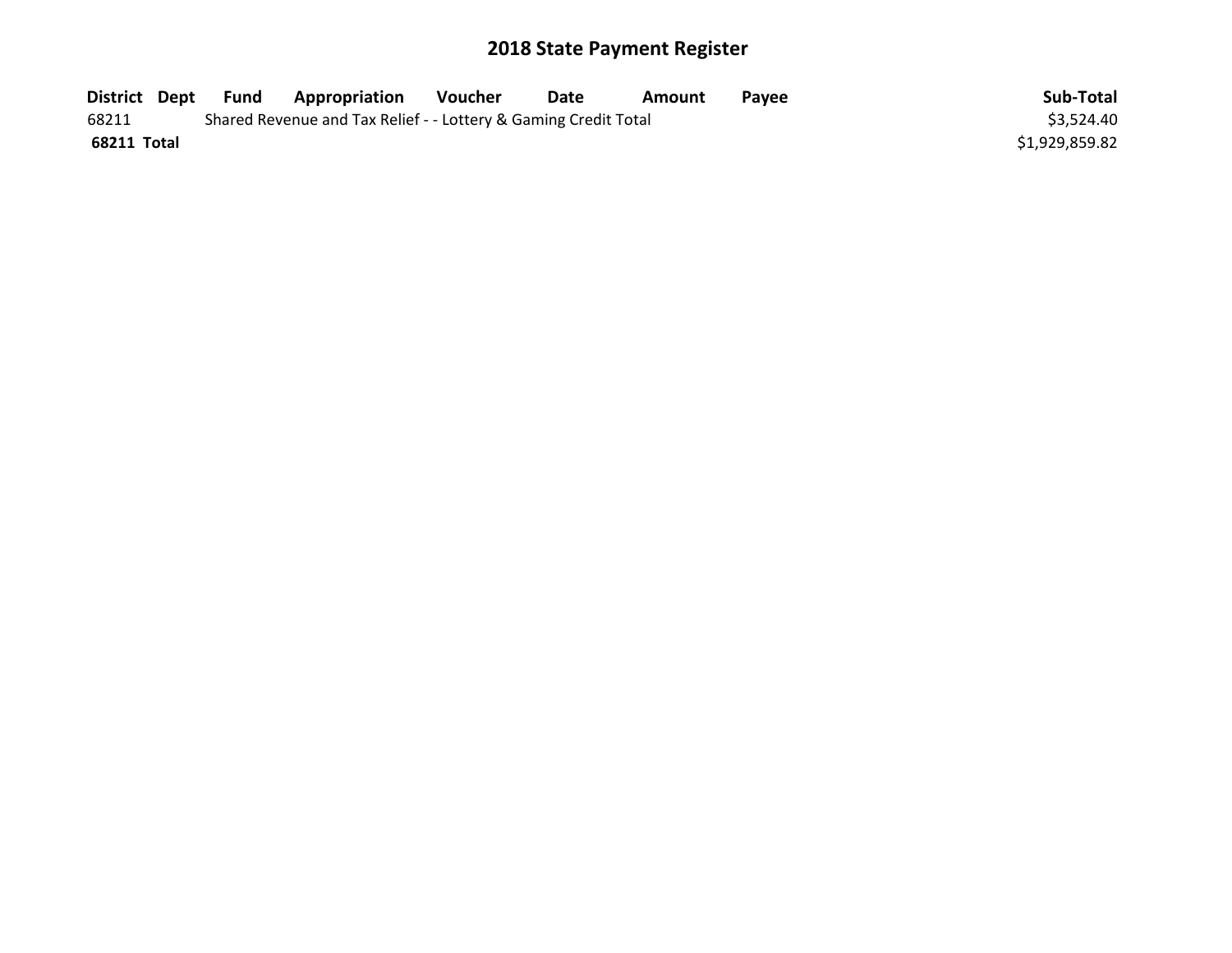| District Dept |             | <b>Fund</b> | Appropriation                                                                   | Voucher   | Date           | <b>Amount</b> | Payee                       | Sub-Total    |
|---------------|-------------|-------------|---------------------------------------------------------------------------------|-----------|----------------|---------------|-----------------------------|--------------|
| 68251         |             |             | Dept of Safety & Prof Services - - Fire Dues Distribution                       |           |                |               |                             |              |
| 68251         | 16500 10000 |             | 22500                                                                           | 00022738  | $07 - 24 - 18$ |               | \$4,226.86 City Of Manawa   |              |
| 68251         |             |             | Dept of Safety & Prof Services - - Fire Dues Distribution Total                 |           |                |               |                             | \$4,226.86   |
| 68251         |             |             | Dept of Natural Resources - - Aids In Lieu Of Taxes - Gener                     |           |                |               |                             |              |
| 68251         | 37000 10000 |             | 50300                                                                           | 00212623  | 02-06-18       |               | \$20.62 City Of Manawa      |              |
| 68251         |             |             | Dept of Natural Resources - - Aids In Lieu Of Taxes - Gener Total               |           |                |               |                             | \$20.62      |
| 68251         |             |             | WI Dept of Transportation - - Trns Aids To Mnc.-Sf                              |           |                |               |                             |              |
| 68251         |             | 39500 21100 | 19100                                                                           | 00205452  | $01 - 02 - 18$ |               | \$23,120.94 City Of Manawa  |              |
| 68251         |             | 39500 21100 | 19100                                                                           | 00235960  | 04-02-18       |               | \$23,120.94 City Of Manawa  |              |
| 68251         |             | 39500 21100 | 19100                                                                           | 00269659  | 07-02-18       |               | \$23,120.94 City Of Manawa  |              |
| 68251         |             | 39500 21100 | 19100                                                                           | 00303711  | 10-01-18       |               | \$23,120.95 City Of Manawa  |              |
| 68251         |             |             | WI Dept of Transportation - - Trns Aids To Mnc.-Sf Total                        |           |                |               |                             | \$92,483.77  |
| 68251         |             |             | Department of Health Services - - Prepaid Medical Transport Reimbursement       |           |                |               |                             |              |
| 68251         | 43500 10000 |             | 16300                                                                           | AMBULANCE | 11-08-18       |               | \$2,922.15 City Of Manawa   |              |
| 68251         |             |             | Department of Health Services - - Prepaid Medical Transport Reimbursement Total |           |                |               |                             | \$2,922.15   |
| 68251         |             |             | Department of Justice - - Law Enforcement Train, Local                          |           |                |               |                             |              |
| 68251         | 45500 10000 |             | 23100                                                                           | 00053275  | $10 - 18 - 18$ |               | \$800.00 City Of Manawa     |              |
| 68251         |             |             | Department of Justice - - Law Enforcement Train, Local Total                    |           |                |               |                             | \$800.00     |
| 68251         |             |             | Public Defender Board - - Transcript, Discovery And Int                         |           |                |               |                             |              |
| 68251         | 55000 10000 |             | 10600                                                                           | 00162903  | 09-26-18       |               | \$11.20 City Of Manawa      |              |
| 68251         |             |             | Public Defender Board - - Transcript, Discovery And Int Total                   |           |                |               |                             | \$11.20      |
| 68251         |             |             | Shared Revenue and Tax Relief - - Expenditure Restraint Program                 |           |                |               |                             |              |
| 68251         | 83500 10000 |             | 10100                                                                           | 00034434  | 07-23-18       |               | \$28,738.10 City Of Manawa  |              |
| 68251         | 83500 10000 |             | 10100                                                                           | 00037322  | 11-19-18       |               | \$0.06 City Of Manawa       |              |
| 68251         |             |             | Shared Revenue and Tax Relief - - Expenditure Restraint Program Total           |           |                |               |                             | \$28,738.16  |
| 68251         |             |             | Shared Revenue and Tax Relief - - County And Municipal Aid                      |           |                |               |                             |              |
| 68251         | 83500 10000 |             | 10500                                                                           | 00034434  | 07-23-18       |               | \$41,868.49 City Of Manawa  |              |
| 68251         | 83500 10000 |             | 10500                                                                           | 00037322  | 11-19-18       |               | \$234,332.64 City Of Manawa |              |
| 68251         |             |             | Shared Revenue and Tax Relief - - County And Municipal Aid Total                |           |                |               |                             | \$276,201.13 |
| 68251         |             |             | Shared Revenue and Tax Relief - - Exempt Computer Aid                           |           |                |               |                             |              |
| 68251         | 83500 10000 |             | 10900                                                                           | 00031588  | $07 - 23 - 18$ |               | \$2,860.44 City Of Manawa   |              |
| 68251         |             |             | Shared Revenue and Tax Relief - - Exempt Computer Aid Total                     |           |                |               |                             | \$2,860.44   |
| 68251         |             |             | Shared Revenue and Tax Relief - - Lottery & Gaming Credit                       |           |                |               |                             |              |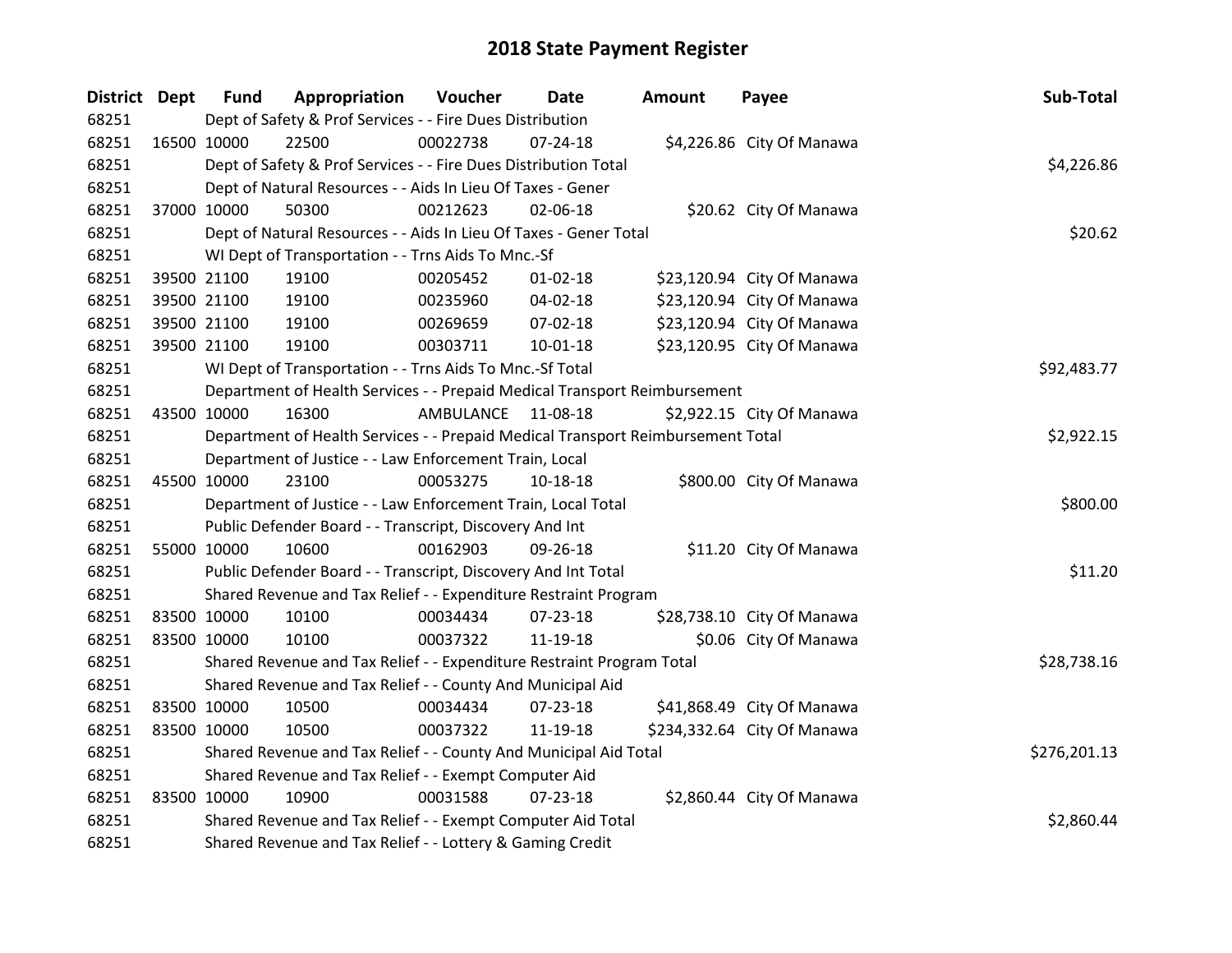| District Dept |             | Fund | <b>Appropriation</b>                                            | <b>Voucher</b> | Date     | Amount | <b>Pavee</b>              | Sub-Total    |
|---------------|-------------|------|-----------------------------------------------------------------|----------------|----------|--------|---------------------------|--------------|
| 68251         | 83500 52100 |      | 36300                                                           | 00027682       | 03-26-18 |        | \$1,939.48 City Of Manawa |              |
| 68251         |             |      | Shared Revenue and Tax Relief - - Lottery & Gaming Credit Total |                |          |        |                           | \$1,939.48   |
| 68251 Total   |             |      |                                                                 |                |          |        |                           | \$410,203.81 |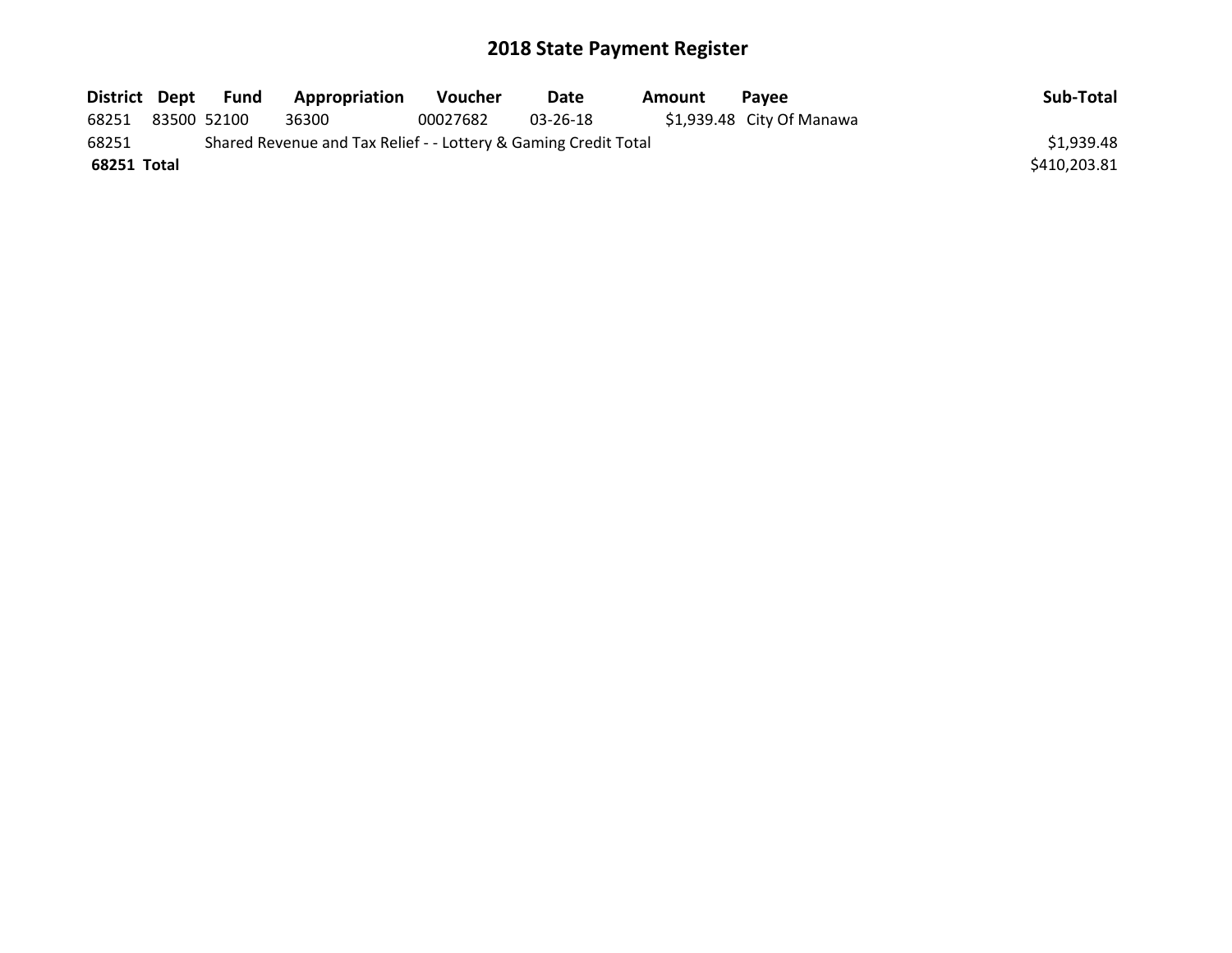| <b>District</b>    | Dept        | <b>Fund</b> | Appropriation                                                         | Voucher     | Date           | <b>Amount</b> | Payee                       | Sub-Total    |
|--------------------|-------------|-------------|-----------------------------------------------------------------------|-------------|----------------|---------------|-----------------------------|--------------|
| 68252              |             |             | Dept of Safety & Prof Services - - Fire Dues Distribution             |             |                |               |                             |              |
| 68252              |             | 16500 10000 | 22500                                                                 | 00025284    | $07 - 26 - 18$ |               | \$2,805.47 City Of Marion   |              |
| 68252              |             |             | Dept of Safety & Prof Services - - Fire Dues Distribution Total       |             |                |               |                             | \$2,805.47   |
| 68252              |             |             | WI Dept of Transportation - - Trns Aids To Mnc.-Sf                    |             |                |               |                             |              |
| 68252              |             | 39500 21100 | 19100                                                                 | 00205453    | $01 - 02 - 18$ |               | \$17,407.52 City Of Marion  |              |
| 68252              |             | 39500 21100 | 19100                                                                 | 00235961    | $04 - 02 - 18$ |               | \$17,407.52 City Of Marion  |              |
| 68252              |             | 39500 21100 | 19100                                                                 | 00269660    | $07 - 02 - 18$ |               | \$17,407.52 City Of Marion  |              |
| 68252              |             | 39500 21100 | 19100                                                                 | 00303712    | $10 - 01 - 18$ |               | \$17,407.53 City Of Marion  |              |
| 68252              |             |             | WI Dept of Transportation - - Trns Aids To Mnc.-Sf Total              |             | \$69,630.09    |               |                             |              |
| 68252              |             |             | Shared Revenue and Tax Relief - - Expenditure Restraint Program       |             |                |               |                             |              |
| 68252              | 83500 10000 |             | 10100                                                                 | 00034435    | $07 - 23 - 18$ |               | \$18,822.37 City Of Marion  |              |
| 68252              |             | 83500 10000 | 10100                                                                 | 00037323    | 11-19-18       |               | \$0.07 City Of Marion       |              |
| 68252              |             |             | Shared Revenue and Tax Relief - - Expenditure Restraint Program Total | \$18,822.44 |                |               |                             |              |
| 68252              |             |             | Shared Revenue and Tax Relief - - County And Municipal Aid            |             |                |               |                             |              |
| 68252              | 83500 10000 |             | 10500                                                                 | 00034435    | 07-23-18       |               | \$53,206.01 City Of Marion  |              |
| 68252              | 83500 10000 |             | 10500                                                                 | 00037323    | 11-19-18       |               | \$301,500.73 City Of Marion |              |
| 68252              |             |             | Shared Revenue and Tax Relief - - County And Municipal Aid Total      |             |                |               |                             | \$354,706.74 |
| 68252              |             |             | Shared Revenue and Tax Relief - - Exempt Computer Aid                 |             |                |               |                             |              |
| 68252              | 83500 10000 |             | 10900                                                                 | 00031589    | 07-23-18       |               | \$4,315.52 City Of Marion   |              |
| 68252              | 83500 10000 |             | 10900                                                                 | 00032575    | $07 - 23 - 18$ |               | \$2,757.93 City Of Marion   |              |
| 68252              |             |             | Shared Revenue and Tax Relief - - Exempt Computer Aid Total           |             |                |               |                             | \$7,073.45   |
| 68252              |             |             | Shared Revenue and Tax Relief - - Utility Aid                         |             |                |               |                             |              |
| 68252              |             | 83500 10000 | 11000                                                                 | 00034435    | $07 - 23 - 18$ |               | \$1,879.22 City Of Marion   |              |
| 68252              |             | 83500 10000 | 11000                                                                 | 00037323    | 11-19-18       |               | \$11,004.01 City Of Marion  |              |
| 68252              |             |             | Shared Revenue and Tax Relief - - Utility Aid Total                   |             |                |               |                             | \$12,883.23  |
| 68252              |             |             | Shared Revenue and Tax Relief - - Lottery & Gaming Credit             |             |                |               |                             |              |
| 68252              | 83500 52100 |             | 36300                                                                 | 00027683    | 03-26-18       |               | \$108.58 City Of Marion     |              |
| 68252              |             |             | Shared Revenue and Tax Relief - - Lottery & Gaming Credit Total       | \$108.58    |                |               |                             |              |
| <b>68252 Total</b> |             |             |                                                                       |             |                |               |                             | \$466,030.00 |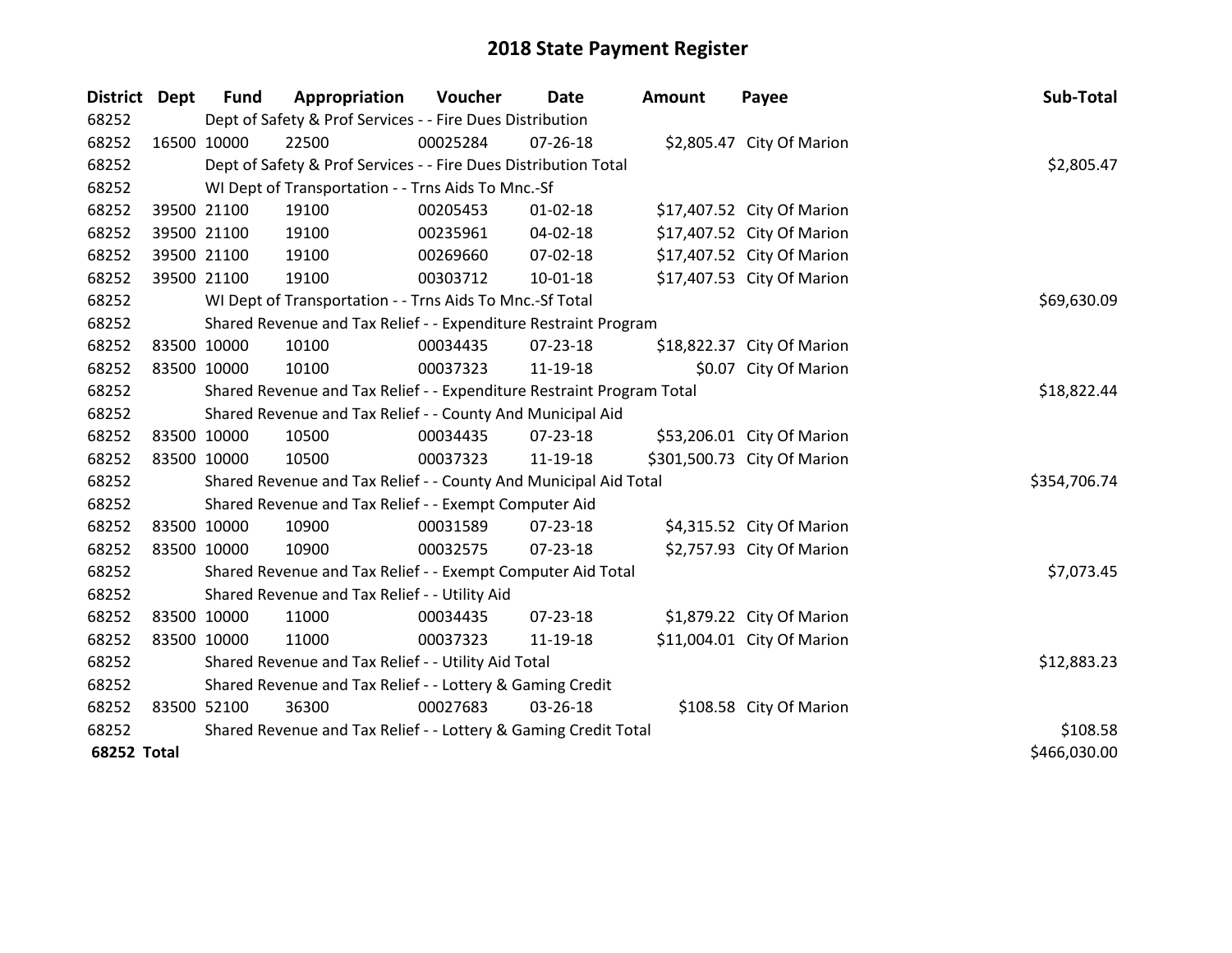| <b>District Dept</b> |             | <b>Fund</b> | Appropriation                                                         | Voucher    | Date           | <b>Amount</b> | Payee                             | Sub-Total      |
|----------------------|-------------|-------------|-----------------------------------------------------------------------|------------|----------------|---------------|-----------------------------------|----------------|
| 68261                |             |             | Dept of Safety & Prof Services - - Fire Dues Distribution             |            |                |               |                                   |                |
| 68261                | 16500 10000 |             | 22500                                                                 | 00018246   | 07-02-18       |               | \$16,624.57 City Of New London    |                |
| 68261                |             |             | Dept of Safety & Prof Services - - Fire Dues Distribution Total       |            |                |               |                                   | \$16,624.57    |
| 68261                |             |             | Dept of Natural Resources - - Aids In Lieu Of Taxes - Gener           |            |                |               |                                   |                |
| 68261                | 37000 10000 |             | 50300                                                                 | 00212675   | 02-05-18       |               | \$72.64 City Of New London        |                |
| 68261                |             |             | Dept of Natural Resources - - Aids In Lieu Of Taxes - Gener Total     |            | \$72.64        |               |                                   |                |
| 68261                |             |             | WI Dept of Transportation - - Trns Aids To Mnc.-Sf                    |            |                |               |                                   |                |
| 68261                |             | 39500 21100 | 19100                                                                 | 00205454   | $01 - 02 - 18$ |               | \$99,187.68 City Of New London    |                |
| 68261                |             | 39500 21100 | 19100                                                                 | 00235962   | 04-02-18       |               | \$99,187.68 City Of New London    |                |
| 68261                |             | 39500 21100 | 19100                                                                 | 00269661   | 07-02-18       |               | \$99,187.68 City Of New London    |                |
| 68261                |             | 39500 21100 | 19100                                                                 | 00303713   | $10 - 01 - 18$ |               | \$99,187.70 City Of New London    |                |
| 68261                |             |             | WI Dept of Transportation - - Trns Aids To Mnc.-Sf Total              |            |                |               |                                   | \$396,750.74   |
| 68261                |             |             | Shared Revenue and Tax Relief - - Expenditure Restraint Program       |            |                |               |                                   |                |
| 68261                | 83500 10000 |             | 10100                                                                 | 00034436   | $07 - 23 - 18$ |               | \$100,986.51 City Of New London   |                |
| 68261                | 83500 10000 |             | 10100                                                                 | 00037324   | 11-19-18       |               | \$0.04 City Of New London         |                |
| 68261                |             |             | Shared Revenue and Tax Relief - - Expenditure Restraint Program Total |            |                |               |                                   | \$100,986.55   |
| 68261                |             |             | Shared Revenue and Tax Relief - - County And Municipal Aid            |            |                |               |                                   |                |
| 68261                | 83500 10000 |             | 10500                                                                 | 00034436   | $07 - 23 - 18$ |               | \$296,068.58 City Of New London   |                |
| 68261                | 83500 10000 |             | 10500                                                                 | 00037324   | 11-19-18       |               | \$1,677,721.98 City Of New London |                |
| 68261                |             |             | Shared Revenue and Tax Relief - - County And Municipal Aid Total      |            |                |               |                                   | \$1,973,790.56 |
| 68261                |             |             | Shared Revenue and Tax Relief - - Exempt Computer Aid                 |            |                |               |                                   |                |
| 68261                | 83500 10000 |             | 10900                                                                 | 00031590   | $07 - 23 - 18$ |               | \$5,367.76 City Of New London     |                |
| 68261                |             |             | Shared Revenue and Tax Relief - - Exempt Computer Aid Total           |            |                |               |                                   | \$5,367.76     |
| 68261                |             |             | Shared Revenue and Tax Relief - - Utility Aid                         |            |                |               |                                   |                |
| 68261                | 83500 10000 |             | 11000                                                                 | 00034436   | $07 - 23 - 18$ |               | \$10,735.34 City Of New London    |                |
| 68261                | 83500 10000 |             | 11000                                                                 | 00037324   | 11-19-18       |               | \$65,299.98 City Of New London    |                |
| 68261                |             |             | Shared Revenue and Tax Relief - - Utility Aid Total                   |            |                |               |                                   | \$76,035.32    |
| 68261                |             |             | Shared Revenue and Tax Relief - - Lottery & Gaming Credit             |            |                |               |                                   |                |
| 68261                | 83500 52100 |             | 36300                                                                 | 00027684   | 03-26-18       |               | \$8,628.96 City Of New London     |                |
| 68261                |             |             | Shared Revenue and Tax Relief - - Lottery & Gaming Credit Total       | \$8,628.96 |                |               |                                   |                |
| <b>68261 Total</b>   |             |             |                                                                       |            |                |               |                                   | \$2,578,257.10 |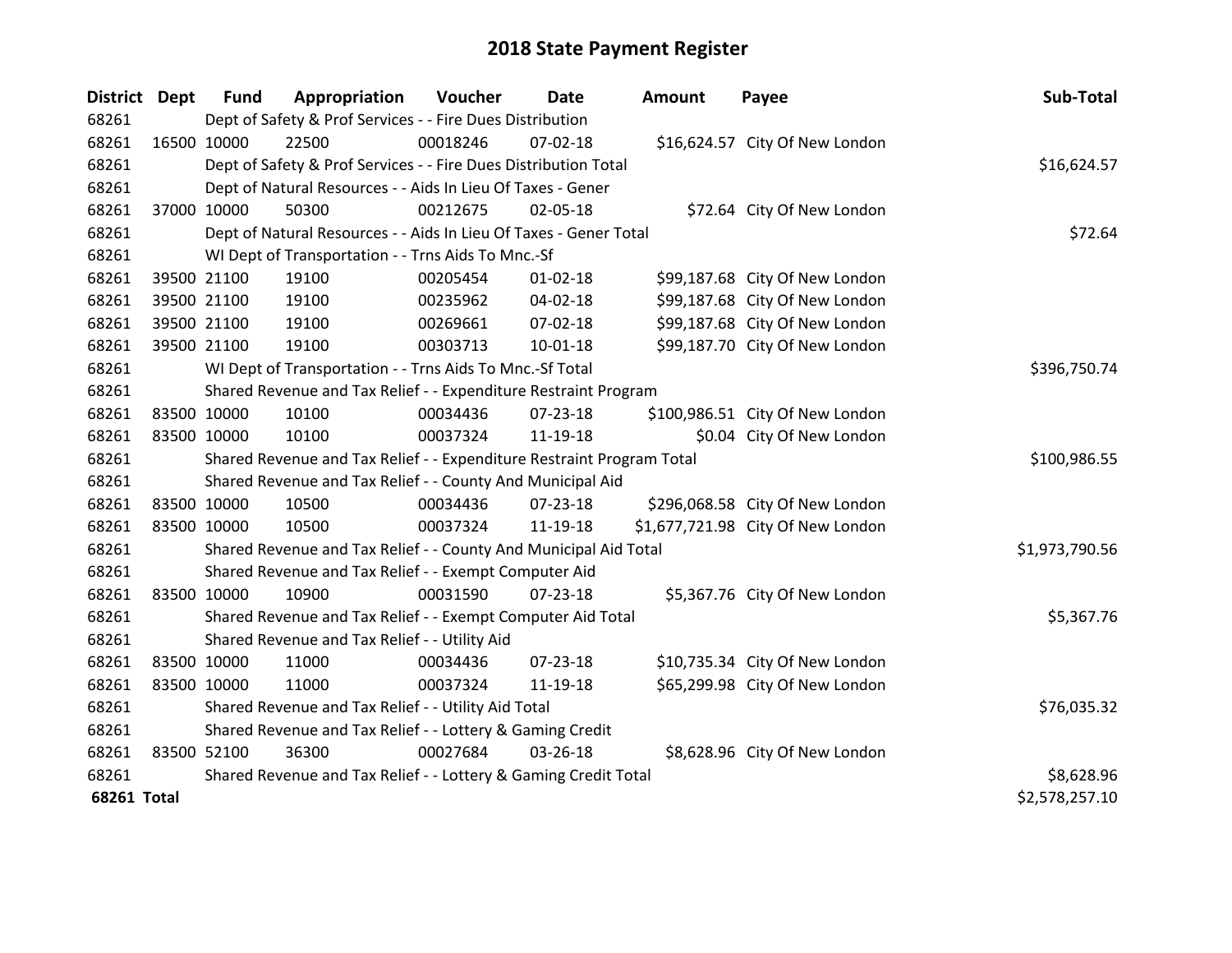| District Dept | <b>Fund</b> | Appropriation                                                     | Voucher  | Date           | Amount | Payee                       | Sub-Total    |
|---------------|-------------|-------------------------------------------------------------------|----------|----------------|--------|-----------------------------|--------------|
| 68291         |             | Dept of Safety & Prof Services - - Fire Dues Distribution         |          |                |        |                             |              |
| 68291         | 16500 10000 | 22500                                                             | 00022740 | $07 - 26 - 18$ |        | \$17,296.65 City Of Waupaca |              |
| 68291         |             | Dept of Safety & Prof Services - - Fire Dues Distribution Total   |          |                |        |                             | \$17,296.65  |
| 68291         |             | Dept of Natural Resources - - Gpo-State Funds                     |          |                |        |                             |              |
| 68291         | 37000 10000 | 40100                                                             | 00216092 | $02 - 21 - 18$ |        | \$1,027.65 City Of Waupaca  |              |
| 68291         | 37000 10000 | 40100                                                             | 00225536 | 04-09-18       |        | \$621.05 City Of Waupaca    |              |
| 68291         | 37000 10000 | 40100                                                             | 00234481 | 05-18-18       |        | \$877.30 City Of Waupaca    |              |
| 68291         | 37000 10000 | 40100                                                             | 00253095 | $07 - 16 - 18$ |        | \$1,120.00 City Of Waupaca  |              |
| 68291         |             | Dept of Natural Resources - - Gpo-State Funds Total               |          | \$3,646.00     |        |                             |              |
| 68291         |             | Dept of Natural Resources - - Aids In Lieu Of Taxes - Gener       |          |                |        |                             |              |
| 68291         | 37000 10000 | 50300                                                             | 00229836 | 04-20-18       |        | \$6.60 City Of Waupaca      |              |
| 68291         |             | Dept of Natural Resources - - Aids In Lieu Of Taxes - Gener Total |          |                |        |                             | \$6.60       |
| 68291         |             | Dept of Natural Resources - - Aids In Lieu Of Taxes - Sum S       |          |                |        |                             |              |
| 68291         | 37000 21200 | 57900                                                             | 00229837 | 04-20-18       |        | \$0.22 City Of Waupaca      |              |
| 68291         |             | Dept of Natural Resources - - Aids In Lieu Of Taxes - Sum S Total |          |                |        |                             | \$0.22       |
| 68291         |             | Dept of Natural Resources - - Gpo - Sd Water Loan Prog, Fed       |          |                |        |                             |              |
| 68291         | 37000 57300 | 48200                                                             | 00269111 | 09-28-18       |        | \$1,277.05 City Of Waupaca  |              |
| 68291         |             | Dept of Natural Resources - - Gpo - Sd Water Loan Prog, Fed Total |          |                |        |                             | \$1,277.05   |
| 68291         |             | WI Dept of Transportation - - Conn Hwy Aids St Fds                |          |                |        |                             |              |
| 68291         | 39500 21100 | 16200                                                             | 00205649 | $01 - 02 - 18$ |        | \$6,094.90 City Of Waupaca  |              |
| 68291         | 39500 21100 | 16200                                                             | 00236157 | 04-02-18       |        | \$6,094.90 City Of Waupaca  |              |
| 68291         | 39500 21100 | 16200                                                             | 00269856 | 07-02-18       |        | \$6,094.90 City Of Waupaca  |              |
| 68291         | 39500 21100 | 16200                                                             | 00303908 | 10-01-18       |        | \$6,094.91 City Of Waupaca  |              |
| 68291         |             | WI Dept of Transportation - - Conn Hwy Aids St Fds Total          |          |                |        |                             | \$24,379.61  |
| 68291         |             | WI Dept of Transportation - - Tc, Trns Oper Aid Sf                |          |                |        |                             |              |
| 68291         | 39500 21100 | 17700                                                             | 00246788 | 04-30-18       |        | \$8,963.00 City Of Waupaca  |              |
| 68291         | 39500 21100 | 17700                                                             | 00246790 | 04-30-18       |        | \$6,909.00 City Of Waupaca  |              |
| 68291         | 39500 21100 | 17700                                                             | 00262507 | 06-14-18       |        | \$28,879.00 City Of Waupaca |              |
| 68291         | 39500 21100 | 17700                                                             | 00289459 | 08-27-18       |        | \$86,638.00 City Of Waupaca |              |
| 68291         |             | WI Dept of Transportation - - Tc, Trns Oper Aid Sf Total          |          |                |        |                             | \$131,389.00 |
| 68291         |             | WI Dept of Transportation - - Trnst/Trns-Rel Aid F                |          |                |        |                             |              |
| 68291         | 39500 21100 | 18200                                                             | 00226415 | 03-01-18       |        | \$40,949.71 City Of Waupaca |              |
| 68291         | 39500 21100 | 18200                                                             | 00298224 | 09-19-18       |        | \$25,321.10 City Of Waupaca |              |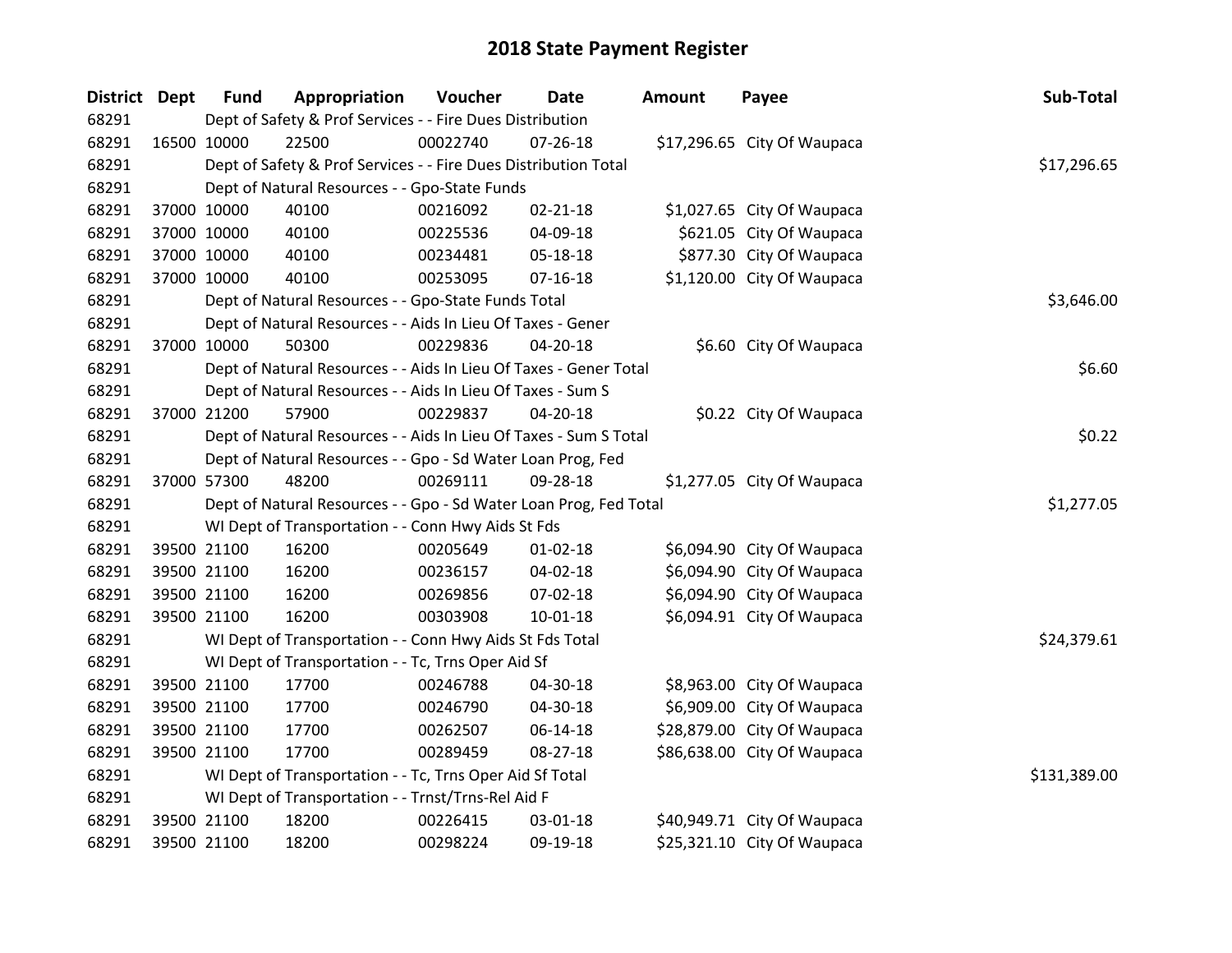| District Dept |             | <b>Fund</b> | Appropriation                                                     | Voucher  | <b>Date</b>    | <b>Amount</b> | Payee                       | Sub-Total    |
|---------------|-------------|-------------|-------------------------------------------------------------------|----------|----------------|---------------|-----------------------------|--------------|
| 68291         |             | 39500 21100 | 18200                                                             | 00323509 | $11 - 15 - 18$ |               | \$37,547.25 City Of Waupaca |              |
| 68291         |             | 39500 21100 | 18200                                                             | 00323510 | $11 - 15 - 18$ |               | \$36,523.94 City Of Waupaca |              |
| 68291         |             | 39500 21100 | 18200                                                             | 00335102 | 12-26-18       |               | \$37,848.28 City Of Waupaca |              |
| 68291         |             |             | WI Dept of Transportation - - Trnst/Trns-Rel Aid F Total          |          |                |               |                             | \$178,190.28 |
| 68291         |             |             | WI Dept of Transportation - - Trns Aids To Mnc.-Sf                |          |                |               |                             |              |
| 68291         |             | 39500 21100 | 19100                                                             | 00205455 | $01 - 02 - 18$ |               | \$96,299.74 City Of Waupaca |              |
| 68291         |             | 39500 21100 | 19100                                                             | 00235963 | 04-02-18       |               | \$96,299.74 City Of Waupaca |              |
| 68291         |             | 39500 21100 | 19100                                                             | 00269662 | 07-02-18       |               | \$96,299.74 City Of Waupaca |              |
| 68291         |             | 39500 21100 | 19100                                                             | 00303714 | $10 - 01 - 18$ |               | \$96,299.76 City Of Waupaca |              |
| 68291         |             |             | WI Dept of Transportation - - Trns Aids To Mnc.-Sf Total          |          |                |               |                             | \$385,198.98 |
| 68291         |             |             | WI Dept of Transportation - - St Hwy Rehab, Sf                    |          |                |               |                             |              |
| 68291         |             | 39500 21100 | 36300                                                             | 00309598 | $10 - 11 - 18$ |               | \$6.41 City Of Waupaca      |              |
| 68291         |             |             | WI Dept of Transportation - - St Hwy Rehab, Sf Total              |          |                |               |                             | \$6.41       |
| 68291         |             |             | Dept of Workforce Development - - Title Ib Aids State Gpr         |          |                |               |                             |              |
| 68291         |             | 44500 10000 | 50900                                                             | 00197236 | 11-19-18       |               | \$123.81 City Of Waupaca    |              |
| 68291         |             |             | Dept of Workforce Development - - Title Ib Aids State Gpr Total   |          |                |               |                             | \$123.81     |
| 68291         |             |             | Dept of Workforce Development - - Title Ib Aids Federal Prf       |          |                |               |                             |              |
| 68291         |             | 44500 10000 | 54400                                                             | 00197236 | 11-19-18       |               | \$457.44 City Of Waupaca    |              |
| 68291         |             |             | Dept of Workforce Development - - Title Ib Aids Federal Prf Total |          |                |               |                             | \$457.44     |
| 68291         |             |             | Department of Justice - - Law Enforcement Train, Local            |          |                |               |                             |              |
| 68291         | 45500 10000 |             | 23100                                                             | 00053897 | $10-25-18$     |               | \$2,000.00 City Of Waupaca  |              |
| 68291         |             |             | Department of Justice - - Law Enforcement Train, Local Total      |          |                |               |                             | \$2,000.00   |
| 68291         |             |             | Department of Military Affairs - - Energy Costs, Energy-Related A |          |                |               |                             |              |
| 68291         |             | 46500 10000 | 10600                                                             | 00036962 | $01 - 10 - 18$ |               | \$290.79 City Of Waupaca    |              |
| 68291         |             | 46500 10000 | 10600                                                             | 00039199 | $02 - 15 - 18$ |               | \$296.92 City Of Waupaca    |              |
| 68291         |             | 46500 10000 | 10600                                                             | 00040235 | 03-09-18       |               | \$296.92 City Of Waupaca    |              |
| 68291         |             | 46500 10000 | 10600                                                             | 00041857 | $04 - 17 - 18$ |               | \$290.79 City Of Waupaca    |              |
| 68291         |             | 46500 10000 | 10600                                                             | 00043148 | 05-15-18       |               | \$284.66 City Of Waupaca    |              |
| 68291         |             | 46500 10000 | 10600                                                             | 00044679 | 06-14-18       |               | \$290.79 City Of Waupaca    |              |
| 68291         |             | 46500 10000 | 10600                                                             | 00046298 | 07-18-18       |               | \$303.05 City Of Waupaca    |              |
| 68291         |             | 46500 10000 | 10600                                                             | 00047536 | 08-08-18       |               | \$290.79 City Of Waupaca    |              |
| 68291         |             | 46500 10000 | 10600                                                             | 00049297 | 09-20-18       |               | \$299.69 City Of Waupaca    |              |
| 68291         |             | 46500 10000 | 10600                                                             | 00049298 | 09-19-18       |               | \$6.35 City Of Waupaca      |              |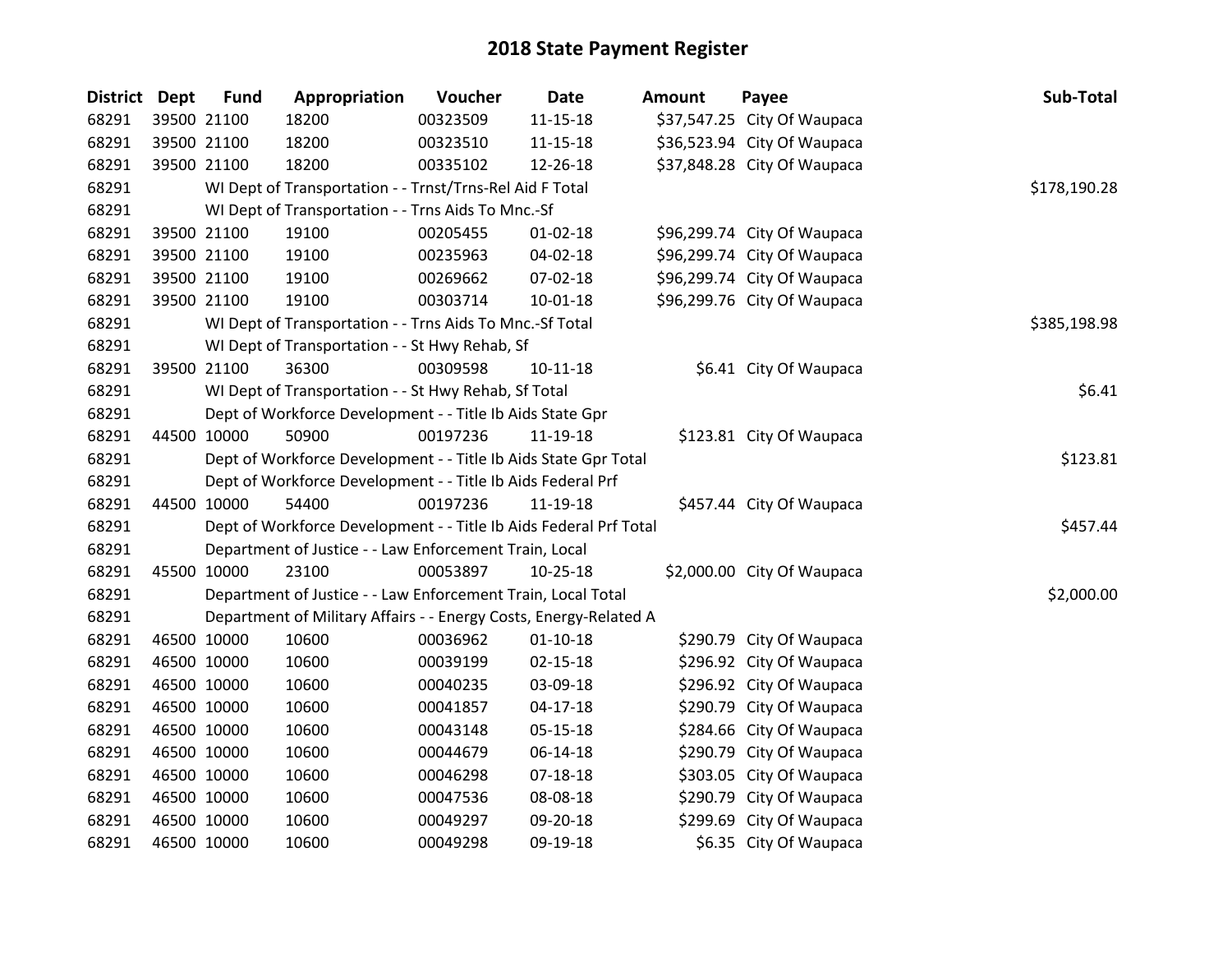| District Dept | <b>Fund</b> | Appropriation                                                           | Voucher  | Date           | <b>Amount</b> | Payee                        | Sub-Total   |
|---------------|-------------|-------------------------------------------------------------------------|----------|----------------|---------------|------------------------------|-------------|
| 68291         | 46500 10000 | 10600                                                                   | 00050274 | $10 - 11 - 18$ |               | \$302.69 City Of Waupaca     |             |
| 68291         | 46500 10000 | 10600                                                                   | 00052014 | 11-19-18       |               | \$299.69 City Of Waupaca     |             |
| 68291         | 46500 10000 | 10600                                                                   | 00053110 | 12-14-18       |               | \$296.49 City Of Waupaca     |             |
| 68291         |             | Department of Military Affairs - - Energy Costs, Energy-Related A Total |          |                |               |                              | \$3,549.62  |
| 68291         |             | Department of Military Affairs - - Major Disaster Assist; Pif           |          |                |               |                              |             |
| 68291         | 46500 27200 | 36500                                                                   | 00047083 | 07-31-18       |               | \$22,392.19 City Of Waupaca  |             |
| 68291         |             | Department of Military Affairs - - Major Disaster Assist; Pif Total     |          |                |               |                              | \$22,392.19 |
| 68291         |             | Department of Veterans Affairs - - Institutional Operations, King       |          |                |               |                              |             |
| 68291         | 48500 15200 | 12000                                                                   | 00045399 | 04-03-18       |               | \$14,176.37 City Of Waupaca  |             |
| 68291         | 48500 15200 | 12000                                                                   | 00046148 | 04-19-18       |               | \$3,801.73 City Of Waupaca   |             |
| 68291         | 48500 15200 | 12000                                                                   | 00046149 | 05-04-18       |               | \$2,000.00 City Of Waupaca   |             |
| 68291         | 48500 15200 | 12000                                                                   | 00050023 | 07-03-18       |               | \$10,305.30 City Of Waupaca  |             |
| 68291         | 48500 15200 | 12000                                                                   | 00051247 | 08-06-18       |               | \$3,985.05 City Of Waupaca   |             |
| 68291         | 48500 15200 | 12000                                                                   | 00055028 | 10-19-18       |               | \$3,854.85 City Of Waupaca   |             |
| 68291         | 48500 15200 | 12000                                                                   | 00055029 | 10-19-18       |               | \$3,840.90 City Of Waupaca   |             |
| 68291         | 48500 15200 | 12000                                                                   | 00055030 | 10-19-18       |               | \$2,408.50 City Of Waupaca   |             |
| 68291         | 48500 15200 | 12000                                                                   | 00055031 | 10-19-18       |               | \$433.00 City Of Waupaca     |             |
| 68291         | 48500 15200 | 12000                                                                   | 00055032 | 10-19-18       |               | \$3,492.15 City Of Waupaca   |             |
| 68291         | 48500 15200 | 12000                                                                   | 00055033 | 10-19-18       |               | \$389.50 City Of Waupaca     |             |
| 68291         | 48500 15200 | 12000                                                                   | 00055034 | 10-19-18       |               | \$266.00 City Of Waupaca     |             |
| 68291         | 48500 15200 | 12000                                                                   | 00055035 | 10-19-18       |               | \$380.00 City Of Waupaca     |             |
| 68291         | 48500 15200 | 12000                                                                   | 00055036 | 10-19-18       |               | \$3,771.15 City Of Waupaca   |             |
| 68291         | 48500 15200 | 12000                                                                   | 00055205 | 11-09-18       |               | \$396.00 City Of Waupaca     |             |
| 68291         | 48500 15200 | 12000                                                                   | 00055207 | 11-09-18       |               | \$3,259.65 City Of Waupaca   |             |
| 68291         | 48500 15200 | 12000                                                                   | 00057327 | 12-14-18       |               | \$237.50 City Of Waupaca     |             |
| 68291         | 48500 15200 | 12000                                                                   | 00057328 | 12-14-18       |               | \$2,543.55 City Of Waupaca   |             |
| 68291         |             | Department of Veterans Affairs - - Institutional Operations, King Total |          |                |               |                              | \$59,541.20 |
| 68291         |             | Department of Revenue - - Payments For Municipal Svcs                   |          |                |               |                              |             |
| 68291         | 56600 10000 | 50100                                                                   | 00026975 | $01 - 31 - 18$ |               | \$2,616.20 City Of Waupaca   |             |
| 68291         |             | Department of Revenue - - Payments For Municipal Svcs Total             |          |                |               |                              | \$2,616.20  |
| 68291         |             | Shared Revenue and Tax Relief - - Expenditure Restraint Program         |          |                |               |                              |             |
| 68291         | 83500 10000 | 10100                                                                   | 00034437 | 07-23-18       |               | \$140,352.65 City Of Waupaca |             |
| 68291         | 83500 10000 | 10100                                                                   | 00037325 | 11-19-18       |               | \$0.03 City Of Waupaca       |             |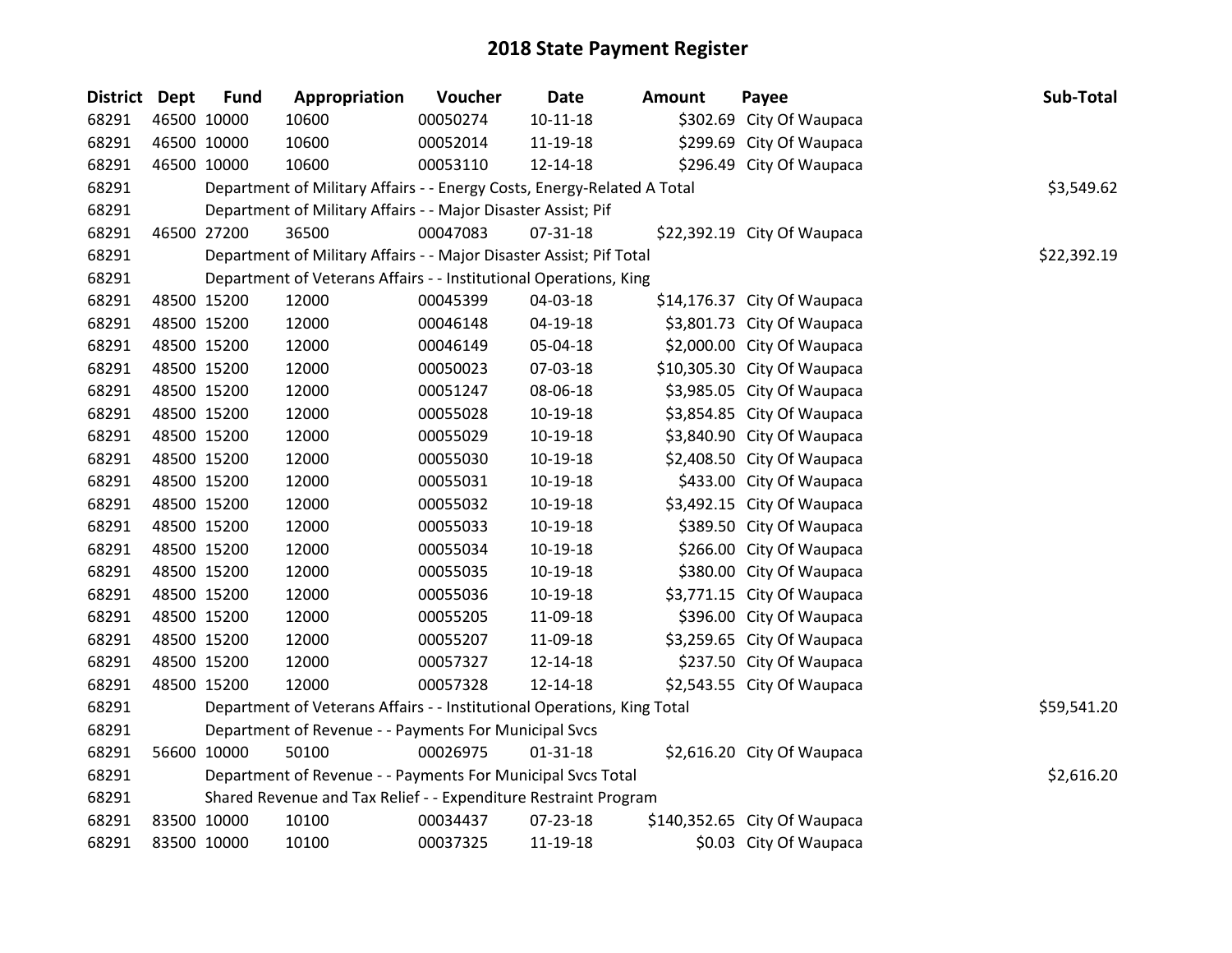| <b>District</b> | Dept  | <b>Fund</b> | Appropriation                                                         | Voucher      | Date           | <b>Amount</b> | Payee                        | Sub-Total      |
|-----------------|-------|-------------|-----------------------------------------------------------------------|--------------|----------------|---------------|------------------------------|----------------|
| 68291           |       |             | Shared Revenue and Tax Relief - - Expenditure Restraint Program Total | \$140,352.68 |                |               |                              |                |
| 68291           |       |             | Shared Revenue and Tax Relief - - County And Municipal Aid            |              |                |               |                              |                |
| 68291           |       | 83500 10000 | 10500                                                                 | 00034437     | $07 - 23 - 18$ |               | \$130,680.56 City Of Waupaca |                |
| 68291           |       | 83500 10000 | 10500                                                                 | 00037325     | 11-19-18       |               | \$740,523.19 City Of Waupaca |                |
| 68291           |       |             | Shared Revenue and Tax Relief - - County And Municipal Aid Total      |              |                |               |                              | \$871,203.75   |
| 68291           |       |             | Shared Revenue and Tax Relief - - Exempt Computer Aid                 |              |                |               |                              |                |
| 68291           |       | 83500 10000 | 10900                                                                 | 00031591     | $07 - 23 - 18$ |               | \$33,079.22 City Of Waupaca  |                |
| 68291           |       | 83500 10000 | 10900                                                                 | 00032576     | 07-23-18       |               | \$12,044.01 City Of Waupaca  |                |
| 68291           |       |             | Shared Revenue and Tax Relief - - Exempt Computer Aid Total           |              |                |               |                              | \$45,123.23    |
| 68291           |       |             | Shared Revenue and Tax Relief - - Utility Aid                         |              |                |               |                              |                |
| 68291           |       | 83500 10000 | 11000                                                                 | 00034437     | 07-23-18       |               | \$3,527.56 City Of Waupaca   |                |
| 68291           |       | 83500 10000 | 11000                                                                 | 00037325     | 11-19-18       |               | \$20,805.27 City Of Waupaca  |                |
| 68291           |       |             | Shared Revenue and Tax Relief - - Utility Aid Total                   |              |                |               |                              | \$24,332.83    |
| 68291           |       |             | Shared Revenue and Tax Relief - - Lottery & Gaming Credit             |              |                |               |                              |                |
| 68291           | 83500 | 52100       | 36300                                                                 | 00027685     | $03 - 26 - 18$ |               | \$2,765.04 City Of Waupaca   |                |
| 68291           |       |             | Shared Revenue and Tax Relief - - Lottery & Gaming Credit Total       |              |                |               |                              | \$2,765.04     |
| 68291 Total     |       |             |                                                                       |              |                |               |                              | \$1,915,848.79 |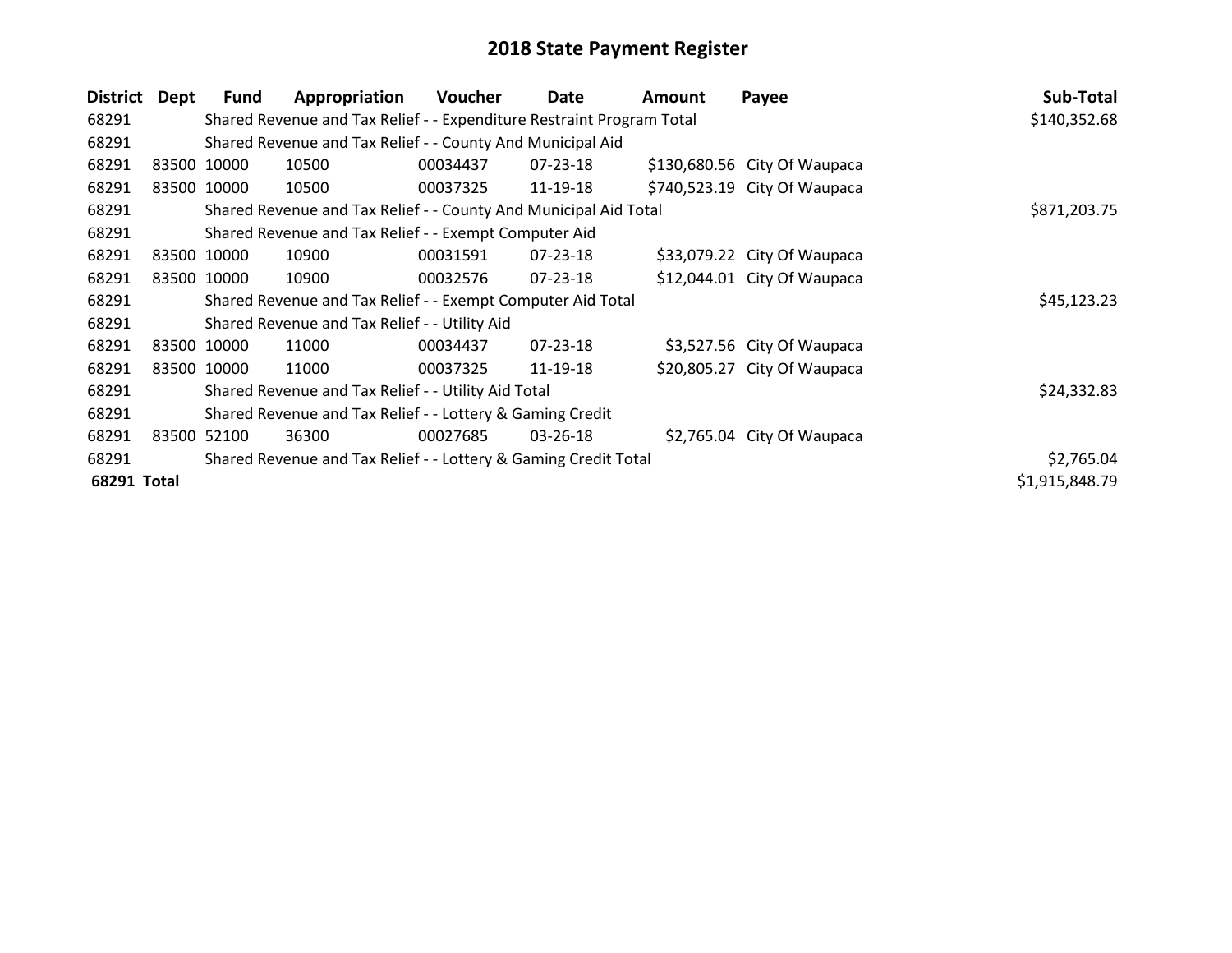| District Dept |             | <b>Fund</b>                                                     | Appropriation                                                         | Voucher  | Date           | Amount | Payee                          | Sub-Total    |
|---------------|-------------|-----------------------------------------------------------------|-----------------------------------------------------------------------|----------|----------------|--------|--------------------------------|--------------|
| 68292         |             | Dept of Safety & Prof Services - - Fire Dues Distribution       |                                                                       |          |                |        |                                |              |
| 68292         |             | 16500 10000                                                     | 22500                                                                 | 00022741 | $07 - 24 - 18$ |        | \$4,292.54 City Of Weyauwega   |              |
| 68292         |             | Dept of Safety & Prof Services - - Fire Dues Distribution Total | \$4,292.54                                                            |          |                |        |                                |              |
| 68292         |             |                                                                 | WI Dept of Transportation - - Trns Aids To Mnc.-Sf                    |          |                |        |                                |              |
| 68292         |             | 39500 21100                                                     | 19100                                                                 | 00205456 | $01 - 02 - 18$ |        | \$20,176.86 City Of Weyauwega  |              |
| 68292         |             | 39500 21100                                                     | 19100                                                                 | 00235964 | 04-02-18       |        | \$20,176.86 City Of Weyauwega  |              |
| 68292         |             | 39500 21100                                                     | 19100                                                                 | 00269663 | 07-02-18       |        | \$20,176.86 City Of Weyauwega  |              |
| 68292         |             | 39500 21100                                                     | 19100                                                                 | 00303715 | 10-01-18       |        | \$20,176.87 City Of Weyauwega  |              |
| 68292         |             |                                                                 | WI Dept of Transportation - - Trns Aids To Mnc.-Sf Total              |          |                |        |                                | \$80,707.45  |
| 68292         |             |                                                                 | Department of Justice - - Law Enforcement Train, Local                |          |                |        |                                |              |
| 68292         |             | 45500 10000                                                     | 23100                                                                 | 00053832 | $10-25-18$     |        | \$960.00 City Of Weyauwega     |              |
| 68292         |             |                                                                 | Department of Justice - - Law Enforcement Train, Local Total          |          |                |        |                                | \$960.00     |
| 68292         |             |                                                                 | Public Defender Board - - Transcript, Discovery And Int               |          |                |        |                                |              |
| 68292         |             | 55000 10000                                                     | 10600                                                                 | 00168496 | 11-16-18       |        | \$10.60 City Of Weyauwega      |              |
| 68292         |             |                                                                 | Public Defender Board - - Transcript, Discovery And Int Total         |          |                |        |                                | \$10.60      |
| 68292         |             |                                                                 | Shared Revenue and Tax Relief - - Expenditure Restraint Program       |          |                |        |                                |              |
| 68292         | 83500 10000 |                                                                 | 10100                                                                 | 00034438 | 07-23-18       |        | \$25,660.79 City Of Weyauwega  |              |
| 68292         |             | 83500 10000                                                     | 10100                                                                 | 00037326 | 11-19-18       |        | \$0.06 City Of Weyauwega       |              |
| 68292         |             |                                                                 | Shared Revenue and Tax Relief - - Expenditure Restraint Program Total |          |                |        |                                | \$25,660.85  |
| 68292         |             |                                                                 | Shared Revenue and Tax Relief - - County And Municipal Aid            |          |                |        |                                |              |
| 68292         |             | 83500 10000                                                     | 10500                                                                 | 00034438 | $07 - 23 - 18$ |        | \$74,482.58 City Of Weyauwega  |              |
| 68292         |             | 83500 10000                                                     | 10500                                                                 | 00037326 | 11-19-18       |        | \$422,067.97 City Of Weyauwega |              |
| 68292         |             |                                                                 | Shared Revenue and Tax Relief - - County And Municipal Aid Total      |          |                |        |                                | \$496,550.55 |
| 68292         |             |                                                                 | Shared Revenue and Tax Relief - - Exempt Computer Aid                 |          |                |        |                                |              |
| 68292         |             | 83500 10000                                                     | 10900                                                                 | 00031592 | 07-23-18       |        | \$2,246.55 City Of Weyauwega   |              |
| 68292         |             | 83500 10000                                                     | 10900                                                                 | 00032577 | 07-23-18       |        | \$622.84 City Of Weyauwega     |              |
| 68292         |             |                                                                 | Shared Revenue and Tax Relief - - Exempt Computer Aid Total           |          |                |        |                                | \$2,869.39   |
| 68292         |             |                                                                 | Shared Revenue and Tax Relief - - Utility Aid                         |          |                |        |                                |              |
| 68292         |             | 83500 10000                                                     | 11000                                                                 | 00034438 | 07-23-18       |        | \$3,344.68 City Of Weyauwega   |              |
| 68292         |             | 83500 10000                                                     | 11000                                                                 | 00037326 | 11-19-18       |        | \$41,365.22 City Of Weyauwega  |              |
| 68292         |             |                                                                 | Shared Revenue and Tax Relief - - Utility Aid Total                   |          |                |        |                                | \$44,709.90  |
| 68292         |             |                                                                 | Shared Revenue and Tax Relief - - Lottery & Gaming Credit             |          |                |        |                                |              |
| 68292         |             | 83500 52100                                                     | 36300                                                                 | 00027686 | 03-26-18       |        | \$3,007.56 City Of Weyauwega   |              |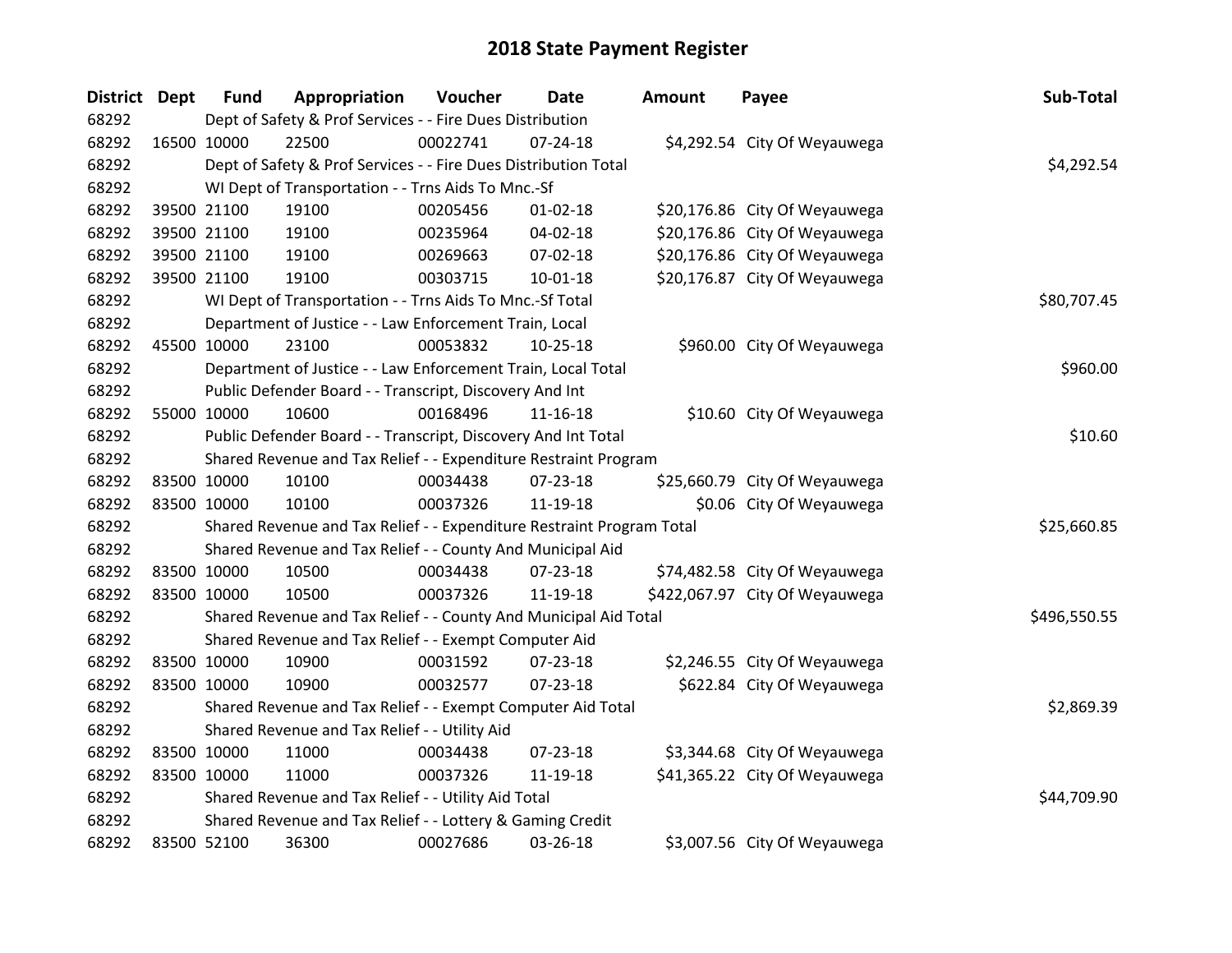| District Dept | Fund | Appropriation                                                   | Voucher | <b>Date</b> | Amount | Pavee | Sub-Total    |
|---------------|------|-----------------------------------------------------------------|---------|-------------|--------|-------|--------------|
| 68292         |      | Shared Revenue and Tax Relief - - Lottery & Gaming Credit Total |         |             |        |       | \$3,007.56   |
| 68292 Total   |      |                                                                 |         |             |        |       | \$658,768.84 |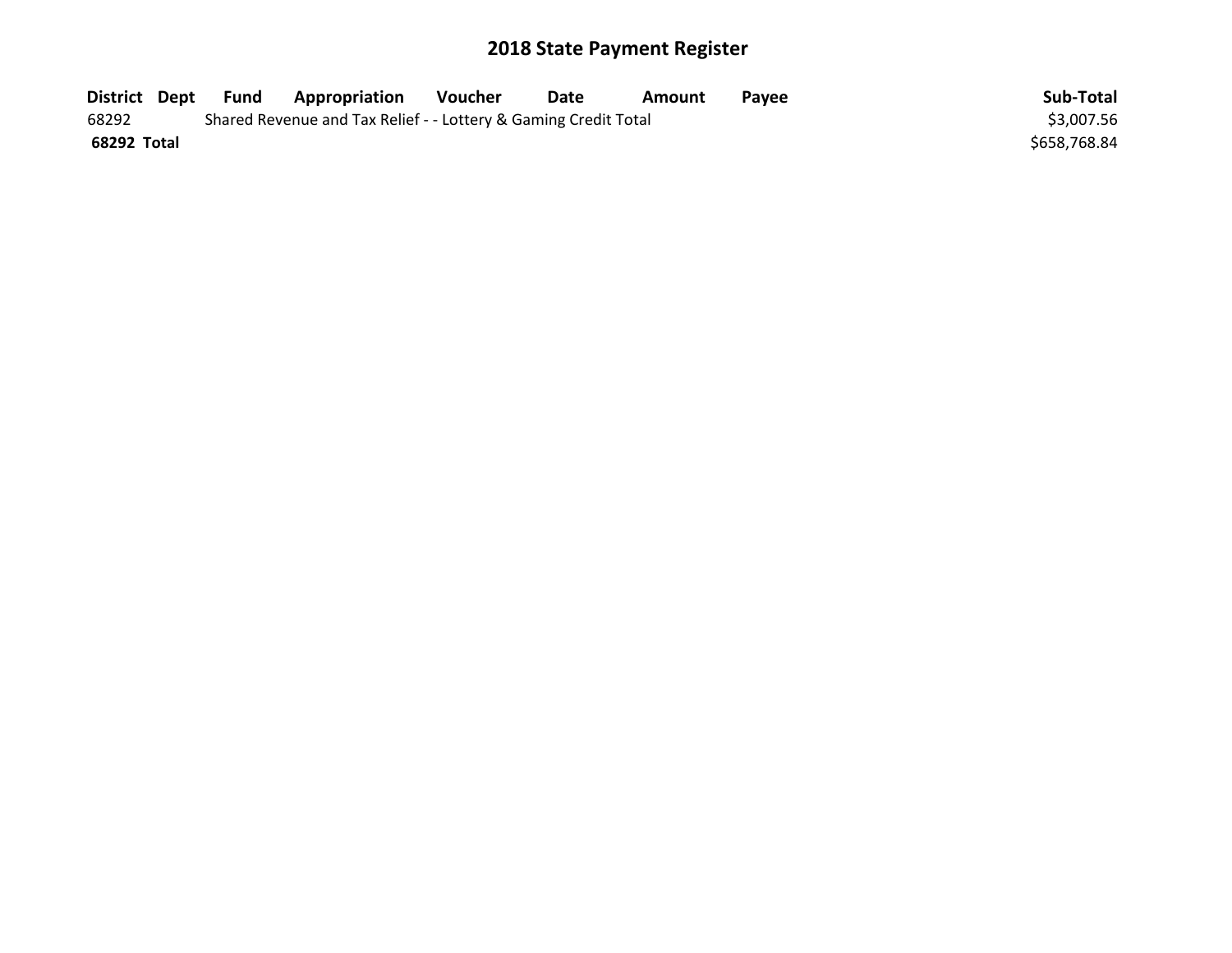| 68000 |             | WI Dept of Transportation - - Eldly&Disa Co/Aid Sf       |                   |          |                               |                |
|-------|-------------|----------------------------------------------------------|-------------------|----------|-------------------------------|----------------|
| 68000 | 39500 21100 | 16800                                                    | 00229680 03-14-18 |          | \$142,011.00 Waupaca County   |                |
| 68000 |             | WI Dept of Transportation - - Eldly&Disa Co/Aid Sf Total |                   |          |                               | \$142,011.00   |
| 68000 |             | WI Dept of Transportation - - Hwy Sfty Loc Aid Ffd       |                   |          |                               |                |
| 68000 | 39500 21100 | 18500                                                    | 00212908 01-22-18 |          | \$7,904.93 Waupaca County     |                |
| 68000 | 39500 21100 | 18500                                                    | 00224360 02-23-18 |          | \$11,364.14 Waupaca County    |                |
| 68000 | 39500 21100 | 18500                                                    | 00247503 04-27-18 |          | \$8,242.42 Waupaca County     |                |
| 68000 | 39500 21100 | 18500                                                    | 00252820          | 05-14-18 | \$1,056.80 Waupaca County     |                |
| 68000 | 39500 21100 | 18500                                                    | 00276216          | 07-20-18 | \$7,025.94 Waupaca County     |                |
| 68000 | 39500 21100 | 18500                                                    | 00278151 07-23-18 |          | \$3,841.46 Waupaca County     |                |
| 68000 | 39500 21100 | 18500                                                    | 00295918 09-13-18 |          | \$3,101.19 Waupaca County     |                |
| 68000 | 39500 21100 | 18500                                                    | 00310474          | 10-16-18 | \$889.40 Waupaca County       |                |
| 68000 | 39500 21100 | 18500                                                    | 00327436          | 11-29-18 | \$1,720.93 Waupaca County     |                |
| 68000 |             | WI Dept of Transportation - - Hwy Sfty Loc Aid Ffd Total |                   |          |                               | \$45,147.21    |
| 68000 |             | WI Dept of Transportation - - Trans Aids To Co.-Sf       |                   |          |                               |                |
| 68000 | 39500 21100 | 19000                                                    | 00203680 01-02-18 |          | \$501,041.99 Waupaca County   |                |
| 68000 | 39500 21100 | 19000                                                    | 00267888 07-02-18 |          | \$1,002,083.98 Waupaca County |                |
| 68000 | 39500 21100 | 19000                                                    | 00301940 10-01-18 |          | \$501,041.99 Waupaca County   |                |
| 68000 |             | WI Dept of Transportation - - Trans Aids To Co.-Sf Total |                   |          |                               | \$2,004,167.96 |
| 68000 |             | WI Dept of Transportation - - Loc Rd Imp Prg St Fd       |                   |          |                               |                |
| 68000 | 39500 21100 | 27800                                                    | 00278877 07-25-18 |          | \$5,939.92 Waupaca County     |                |
| 68000 |             | WI Dept of Transportation - - Loc Rd Imp Prg St Fd Total |                   |          |                               | \$5,939.92     |
| 68000 |             | WI Dept of Transportation - - St Hwy Rehab, Sf           |                   |          |                               |                |
| 68000 | 39500 21100 | 36300                                                    | 00289971 09-07-18 |          | \$10.00 Waupaca County        |                |
| 68000 |             | WI Dept of Transportation - - St Hwy Rehab, Sf Total     |                   |          |                               | \$10.00        |
| 68000 |             | WI Dept of Transportation - - Hwy Mgmt & Opers Sf        |                   |          |                               |                |
| 68000 | 39500 21100 | 36500                                                    | 00208478 01-08-18 |          | \$9,819.17 Waupaca County     |                |
| 68000 | 39500 21100 | 36500                                                    | 00219830          | 02-08-18 | \$5,764.63 Waupaca County     |                |
| 68000 | 39500 21100 | 36500                                                    | 00220258          | 02-09-18 | \$13,230.35 Waupaca County    |                |
| 68000 | 39500 21100 | 36500                                                    | 00225882          | 03-07-18 | \$15,879.11 Waupaca County    |                |
| 68000 | 39500 21100 | 36500                                                    | 00228668          | 03-09-18 | \$1,206.48 Waupaca County     |                |
| 68000 | 39500 21100 | 36500                                                    | 00233036          | 03-23-18 | \$26,342.07 Waupaca County    |                |
| 68000 | 39500 21100 | 36500                                                    | 00238310          | 04-04-18 | \$5,301.20 Waupaca County     |                |
| 68000 | 39500 21100 | 36500                                                    | 00250061          | 05-08-18 | \$1,146.26 Waupaca County     |                |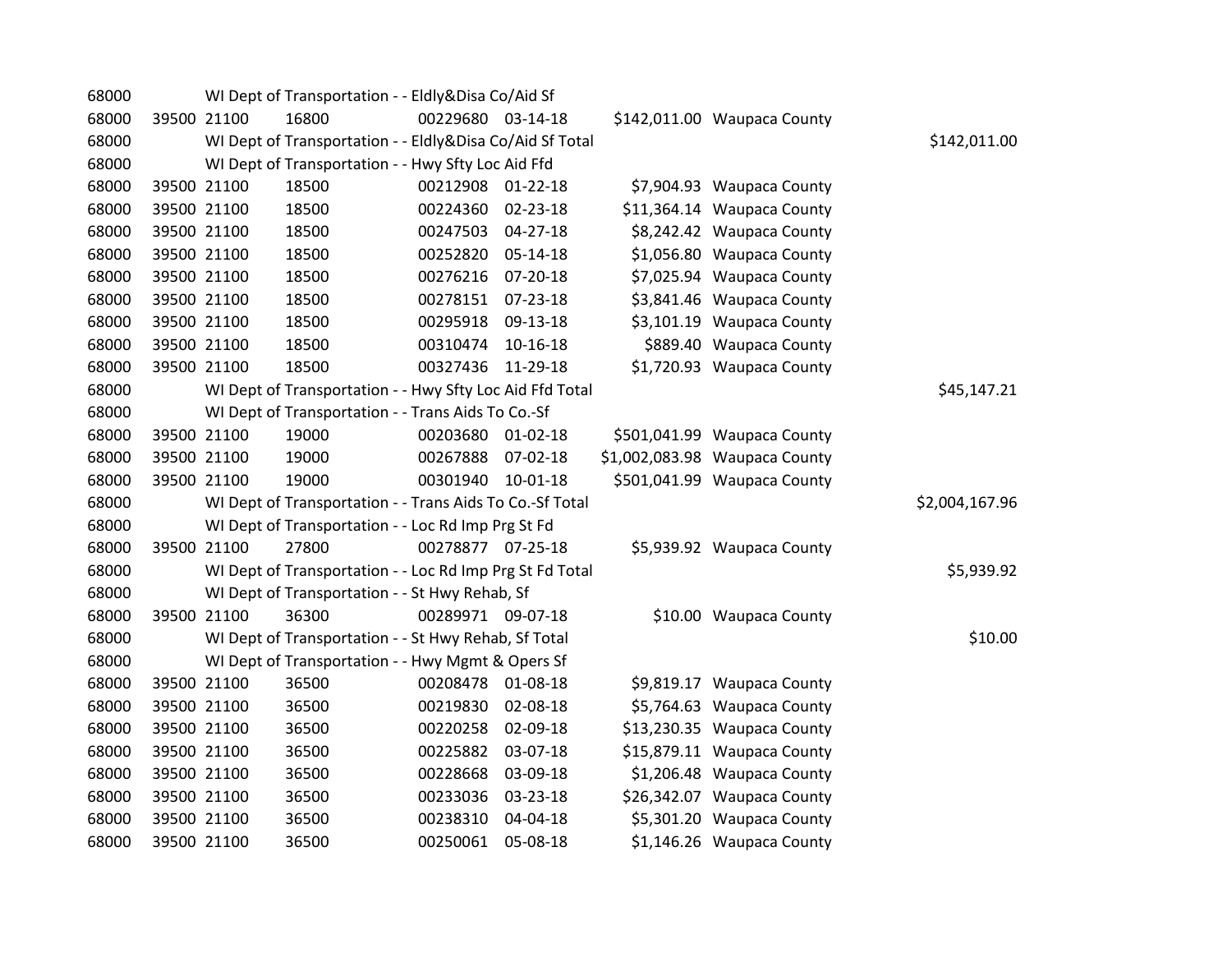| 68000 | 39500 21100 | 36500                                                   | 00253750          | 05-16-18       | \$3,992.24 Waupaca County   |                |
|-------|-------------|---------------------------------------------------------|-------------------|----------------|-----------------------------|----------------|
| 68000 | 39500 21100 | 36500                                                   | 00282144          | 08-02-18       | \$8,617.34 Waupaca County   |                |
| 68000 | 39500 21100 | 36500                                                   | 00283169          | 08-06-18       | \$140,526.82 Waupaca County |                |
| 68000 | 39500 21100 | 36500                                                   | 00292432          | 08-31-18       | \$54,909.62 Waupaca County  |                |
| 68000 | 39500 21100 | 36500                                                   | 00306858          | 10-05-18       | \$88,755.14 Waupaca County  |                |
| 68000 | 39500 21100 | 36500                                                   | 00308530          | 10-09-18       | \$51,909.39 Waupaca County  |                |
| 68000 | 39500 21100 | 36500                                                   | 00324234          | 11-19-18       | \$37,044.78 Waupaca County  |                |
| 68000 | 39500 21100 | 36500                                                   | 00330846          | 12-11-18       | \$113,894.56 Waupaca County |                |
| 68000 |             | WI Dept of Transportation - - Hwy Mgmt & Opers Sf Total |                   |                |                             | \$578,339.16   |
| 68000 |             | WI Dept of Transportation - - Routine Maint Sf          |                   |                |                             |                |
| 68000 | 39500 21100 | 36800                                                   | 00208478 01-08-18 |                | \$255,643.51 Waupaca County |                |
| 68000 | 39500 21100 | 36800                                                   | 00219830          | 02-08-18       | \$102,323.48 Waupaca County |                |
| 68000 | 39500 21100 | 36800                                                   | 00225882          | 03-07-18       | \$220,543.22 Waupaca County |                |
| 68000 | 39500 21100 | 36800                                                   | 00233036          | 03-23-18       | \$11,790.75 Waupaca County  |                |
| 68000 | 39500 21100 | 36800                                                   | 00238310          | 04-04-18       | \$262,371.65 Waupaca County |                |
| 68000 | 39500 21100 | 36800                                                   | 00250061 05-08-18 |                | \$203,021.08 Waupaca County |                |
| 68000 | 39500 21100 | 36800                                                   | 00253750          | 05-16-18       | \$151,934.22 Waupaca County |                |
| 68000 | 39500 21100 | 36800                                                   | 00282144          | 08-02-18       | \$424,361.70 Waupaca County |                |
| 68000 | 39500 21100 | 36800                                                   | 00283169          | 08-06-18       | \$57,235.39 Waupaca County  |                |
| 68000 | 39500 21100 | 36800                                                   | 00291256          | 08-29-18       | \$87,830.76 Waupaca County  |                |
| 68000 | 39500 21100 | 36800                                                   | 00292432          | 08-31-18       | \$18,603.13 Waupaca County  |                |
| 68000 | 39500 21100 | 36800                                                   | 00293919          | 09-10-18       | \$78,160.79 Waupaca County  |                |
| 68000 | 39500 21100 | 36800                                                   | 00306858          | 10-05-18       | \$41,612.76 Waupaca County  |                |
| 68000 | 39500 21100 | 36800                                                   | 00308530          | 10-09-18       | \$19,295.18 Waupaca County  |                |
| 68000 | 39500 21100 | 36800                                                   | 00312309          | $10 - 18 - 18$ | \$1,128.83 Waupaca County   |                |
| 68000 | 39500 21100 | 36800                                                   | 00324234          | 11-19-18       | \$17,949.36 Waupaca County  |                |
| 68000 | 39500 21100 | 36800                                                   | 00326618          | 11-26-18       | \$1,077.44 Waupaca County   |                |
| 68000 | 39500 21100 | 36800                                                   | 00330846          | 12-11-18       | \$47,436.92 Waupaca County  |                |
| 68000 |             | WI Dept of Transportation - - Routine Maint Sf Total    |                   |                |                             | \$2,002,320.17 |
| 68000 |             | WI Dept of Transportation - - St Hwy Rehab Fed Fd       |                   |                |                             |                |
| 68000 | 39500 21100 | 38300                                                   | 00219830 02-08-18 |                | \$9,808.48 Waupaca County   |                |
| 68000 | 39500 21100 | 38300                                                   | 00238310 04-04-18 |                | \$57.85 Waupaca County      |                |
| 68000 |             | WI Dept of Transportation - - St Hwy Rehab Fed Fd Total |                   |                |                             | \$9,866.33     |
| 68000 |             | WI Dept of Transportation - - Shr Contingent Bond (Gpr) |                   |                |                             |                |
|       |             |                                                         |                   |                |                             |                |